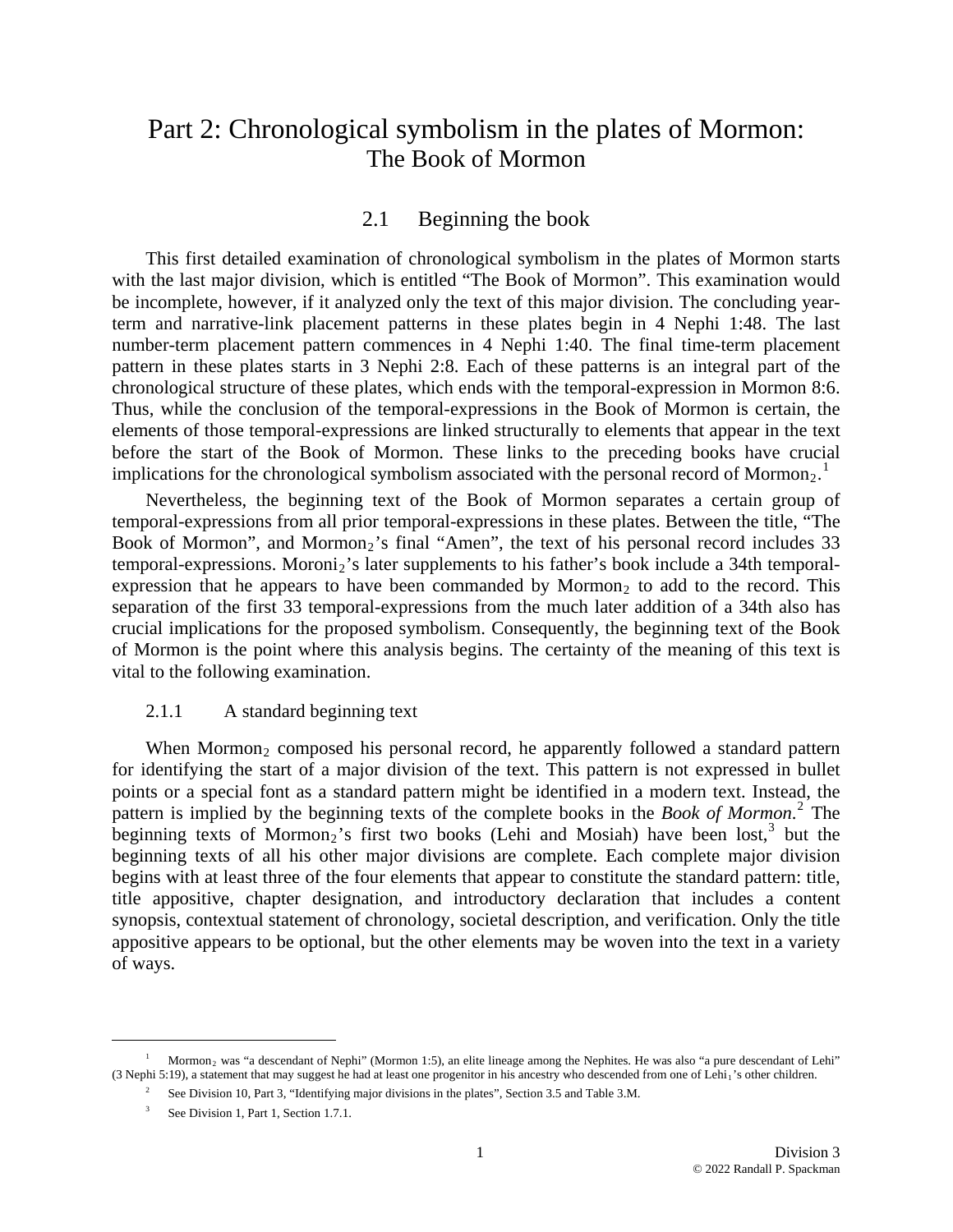In the printer's manuscript text of Mormon<sub>2</sub>'s personal record,<sup>4</sup> the words most closely associated with the three existing elements of the standard pattern may be identified as follows.

- 1. *Title*: "the Book of Mormon"
- 2. *Title appositive*: (none appears in the text)
- 3. *Cha pter designation*: "Chapter I"
- 4. *Intr oductory declaration*:

Content synopsis: "a record of the things which I have both seen & heard" *Contextual statement of chronology*: "abot [sic] the time that Ammoron hid up the records unto the Lord ... I being about ten years of age" *Societal description*: "the manner of the learning of my People" *Verification*: "I Mormon make"

(the "Yale text"), these assumed "breaks within the text" are indicated by a special symbol, rather than the word *chapter*.<sup>5</sup> This method of reproducing the text suggests that each of the assumed "breaks within the text" may have been a special symbol rather than a "break". Chapter designations in the manuscripts and first (1830) printed edition of the *Book of Mormon* appear in the text after the title of each major division and elsewhere in the longer books. However, the noun *chapter* does not appear to be part of the vocabulary of any *Book of Mormon* writer. The word *chapter* seems to be an insertion in the text during the preparation of the manuscripts. According to Royal Skousen, the source of the word *chapter* in the original manuscript appears to have been Joseph Smith, who "would from time to time perceive breaks within the text. At those points … he would tell the scribe to put the word *chapter* into the manuscript but without any numerical specification (the chapter numbers were added later, sometimes months later)". In Skousen's reconstruction of the earliest text of the *Book of Mormon*

2.1.2 The copied text of the original manuscript

 $\overline{a}$ 

The reason for relying above on the diction of the printer's manuscript is that the original manuscript text of the title, chapter designation, and introductory declaration has been lost. The extant original manuscript includes only "about 25 percent of the current text" of the *Book of Mormon*. The remainder of the original manuscript was destroyed by water and mold between 1841 and 1882, while the manuscript sat in the cornerstone of the Nauvoo House, a hotel in Nauvoo, Illinois. Based on the compositor's marks on the extant portions of the original manuscript, he used it rather than the printer's manuscript to typeset this portion of the 1830 edition.<sup>[6](#page-1-0)</sup> Thus, the original manuscript text for these beginning textual elements of the book may be inferred from two extant copies: the printer's manuscript and the 1830 edition. The diction of the temporal-expressions examined in this Part is identical in both extant copies.

When "scribe 2" (an unknown scribe) started to copy the original manuscript text of this book into the printer's manuscript, he began with the designation "Chapter – I" followed by the sentence, "And now I Mormon make a record of the things which I have both seen & heard &

<sup>4</sup> Skousen, ed., *The Printer's Manuscript of the Book of Mormon, Part Two*, 877 (manuscript page 413).

Skousen, ed., "Editor's Preface", in *The Book of Mormon: The Earliest Text*, xl; Skousen, *Analysis of Textual Variants of the Book of Morm on*, *Part One*, 43-44. 5

<span id="page-1-1"></span><span id="page-1-0"></span><sup>&</sup>lt;sup>6</sup> Skousen, ed., *The Original Manuscript of the Book of Mormon*, 6-7, 37; idem, "Editor's Preface", in *The Book of Mormon: The Earlie st Text*, xxix.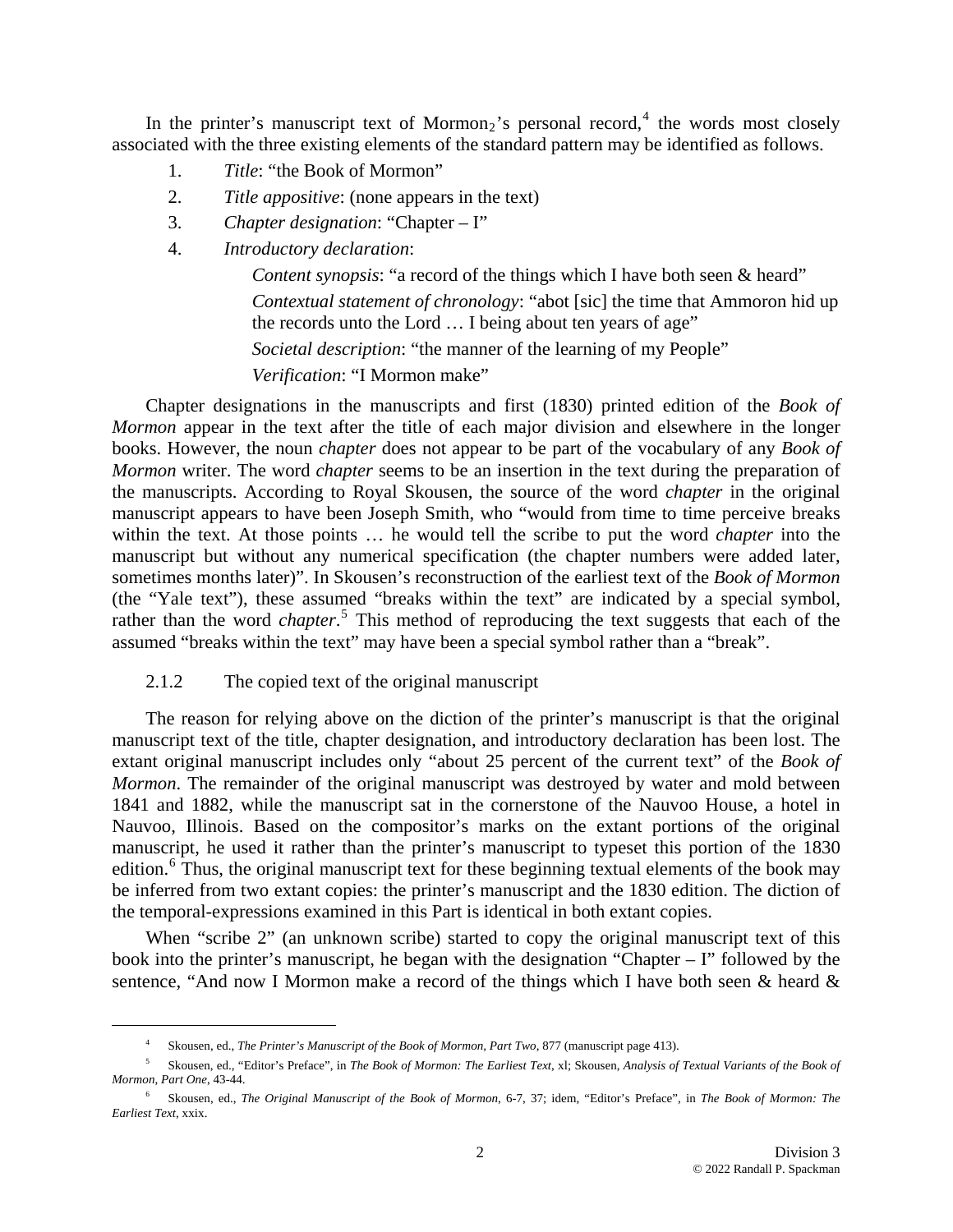call it the book of Mormon".<sup>[7](#page-1-1)</sup> No title appeared before the chapter designation. However, scribe 2 copied a large portion of the original manuscript (Helaman 13:17 to Mormon 9:37) into the printer's manuscript and, when Oliver Cowdery later proofread this work, 116 corrections were made. These corrections included writing problems, spelling issues, and inadvertent duplications, in addition to 81 instances where the printer's manuscript seems to have been modified to agree with the original manuscript. "Although the original manuscript is, for the most part, not extant for this portion of the text, the 1830 edition is here a first-hand copy of the original manuscript, and in each of these 81 cases Oliver's correction [in the printer's manuscript] agrees with the 1[8](#page-2-0)30 reading".<sup>8</sup> In the beginning text of Mormon<sub>2</sub>'s personal record in the printer's manuscript, Cowdery inserted the title ("the Book of Mormon") above and before "Chapter  $-1$ ", apparently to match the text of the original manuscript.

and Omni), plus the Words of Mormon, originally had book prefaces".<sup>[13](#page-2-4)</sup> This note is accurate inso far as it deals with the compositor's italicized "prefaces" in the 1830 edition. However, The text typeset by the compositor of the 1830 edition began with a shortened title in capital letters: "BOOK OF MORMON".<sup>[9](#page-2-1)</sup> The compositor seems to have mistakenly dropped the article *the* from the title in the original manuscript.<sup>[10](#page-2-2)</sup> An inserted chapter designation in the 1830 edition, "CHAPTER I", follows the title in apparent conformity with the original and printer's manuscripts. In Mormon<sub>2</sub>'s previous complete books, the compositor followed the chapter designation with a part of the text that he set in italic type. Each of such italicized parts of the text has come to be called a "preface".[11](#page-2-3) According to the *Oxford English Dictionary*, a *preface* introduces "a literary work, usually containing some explanation of its subject, purpose, and scope, and of the method of treatment".<sup>[12](#page-2-4)</sup> When parts of the introductory declarations were italicized by the compositor, he introduced a literary form into the text that camouflaged the complete form of the introductory declaration. Apparently as a consequence of this foreign literary form, Skousen noted that "Mormon never wrote a preface to his own book of Mormon, nor did Moroni write a preface to the book of Ether or to his own book of Moroni. It would appear that all other books except for the small books at the end of the small plates (Enos, Jarom, Mormon<sub>2</sub>'s personal book, and Moroni<sub>2</sub>'s, and even the books of Enos, Jarom, and Omni, together with the Words of Mormon, all have introductory declarations.

to be separated from the rest of the text and are often still printed in italics (even in the Yale text), references to information contained in a compositor's preface (including an italicized temporal-expression in the beginning text of Third Nephi) are referenced to the compositor's preface of th e appropriate book. To avoid confusion with the compositor's prefaces, the noun *preface* is not used in this study to describe an introductory declaration. However, since the compositor's prefaces continue

2.1.3 The contextual statement of chronology

<sup>7</sup> Skousen, ed., *The Printer's Manuscript of the Book of Mormon, Part Two*, 877.

<span id="page-2-1"></span><span id="page-2-0"></span>Skousen designated this unknown writer as "scribe 2". Skousen, ed., *The Printer's Manuscript of the Book of Mormon, Part One*, 3-4, 14; idem, "Editor's Preface", in *The Book of Mormon: The Earliest Text*, xxix. 8

<sup>9</sup> Smith, *The Book of Mormon* (1830), 518.

<sup>10</sup> The compositor also shortened the title of the next major division, "BOOK OF ETHER". Smith, *The Book of Mormon* (1830), 538.

<span id="page-2-5"></span><span id="page-2-4"></span><span id="page-2-3"></span><span id="page-2-2"></span>after its original beginning". John A. Tvetnes, "Colophons in the Book of Mormon", in John L. Sorenson and Melvin J. Thorne, eds., Rediscovering the Book of Mormon (Salt Lake City: Deseret Book and Provo, Utah: FARMS, 1991), 33. <sup>11</sup> For example: "The lack of a preface for the book of Mosiah ... is probably because the text takes up the Mosiah account some time

<sup>&</sup>lt;sup>12</sup> *The Compact Edition of the Oxford English Dictionary*, II: 2276 (preface).

<sup>&</sup>lt;sup>13</sup> Skousen, *Analysis of Textual Variants of the Book of Mormon, Part Six, 3715.*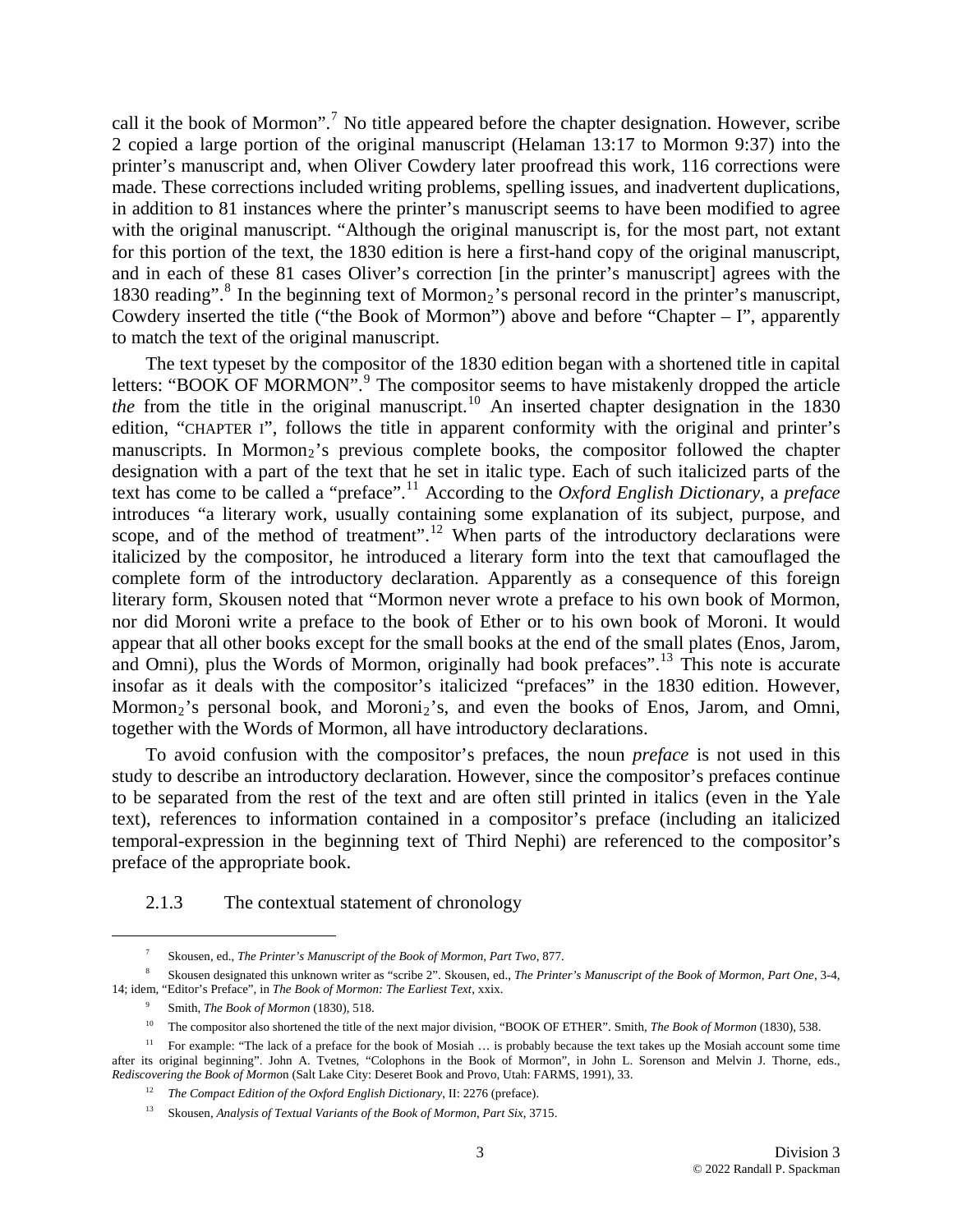The "about ... about" diction of the contextual statement of chronology in the Book of Mormon may seem vague.<sup>[14](#page-2-5)</sup> Nonetheless, Mormon<sub>2</sub> was certain about the Nephite Christian or NC calendar year when the visit occurred because, just a few lines before the beginning text of his personal record, Mormon<sub>2</sub> noted that "Ammaron being constrained by the Holy Ghost did hide up the records" when the 320th NC calendar year had passed away. He also noted that "the end of the record of Ammaron" occurred when the sacred records had included the events of the 320th NC calendar year. Ammaron then hid all the records in the 321st NC calendar year. These statements occur in the last two verses of Fourth Nephi, immediately before the title of the Book of Mormon.<sup>[15](#page-3-0)</sup> The preposition *about* in the initial phrase of Mormon<sub>2</sub>'s contextual statement of chronology, "about the time that Ammaron hid up the records", means "[n]ear to in *time*".[16](#page-3-1) Thus, following, but near to, the time in the 321st year when Ammaron had "deposited unto the Lord all the sacred engravings concerning this people", the official Nephite record keeper came to visit Mormon<sub>2</sub>.<sup>[17](#page-3-2)</sup> By using the initial phrase about Ammaron's hiding of the records in Mormon 1:2, the use of a number-term as large as 321 was avoided at the beginning of this book.

calendar year when he was visited by Ammaron and he was definitely 15 years old in the 326th NC calendar year when he first went into battle. Thus, his birth "about ten years" before the While Mormon<sub>2</sub> made the NC era context clear by referencing the  $321st$  NC calendar year, he also listed his approximate age in the latter part of the contextual statement of chronology. Mormon<sub>2</sub> was "about ten years of age" when Ammaron buried the accumulated Nephite records and then chose the young boy to be their next guardian. As part of Mormon<sub>2</sub>'s apparent invitation to understand this initial chronology of his life, he later duplicated the link between his age and a specific year in the NC era context. The narrative in Mormon 2:1 states that "in that same year there began to be a war again between the Nephites and the Lamanites. And notwithstanding I being young was large in stature; therefore the people of Nephi appointed me that I should be their leader, or the leader of their armies." The number-term "that same" in Mormon 2:1 refers to the number-term in Mormon 1:15, where Mormon<sub>2</sub> states "I being fifteen years of age". Thus, when he was appointed "the leader of their armies", he seems to have been big, strong, and just 15 years old.<sup>[18](#page-3-2)</sup> Mormon<sub>2</sub> then restates his age in the beginning of Mormon 2:2: "Therefore it came to pass that in my sixteenth year I did go forth at the head of an army of the Nephites against the Lamanites". During his 16th year, he was still just 15 years of age and he survived that first contact "against the Lamanites". Then, Mormon<sub>2</sub> connects his personal history to NC calendar years again. "Therefore [meaning that he was 15 years old, officially appointed, and surviving at the forefront of a Nephite army] three hundred and twenty and six years had passed away". The arithmetic is simple  $(10+5 = 15$  and  $321+5 = 326$ ). The chronological statements are precise: Mormon<sub>2</sub> was "about ten" sometime in the 321st NC 321st NC calendar year seems to have occurred in the 310th or 311th NC calendar year.

probably could have been made in one of at least three separate calendars. The participial phrase At the time of his writing, Mormon<sub>2</sub> likely had a number of ways to describe his exact age at the time of Ammaron's visit. However, as the analysis of symbolism in this Part will suggest, he may have been certain he wanted to include the cardinal number "ten" in his initial number-term. And as the analysis of time-term symbolism in this Part will propose, the report of his age

<span id="page-3-2"></span><span id="page-3-1"></span><span id="page-3-0"></span><u>.</u>

 $^{14}$  Mormon  $1:2$ 

<sup>&</sup>lt;sup>15</sup> 4 Nephi 1:48-49. See also Division 3, Part 1, Section 1.7.

<sup>&</sup>lt;sup>16</sup> Webster, *An American Dictionary of the English Language*, I: [95] (about), italics in the original.

 $17$  Mormon 1:3.

 $18$  Some Nephite leaders apparently wanted the young official record keeper in the forefront of a battle with the Lamanites.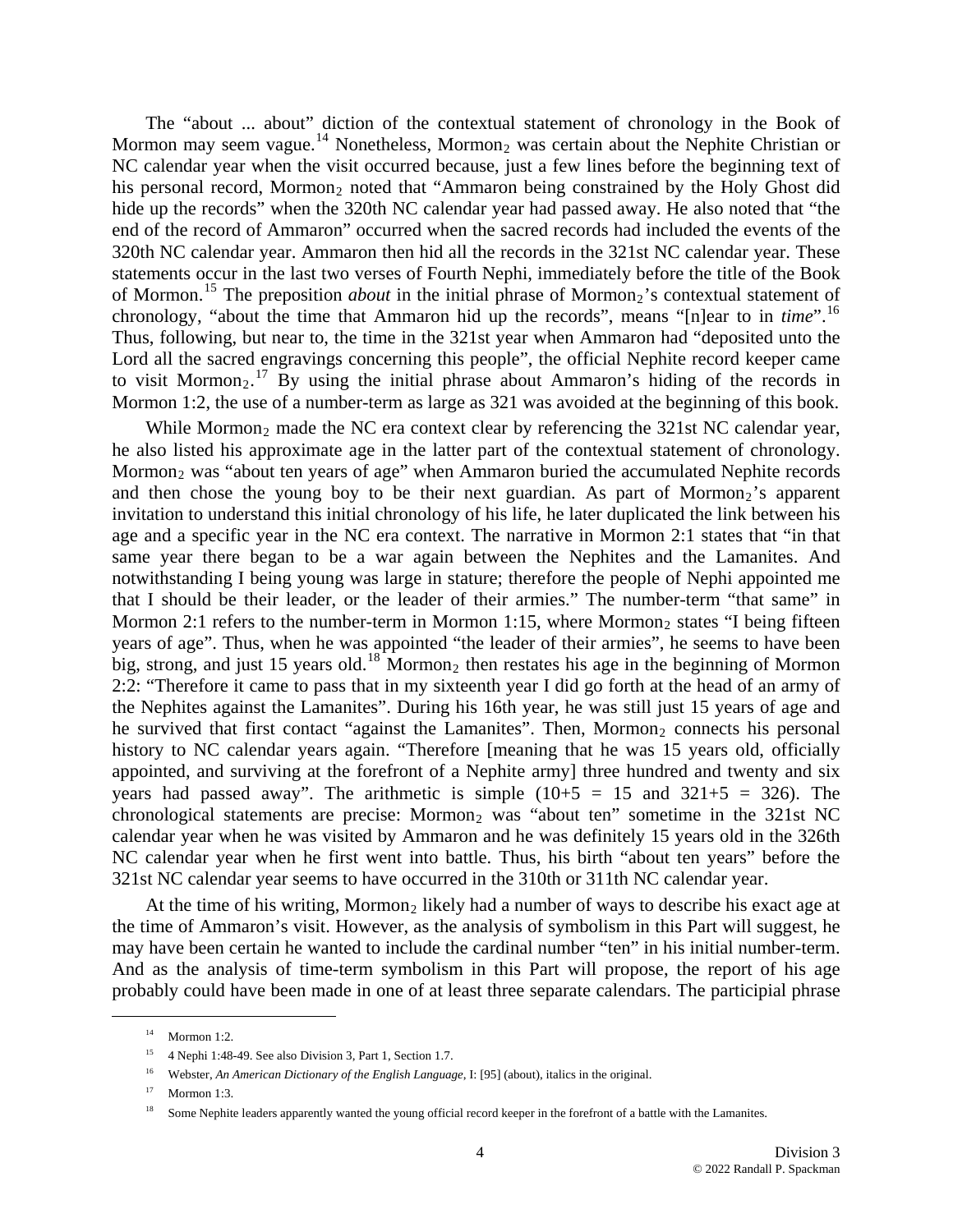"bei ng about ten years of age" is consistent with a report of an elite man's birth date in a Mesoamerican Classic period context (250-900 CE).<sup>19</sup>

chronology, Mormon<sub>2</sub> may have been inviting chronological inquiry. His more subtle message may have been, "If you want to know about me, my personal record, and the manner of the learning of my people, study my temporal-expressions." Finally, by duplicating the use of "about" in his personal book's contextual statement of

#### 2.1.4 Symbolic numbering of temporal-expressions

all the lands round about" by the end of the 35th NC calendar year.<sup>23</sup> The following narratives of Fou rth Nephi summarize later events until the 321st NC calendar year, when Ammaron buried The contextual statement of chronology appears to have a symbolic numerical context within the *Book of Mormon*. Three books (Third Nephi, Fourth Nephi, and Mormon) all relate to the NC era and its era context. Third Nephi records the beginning narratives associated with the NC era, including: the events of the 92nd Judges calendar year in which the prophesied sign of the mortal Messiah's birth occurred;<sup>[20](#page-4-0)</sup> the events of the 101st Judges calendar year in which the NC era was officially inaugurated and reckoned from "the coming of Christ";<sup>[21](#page-4-1)</sup> and the events of the 34th NC calendar year in which the prophesied sign of the Messiah's death occurred and the prophesied visit of the risen Lord to his New World believers was accomplished.<sup>[22](#page-4-2)</sup> Fourth Nephi reports that following the Lord's visit to these believers, they had formed "a church of Christ in the Nephite sacred records.

formation of "a church of Christ in all the lands round about". Mormon<sub>2</sub>'s symbolic message seem s to be, "Pay attention to my temporal-expressions. They both state and symbolize crucial The contextual statement of chronology that begins  $Mormon<sub>2</sub>$ 's personal record includes the first of 33 temporal-expressions that Mormon<sub>2</sub> placed in his book.<sup>[24](#page-4-3)</sup> The number 33 is unquestionably symbolic; it is the prophesied number of NC calendar years completed before the final few days of the mortal life of Christ, as recorded in Third Nephi.<sup>[25](#page-4-4)</sup> Moreover, in Fourth Nephi, Mormon<sub>2</sub> placed 35 temporal-expressions, which may be sorted as 33 with express number-terms and two with omitted number-terms, or as 33 with omitted time-terms and two with express time-terms.<sup>[26](#page-4-5)</sup> These numbers and alternative adjectival groupings are not coincidental. The symbolic number 33 repeats with each sorting, as does the number two, which apparently symbolizes the two NC calendar years (the 34th and 35th) that are mentioned in the first verse of Fourth Nephi and which included the mortal Messiah's atonement and death, the preparation of his New World believers for his visit to them as risen Lord, and the believers' intervals of Nephite Christian history."

Mormon<sub>2</sub>'s personal record was completed after he had died at the hands of his enemies. Moroni<sub>2</sub> fulfilled his father's command to add a 34th temporal-expression to the book.<sup>[27](#page-4-6)</sup> This

<sup>&</sup>lt;sup>19</sup> See Sections 2.3.4 and 2.4.7 herein.

<sup>20 3</sup> Nephi 1:1-21.

<span id="page-4-1"></span><span id="page-4-0"></span><sup>21 3</sup> Nephi 2:5-8.

<span id="page-4-2"></span><sup>22 3</sup> Nephi 8-26.

<sup>&</sup>lt;sup>23</sup> 4 Nephi 1:1.

<span id="page-4-3"></span><sup>&</sup>lt;sup>24</sup> See Division 3, Part 1, Table 1.A.

<span id="page-4-4"></span> $25$  Helaman 14; 3 Nephi 8.

<span id="page-4-5"></span><sup>&</sup>lt;sup>26</sup> See Division 3, Part 1, Table 1.A.

<span id="page-4-6"></span><sup>27</sup> Mormon 8:1-13.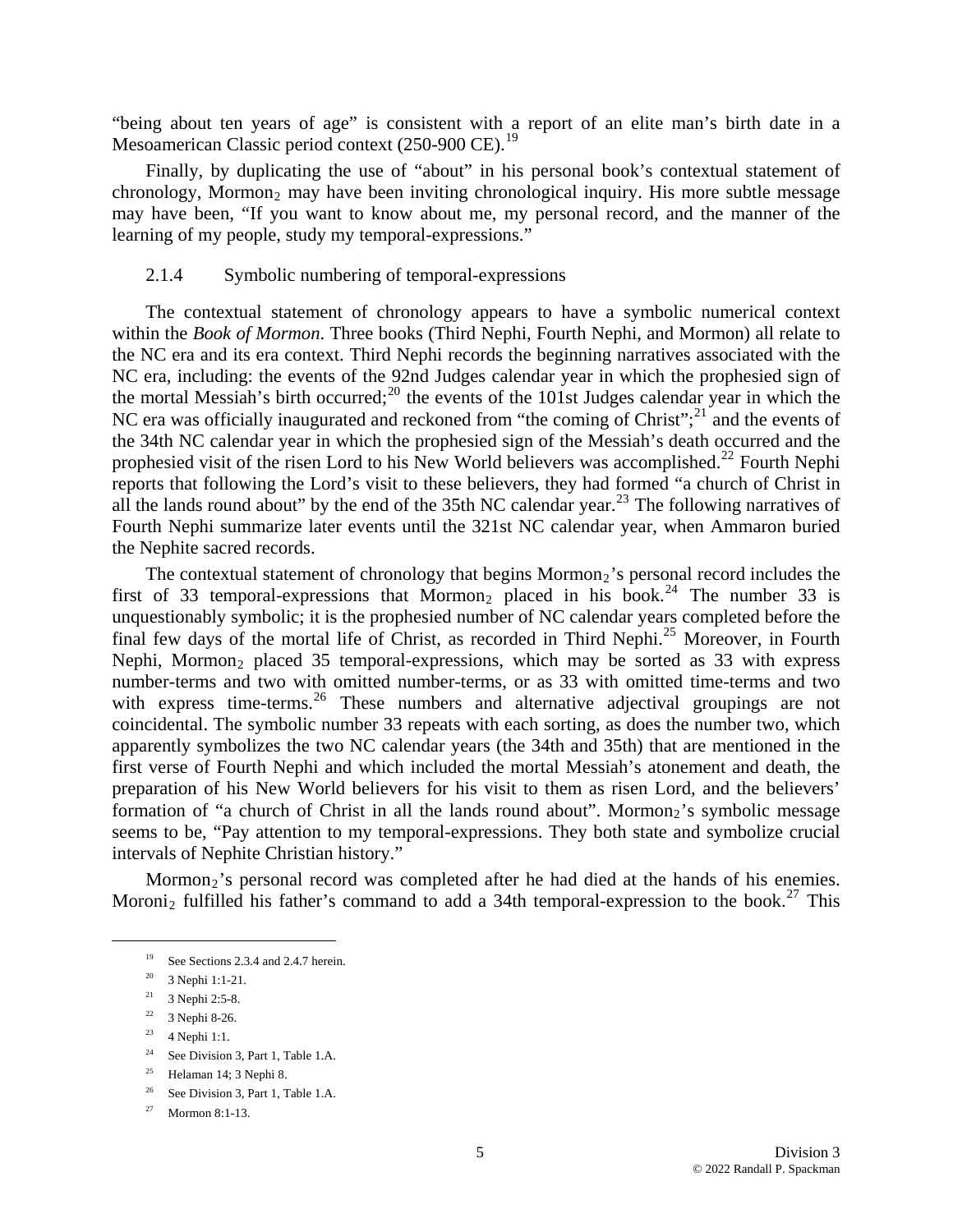34th temporal-expression apparently symbolizes the 34th NC calendar year, the one in which the sign of the mortal Messiah's death at the hands of his enemies occurred and the risen "Lord and Savior" visited his New World believers.<sup>[28](#page-5-0)</sup> Mormon<sub>2</sub> may have even prescribed the diction of the final temporal-expression in the plates of Mormon because it contains the word "Savior", a clear reference to Nephi<sub>1</sub>'s ancient report of the Messianic prophecy of Lehi<sub>1</sub>.<sup>[29](#page-5-1)</sup> With this proposed symbolism, Mormon<sub>2</sub> may be inviting his readers, "Pay attention to what my temporalexpressions represent because they are as vital to your life as they have been to mine."

#### 2.1.5 Narratives and their meanings

portions of the original and printer's manuscripts and in the 1830 edition of the Book of Mormon (wh en interpreted as words in the English language) declare things that may be studied as textual To conclude this brief introduction of narratives, temporal-expression numbers, and simple symbolism, the analytical policy of this study regarding *Book of Mormon* narratives may be noted again. Among many hundreds of such narratives, there are 363 temporal-expressions within year-related narratives in the plates of Mormon. A reader need not believe any yearrelated narrative is based on ancient reality. Whatever one's beliefs, the ink designs in the extant facts and understood apart from the reader's feelings or beliefs.

study. The definitions, data and statistics are based on the physical text of the *Book of Mormon* and on English linguistics, not on whether one accepts or rejects a belief in the ancient reality of With that being said, the policy of this source book is to present narrative details in the way the *Book of Mormon* gives them, as descriptions involving ancient people and events. This policy is simple, clear and textually verifiable. No attempt has been made to create a supposedly objective version of each narrative and the reader is not burdened with wading through what otherwise could be idiosyncratic and possibly misleading stories. Furthermore, whether or not a narrative describes perceptions of an ancient reality is irrelevant to the analysis presented in this narrated events.

Book of Mormon are analyzed. The question under investigation is: What do the temporalexpr essions (individually or sorted into rationally-related groups) mean? This study suggests The ink designs, when interpreted as English words, phrases, and sentences, identify three basic groups of text called "plates". The ink designs provide narratives that include temporalexpressions. The diction, placement, and numbers of temporal-expressions are additional textual facts. Table 1.C of Division 1 of this source book lists the three sets of plates, names their major divisions and principal writers, provides a general guide in Western calendrical terms as to when the text indicates that the plates initially began to be engraved, and lists the extant numbers of temporal-expressions in each major division. In this Part 2 of Division 3, the meanings of the ink designs interpreted as temporal-expressions and their positions and numbers in the text of the potential meanings that may be identified through a close examination of the text.

Manuscript pages and their ink designs exist. The diction and placement of ink designs that this study has called temporal-expressions exist. The existence of the text, by itself, raises the question of meaning or symbolism. The noun *symbolism* means "[t]he practice of representing things by symbols, or ... the systematic use of symbols".<sup>[30](#page-5-2)</sup> The unquestionably systematic use of specific diction to form temporal-expressions, and the interwoven, typological, and structural

<span id="page-5-0"></span><sup>28</sup> Mormon 8:6.

<span id="page-5-2"></span><span id="page-5-1"></span> $29$  1 Nephi 10:1-4.

<sup>30</sup> *The Compact Edition of the Oxford English Dictionary*, II: 3206 (symbolism).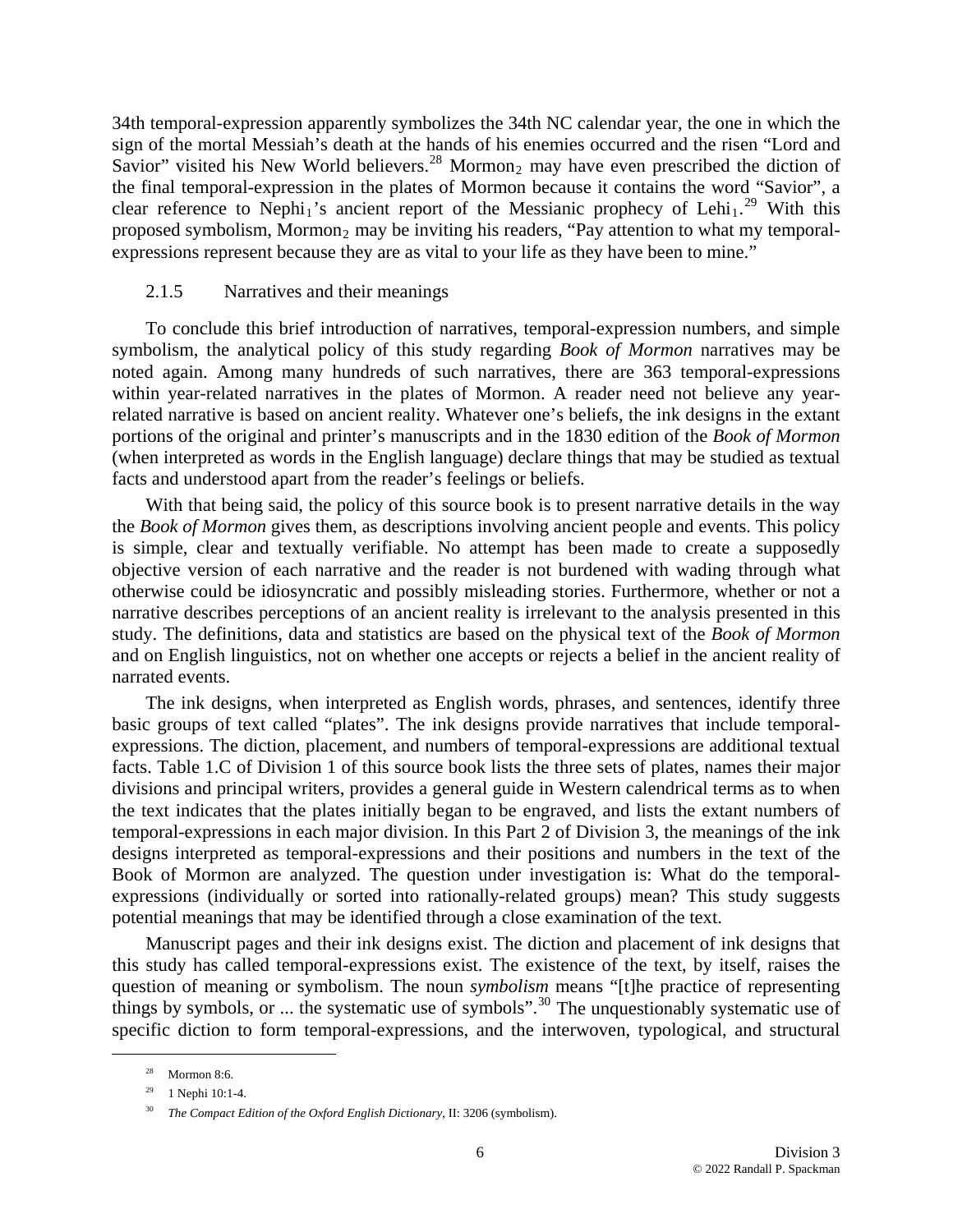placement patterns depicted in Table 1.A of this Division all suggest that the writer's intended meaning is more than just trolling for a blasé "Isn't that interesting …" or a troubled "This is so complex!" The numbers and patterns invite the careful reader to understand the intended symbols. The number 33 appears to be a symbol of the mortal prophet and Messiah foretold by Lehi<sub>1</sub>.<sup>[31](#page-6-0)</sup> The number 34 seems to be a symbol of the death, resurrection, and visit of the risen Messiah and Savior of the world foretold by Lehi<sub>1</sub>, Nephi<sub>1</sub>, and other prophets.<sup>[32](#page-6-1)</sup> The numbers 34 and 35 together appear to be symbols of the great work undertaken by the 12 Nephite disciples chosen by the risen Lord to lead and organize his New World believers "in all the lands roun d about", which, given the work involved and the limited time and means of travel, appears to have been a relatively confined geographical area.

of this Part 2 is to seek answers to these questions in the diction, language typology, structural categories, placement patterns, and numbers of temporal-expression ink designs and their associated narratives in Mormon<sub>2</sub>'s personal record and in other rationally-related texts.<sup>34</sup> The noun *symbol* means "[s]omething that stands for, represents, or denotes something else". The dictionary notes that an "exact resemblance" is not required; rather, "some accidental or conventional relation" or even a "vague suggestion" may be understood. Often, "a material object" represents or is "taken to represent something immaterial or abstract, as a being, idea, quality, or condition".<sup>[33](#page-6-2)</sup> Thus, the basic questions asked in this analysis of the symbolism of each placement pattern, each structural category, each analytical type, and the diction of each word or phrase include: What "conventional relation", if any, creates potential meanings for these ink designs? What "vague suggestion", if any, may have been intended by the writer? The purpose

# 2.1.6 Language typology of the first temporal-expression

expressions in this book and to connect them with their associated narratives. Based on the analysis summarized in Tables 1.A and 2.A of this Division, the first temporal-expression in the Book o f Mormon may be described with the following statements. The first temporal-expression of the Book of Mormon appears in the contextual statement of chronology and begins with a participial narrative-link (*being*) followed by a stated cardinal number-term (*about ten*), an express plural year-term (*years*), and a personalized time-term (*of age*). In Division 1 and Part 1 of this Division 3, the ink designs representing this temporalexpression and the other 33 temporal-expressions in the Book of Mormon were related to each other through an examination of their diction, a sorting of their words into various analytical types and structural categories, and a detailed analysis of the placement of such types and categories in the text. That examination, sorting, and analysis suggested that orderly choices had been made by Mormon<sub>2</sub> (and Moroni<sub>2</sub> at his father's command) to compose the 34 year-related

1. The participial or T narrative-link (*being*) is one of four T narrative-links in Mormon<sub>2</sub>'s personal book. This narrative-link makes up the first of the four  $(T)$ letter-sets in this book and it is the sixth of nine T narrative-links in the extant text of the plates of Mormon: four occur in the extant Book of Mosiah, one in the complete Book of Alma, and the remaining four in the complete Book of Mormon. This T narrative-link is an element of the second temporal-expression in

<span id="page-6-0"></span><sup>&</sup>lt;sup>31</sup> 1 Nephi 10:4.

<span id="page-6-1"></span><sup>32</sup> E.g., 1 Nephi 19:7-12; 2 Nephi 25:19.

<span id="page-6-2"></span><sup>33</sup> *The Compact Edition of the Oxford English Dictionary*, II: 3206 (symbol).

<sup>&</sup>lt;sup>34</sup> Mormon<sub>2</sub>'s typological and structural placement patterns sometimes begin before the text of the Book of Mormon.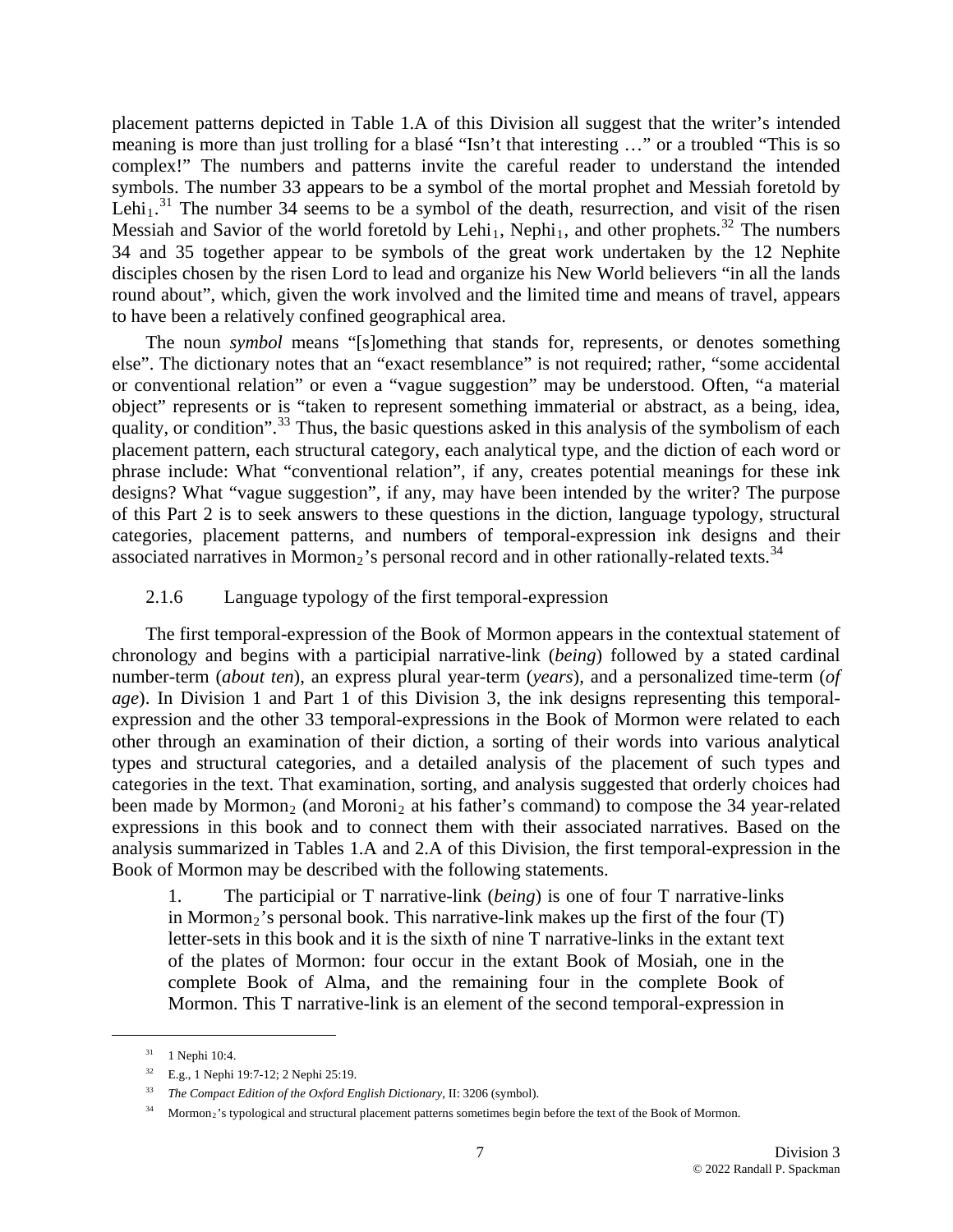the final appended expression or (*J*) letter-set in the proposed, balanced, nonreversible, letter pattern of mortal-time structural categories in the plates of Mormon: (*HJH*) // (*JHJ*[*L*]*JHJ*). In this depiction of the letter pattern, this (*J*) letter-set is underlined to clearly indicate the final connection of this temporalexpression to all that  $Mormon<sub>2</sub>$  had previously written and implied regarding mortal-time expressions in these plates.

2. The stated cardinal or L number-term (*about ten*) is the first of 13 L number-terms in the Book of Mormon and one of 60 such number-terms in these plates. This L number-term originates the second (L) letter-set (underlined) in the proposed, balanced, non-reversible, letter pattern of number-term structural categories (LKL)(MLM)(KLKLK[M]KLKLK)(MKM)(LKL) that extends from 4 Nephi 1:40 through Mormon<sub>2</sub>'s L number-term in Mormon 6:5 and his son's final (commanded) L number-term in these plates at Mormon 8:6. This number-term letter pattern in the plates of Mormon begins when "the more wicked part of the people did wax strong and became exceeding more numerous than were the people of God" and ends with Moroni<sub>2</sub>'s report of the total destruction of the Nephite people.

3. The express plural or B year-term (*years*) is one of 13 B year-terms in the Book of Mormon and one of 81 such extant year-terms in these plates. This B year-term originates the first (B) letter-set (underlined) in the alternating, balanced, and reversible letter-group of year-term analytical types and structural categories in the Book of Mormon: (BABABAB[A]BABABAB). This placement pattern initially may appear to organize  $Mormon<sub>2</sub>$ 's official life of some 64 years with a simple, unified structure. The first (B) letter-set is composed of three B year-terms that begin to associate the NC era context with the age of Mormon<sub>2</sub> and his appointment by Ammaron as the next official Nephite record keeper. The central [A] letter-set in this letter-group includes five A year-terms associated with the middle portion of Mormon<sub>2</sub>'s life, when he was about 35 to 40 years of age, and with a period of devastating battles for the control of Nephite lands. The interval concludes with a high point of his military success and a treaty between Nephites and Lamanites that began a decade of peace. The final (B) letter-set is composed of two B year-terms that associate the NC era context with Mormon<sub>2</sub>'s transfer of plates and guardianship to his son, followed by Moroni $_2$ 's report of his father's death and the destruction of his people by their enemies.

4. The personalized or G time-term (*of age*) is the first of four G time-terms in the Book of Mormon and one of 25 G time-terms in these plates. This one initiates the second (G) letter-set (underlined) in the alternating, balanced, and reversible (FDG[D]GDF) letter-group of time-term structural categories that extends from the altered name or F time-term in 3 Nephi 2:8 (when the NC era was formally inaugurated) through the F time-term in Mormon 8:6 (when the end of the NC era in the plates of Mormon was recorded by Moroni<sub>2</sub>). The official name or [D] central time-term letter-set in this letter-group is composed of two time-terms in temporal-expressions that mark the beginning and end of the fourth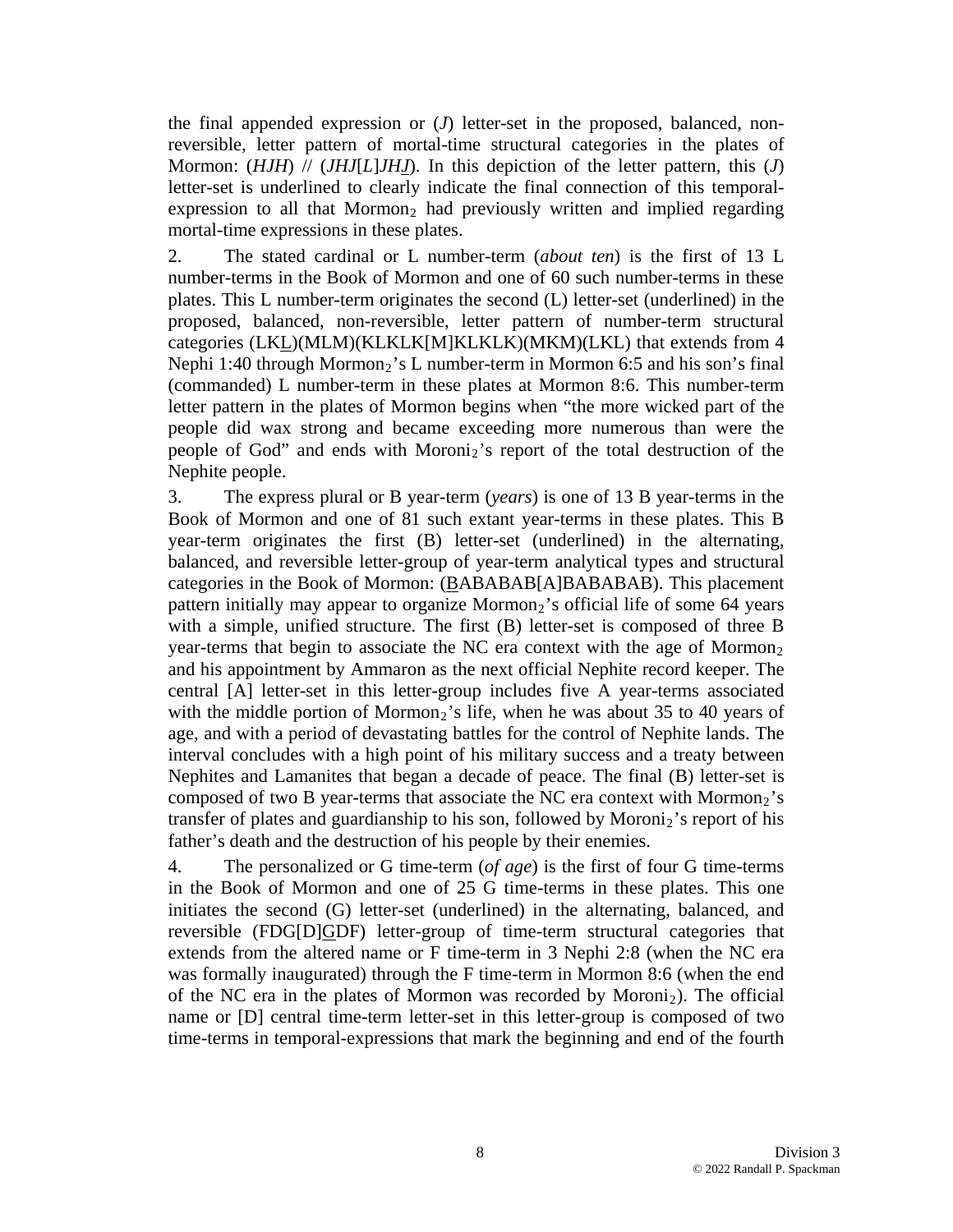generation of Nephite record keepers, a generation in which the prospects of the Nephite people turned toward their prophesied destruction.<sup>35</sup>

Similar statements may be made about the diction and placement of each of the other 33 temporal-expressions in the Book of Mormon. They all appear to be part of organized placement patterns created by the use of various analytical types of year-, time-, and number-terms, narrative-links, temporal-expressions, and their related structural categories. But why would such diction and placement patterns be created? They clearly point the reader to dates, intervals, and events, but do they also symbolize vital aspects of the writers' culture? The numbers and categories of temporal expressions in Fourth Nephi and Mormon, briefly noted in Section 2.1.4 above, suggest that both purposes may be accomplished by the temporal-expressions. Are there other aspects of Mormon<sub>2</sub>'s life and the culture of his people that have been symbolized by the temporal-expressions?

# 2.2 Year-term symbolism

Lamanites".<sup>[36](#page-8-0)</sup> However, in three temporal-expressions, Mormon<sub>2</sub> expressly noted that he was 15 years of age when these events occurred; so, a year-term symbol created solely to emphasize his 16th year is questionable. What else may be at work here? The detailed analysis of chronological symbolism in the plates of Mormon begins with the year-terms. In Part 1 of this Division, the two analytical types of year-terms used in the Book of Mormon were identified as express singular or A year-terms and express plural or B year-terms. While Mormon<sub>2</sub> had used implied singular or C year-terms elsewhere in his plates, no C yearterm appears in this major division. The diction of the 34 temporal-expressions in Mormon<sub>2</sub>'s personal record and these two types of year-terms (considered as structural categories) produce 15 letter-sets that may be viewed as a simple, alternating, balanced, and reversible letter-group:  $(BABABAB[ABABABABAB])$ . These 15 letter-sets possibly symbolize Mormon<sub>2</sub>'s age when he "was visited of the Lord", forbidden "to preach unto this people", "appointed" to be "the leader of their armies", and "did go forth at the head of an army of the Nephites against the

#### 2.2.1 Honoring the legacy of Nephi<sub>1</sub>

the plates of Mormon seems to begin with the A year-term that ends Fourth Nephi. The complete year -term letter pattern may be 16 (A) and (B) letter-sets, or eight repetitions of an (AB) letter-The single year-term letter-group presented above is not the only way to organize Mormon<sub>2</sub>'s autobiography or to subdivide his year-term letter pattern. Indeed, a letter pattern composed only of year-terms within the Book of Mormon may be incomplete. As proposed in Part 2 of Division 1 and in Part 1 of this Division, the final alternating year-term letter pattern in group, or a single (ABABABABABABABAB) letter-group.<sup>[37](#page-9-0)</sup>

This concluding year-term letter-group in the plates of Mormon evokes the three repetitions of an  $(AB)$  letter-group or the single  $(ABABAB)$  letter-group created by Nephi<sub>1</sub> for year-terms in the small plates. Both year-term structural patterns cross the boundaries of major divisions. Nephi<sub>1</sub>'s pattern and its associated year-related diction and narratives suggest two, alternatively delimited, overlapping, symbolic letter-groups: (AB[A]BA) in his first two books and

 <sup>35 4</sup> Nephi 1:21, 48; 1 Nephi 12:11-19.

<span id="page-8-0"></span><sup>36</sup> Mormon 1:15-2:2.

<sup>37</sup> See Division 1, Part 2, Section 2.5.3; Division 3, Part 1, Section 1.2.1.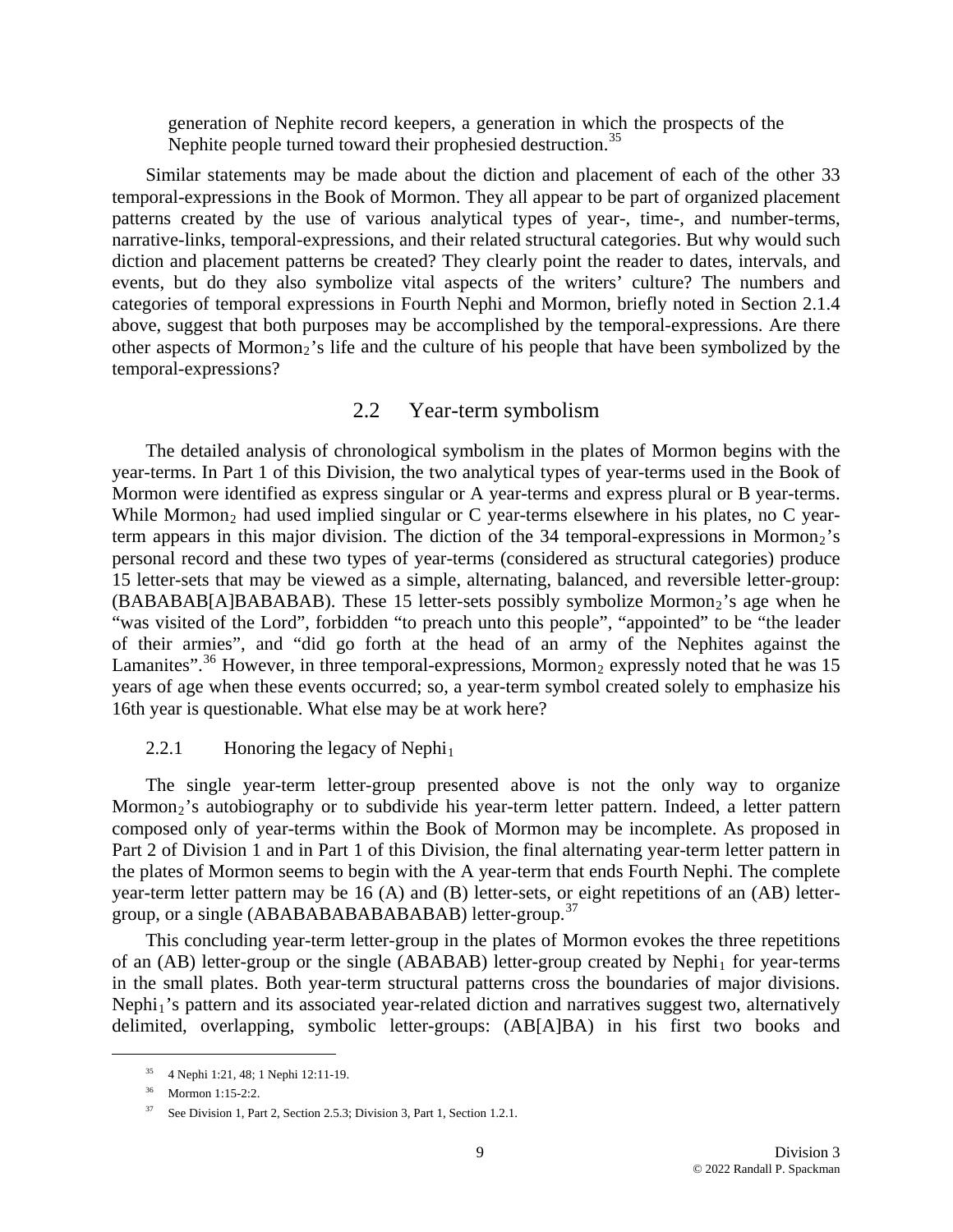(BA[B]AB) in his second book, with the final (B) letter-set extending throughout the other major divisions of the small plates. Nephi<sub>1</sub> apparently commanded future writers in the small plates only to use express plural year-terms. These alternative letter-groups in Nephi<sub>1</sub>'s writings provided a clear symbolic contrast between royal and prophetic power.<sup>[38](#page-9-0)</sup> Hence, the 16 (A) and (B) letter-sets that cross the boundary between Fourth Nephi and the Book of Mormon may suggest a distinctive way for Mormon<sub>2</sub> to honor his ancestor, Nephi<sub>1</sub>, and to emphasize the ancient prophecies that  $Nephi<sub>1</sub>$  recorded in the small plates, which had been fulfilled or were about to be fulfilled in Mormon<sub>2</sub>'s lifetime.

immediately preceded Mormon<sub>2</sub>'s appointment as the fifth generation record keeper of the Nephite people.<sup>42</sup> In Mormon<sub>2</sub>'s lifetime, the fulfillment of Nephi<sub>1</sub>'s prophecy of destruction The words of Lehi<sub>1</sub>'s 600-year prophecy of the birth of a prophet, Messiah, and Savior of the world<sup>[39](#page-9-1)</sup> have been referenced in Section 2.1.4 above. The fulfillment of the prophecy apparently was planned to be recorded with the last temporal-expression (including a B yearterm) in the small plates of Nephi. Mormon<sub>2</sub> carried out that plan for the small plates with the temporal-expression and associated narrative he recorded in the Words of Mormon.<sup>[40](#page-9-2)</sup> Nephi<sub>1</sub>'s prophecy of the destruction of his people came in a vision in which "three generations did pass away in righteousness" following the appearance of the risen "Lamb of God" to them, and also "many of the fourth generation ... did pass away in righteousness". But then Nephi<sub>1</sub> envisioned "the people of the seed of my brethren [whom the Nephites referred to as "Lamanites"] had overcome my seed".<sup>[41](#page-9-3)</sup> As noted in Section 2.1.6 above, Mormon<sub>2</sub>'s central [D] time-term letterset in the (FDG[D]GDF) structural placement pattern marked the beginning and end of the fourth generation of Nephite record keepers (two brothers,  $Amos<sub>2</sub>$  and Ammaron), the generation that seemed to grow more likely with each battle of the Nephites against their many enemies because his people refused to repent.

should not be expected. There had been no reason for Lehi<sub>1</sub> or his descendants to keep recording the regnal years of the Jewish king who helped to bring about the Babylonian destruction of the Of course, Mormon<sub>2</sub>'s year-terms do not suggest the same symbolic contrast of royal and prophetic power at the end of the Nephite epic as Nephi<sub>1</sub>'s year-terms created at the beginning of the epic. An identical contrast between the ancient Jewish royal chronological system and the chronological system of transplanted Messianic prophets and their followers in the New World kingdom of Judah. When  $Mormon<sub>2</sub>$ 's abridged personal record was created near the end of his life, Nephite culture had been removed from Jewish royal chronology for some nine centuries.

inspired burial of the sacred Nephite records, and by the day of his appointment of Mormon<sub>2</sub> as Nevertheless, prophetic and societal connections between the Nephite epic's early and late narratives do exist. Nephi<sub>1</sub>'s writings in the small plates begin with a narrative context in which Jewish prophets had been warning for many years about the destruction of Jerusalem if the kings and their people did not repent.<sup>[43](#page-9-4)</sup> Mormon<sub>2</sub>'s writings at the end of the plates of Mormon also involve a narrative context in which prophets had been warning since the days of Nephi<sub>1</sub> about Nephite destruction if the leaders and their people did not repent. By the time of Ammaron's

<span id="page-9-2"></span><span id="page-9-1"></span><span id="page-9-0"></span><u>.</u>

<sup>38</sup> See Division 2, Part 2, Sections 2.3.2; 2.3.3.

<sup>39 1</sup> Nephi 10:4.

<sup>40</sup> See Division 2, Part 2, Sections 2.3.2; 2.3.3.

<sup>&</sup>lt;sup>41</sup> 1 Nephi 12:11-19; see also Jacob 1:13-14; 4 Nephi 1:20, 35-39.

<sup>42 4</sup> Nephi 1:21-49.

<span id="page-9-5"></span><span id="page-9-4"></span><span id="page-9-3"></span> $^{43}$  1 Nephi 1:4; see also, e.g., Deuteronomy 28:45-68; 1 Kings 6:12-13; 9:1-9; 2 Chronicles 36:11-16; Isaiah 1; 3; 5; Jeremiah 7; 26; Micah 1; 3.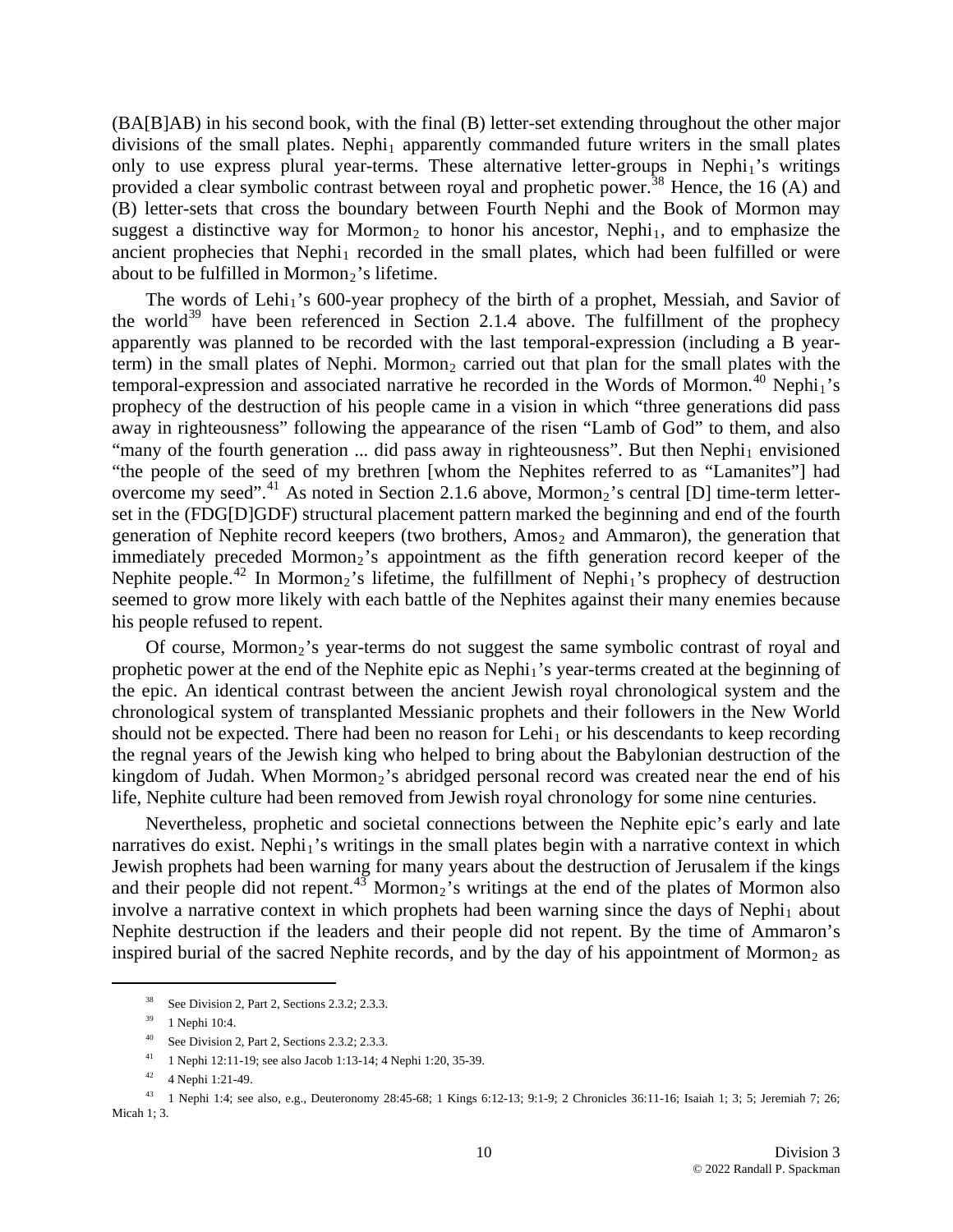the fifth generation of official record keepers since the coming of Christ, $44$  the unrepentant Nephites had created social conditions in which the destruction prophesied by Nephi<sub>1</sub> hundreds of years earlier had grown ripe for realization.<sup>[45](#page-10-0)</sup> Most likely, Mormon<sub>2</sub> was not oblivious to the social conditions in which Nephi<sub>1</sub>'s life began at Jerusalem and his own life would end at Cumorah in fulfillment of  $Nephi<sub>1</sub>'s$  ancient prophecy.

of creating plates may have not only venerated his ancestor's legacy, but replaced some of the blan k "plates of Nephi" that he had inherited from Ammaron and used for the record he added to The honoring of Nephi<sub>1</sub>'s prophetic and record keeping legacy in the concluding text composed by Mormon<sub>2</sub> is not limited to the recognition of similar social conditions and prophetic fulfillment. The plates on which Mormon<sub>2</sub>'s personal book was recorded were not blank "plates of Nephi" that he inherited from Ammaron.<sup>[46](#page-10-1)</sup> Mormon<sub>2</sub> made new plates "with [his] own hands", following the ancient example of his forefather Nephi<sub>1</sub>,<sup>[47](#page-10-2)</sup> who created the first set of plates "with [his] own hands" and apparently prescribed the metalsmithing process, composition, and dimensions for making additional "plates of Nephi".<sup>[48](#page-10-3)</sup> Mormon<sub>2</sub>'s physical act the official plates of Nephi.<sup>[49](#page-10-4)</sup>

[and the attached small plates of Nephi](#page-10-7)<sup>53</sup>] which I gave unto my son Moroni". Presumably, Mormon<sub>2</sub> and his son carefully hid the attached sets of plates where they could be retrieved When Mormon<sub>2</sub> composed the Book of Mormon, he abridged the record of his life and [times from the more complete history he had recorded previously, at least part of which had been](#page-10-4)  [engraved on blank "plates of Nephi" that Ammaron had left for him.](#page-10-4)<sup>50</sup> [Mormon](#page-10-5)<sub>[2](#page-10-5)</sub>'s abridgement [of his personal record begins with a title, "The Book of Mormon", and apparently continues](#page-10-5)  [through his final temporal-expression and report that he had given these plates to his son](#page-10-5)  Moroni<sub>2</sub> before the last great battle of the Nephite people.<sup>51</sup> [At about that time, Mormon](#page-10-6)<sub>[2](#page-10-6)</sub> [expressed hope that his son would survive the battle and add a final historical report and](#page-10-6)  [testament of Christ to the Book of Mormon. This expression of hope appears in the Words of](#page-10-6)  [Mormon on the small plates of Nephi and uses a year-term that completes Nephi](#page-10-6)<sub>[1](#page-10-6)</sub>'s final (B) [letter-set.](#page-10-6)<sup>52</sup> [At the time of the battle, Mormon](#page-10-7)<sub>[2](#page-10-7)</sub>'s composition on his own plates apparently ended with his note in Mormon 6:6 about "these few plates [apparently meaning the plates of Mormon safely if either of them survived the Lamanite onslaught.

During the battle, Mormon<sub>2</sub> "fell wounded in the midst" and the Lamanite horde "passed by [him], that they did not put an end to [his] life". Moroni<sub>2</sub> and a few others also survived. As they hid together for a time, "these few plates" were retrieved. Mormon<sub>2</sub> then recorded his own report of the battle and a final testament of Christ on the plates of Mormon. His last recorded word is "Amen".<sup>[54](#page-10-8)</sup> At that point, he delivered "these few plates" into the guardianship of Moroni<sub>2</sub> for the final time. Then, the combined plates of Mormon and small plates of Nephi were hidden again.

- <span id="page-10-0"></span>45 E.g., Mormon 2:10-15, 27; 3:1-3; 3:8-16.
- 46 Mormon 1:2-5; 2:16-18; 4:23; 6:6.
- <span id="page-10-3"></span><span id="page-10-2"></span><span id="page-10-1"></span><sup>47</sup> 3 Nephi 5:11.<br><sup>48</sup> 1 Nephi 1:3.1

- 1 Nephi 1:3, 17.
- 49 Mormon 1:3; 2:16-18.
- 50 Words of Mormon 1:1-9; 3 Nephi 5:9-20; Mormon 2:16-18.
- <span id="page-10-5"></span><span id="page-10-4"></span> $51$  Mormon 6:5-6.
- <span id="page-10-6"></span>52 Words of Mormon 1:1-2.
- <span id="page-10-7"></span>53 Words of Mormon 1:1-9.
- <span id="page-10-8"></span>54 Mormon 6:7-7:10.

<sup>44 4</sup> Nephi 1:45-Mormon 1:14.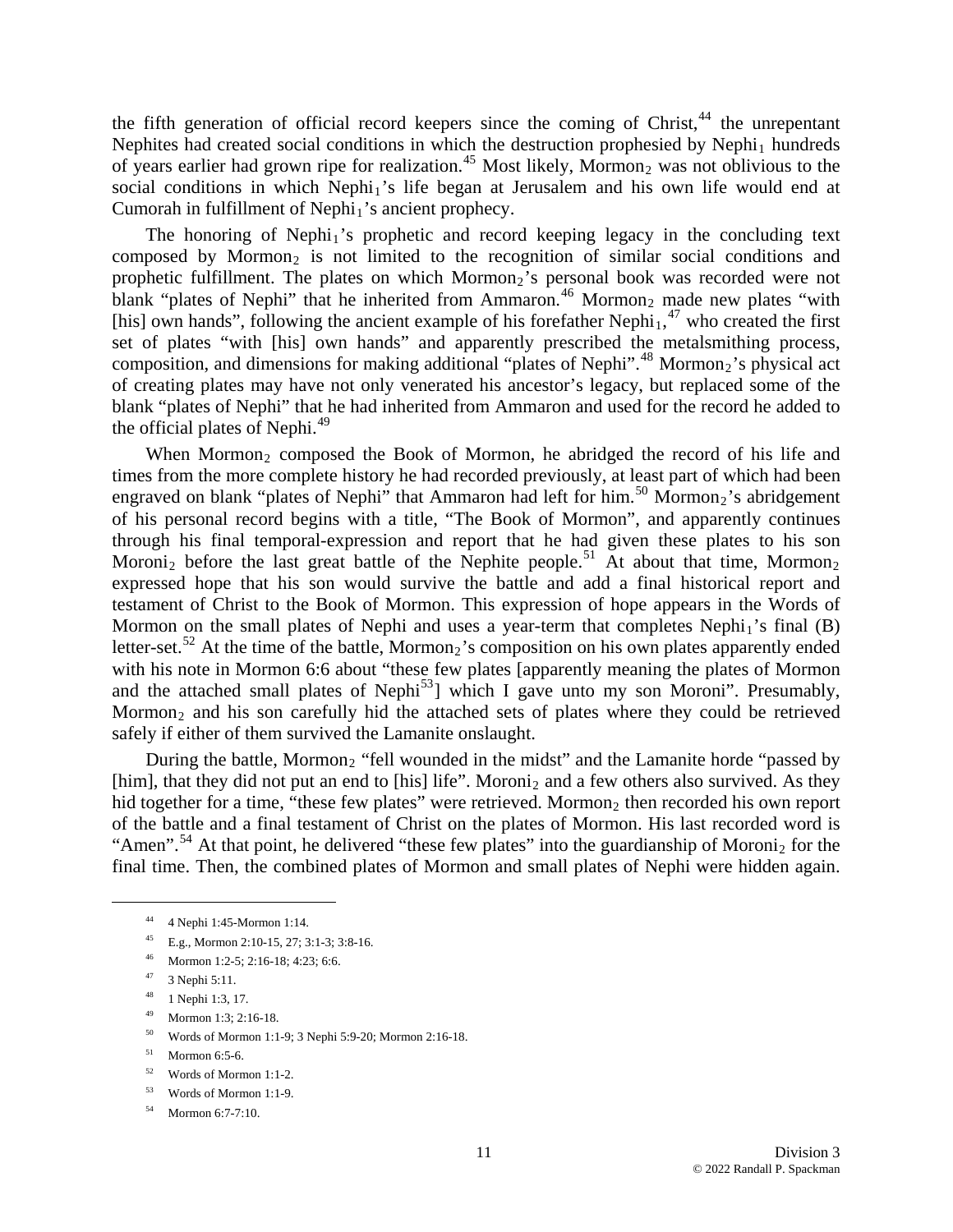All of this activity to create the abridged record on the plates of Mormon also evokes  $Nephi<sub>1</sub>'s$ creation of the small plates, which contained his own abridged record from the official plates of Nephi and ended his writings with an extensive testimony of Christ. Nephi<sub>1</sub>'s last recorded word also is "Amen".<sup>55</sup>

BABABAB) letter-group just in the Book of Mormon. These possible structures bear some similarity to the symbolic structure of Nephi<sub>1</sub>'s writings, but they are much longer and involve many more year-related narratives. Nephi<sub>1</sub> and Mormon<sub>2</sub> both chose to describe the passing of years solely with express singular and plural year-terms in their final writings. Nephi<sub>1</sub>'s ABABAB letter pattern suggested two, alternatively delimited, overlapping letter-groups that implied a symbolic contrast between royal and prophetic power. Hence, Mormon<sub>2</sub>'s apparent honoring of his ancestor's legacy may suggest that Mormon<sub>2</sub> created similar, alternatively delimited, letter-groups: an (ABABABA[B] ABABABA) letter-group bridging between his last two books and a (BABABAB[A]

#### 2.2.2 Narratives associated with two, alternatively delimited, potential letter-groups

ending (A) letter-sets have their A year-terms placed in single lined boxes, and the narratives associa ted with the central [B] letter-set have their B year-terms placed in a double lined box. These key na rratives (beginning, central, and ending) may be summarized as follows. Table 2.B of this Division lists the final 35 year-terms in the plates of Mormon.<sup>[56](#page-11-0)</sup> These 35 year-terms constitute the last year-term letter pattern in the plates of Mormon, a pattern consisting of only alternating express singular (A) and express plural (B) year-term letter-sets. These regular capital letters and quotations of secondary narrative language associated with each year-term are included in the table. The potential (ABABABA[B]ABABABA) letter-group is identified in the table as the "[B]-centered" group. The narratives related to the beginning and

- (A) Ammaron completes the Nephite sacred record through the end of the 320th NC calendar year and then hides all the records in the hill Shim during the 321st NC calendar year
- [B] Nephite forces led by Mormon<sub>2</sub> defeat a larger Lamanite army led by king Aaron, but Nephite wickedness continues and thousands are slain over the following 14 year period
- (A) Lamanite forces drive the Nephites to the land of Cumorah in the 380th NC calendar year; the Lamanite king agrees to Mormon<sub>2</sub>'s request for a respite from war to allow them all to prepare for a final great battle

placed in single lined boxes and the narratives associated with the central [A] letter-set have their A year-terms placed in a double lined box. The key narratives (beginning, central, and ending) in this potential year-term letter-group may be summarized as follows. If Nephi<sub>1</sub>'s overlapping, symbolically contrasting, year-term structure suggested the structure for Mormon<sub>2</sub>'s 35 concluding year-terms, then the foregoing potential narrative pattern may be compared with the narrative pattern of an alternatively delimited (BABABAB[A] BABABAB) letter-group. In Table 2.B, this other letter-group is identified as the "[A]-centered" group. The narratives related to the beginning and ending (B) letter-sets have their B year-terms

<span id="page-11-0"></span>1

<sup>55 2</sup> Nephi 33:15.

<sup>56 4</sup> Nephi 1:48-Mormon 8:6.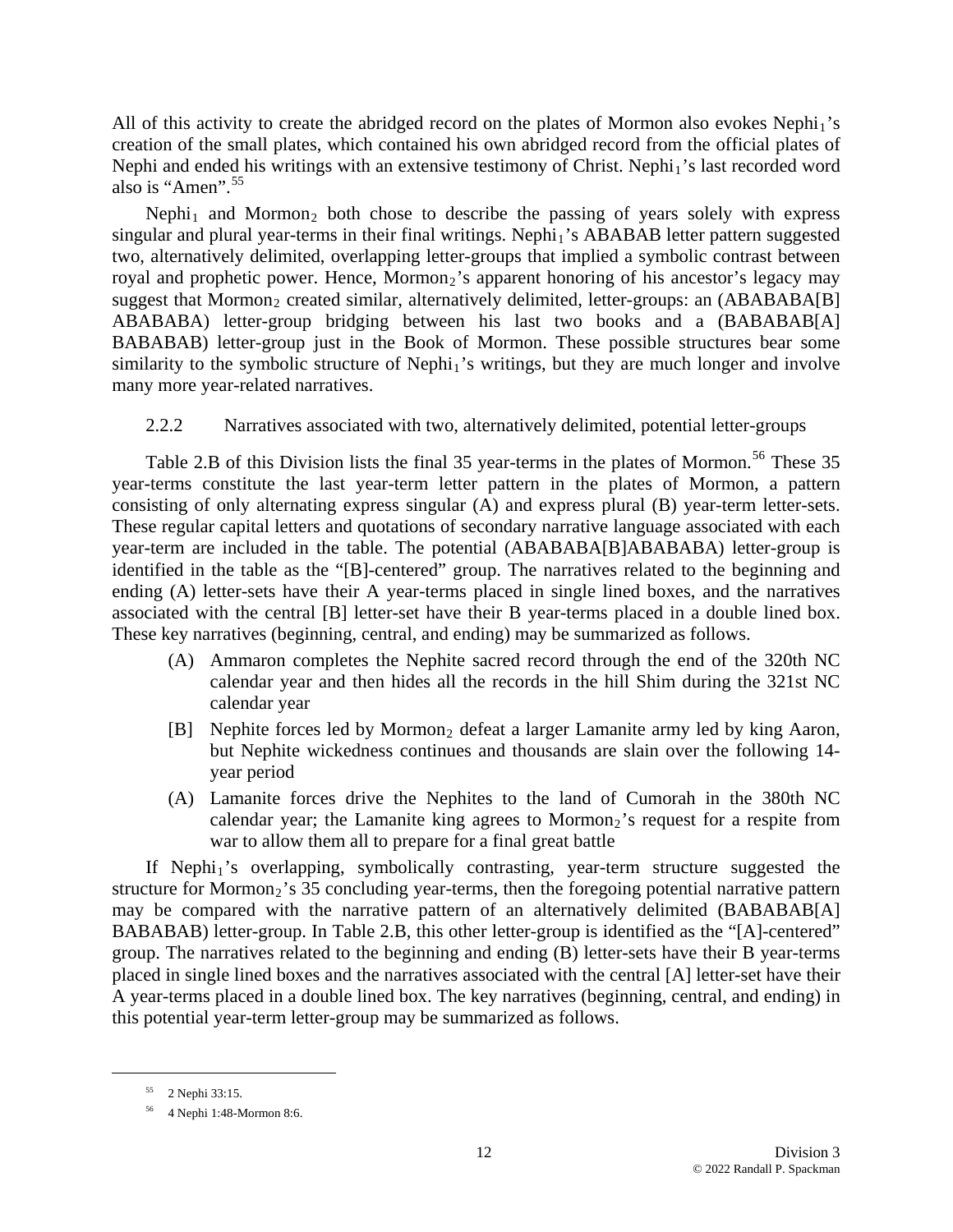- (B) Ammaron appoints Mormon<sub>2</sub> to be his successor guardian of the Nephite sacred treasure; he commands the boy regarding his record keeping duties, including the retrieval and engraving of blank "plates of Nephi" when Mormon<sub>2</sub> is about 24 years of age; Mormon<sub>2</sub>'s father carries him to the land of Zarahemla
- [A] In two separate years, Lamanite forces pursue, hunt, and drive the Nephites until Mormon<sub>2</sub>'s armies retake all the lands previously lost to the Lamanites; however, in Mormon<sub>2</sub> rallies his armies and defeats the Lamanites; over the next three years, an attempt to create peace, the Nephites enter into a treaty relinquishing some of their former lands (including Zarahemla) to the Lamanites
- (B) During four years of peace, Nephites who will gather to Cumorah do so; Mormon<sub>2</sub> engraves his seven abridged books on the plates of Mormon and hides all the other Nephite records in the hill Cumorah; after engraving his Words of Mormon on the small plates of Nephi, he attaches those plates to the plates of Mormon; he appoints Moroni<sub>2</sub> to be the guardian of the attached sets of plates; in the 385th year, Nephites and Lamanites gather for a final battle; Mormon<sub>2</sub> is wounded, but he survives to add his report of the battle to the plates of Mormon; Moroni<sub>2</sub> also survives the battle; 15 years later, Moroni<sub>2</sub> reports that his father was killed by Lamanites and he fulfills his father's commands regarding the final text to be placed in the plates of Mormon

that end the plates of Mormon are to be understood as two, alternatively delimited, overlapping letter-groups. With that being said, Mormon<sub>2</sub>'s apparent veneration of Nephi<sub>1</sub>'s legacy does suggest another related, but quite different, potential structure for the 35 year-terms and their associated n arratives. While there appear to be narrative parallels in the beginning and ending letter-sets of the potential [A]-centered group, the only narrative parallels in the beginning and ending letter-sets of the potential [B]-centered group seem to be their use as antecedents of later events. The central letter-set in each group merely seems to be related to Nephite military history. One must also question whether the seeming parallels are anything other than a consequence of the narrative sequences in a life that began, matured, and ended. Thus, each lengthy structure itself and the key associated narratives do not appear to justify the conclusion that the 35 year-terms

# 2.2.3 Narratives associated with three consecutive letter-groups

symbolic letter-groups consists of five letter-sets: (AB[A]BA) in First and Second Nephi; and  $(BA[B]AB)$  in Second Nephi and extending to the end of the small plates. To replicate Nephi<sub>1</sub>'s express and symbolic letter-groups, Mormon<sub>2</sub> apparently organized his own 16 letter-sets in a closely related way. The following proposed year-term placement pattern suggests another symbolic connection between Nephi<sub>1</sub>'s ancient writings and Mormon<sub>2</sub>'s personal record. Nephi<sub>1</sub>'s complete yearterm letter pattern in the small plates of Nephi consists of six alternating (A) and (B) letter-sets. The final letter pattern in the plates of Mormon consists of 16 alternating (A) and (B) letter-sets, ten more than Nephi<sub>1</sub>'s letter pattern. Each of Nephi<sub>1</sub>'s alternatively delimited, overlapping,

First, Mormon<sub>2</sub>'s final year-term placement pattern begins with an (AB[A]BA) letter-group in Fourth Nephi and Mormon that is identical in form to Nephi<sub>1</sub>'s (AB[A] BA) letter-group in First and Second Nephi.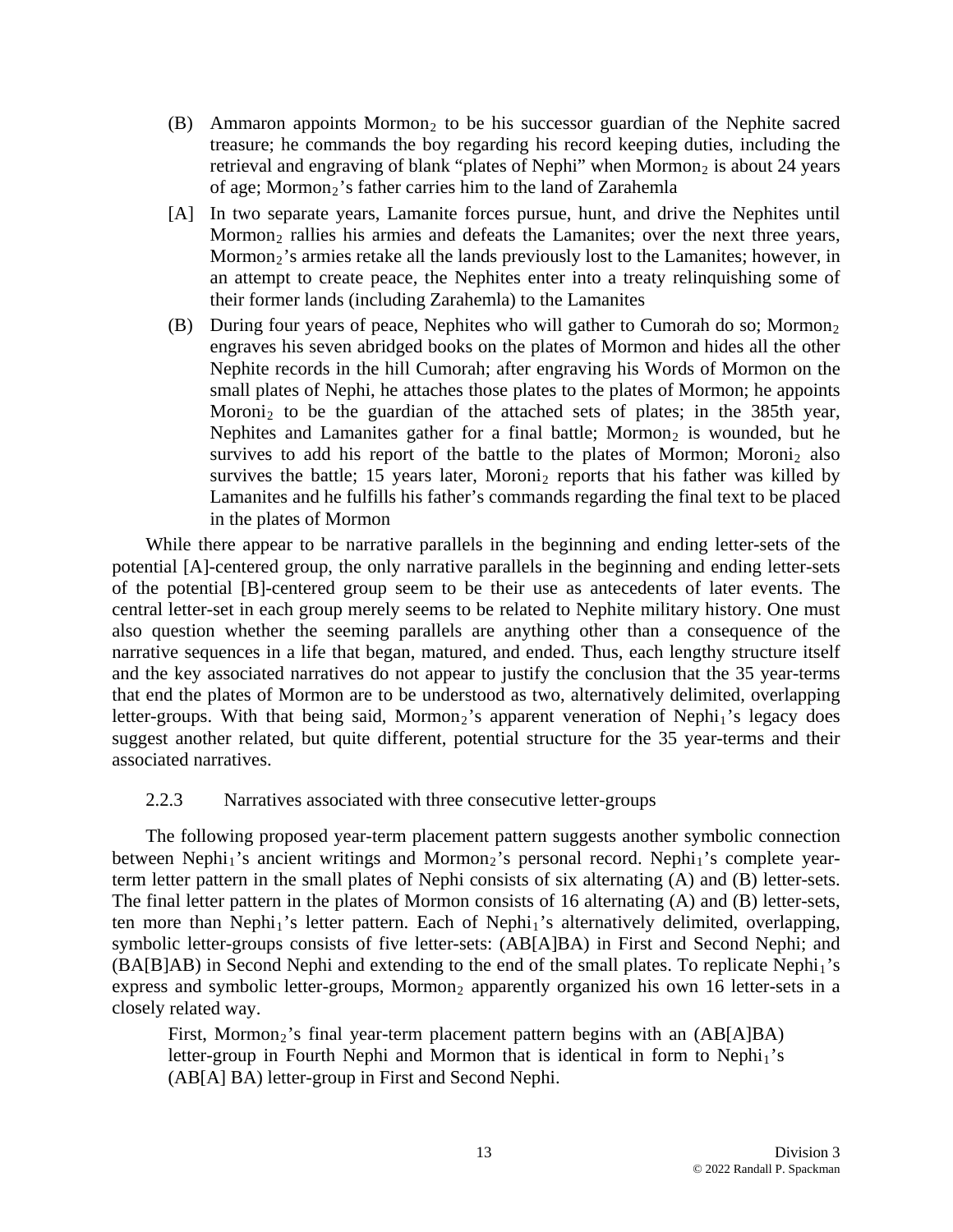Last, Mormon<sub>2</sub> completed his final year-term placement pattern with a (BA[B]AB) letter-group that begins in the Book of Mormon, extends to the end of the plates of Mormon, and is identical in form to  $Nephi<sub>1</sub>'s (BA[ $B$ ]AB) letter$ group that begins in Second Nephi and extends to the end of the small plates. Between Mormon's five-part letter-groups that replicate the forms of  $Nephi<sub>1</sub>'s$ symbolic letter-groups, Mormon<sub>2</sub> inserted a central (BABABA) letter-group that replicates the number of letter-sets in Nephi<sub>1</sub>'s express (ABABAB) letter-group; however, Mormon<sub>2</sub> reversed the order of the letter-sets. Nephi<sub>1</sub>'s personal writings began the small plates; Mormon's personal writings concluded the plates

of Mormon.

had been the official Nephite record keeper for five or six years.<sup>57</sup> The narratives related to the beginni ng and ending letter-sets of this proposed letter-group have their A year-terms placed in single lined b oxes, and the narratives associated with the central [A] letter-set have their A year terms placed in a double lined box. The narratives in this proposed year-term letter-group may be summarized as follows. Table 2.C presents this proposal for the likely structure of Mormon<sub>2</sub>'s concluding year-term placement pattern. The beginning letter-group is identical in its year-term structure to Nephi<sub>1</sub>'s first, alternatively delimited, symbolic letter-group: (AB[A]BA). In the plates of Mormon, this letter-group and its ten year-terms and five letter-sets are associated with the beginning portion of Mormon<sub>2</sub>'s life. When Mormon<sub>2</sub> was born in the 310th or 311th NC calendar year, Ammaron

- (A) Ammaron completes the Nephite sacred record through the end of the 320th NC calendar year and then hides all the records in the hill Shim during the 321st NC calendar year
- (B) Ammaron appoints Mormon<sub>2</sub> to be his successor guardian of the Nephite sacred retrieval and engraving of blank "plates of Nephi" when Mormon<sub>2</sub> is about 24 years treasure; he commands the boy regarding his record keeping duties, including the of age; Mormon<sub>2</sub>'s father carries him to the land of Zarahemla
- [A] Lamanite and Nephite armies engage in several battles; Nephites are victorious
- (B) Nephites enjoy peace for about four years, but they do not repent of their evils; Mormon<sub>2</sub> is visited of the Lord; he attempts to preach, but is forbidden
- (A) War with the Lamanites returns; Mormon<sub>2</sub> is appointed to be the leader of the Nephite armies; he leads a Nephite army against the Lamanites

All these narratives have a common narrative basis; they describe events and circumstances during Mormon<sub>2</sub>'s youthful formative years. When he goes to war at the forefront of a Nephite army, those years come to an end.

Even though he was an active Nephite commander in the wars with the Lamanites, he fulfilled The proposed concluding year-term letter-group of Mormon<sub>2</sub> is identical in form to Nephi<sub>1</sub>'s second, alternatively delimited, symbolic letter-group: (BA[B]AB). In the Book of Mormon, this letter-group and its 14 year-terms and five letter-sets are associated with the last approximately 24 years of Mormon<sub>2</sub>'s life. The parallel to his first 24 years of life, before he began to record his early memories as commanded by Ammaron, seems to have been intended.

<sup>57 4</sup> Nephi 1:47.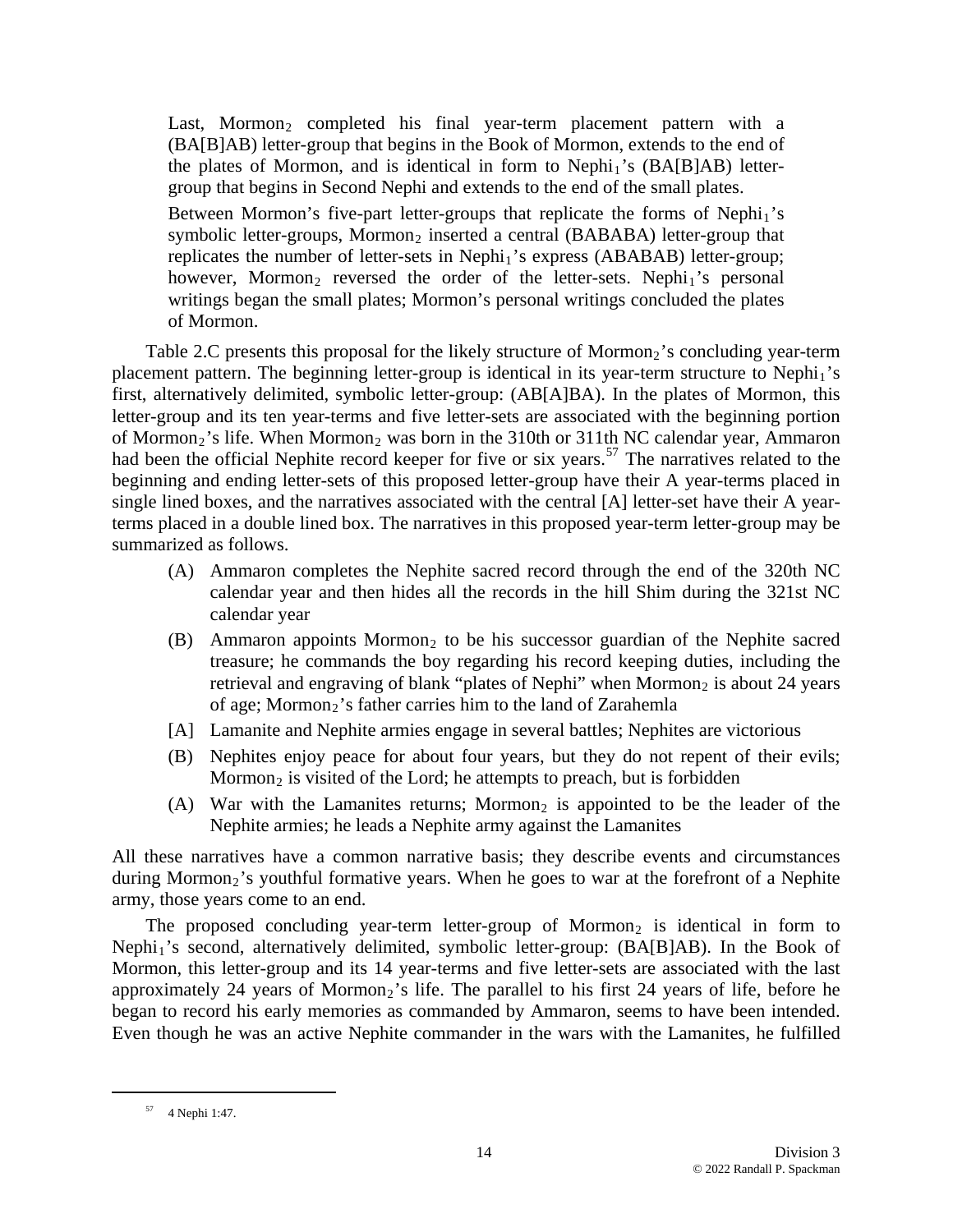his calling as the official record keeper of his people.<sup>58</sup> In Table 2.C, the narratives related to the letter-sets of this concluding letter-group have their beginning and ending B year-terms placed in single lined boxes. The narratives associated with the central [B] letter-set have their B year terms placed in a double lined box. All the narratives in this proposed letter-group are summarized as follows.

- (B) The end of a treaty of peace and a related interval of ten NC calendar years is noted; the Nephites prepare for war with the Lamanites
- (A) Lamanites attack the Nephites in the 361st NC calendar year, but they are beaten Nephite offensive of the 363rd year, which fails; the war continues in see-saw again until the 375th year; then, with immense numbers, the Lamanites begin the and return to their own lands; Lamanites attack in the 362nd year and are beaten again; Nephites decide to attack the Lamanites; Mormon<sub>2</sub> refuses to lead the fashion in the 364th, 365th, and 366th years, with thousands slain on both sides; in the 367th year, after a Lamanite slaughter of Nephite women and children, the Nephites drive the Lamanites out of Nephite lands; the Lamanites do not attack final Nephite genocide
- [B] Nephites flee the Lamanite advance; towns, villages, and cities are destroyed by fire
- (A) Lamanite forces drive the Nephites to the land of Cumorah in the 380th NC calendar year; the Lamanite king agrees to Mormon<sub>2</sub>'s request for a respite from war to allow them all to prepare for a final great battle
- (B) During four years of peace, Nephites who will gather to Cumorah do so; Mormon<sub>2</sub> survives to add his report of the battle to the plates of Mormon; Moroni<sub>2</sub> also engraves his seven abridged books on the plates of Mormon and hides all the other Nephite records in the hill Cumorah; after engraving his Words of Mormon on the small plates of Nephi, he attaches those plates to the plates of Mormon; he appoints Moroni<sub>2</sub> to be the guardian of the attached sets of plates; in the 385th year, Nephites and Lamanites gather for a final battle; Mormon<sub>2</sub> is wounded, but he survives the battle; 15 years later, Moroni<sub>2</sub> reports that his father was killed by Lamanites and he fulfills his father's commands regarding the final text to be placed in the plates of Mormon

All these narratives also have a common narrative basis; they describe events and circumstances during Mormon<sub>2</sub>'s latter (approximately 24) years. When the treaty of peace that had lasted for ten years collapses, these final years commence.

Between the proposed beginning and concluding letter-groups, Mormon<sub>2</sub> placed 11 yearterms in six alternating letter-sets similar to Nephi<sub>1</sub>'s six alternating letter-sets in First and Second Nephi. As noted above, Mormon<sub>2</sub> reversed Nephi<sub>1</sub>'s placement pattern: a (BABABA) letter-group instead of an  $(ABABAB)$  letter-group. While Mormon<sub>2</sub> apparently intended his  $(BABABA)$  letter-group to be understood in relation to Nephi<sub>1</sub>'s  $(ABABAB)$  letter-group, Mormon<sub>2</sub> created a contrast by reversing the placement pattern. Nephi<sub>1</sub>'s letter-groups began the Nephite epic;  $Mormon<sub>2</sub>$ 's letter-groups ended the epic.

The placement of the proposed concluding (AB[A]BA)(BABABA)(BA[B]AB) year-term letter-groups also must be examined. In the combined set of plates that Mormon<sub>2</sub> delivered to Moroni<sub>2</sub>, Nephi<sub>1</sub>'s writings in the small plates immediately followed Mormon<sub>2</sub>'s personal book.

 <sup>58</sup> Mormon 2:16-18.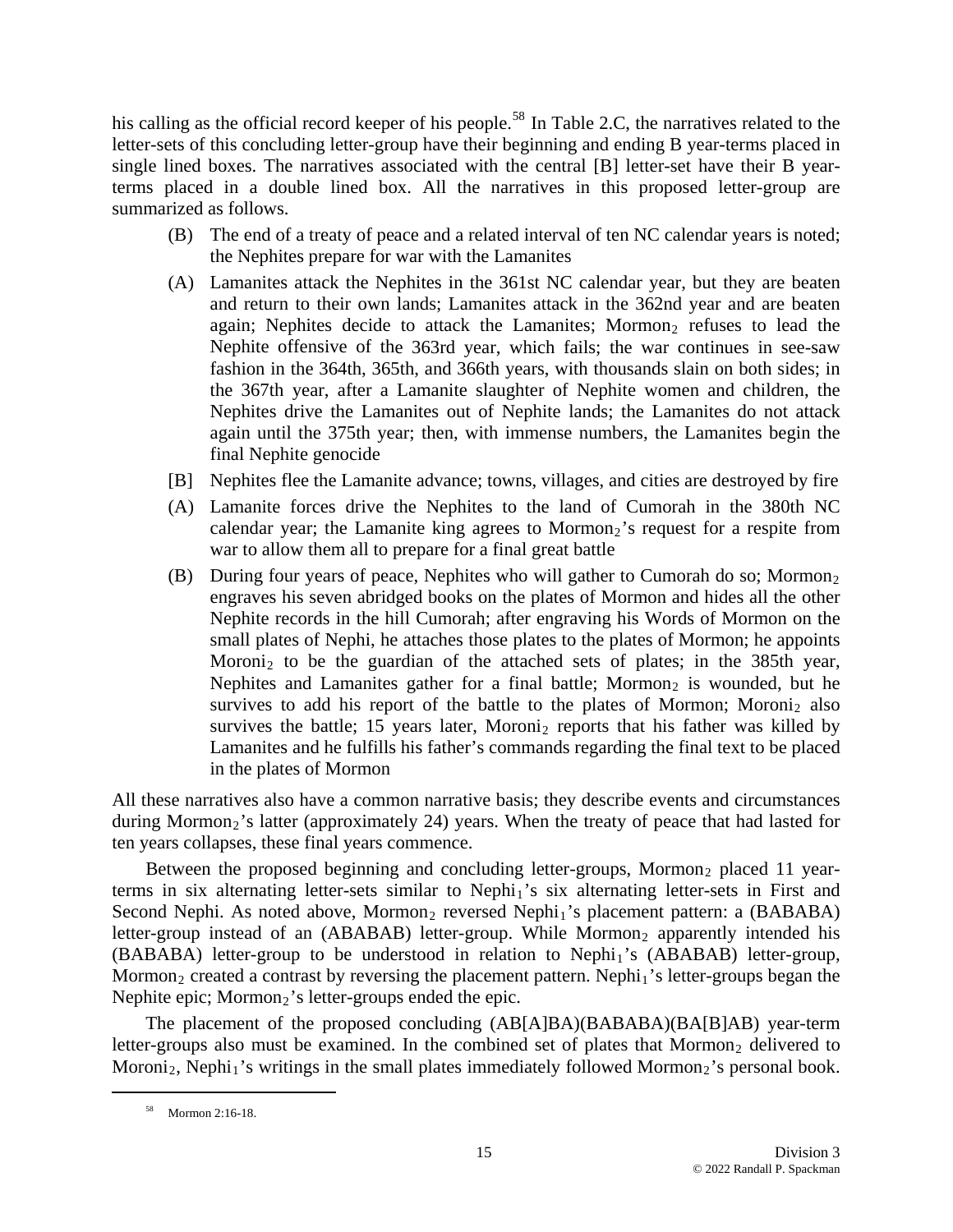Thus, because the two sets of plates were attached to each other, Mormon<sub>2</sub>'s three, concluding, consecutive (AB[A]BA)(BABABA)(BA[B]AB) year-term letter-groups immediately preceded Nephi<sub>1</sub>'s explicit (ABABAB) letter-group and its overlapping, alternatively delimited, symbolic  $(AB[AB]BA)$  and  $(BA[B]AB)$  year-term letter-groups. In effect, Mormon<sub>2</sub>'s three consecutive letter-groups seem designed to teach his readers "after the manner of the learning of [his] people", so that they can readily identify the chronological structure and understand the symbolic contrast created by Nephi<sub>1</sub> centuries earlier. Thus, Mormon<sub>2</sub>'s concluding year-term letter patt ern expressly organizes three consecutive periods of his life, but simultaneously operates as a teaching instrument, a deconstruction, that illustrates Nephi<sub>1</sub>'s placement of year-terms and, thereby, identifies Nephi<sub>1</sub>'s symbolic contrast of royal and prophetic power. Mormon<sub>2</sub> had no need to contrast royal and prophetic power. In his final years, the prophetic power of his ancestors Lehi<sub>1</sub> and Nephi<sub>1</sub> had proven to be entirely reliable. That certainty also was worthy of Mormon<sub>2</sub>'s honor and became an integral part of his ultimate year-term symbolism.

# 2.2.4 Time- and number-terms related to the proposed year-term letter-groups

term that initiates Mormon<sub>2</sub>'s beginning  $(AB[A]BA)$  letter-group and the B year-term that initi ates his concluding (BA[B]AB) letter-group are set apart by the diction and placement of The textual evidence for the proposed structure of Mormon<sub>2</sub>'s concluding  $35$  year-terms is not limited to the year-terms, their associated narratives, and Nephi<sub>1</sub>'s following organization of year-terms. Time- and number-terms also corroborate the proposed letter pattern. The A yeartheir identical, official time-terms: "from the coming of Christ". In addition, four time-terms ("of age" twice and "old" twice) and a possessive pronoun ("my") in the last number-term of the (AB[A]BA) letter-group, all show that this letter-group is to be understood as a complete unit expressly concerned with the early years of Mormon<sub>2</sub>. In addition, the number-terms in this letter-group all describe quantities of years measured from his date of birth: "about ten", "about twenty and four", "eleven", "fifteen", and "my sixteenth". Mormon<sub>2</sub>'s beginning (AB[A]BA) letter-group clearly exists as a distinct textual unit within the plates of Mormon.

Only with the first B year-term of the central (BABABA) letter-group does Mormon<sub>2</sub> begin to sp ecify years by using number-terms in the NC era context, rather than years of his age. None of the 11 year-terms in the central (BABABA) letter-group is qualified by an express time-term; so, the number-terms indicate the NC era context. While the lack of time-term evidence is not proof that Mormon<sub>2</sub>'s (BABABA) letter-group is to be viewed as a distinct textual unit, that uniform textual fact is consistent with the central letter-group being identified as different from Mormon<sub>2</sub>'s (AB[A]BA) letter-group, which includes five temporal-expressions with express time-terms, and from his (BA[B]AB) letter-group, which begins and ends with express timeterms referring to the Messiah's birth date.

"since the coming of our Lord and Savior". This final time-term in the plates of Mormon has been categorized in Division 1 as an altered era name.<sup>59</sup> The other 12 year-terms in the ending (BA[B]AB) letter-group have no time-terms, but the related number-terms clearly suggest years measured and numbered within the NC era context. Thus, Mormon<sub>2</sub>'s concluding (BA[B]AB) letter-group also appears to be a distinct textual unit within the plates of Mormon. These The 14 year-terms in Mormon<sub>2</sub>'s concluding  $(BA[B|AB)$  letter-group begin with a temporal-expression that has an official era name as its time-term: "from the coming of Christ". The 14 year-terms conclude with a temporal-expression that has another express time-term:

<sup>&</sup>lt;sup>59</sup> See Division 1, Part 3, Section 3.3.2.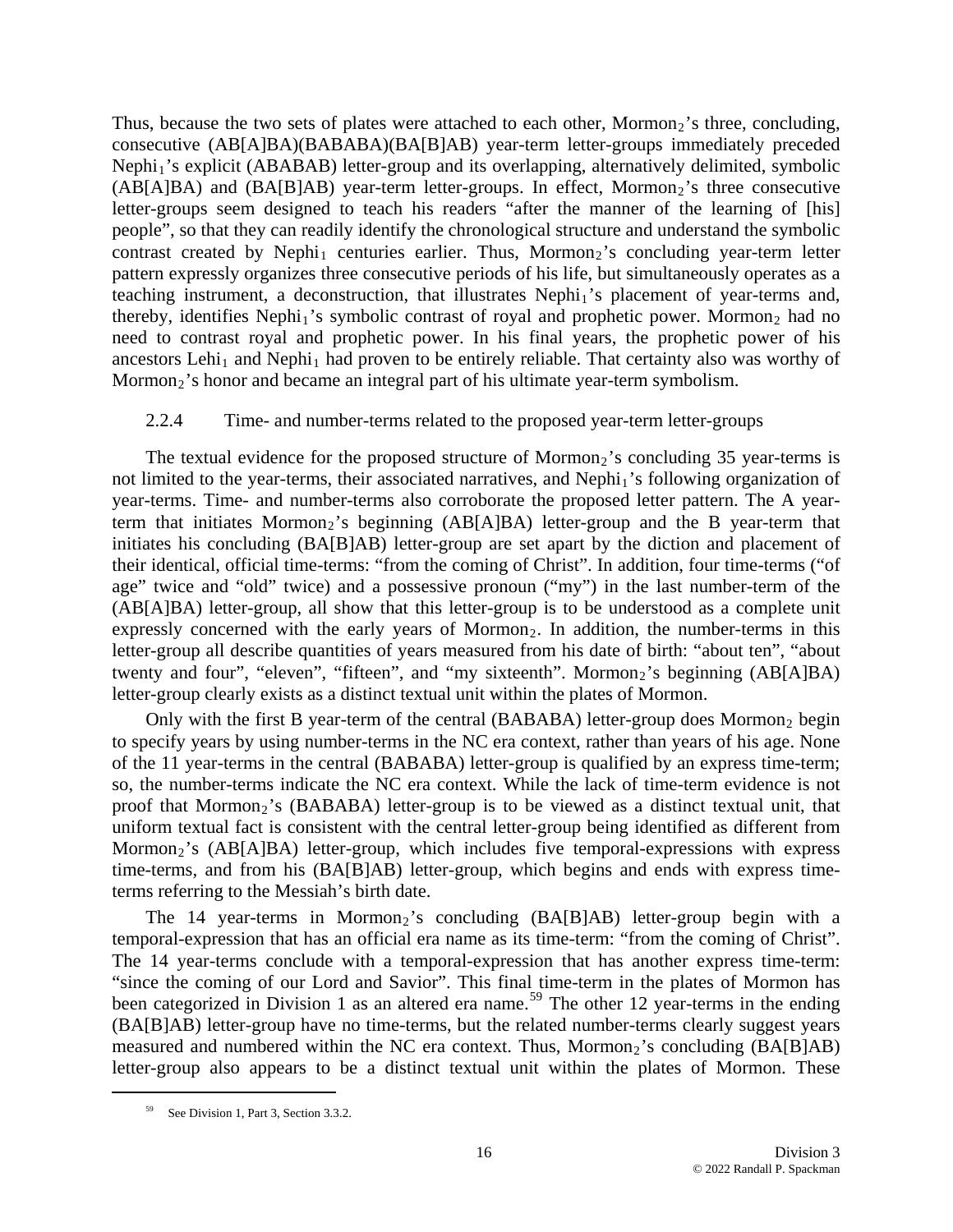associations of year-terms with their express or omitted time-terms and their express numberterms suggest that these adjectival components of the year-related expressions in the Book of Mor mon also should be examined carefully for their potential symbolism. This detailed examination of the adjectives begins with time-terms.

# 2.3 Time-term symbolism

Third Nephi contains four temporal-expressions that produce the initial FDG letter pattern and Fourth Nephi includes two temporal-expressions that generate the central [D] letter-set of this letter-group. Thus, the variable sequence GDF letter pattern in the Book of Mormon completes the balanced and reversible (FDG[D]GDF) letter-g roup associated with the official recognition In Part 1 of this Division, the six analytical types and three structural categories of timeterms apparently used in the *Book of Mormon* were identified.<sup>[60](#page-16-0)</sup> Four of the analytical types (E, F, G, and H) and all three structural categories (D, F, and G) appear in Mormon<sub>2</sub>'s personal record. The diction of the six time-terms in the Book of Mormon ranges from two single G words (each "old"), to two simple G phrases ("of age"), to an official or short name for the NC era ("from the coming of Christ"), to the more lengthy altered name for the era ("since the coming of our Lord and Savior"). As noted in Section 2.1.6 above, the time-term structural categories in the *Book of Mormon* appear to create a seven-part, balanced, and reversible (FDG[D]GDF) letter-group that begins with the (F) time-term letter-set in 3 Nephi 2:8, when the NC era was formally inaugurated. This letter-group extends through the (F) time-term letter-set in Mormon 8:6, when the end of the NC era in the plates of Mormon was recorded by Moroni<sub>2</sub>. of the NC era by the Nephite people. In this view of time-term structural categories, Mormon<sub>2</sub> disregarded all omitted time-terms.

# 2.3.1 Personalized time-terms related to age

latter of the two G time-terms in Third Nephi, which is also "old", completes the first (G) letterset in this letter-group. This personalized time-term relates to the old age of the risen Lord's 12 Nephite disciples, whom he had appointed to lead his church in the New World.<sup>[62](#page-16-2)</sup> Nine of those disciples were blessed by the Lord to live at least until they were "seventy and two years old" and then to "come unto me in my kingdom, and with me  $\ldots$  find rest".<sup>[63](#page-16-2)</sup> He blessed the other three di sciples for desiring: The personalized or G time-terms that Mormon<sub>2</sub> recorded in connection with the  $(FDG[D])$ GDF) letter-group suggest a number of symbolic connections. This structural category includes a simple word ("old") and a basic phrase ("of age"). They each appear twice in the Book of Mormon and all four of these time-terms compose the second (G) letter-set in this letter-group. The temporal-expressions and associated narratives relate to the early years of Mormon<sub>2</sub>.<sup> $\overline{6}1$ </sup> The

was lifted up by the Jews, desired of me. Therefore ... ye shall never taste of death, but ye shall live to behold all the doings of the Father unto the children of men, even until all things shall be fulfilled according to the will of the Father the thing which John my beloved, which was with me in my ministry before that I

<span id="page-16-2"></span><span id="page-16-1"></span><span id="page-16-0"></span> $\overline{a}$ 

<sup>60</sup> See Division 3, Part 1, Section 1.2.2.

<sup>61</sup> Mormon 1:2-3, 6, 15.

<sup>&</sup>lt;sup>62</sup> 3 Nephi 11: preface-12:1; 26:17-28:23; Moroni 2:1-3.

<sup>63 3</sup> Nephi 28:1-3.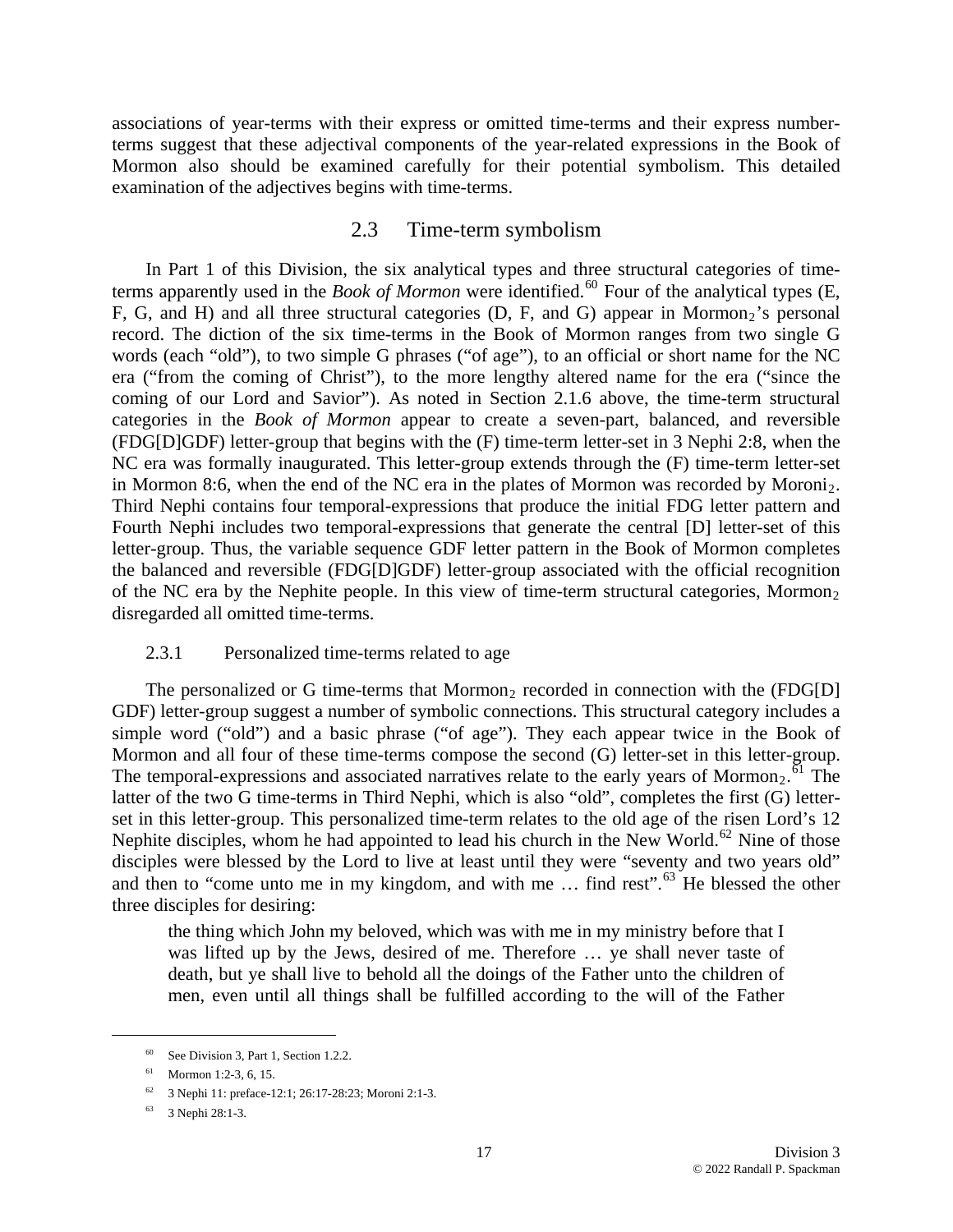when I shall come in my glory with the powers of heaven. But when I shall come in my glory, ye shall be changed … from mortality to immortality. And then shall ye be blessed in the kingdom of my Father.<sup>[64](#page-17-0)</sup>

Hundreds of years later, Mormon<sub>2</sub> wrote about the three transfigured disciples, "I have seen them, and they have ministered unto me".<sup>[65](#page-17-1)</sup> Moroni<sub>2</sub> confirmed his father's statement nearly two decades later: "my father and I have seen them, and they have ministered unto us".<sup>[66](#page-17-1)</sup>

[was calle](#page-17-1)d to be the Nephites' official record keeper, clearly symbolizes which side of the moral and spiritual divide Ammaron commanded Mormon<sub>2</sub> to choose for his own life and, in particular, to be protected by the Lord as he fulfilled all the work yet to be required of him by his unique calling. [These simple G time-terms related to the youth and old age of the Lord's disciples may be](#page-17-1)  [contrasted with the G time-term that initiates the \(G\) letter-set in Third Nephi. This time-term is](#page-17-1)  [the phrase, "since the more part of the people had turned from their righteousness".](#page-17-1)  $67$  These people are contrasted with some of the most righteous followers of Christ. Mormon<sub>2</sub> used this [lengthy phrase to describe the condition of the majority of the Nephites when their government](#page-17-1)  [by judges was overthrown by rebellious elites. Many other tribal leaders opposed the rebellion,](#page-17-1)  [drove the rebellious away, and asserted their own authority over their various tribes. In Third](#page-17-1)  [Nephi, the two G time-terms not only contrast with each other physically \(12 words vs. one](#page-17-1)  [word\), but symbolically. The first is associated with wicked Nephites and their rebellious elites.](#page-17-1)  [The second is associated with nine of the Nephites' most virtuous, unifying leaders. Hence,](#page-17-1)  [Mormon](#page-17-1)<sub>[2](#page-17-1)</sub>'s first use of a G time-term "old" in the Book of Mormon, to describe his age when he

# 2.3.2 Personalized time-terms related to the official record keeper

discussed later in this Division 3, the altered name or F time-term that begins the (FDG[D]GDF) lette r-group in Third Nephi may be deemed to be paired with a fifth short era name. That short The official name or (D) time-term letter-set in the Book of Mormon is composed of a single short era name, "from the coming of Christ".<sup>[68](#page-17-2)</sup> The central [D] letter-set in the (FDG[D]GDF) letter-group includes the two short era names in Fourth Nephi, which together identify the beginning and end of the record keeping work of the two fourth generation record keepers, Amos<sub>2</sub> and his brother Ammaron.<sup>[69](#page-17-3)</sup> As discussed in Section 2.2.4 above with respect to the use of such time-terms, the last D time-term in Fourth Nephi and the only D time-term in the Book of Mormon were carefully placed to emphasize the didactic purpose and structure of Mormon<sub>2</sub>'s final year-term letter pattern and to help Mormon<sub>2</sub> honor his prophetic, record keeping ancestors. The first (D) letter-set in the (FDG[D]GDF) letter-group occurs in Third Nephi and may be interpreted as including just a single temporal-expression with a short era name for the NC era.<sup>[70](#page-17-4)</sup> For structural purposes, this conclusion is sufficient, but for the symbolic purposes to be

<span id="page-17-2"></span><span id="page-17-1"></span><span id="page-17-0"></span><u>.</u>

- <sup>66</sup> Mormon 8:11.
- 67 3 Nephi 7:8.
- <span id="page-17-3"></span>68 Mormon 3:4.
- <span id="page-17-4"></span>69 4 Nephi 1:21, 48.

<sup>64 3</sup> Nephi 28:4-8.

<sup>65 3</sup> Nephi 28:26.

<sup>70 3</sup> Nephi 3:1.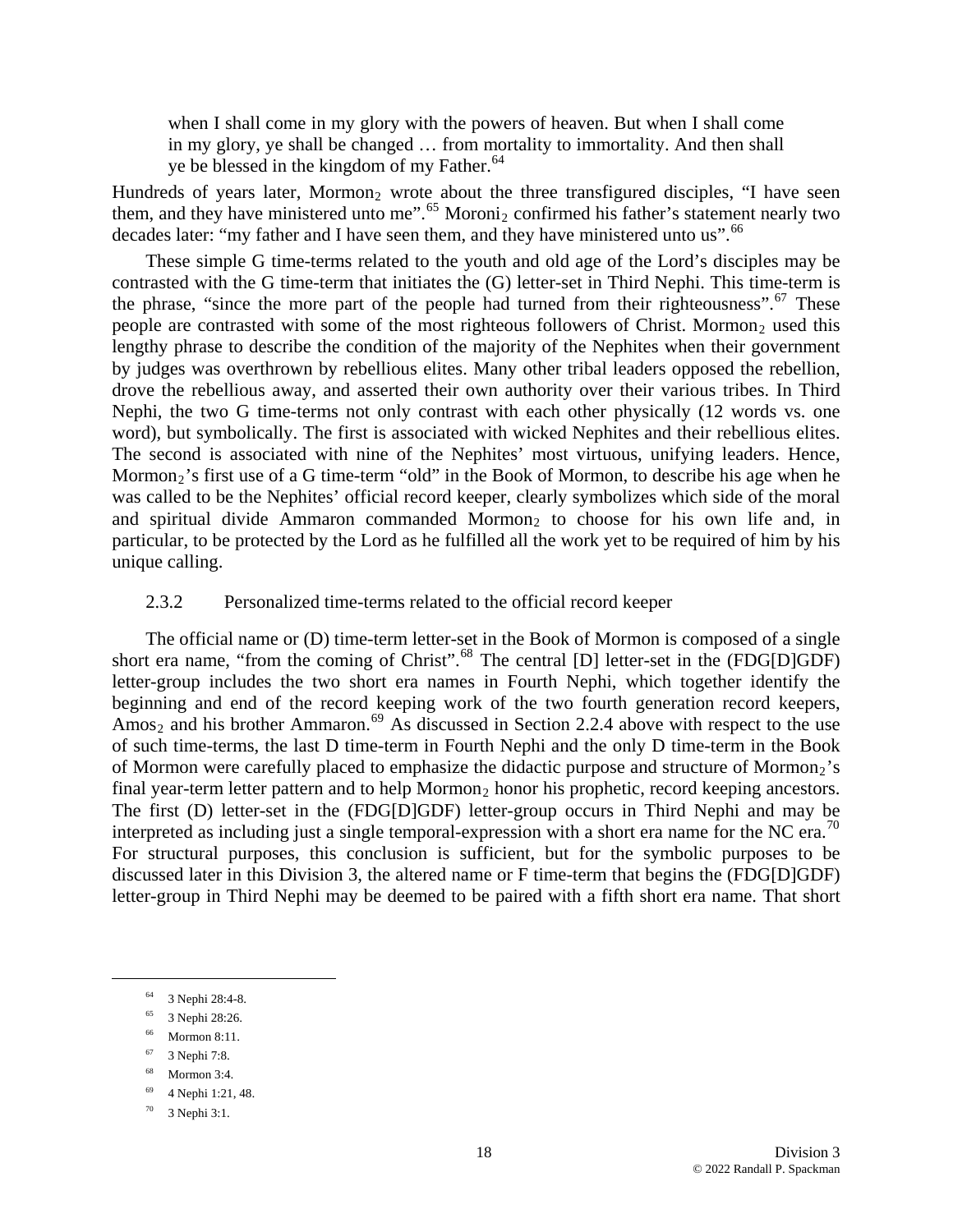era name may be viewed alternatively as a component of the F time-term or as a distinct D timeterm that initiates the  $(D)$  letter-set in Third Nephi.<sup>[71](#page-18-0)</sup>

The symbolic connections of the five expressions that use official time-term diction all relate to the work of Nephite record keepers. In 3 Nephi 2:8, the official time-term is associated with the labors of the priesthood "to reckon their time" accurately.72 The second official time-term in Third Nephi is linked to narratives about the Nephite governor, Lachoneus<sub>1</sub>, receiving "an epistle" from the leader of the Gaddianton robbers and sending "a proclamation among all the people".<sup>[73](#page-18-1)</sup> These narratives suggest that the record keepers' work included scribal duties beyond recording history and protecting the plates.

themselves, but they included their reports in the official version of "The Book of Nephi $[4]$ , which is the son of Nephi[3], one of the disciples of Jesus Christ". The related narratives suggest In 4 Nephi 1:21, the official time-term identifies a time when  $A$ mos<sub>1</sub>, the third generation official Nephite record keeper, died and his son,  $A$ mos<sub>2</sub>, began to keep "the record in his stead. And he also kept it upon the plates of Nephi; and it was also written in the book of Nephi, which is this book". In other words, neither  $Amos<sub>1</sub>$  nor  $Amos<sub>2</sub>$  appear to have created books named for that the official record keepers' lives were preserved for many years. Amos<sub>1</sub> "kept [the records] eighty and four years" and  $Amos<sub>2</sub>$  may have kept the record for 111 years, although the transition from Amos<sub>2</sub> to "his brother Ammaron" may not be entirely clear.<sup>[74](#page-18-2)</sup>

the Lord) and they seem to have done whatever they could to create and maintain extremely long official generations.<sup>[75](#page-18-3)</sup> During the "fourth generation" official tenures of Amos<sub>2</sub> and Ammaron, These narratives also suggest that the official record keepers were deeply aware of the "fourth generation" prophecy of Nephi<sub>1</sub> (a version of which seems to have been referred to by the threat of Nephite apostasy began to be realized and, eventually, Ammaron was inspired to preserve the records by burying them in the earth and placing the responsibility for them on the boy Mormon<sub>2</sub>.

number pattern with symbolic implications (scribal duties, generational and record keeping duties, scribal duties) that suggest some of the more important labors and concerns of the Nephite priesthood. The distinctive use of all five D time-terms in the (FDG[D]GDF) lettergrou p with respect to the record keeping labors of the priesthood appears to have been carefully The final D time-term in the (FDG[D]GDF) letter-group occurs in Mormon 3:4. When the 360th NC calendar year had ended, "the king of the Lamanites sent an epistle" to Mormon<sub>2</sub>. The scribal aspect of the record keepers' duties again is suggested and Mormon<sub>2</sub>'s response to the threat in the epistle is similar to that of Lachoneus<sub>1</sub>. He unified his people in a single location and "did fortify against [the Lamanites] with all our force". Presumably, some sort of written proclamation also may have been involved in bringing about the unity of the people and their "armies" at "a city which was in the borders by the narrow pass which led into the land southward".<sup>[76](#page-18-3)</sup> Clearly, Mormon<sub>2</sub> organized the last four official time-terms in a balanced (1/2/1) planned for Mormon<sub>2</sub>'s symbolic purposes.

 $71$  3 Nephi 2:8.

<sup>72</sup> Compare 3 Nephi 8:1-2; Division 7, "Jesus' Death and Resurrection at Jerusalem".

<span id="page-18-0"></span><sup>73 3</sup> Nephi 3:1, 13.

<span id="page-18-1"></span><sup>74 4</sup> Nephi 1:20-21, 47.

<span id="page-18-2"></span><sup>75</sup> See Division 10, "Nephi Prophesies the Destruction of His People".

<span id="page-18-3"></span><sup>76</sup> Mormon 3:4-6.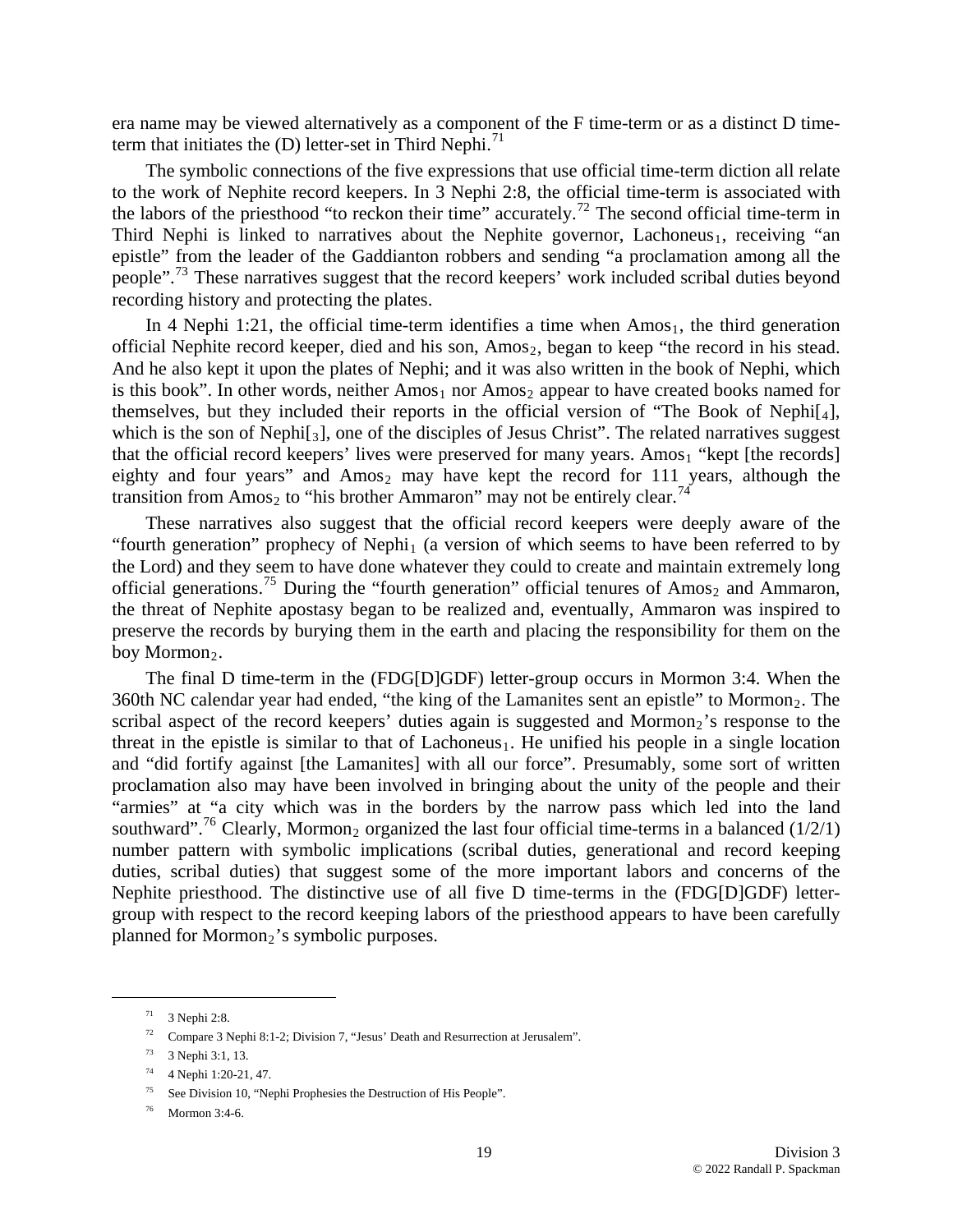#### 2.3.3 Altered name time-terms related to the NC era

The diction of the two altered name or F time-terms in the (FDG[D]GDF) letter-group helps to identify the NC era that is implied in the plates of Mormon. A unique F time-term appears in Third Nephi and, because Moroni<sub>2</sub>'s life was preserved and he obeyed his father's commands, another unique F time-term appears at the end of the Book of Mormon. Both of these time-terms, their temporal-expressions, and their associated narratives, suggest details about the NC era context.

The temporal-expression in 3 Nephi 2:8 has been described in this study as "the pivotal temporal-expression in the *Book of Mormon*".[77](#page-19-0) The time-term in that verse immediately follows the longest time-term in the *Book of Mormon*, "from the time which the sign was given which was spoken of by the prophets that Christ should come into the world". Untold ages of prophetic Messianic expectation are expressed in these 22 words. Fully 600 faithfully measured and counted years of such expectation after the departure of Lehi<sub>1</sub> from Jerusalem are expressed in these 22 words. Then, at this crucial point in the record, the altered name or F time-term in 3 Nephi 2:8 appears with equally symbolic diction and a unique position within its year-related expression. In all the *Book of Mormon*, no other time-term occurs before its year-term. All of Nephite chronology moves toward, then pivots, and moves away from the time described in 3 Nephi 2:8: "from this period which the sign was given, or from the coming of Christ".

The diction of this uniquely placed time-term, when its conjoined parts are viewed as a unified whole, includes both declarations regarding the *sign* and *coming* of the Messiah as the proposed long name for the NC era: "since the *sign* was given of the *coming* of Christ".[78](#page-19-1) However, Mormon<sub>2</sub> does not use the official long era name for this first distinctive reference to the new Nephite chronological system. Instead, he brings together a symbolic phrase referring to the "period" of the sign being given to the Nephites and a standard short era name for the NC era. The vital significance of the night without darkness, which had been prophesied to appear as a sign before the day of the Messiah's birth, is not to be overlooked or ignored. The diction, placement, and symbolism related to this time-term have been introduced in Division 1, Part 3, and are analyzed thoroughly in Part 3 of this Division.

The precise diction, placement, and significance of the altered name or F time-term in 3 Nephi 2:8 suggest that the final temporal-expression in the plates of Mormon also may have been carefully composed by Mormon<sub>2</sub>. His personal record originally seems to have ended just before the last great Nephite battle, when he noted that 384 NC calendar years had passed away and he had given the plates of Mormon and the attached small plates of Nephi to his son Moroni<sub>2</sub>.<sup>[79](#page-19-2)</sup> Most likely, Mormon<sub>2</sub> and his son carefully hid these sets of plates where they could be retrieved safely and without endangering the official plates of Nephi and brass plates if either of them survived the Lamanite assault. Mormon<sub>2</sub> was wounded and fell, but the Lamanite armies "passed by [him], that they did not put an end to [his] life".<sup>[80](#page-19-3)</sup> Moroni<sub>2</sub> and several others also survived and may have hidden together for a time. Presumably, Moroni<sub>2</sub> retrieved the attached sets of plates for his father and Mormon<sub>2</sub> recorded his report of the battle and his final testament of Christ on the plates of Mormon.<sup>81</sup> Then he delivered the attached sets of plates into the

<span id="page-19-0"></span> <sup>77</sup> See Division 1, Part 3, Section 3.7.

<span id="page-19-1"></span><sup>78</sup> Moroni 10:1, italics added.

<span id="page-19-2"></span><sup>79</sup> Mormon 6:5-6; Words of Mormon 1:1-8.

<span id="page-19-3"></span><sup>80</sup> Mormon 6:10.

<sup>81</sup> Mormon 6:7-7:10.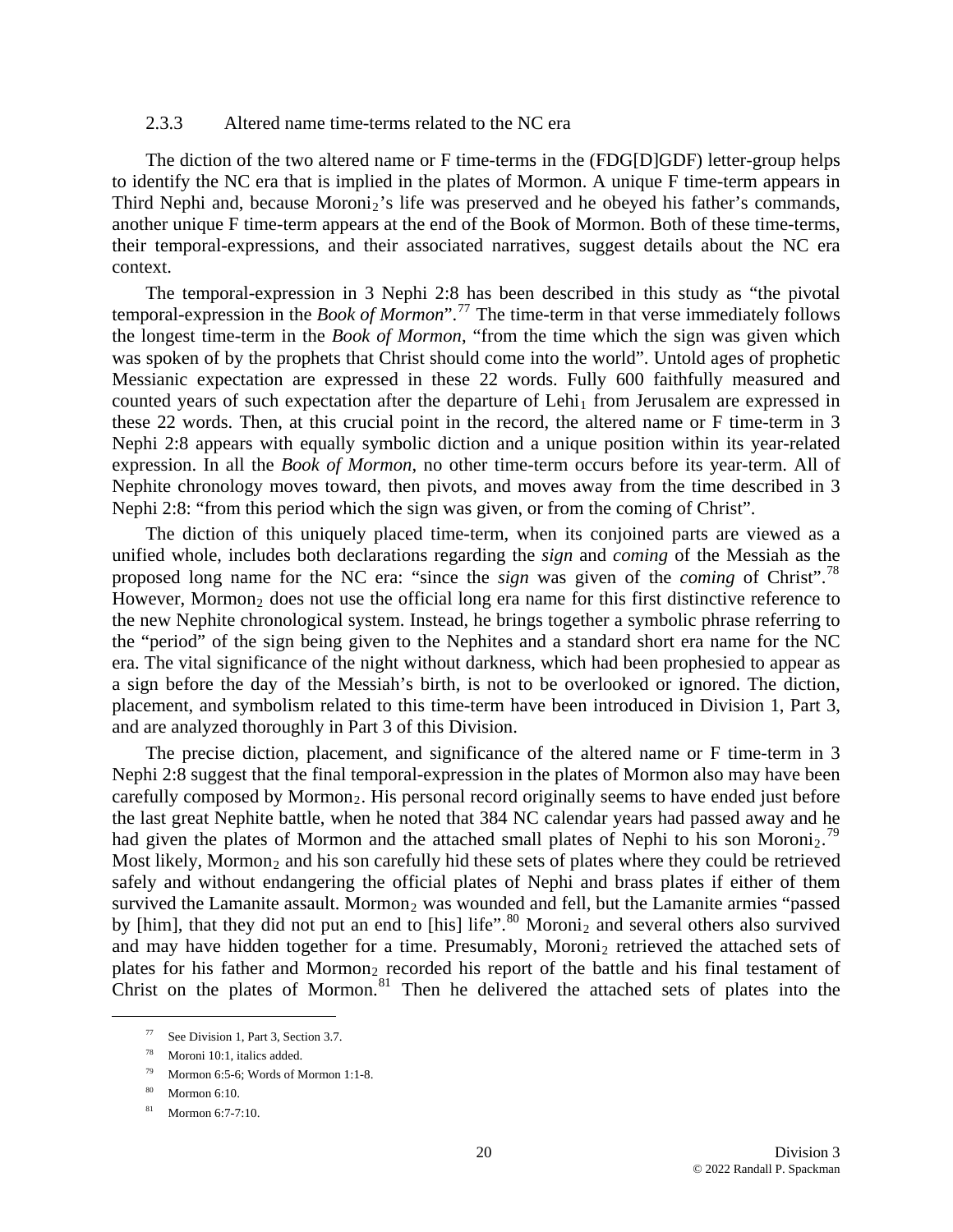guardianship of Moroni<sub>2</sub> for the last time and these plates were hidden again for their safety. Moroni<sub>2</sub>'s later writings on the plates of Mormon indicate that his father "commanded" him to survive through the end of the 400th NC calendar year and then to record his own report conc erning the end of the Nephite people and his faith in Christ, together with a temporalexpression recording the end of 400 NC calendar years. Some 15 years after the battle, Moroni<sub>2</sub> wrote: "I … do finish the record of my father" and "I have but few things to write, which things I have been commanded of my father". The "few things" that were "commanded" by Mormon<sub>2</sub> filled up the small remaining space on the plates of Mormon.<sup>[82](#page-20-0)</sup>

time-term in the plates of Mormon with the beginning of the narrative of the Nephite people whe n "Lehi left Jerusalem" and with the extraordinary sign of a night without darkness by which became believers in the Savior prophesied by Lehi<sub>1</sub>.<sup>83</sup> The final F time-term in Mormon 8:6 is "since the coming of our Lord and Savior". This time-term seems to be based on the short era name, "from the coming of Christ"; however, that name has been altered by two substitutions. First, the preposition *since* has been substituted for the preposition *from.* This substitution, simple as it seems, uses the same preposition that begins the short name of the Lehi era and the long name of the NC era. This alteration links the last the converted Nephites and Lamanites identified the following day as the Messiah's birth date. Moroni<sub>2</sub>'s engraving of this F time-term formally and symbolically concluded the years associated with Lehi<sub>1</sub> and his followers and the multitudes of their descendants and converts who

The second alteration to the short era name substitutes the noun phrase *our Lord and Savior* for the proper noun *Christ*. The phrase *our Lord and Savior* not only distinguishes this final time-term in the plates of Mormon from the short era name Mormon<sub>2</sub> had used five times previously in the books of Third Nephi, Fourth Nephi, and Mormon, but it also provides a formal part of Moroni<sub>2</sub>'s witness of his faith in Christ.

The temporal-expression recorded by Moroni<sub>2</sub> seems likely to have been composed by Mormon<sub>2</sub>, but it could have been composed by Moroni<sub>2</sub> to honor his father's legacy. The phrase *our Lord and Savior* occurs just one other time in the *Book of Mormon*, in one of Mormon<sub>2</sub>'s brief comments about the failure of the Nephite people to repent, a failure that, as the Lord explain ed to him, would result in their destruction.

And when they had sworn by all that had been forbidden them by our Lord and *Savior* Jesus Christ that they would go up unto their enemies to battle and avenge themselves of the blood of their brethren, behold, the voice of the Lord came unto me, saying: Vengeance is mine, and I will repay. And because this people repented not after that I had delivered them, behold, they shall be cut off from the face of the earth".<sup>[84](#page-20-1)</sup>

*Jesus Christ*, Moroni<sub>2</sub> also associated the temporal-expression in Mormon 8:6 with Nephi<sub>1</sub>'s The phrase our Lord and Savior [is not only part of Mormon](#page-20-1)<sub>[2](#page-20-1)</sub>'s vocabulary, but it connects [the final F time-term in the plates of Mormon to Lehi](#page-20-1)<sub>[1](#page-20-1)</sub>'s prophecy of the mortal birth of a ["prophet", "Messiah", and "Savior of the world" and to Nephi](#page-20-1)<sub>[1](#page-20-1)</sub>'s discourse on the baptism of ["your Lord and Savior", both of which appear in the small plates of Nephi.](#page-20-1)<sup>85</sup> Finally, by [employing the phrase](#page-20-2) *our Lord and Savior*, which Mormon<sub>2</sub> had used previously with the name

<span id="page-20-2"></span><span id="page-20-1"></span><span id="page-20-0"></span>1

<sup>82</sup> Mormon 8:1-13.

<sup>83 1</sup> Nephi 10:4.

 $84$  Mormon 3:14-15, italics added; see also Mormon 3:9-13.

<sup>85 1</sup> Nephi 10:4; 2 Nephi 31:13.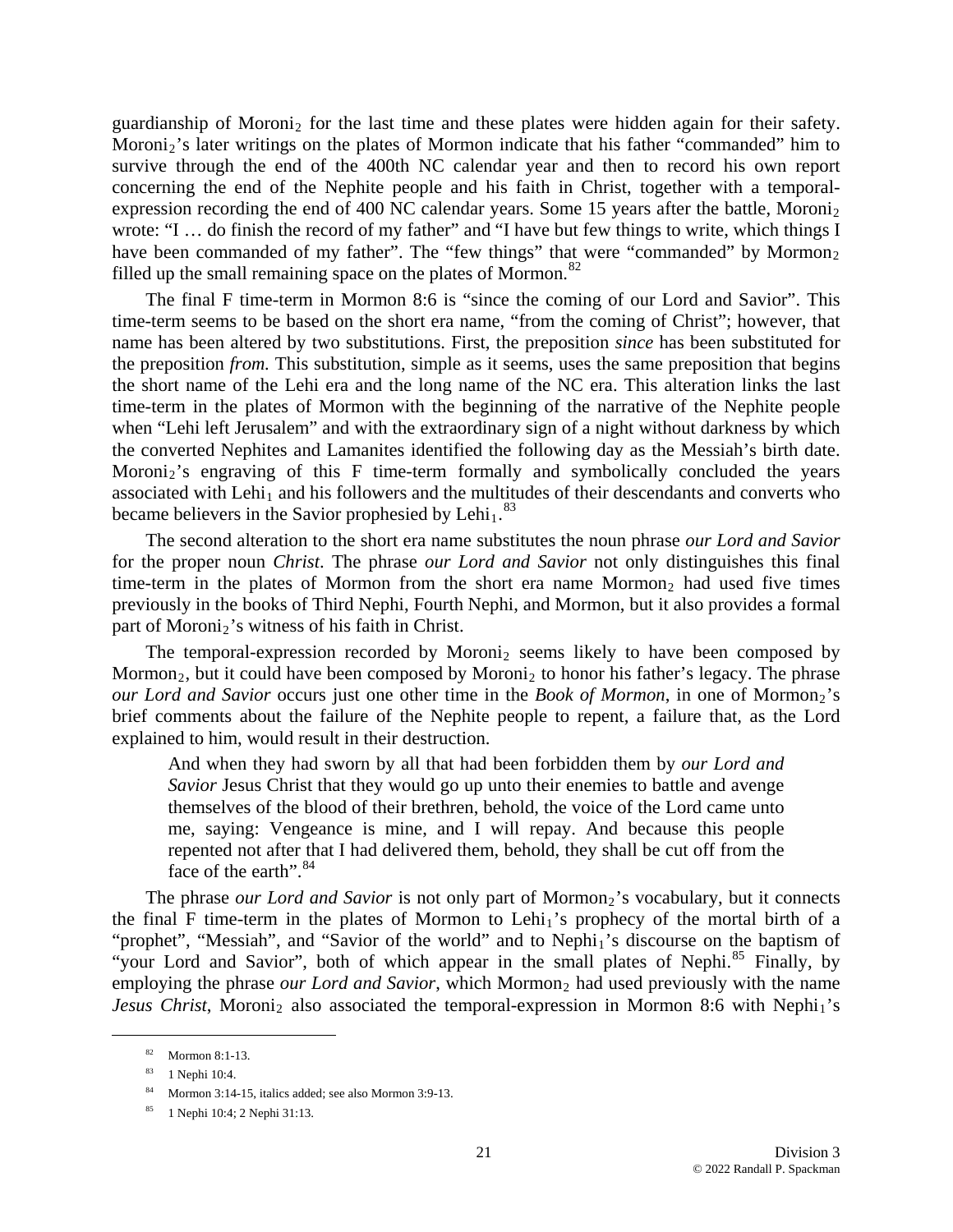[vision of an angel who referred to the expected Messiah as "Jesus Christ, which is the Lamb of](#page-20-2)  God" and then showed Nephi<sub>1</sub> the dreadful vision of the eventual destruction of his people.<sup>86</sup> These links to the prophecies of Lehi<sub>1</sub> and Nephi<sub>1</sub> are consistent with Mormon<sub>2</sub>'s other efforts to explain and honor the writings of Nephi<sub>1</sub>, which Mormon<sub>2</sub> attached immediately after the symbol-laden time-term in Mormon 8:6. Thus, with what appears to be a time-term more likely to have been composed by Mormon<sub>2</sub> rather than his son, Moroni<sub>2</sub> complied with his father's commands and recorded the last temporal-expression in the plates of Mormon.

group and the precise and symbolic diction of its associated time-terms combine to report the official beginning and 400-year preservation of the NC era. The NC era context recorded in the plates of Mormon ranges from the rising of the sun on a day that ended the sign of a night without darkness to the day when Moroni<sub>2</sub> faithfully engraved the temporal-expression The organized structure of the balanced and reversible (FDG[D]GDF) time-term lettercommanded by his father.

#### 2.3.4 Remembered birth dates

and Jacob<sub>2</sub>'s descendants in the small plates of Nephi. For them, H time-terms were structurally and symbolically significant.<sup>[87](#page-21-0)</sup> Is it possible that the Book of Mormon, with its other links to the The proposed year-term and time-term connections discussed above between the writings of Mormon<sub>2</sub> and Nephi<sub>1</sub> are consistent with another apparent connection. This one relates to their seemingly different use of omitted or H time-terms. In the plates of Mormon, the proposed timeterm structural categories and the (FDG[D]GDF) time-term letter-group disregard all omitted time-terms. This method of time-term organization differs from the one used by Nephi<sub>1</sub>, Jacob<sub>2</sub>, diction, structure, and symbolism of the small plates of Nephi, also was organized to view omitted time-terms as structurally and symbolically significant? The answer appears to be yes and the resulting placement pattern within this major division suggests its own symbolism.

understood as beginning with a balanced and reversible (GHG) time-term letter-group. This lette r-group is followed by 13 more consecutive H time-terms, which may be considered to When the Book of Mormon time-terms are categorized by all their analytical types, a variable sequence, non-balanced, and non-reversible GHGHEHF letter pattern appears. The four G time-terms establish Mormon<sub>2</sub>'s age in various narratives and, thus, they all relate to his birth date.<sup>[88](#page-21-1)</sup> Three H time-terms, if they are not disregarded, separate the two  $(G)$  letter-sets.<sup>89</sup> Hence, by using Nephi<sub>1</sub>'s method for dealing with H time-terms, Mormon<sub>2</sub>'s personal record may be create and fill a central [H] letter-set.<sup>[90](#page-21-3)</sup> The years associated with this [H] letter-set range from the war year in which Mormon<sub>2</sub> first served as a Nephite military leader to the last year that passed at the end of a ten-year treaty of peace between Nephites and Lamanites.

Following the central [H] letter-set, a standard short name or E time-term analytical type appears in the text: "from the coming of Christ". <sup>[91](#page-21-4)</sup> This time-term appears in the first temporalexpression of Mormon<sub>2</sub>'s (BA[B]AB) year-term letter-group with which he concluded his book; so, it has a placement function and symbolic purpose at that point in the text. The E time-term is

<sup>.</sup> 86 1 Nephi 12:18-21

<span id="page-21-0"></span><sup>87</sup> See Division 2.

<span id="page-21-1"></span><sup>88</sup> Mormon 1:2-3, 6, 15.

<span id="page-21-2"></span><sup>.</sup> 89 Mormon 1:8, 11-12

 $^{90}$  Mormon 2:1-3:4.

<span id="page-21-4"></span><span id="page-21-3"></span> $91$  Mormon 3:4.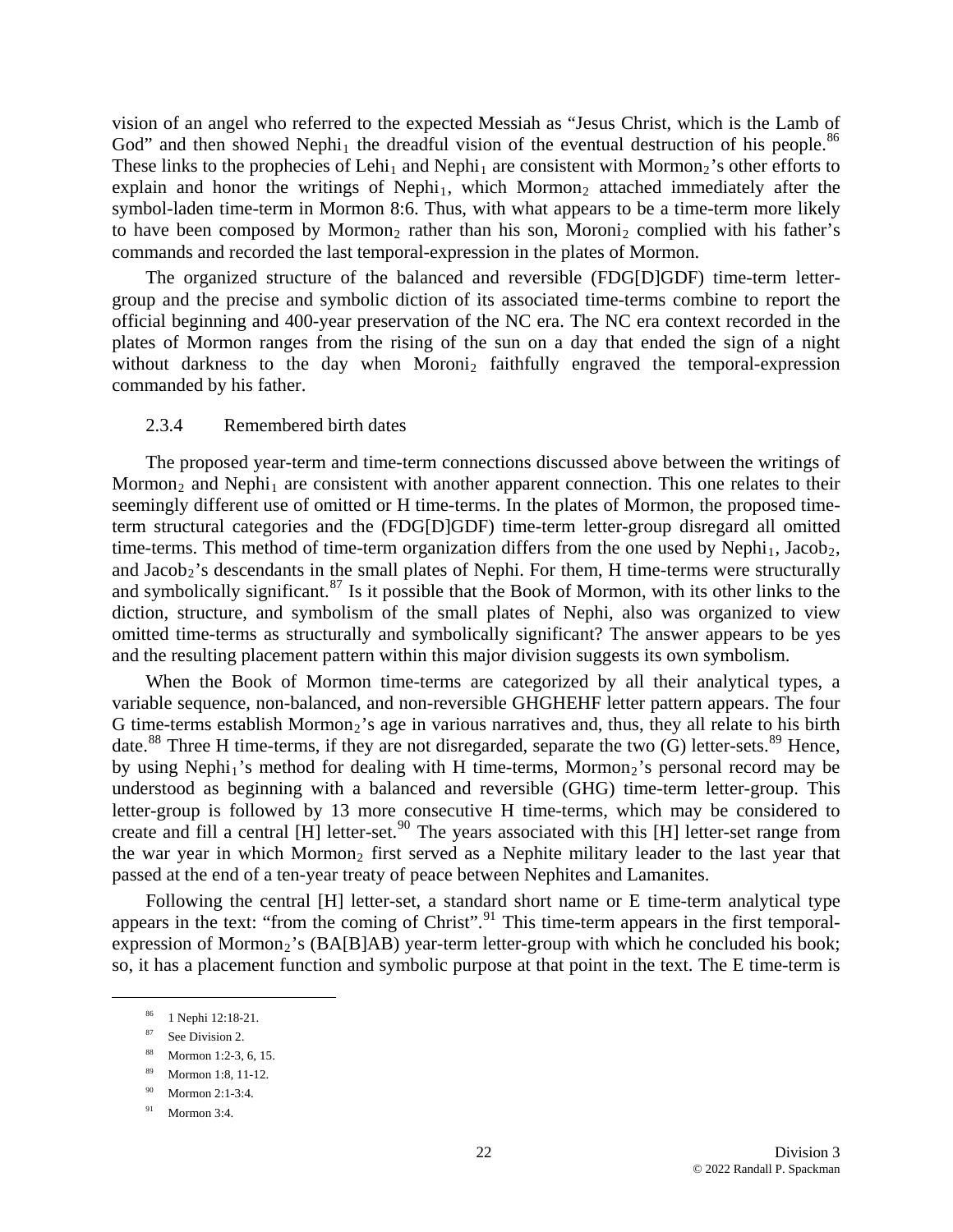followed by 12 more H time-terms, which create and fill the final (H) letter-set in the Book of Mormon.<sup>[92](#page-21-4)</sup> The last time-term in the book is the one Mormon<sub>2</sub> apparently commanded his son to record, an altered name or F time-term: "since the coming of our Lord and Savior". This timeterm appears in the last temporal-expression of the final  $(B)$  letter-set of Mormon<sub>2</sub>'s concluding (BA[B]AB) year-term letter-group. These two time-terms appear in temporal-expressions that relate the passing of 360 and 400 NC calendar years from the Messiah's birth date.

years from the exact birth date of Jesus, "the day that the Lord should be born, because of the sign which had been given" or the day of his "coming".<sup>[93](#page-22-0)</sup> NC calendar years measured from the Thus, all six express time-terms in the Book of Mormon indicate the measurement of years from the birth date of a mortal child. Mormon<sub>2</sub> and Jesus were mortal beings, born of mortal mothers hundreds of years apart on different, but specific days. The four G time-terms express the measurement of years from the birth date of Mormon<sub>2</sub> and the E and F time-terms express the measurement of years from the birth date of Jesus. If a regular capital letter V were used to represent each of these birth related time-terms and if Nephi<sub>1</sub>'s method for treating H time-terms were used to comprehend the structure and meanings of time-terms in the Book of Mormon, then the resulting seven-part placement pattern in the book would be an alternating, balanced, and reversible (VHV[H]VHV) letter-group. In the first (VHV) letter-group, the V time-terms occur in temporal-expressions that appear to measure years from Mormon<sub>2</sub>'s exact birth date because, in Mormon 1:2 and 6, the difference between "about ten" and "eleven" years of age is expressed. In the second (VHV) letter-group, the V time-terms appear in temporal-expressions that measure birth date of Jesus also may imply NC calendar years measured from Mormon<sub>2</sub>'s birth date. Moreover, Mormon<sub>2</sub>'s diction and placement of express and omitted time-terms in the Book of Mormon may suggest that the birth date of Jesus was as familiar to him as his own.

The Lehi and Judges calendars both were maintained by the Nephite priesthood on the birth date of Jesus.<sup>96</sup> The record keepers also could specify when nine years in each of those calendars had In the books of Alma and Third Nephi, Mormon<sub>2</sub> gives the dates of other events in terms of the associated Judges or NC calendar years, numbered months within such years, and numbered days within the specified months.<sup>[94](#page-22-1)</sup> The exact date of the Lamanite destruction of the rebellious Nephite city of Ammonihah is even given twice. Two other exact dates are described when unusual natural destruction and darkness begin and end the prophesied signs of Christ's death.<sup>[95](#page-22-2)</sup> elapsed after his birth date and they recorded the ends of those years in their proper order.<sup>97</sup> Thus, it seems likely that the exact birth date of Jesus was recorded in those two calendars, at least, and was available to Mormon<sub>2</sub> in the official plates of Nephi.

in later Parts of this Division. Nevertheless, the birth date questions are raised here because they are suggested by the alternative (VHV[H]VHV) letter-group. They are recognized here because of Mormon<sub>2</sub>'s possible, alternative, adoption of Nephi<sub>1</sub>'s method for treating H time-terms. Does Mormon<sub>2</sub> symbolize his birth date in the Book of Mormon? Does he also symbolize the birth date of Jesus? These questions cannot yet be analyzed because the temporal-expressions in Third Nephi have not been considered. The chronological symbolism in that book is addressed

<sup>92</sup> Mormon 3:7-6:5.

<sup>93 3</sup> Nephi 1:19; 2:8.

<span id="page-22-0"></span><sup>&</sup>lt;sup>94</sup> Neither the number of months in a year nor the number of days in a month in these two eras is necessarily the same.

<span id="page-22-1"></span><sup>95</sup> Alma 10:6; 14:23; 16:1; 49:1; 52:1; 56:1, 42; 3 Nephi 8:5; 10:9.

<span id="page-22-2"></span><sup>96 3</sup> Nephi 1:1.

 $97$  3 Nephi 2:5-6; see also Division 1, Part 3, Section 3.7.5.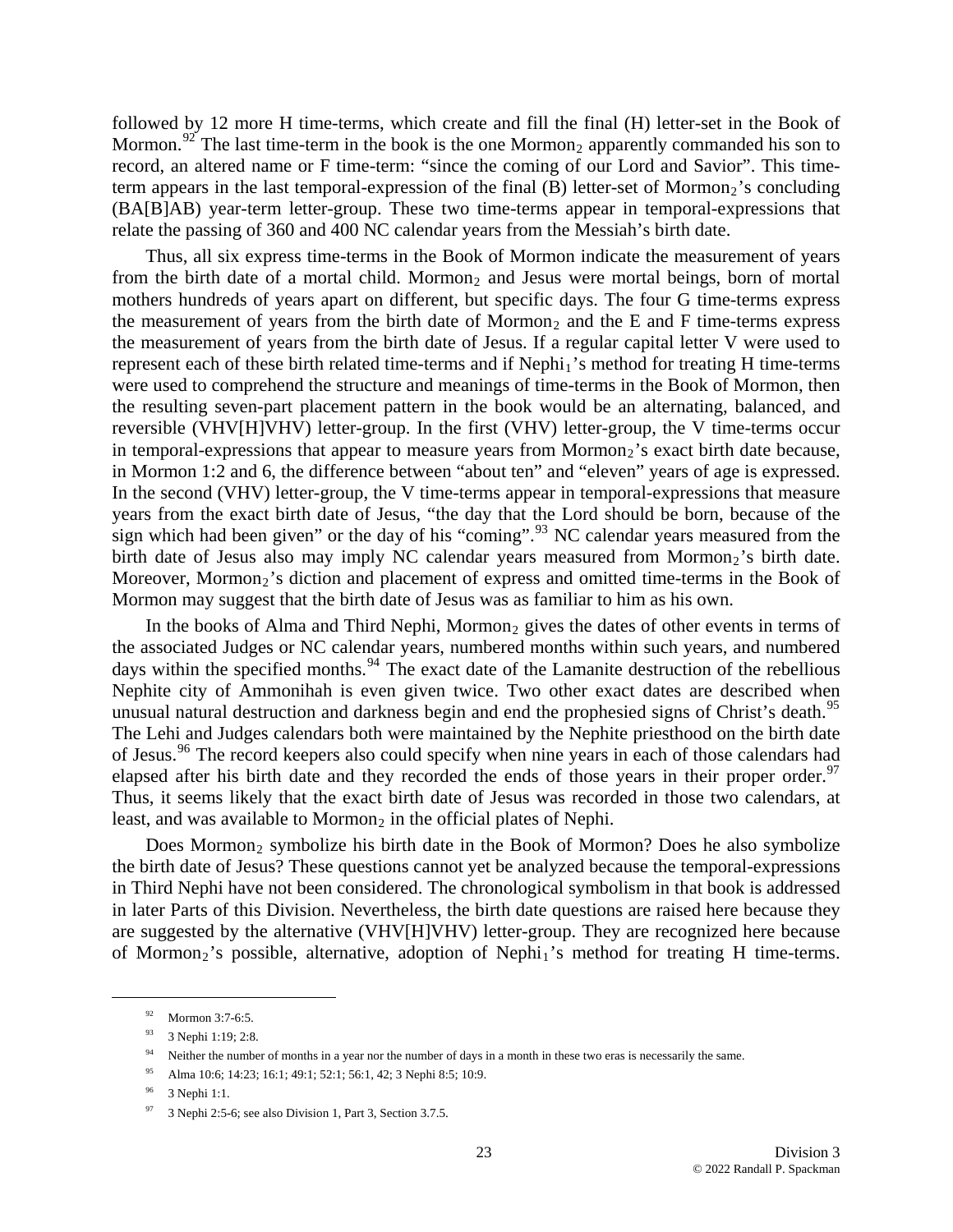Furthermore, the questions will arise again because of Mormon<sub>2</sub>'s possible, alternative, adoption of Nephi<sub>1</sub>'s method for organizing the narrative-links in the Book of Mormon.

# 2.4 Narrative-link symbolism

Mormon: 19 prepositional or Q narrative-links, *in* (17), *of* (1), and *until* (1); 11 verbal or R narrative-links: *are* (1), *had passed* (8), *have passed* (1), and *passed* (1); and four participial or T narrative links: *being* (3) and *making* (1). A 20th Q narrative-link (*until*) appears in the final temporal-expression of Fourth Nephi. Five linguistic types of narrative-links were used in the *Book of Mormon*: prepositions, verbs, conjunctions, participles, and adverbs.<sup>[98](#page-23-0)</sup> The conclusion in Division 1, Part 5, was that narrative-links (whether considered by themselves or as five analytical types that could be combined with the analytical types of year-, time-, and number-terms) seemed to lack organized patterns within the plates of Mormon and Moroni. This seeming lack of systemization initially appears to characterize the three linguistic types of narrative-links that appear in the Book of

#### 2.4.1 Number pattern narrative symbolism

were noted above in connection with Mormon<sub>2</sub>'s concluding temporal-expressions,<sup>100</sup> the narr ative-link numbers 19 or 20 (Q narrative-links), 11 (R narrative-links), and 4 (T narrative-The purpose of a narrative-link is to connect a year-term to its associated narrative. Indeed, eight non-numbered or *H* expressions in the plates of Mormon only consist of a prepositional narrative-link and a year-term: *from year* (2); *in years* (1); *of years* (3); *to year* (2).<sup>[99](#page-23-1)</sup> None of these expressions occur in Mormon<sub>2</sub>'s concluding letter-groups. However, the numbers of narrative-links related to his concluding letter-groups create number patterns that may suggest additional narrative symbolism. Like the narrative symbolism of the numbers 33, 34, and 35 that links) appear to have had important meanings for the Nephites and converted Lamanites during the 35 years apparently symbolized by the temporal-expression number pattern.

left Jerusalem". The defenders finally prevailed and pursued the Gaddianton armies "to the bord ers of the wilderness". "Giddianhi, who had stood and fought with boldness, was pursued as In the 19th NC calendar year, Giddianhi, the governor of the Gaddianton robbers, commanded his armies to attack the unified forces of Nephites and converted Lamanites. "And great and terrible was the battle thereof; yea, great and terrible was the slaughter thereof, insomuch that there never was known so great a slaughter among all the people of Lehi since he he fled. And being weary because of his much fighting, was overtaken and slain". The robbers "did not come again to battle  $\ldots$  in the twentieth year".<sup>[101](#page-23-2)</sup>

but "the church was broken up in all the land save it were among a few of the Lamanites which Over the following 11 years, the unity of the people of Nephi collapsed. In the 30th NC calendar year  $(19+11 = 30)$ , the Nephites "were in a state of awful wickedness", which included the murder of "many" Christian preachers and the chief judge, and the attempt by some of the murderous elite Nephites to replace the chief judge with an anti-Christian king. The coup failed,

<sup>&</sup>lt;sup>98</sup> See Division 1, Part 5.

<span id="page-23-2"></span><span id="page-23-1"></span><span id="page-23-0"></span>Mosiah 19:15; Alma 13:7, 9; 16:1; 3 Nephi 1:29; 4 Nephi 1:34. A ninth expression (*in years*) occurs in the small plates at 1 Nephi 99 18:17.

 $100$  See Sections 2.1.4 and 2.1.5 herein.

<sup>101 3</sup> Nephi 4:11-15.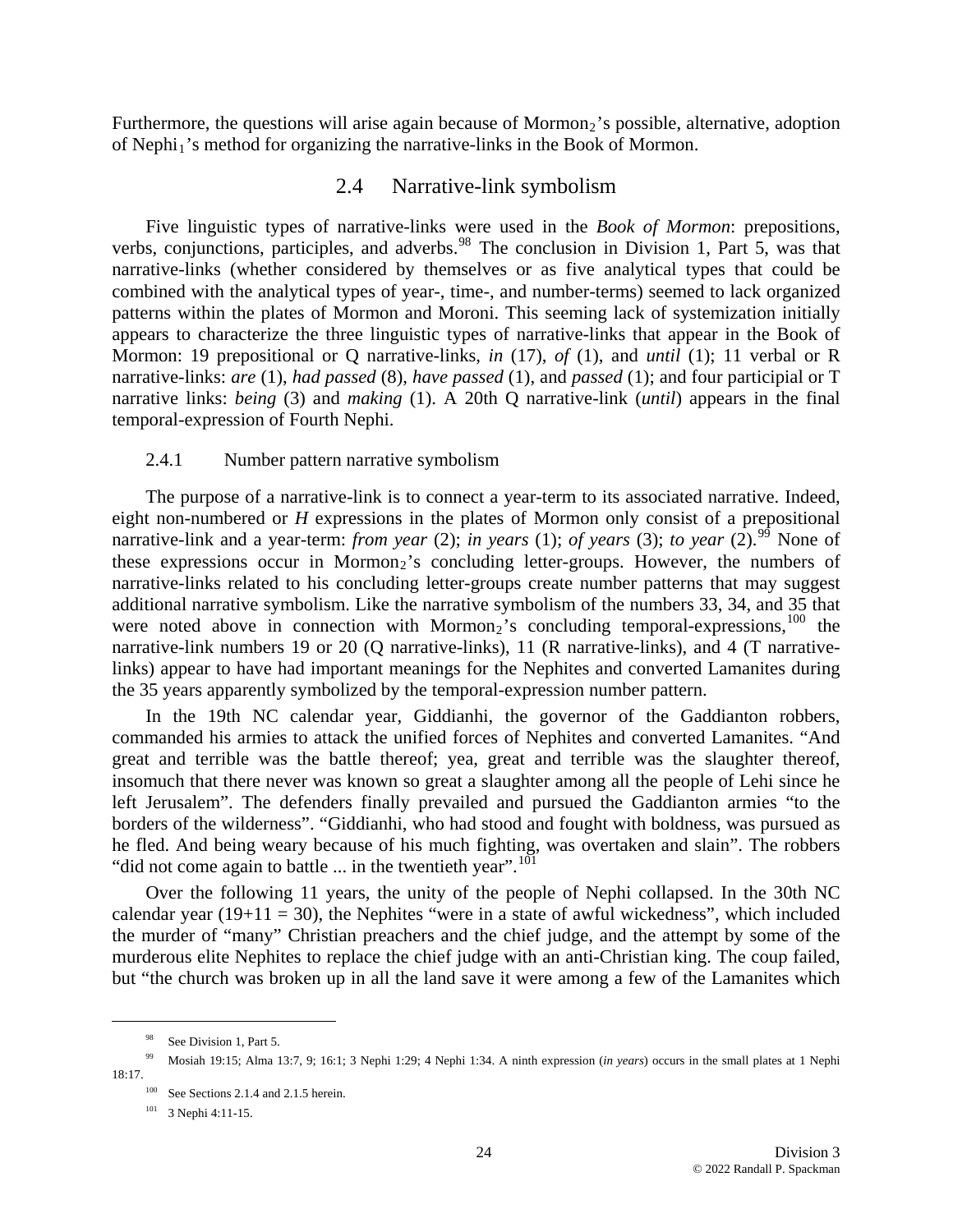were converted unto the true faith; and they would not depart from it".<sup>[102](#page-24-0)</sup> Based on this historical number pattern symbolism, the following four years  $(30+4 = 34)$  may be symbolized by the four T narrative-links in the Book of Mormon. This reading moves the symbolism of the Lord's life and that of his New World believers through his death, resurrection, and appearance to the reunified Nephite and Lamanite believers "in the ending" of the 34th NC calendar year.<sup>[103](#page-24-1)</sup>

the following four years of the ministry of Nephi<sub>3</sub> (31+4 = 35) may be symbolized by the four T narr ative-links in the book. By the time the 35th NC calendar year ended, "the disciples of Jesus In the 31st NC calendar year  $(20+11 = 31)$ , the Nephites "were divided into tribes, every man according to his family, kindred, and friends", but Nephi<sub>3</sub> "went forth among them ... and [began to testify boldly ... \[and\] ... did minister with power and with great authority ... \[a\]nd he](#page-24-1)  [did also do many more miracles in the sight of the people, in the name of Jesus".](#page-24-1)<sup>104</sup> In this view, [led by Nephi<sub>3</sub>] had formed a church of Christ in all the lands round about".<sup>[105](#page-24-3)</sup>

[means they were executed. "And thus had the twenty and second year passed away". While](#page-24-3) these narr atives correspond to the alternative 22 A year-terms, the entire process for separating the [Closely related to the foregoing proposals is the perspective that may be provided by the](#page-24-3)  [number pattern of Mormon](#page-24-3)<sub>[2](#page-24-3)</sub>'s 35 concluding year-terms. (Every narrative-link has a year-term [and vice versa, but adjectival number-terms and time-terms are optional.\) The Book of Mormon](#page-24-3)  [includes 21 A year-terms and 13 B year-terms. In the concluding year-term letter pattern, there](#page-24-3)  [are 22 A year-terms. When these number patterns are applied to the first 35 NC calendar years,](#page-24-3)  [the 21st year is one in which a new leader of the Gaddianton people named Zemnarihah ordered](#page-24-3)  his armies "to lay siege round about the people of Nephi". The siege failed "because of [the] [much provision which \[the unified people of Nephi\] had laid up in store, and because of the](#page-24-3)  [scantiness of provisions among the robbers". The resulting Nephite victory involved their](#page-24-3)  [interception of the Gaddianton retreat toward the wilderness, the taking of "many thousands](#page-24-3)  [which did yield themselves up prisoners", and the execution of Zemnarihah. "\[T\]hey did cast](#page-24-3)  [their prisoners into prison and did cause the word of God to be preached unto them. And as many](#page-24-3)  [as would repent of their sins and enter into a covenant that they would murder no more were set](#page-24-3)  [at liberty." The others "were condemned and punished according to the law", which presumably](#page-24-3)  prisoners into two groups (the quick and the dead) seems to have taken three more years.<sup>[106](#page-24-4)</sup>

[The 13 B year-terms possibly could be interpreted as relating to the "wars and contentions](#page-24-4)  [throughout all the land" in the 13th NC calendar year. This period of war was caused by "the](#page-24-4)  [Gaddianton robbers \[who\] had become so numerous and did slay so many people and did lay](#page-24-4)  [waste to so many cities and did spread so much death and carnage throughout the land" that the](#page-24-4)  [Nephites and believing Lamanites had to unify to defend themselves.](#page-24-4)<sup>107</sup> Alternatively, and in [harmony with the interpretation of the narrative-link number pattern, the 13 B year-terms may be](#page-24-5)  [construed as the 13 years that followed the 21st or 22nd NC calendar year. In the 34th year](#page-24-5)   $(21+13 = 34)$ , the great pyroclastic destruction that was considered one of the signs of the [Messiah's death included the burial of four cities in the earth \(perhaps in the wilderness of the](#page-24-5)  [Gaddianton robbers\). The names of the cities were Gadiandi, Gadiomnah, Jacob, and](#page-24-5) 

<span id="page-24-3"></span><span id="page-24-2"></span><span id="page-24-1"></span><span id="page-24-0"></span>1

<sup>&</sup>lt;sup>102</sup> 3 Nephi 6:14-7:13.

<sup>103 3</sup> Nephi 10:18.

<sup>104 3</sup> Nephi 7:14-20.

<sup>&</sup>lt;sup>105</sup> 3 Nephi 7:21-8:25; 11; 26:12-28:23; 4 Nephi 1:1.

<span id="page-24-4"></span><sup>106 3</sup> Nephi 4:16-5:7.

<span id="page-24-5"></span><sup>&</sup>lt;sup>107</sup> 3 Nephi 2:11-16.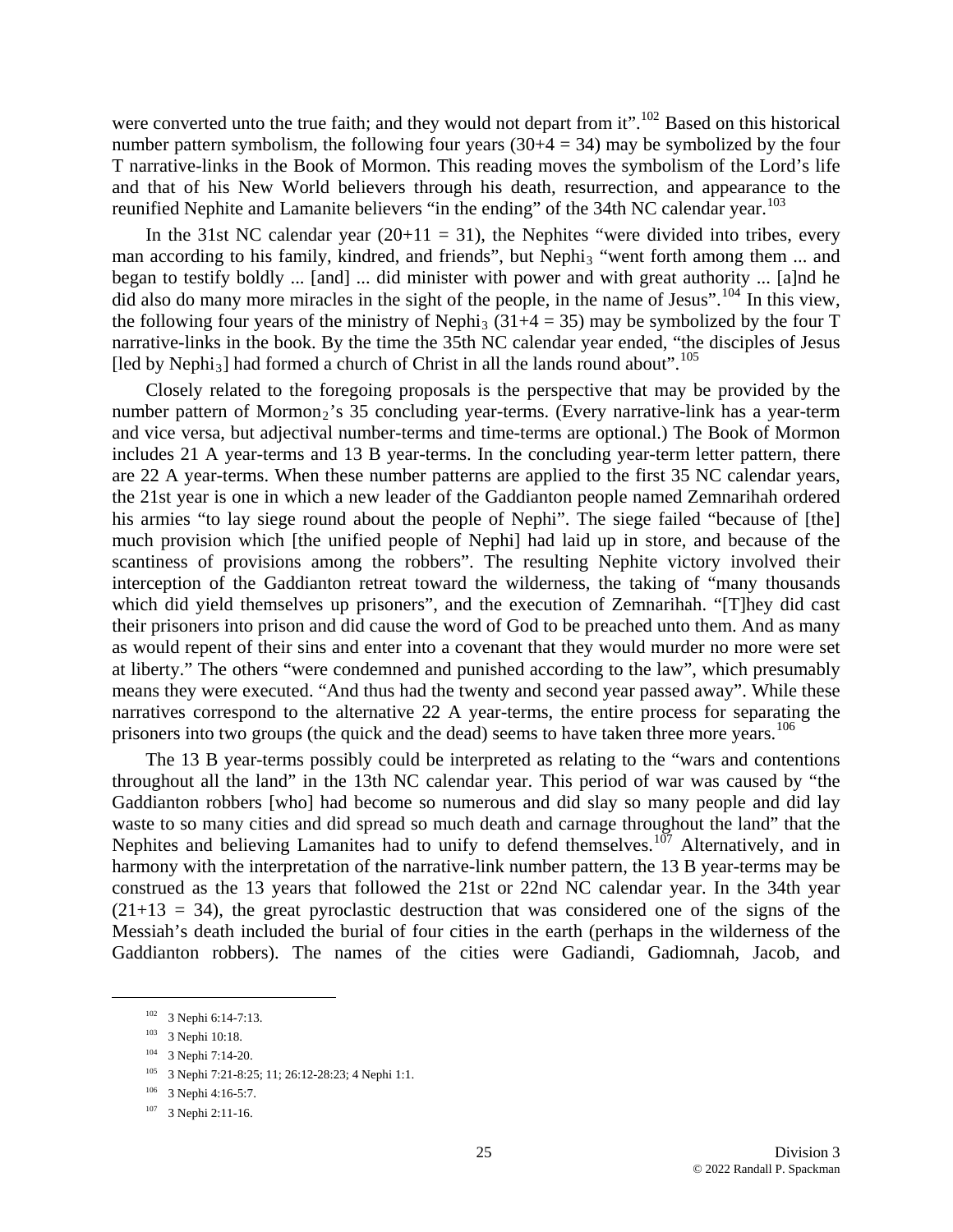[Gimgimno.](#page-24-5)<sup>108</sup> In the 35th year (22+13 = 35), "as many as did come unto [the Nephite disciples] [and did truly repent of their sins were baptized in the name of Jesus; and they did also rece](#page-25-0)ive the Holy Ghost."<sup>[109](#page-25-0)</sup> The first steps of the unifying process were available to all who chose to be taught and truly repent of their sins, including, apparently, surviving Gaddianton robbers.

# 2.4.2 Narrative-link placement patterns

linked to the potential structural parallels. For example, the potential (QTR) and (RTQ) lettergroups in the second letter pattern may suggest parallelism or antithetical parallelism is at work, but the assoc iated narratives are almost entirely unrelated. The 34 narrative-links in the Book of Mormon are combined into 20 letter-sets that comprise a variable sequence, non-balanced, and non-reversible (TRTQTQRQRQRQRTQRQRQR) lettergroup. The  $35$  narrative-links associated with the final year-term letter pattern<sup>[110](#page-25-1)</sup> are combined into 21 letter-sets that form a variable sequence, non-balanced, and non-reversible (QTRTQTQR QRQRQRTQRQRQR) letter-group. The shorter letter-group may be considered to represent three balanced and reversible letter-groups, followed by a single (T) letter-set and a non-balanced and non-reversible letter-group: (TRT)(QTQ)(RQRQRQR)(T)(QRQRQR). Alternatively, the longer letter-group may be thought to represent three balanced and reversible letter-groups interspersed with two variable sequence letter-groups that are the reverse of each other: (QTR)(TQT)(QRQRQRQ)(RTQ)(RQRQR). Neither of these possible readings is particularly attractive or convincing from a structural standpoint and the associated narratives do not seem

- (Q) Ammaron completes the Nephite sacred record through the end of the 320th NC calendar year and then hides all the records in the hill Shim during the 321st NC calendar year
- (T) At about ten years of age, Mormon<sub>2</sub> is chosen by Ammaron as the fifth generation official Nephite record keeper
- $(R)$  Ammaron commands Mormon<sub>2</sub> regarding his duties, which include the creation of his own record on blank plates of Nephi when he is about 24 years of age

\* \* \*

- $(R)$  Lamanites maintain the treaty of peace for a period of ten years, but after the tenth year has passed, the Lamanite king sends an epistle to Mormon<sub>2</sub> informing him that the Lamanites are preparing for war
- (T) The end of the treaty of peace and an interval of 360 years "from the coming of Christ" are noted; the Nephites prepare for war with the Lamanites
- (Q) Lamanites attack the Nephites in the 361st NC calendar year, but they are beaten again; Nephites decide to attack the Lamanites; Mormon<sub>2</sub> refuses to lead the and return to their own lands; Lamanites attack in the 362nd year and are beaten Nephite offensive of the 363rd year, which fails; the war continues with another Lamanite attack in the 364th year, but they are beaten again

Despite the lack of parallelism or antithetical parallelism in the narratives of the potential (QTR) and (RTQ) letter-groups, the QTRTQTQRQRQRQRTQRQRQR letter pattern begins

<sup>108 3</sup> Nephi 9:8.

<span id="page-25-0"></span><sup>109 4</sup> Nephi 1:1.

<span id="page-25-1"></span><sup>&</sup>lt;sup>110</sup> This letter pattern begins in 4 Nephi 1:48.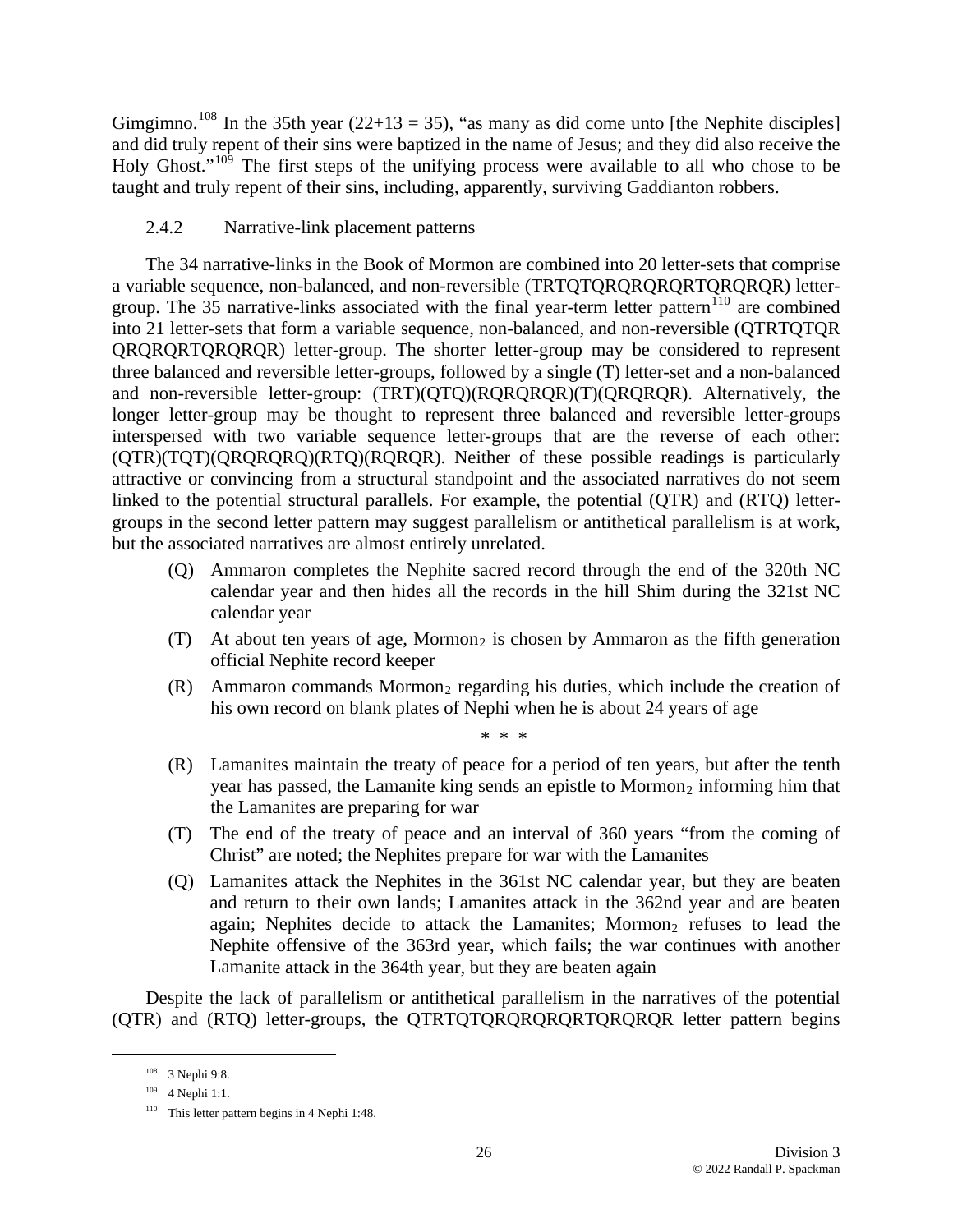with a Q narrative-link just like Nephi<sub>1</sub>'s narrative-link letter pattern. In addition, Mormon<sub>2</sub>'s concluding letter pattern ends with a potential letter-group that duplicates the five-part, balanced, and reversible ( $RQRQR$ ) letter-group created by  $Nephi<sub>1</sub>$  for narrative-links in the small plates of Nephi. These potential clues to Mormon<sub>2</sub>'s use of narrative-links warrant investigation.

link was a final verbal analytical type. Mormon<sub>2</sub> appears to have been aware of Nephi<sub>1</sub>'s narrative-link placement patterns. Mormon<sub>2</sub> clearly understood how to compose a temporal-Nephi<sub>1</sub>'s two consecutive narrative-link letter-groups are (QUQUQ) and (RQRQR). The second of these letter-groups in the small plates of Nephi was completed by Jacob<sub>2</sub>'s first verbal or R narrative-link, which apparently had been commanded by Nephi<sub>1</sub>. The concluding  $(R)$ letter-set of this second letter-group was maintained throughout all the temporal-expressions recorded by Jacob<sub>2</sub>'s descendants. Even Mormon<sub>2</sub> used an R narrative-link for his temporalexpression in the Words of Mormon, when he completed the temporal-expressions and filled the last space in the small plates of Nephi. Furthermore, when  $Mormon<sub>2</sub>$  apparently composed the final temporal-expression for Moroni<sub>2</sub> to record in the Book of Mormon, the essential narrativeexpression with a verbal or R narrative-link.

alternate with Q narrative-links. The use of Q narrative-links in both of Nephi<sub>1</sub>'s letter-groups and the separate use of U and R narrative-links with Q narrative-links in the small plates suggests the possibility that Mormon<sub>2</sub> may have done something similar in his personal book. Prepositional or Q narrative-links appear in five letter-sets in the small plates of Nephi. In the (QUQUQ) letter-group in First Nephi, adverbial or U narrative-links alternate with Q narrative-links. The (RQRQR) letter-group extends from First Nephi through Second Nephi and into the first temporal-expression of the Book of Jacob and uses verbal or R narrative-links to

#### 2.4.3 The legacy of Nephi<sub>1</sub>'s narrative-link placement pattern

and (RQRQRQR[Q]RQRQRQR) only in the Book of Mormon. Thus, Nephi<sub>1</sub>'s year-term and narrative-link placement patterns appear to have been used by Mormon<sub>2</sub> to structure his own With year-terms, Mormon<sub>2</sub>'s three express and consecutive letter-groups fully depict the symbolic structure of Nephi<sub>1</sub>'s alternatively delimited letter-groups. However, with narrativelinks, Mormon<sub>2</sub>'s proposed way of honoring Nephi<sub>1</sub>'s legacy appears to have involved two steps. First, Mormon<sub>2</sub> replicated Nephi<sub>1</sub>'s separate use of Q narrative-links with two other types of narrative-links. In Mormon<sub>2</sub>'s personal record, the additional types are T and R narrativelinks. Second, Mormon<sub>2</sub> replicated the design of Nephi<sub>1</sub>'s two express and consecutive (QUQUQ) and (RQRQR) letter-groups by creating two overlapping, alternatively delimited, balanced, and reversible letter-groups: (QTQ[T]QTQ) in Fourth Nephi and the Book of Mormon; year-term and narrative-link placement patterns.

and an application of Nephi<sub>1</sub>'s structural design to the concluding narrative-links of Mormon<sub>2</sub>. The textual fact of Mormon<sub>2</sub>'s alternatively delimited  $(QTQ[T]QTQ)$  and  $(RQRQR[Q]$ The proposed alternatively delimited narrative-link letter-groups of Mormon<sub>2</sub> are the least obvious of his concluding placement patterns. To see them requires both an understanding of Nephi<sub>1</sub>'s alternatively delimited, symbolic, year-term letter-groups in First and Second Nephi RQRQRQR) letter-groups suggests that they may be as symbolic as  $Nephi<sub>1</sub>'s$ .

Table 2.D of this Division lists the final 35 narrative-links in the plates of Mormon.<sup>[111](#page-26-0)</sup> Quotations of secondary narrative language associated with each prepositional, verbal, or

<span id="page-26-0"></span>1

<sup>111 4</sup> Nephi 1:48-Mormon 8:6.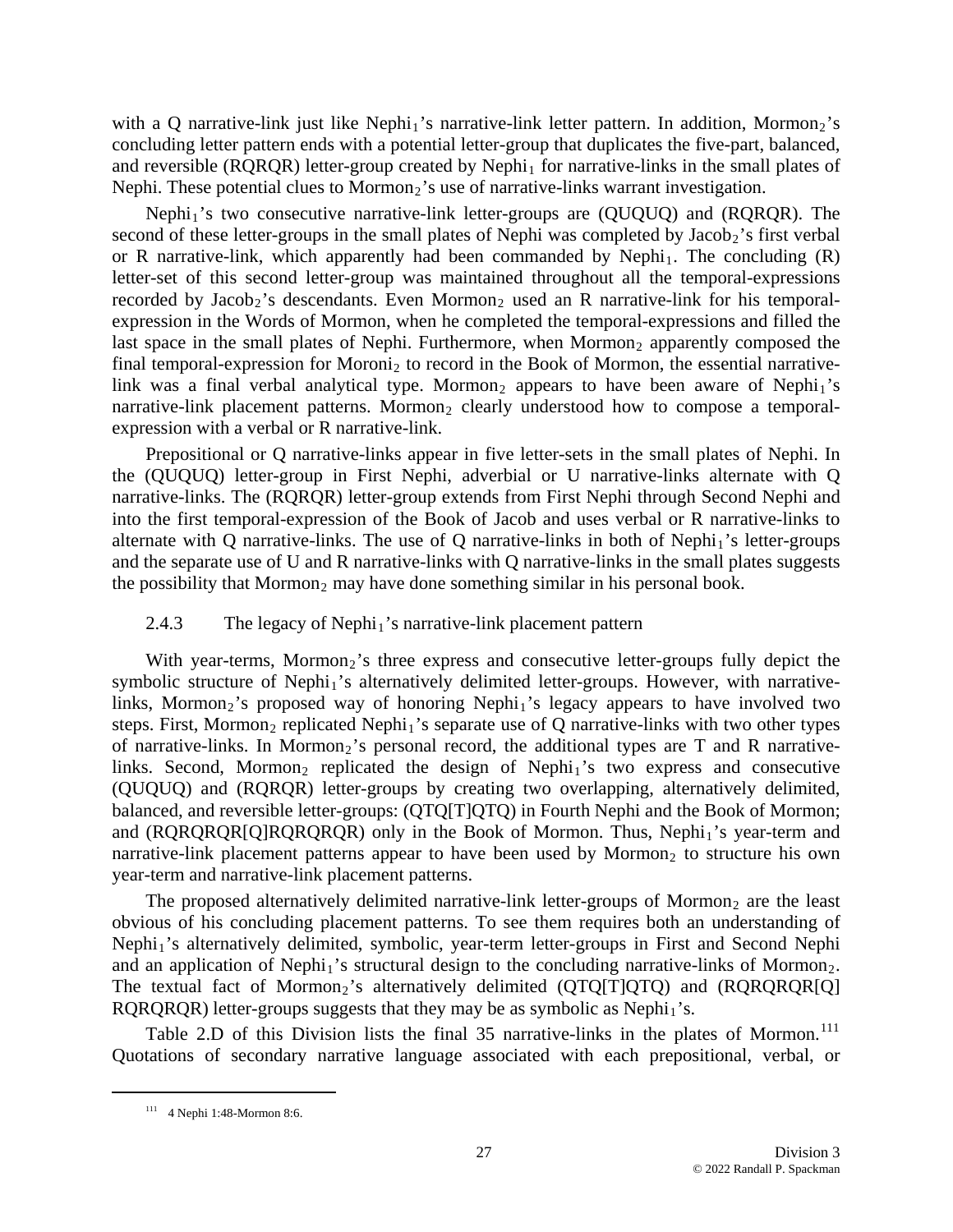participial narrative-link are included in the table. Twenty-four of the 35 narrative-links compose the seven-part (QTQ[T]QTQ) letter-group. This letter-group is identified in the table as the "[T] centered" group. The narratives related to the beginning and ending (Q) letter-sets have their Q narrative-links placed in single lined boxes, and the narrative associated with the central [T] lette r-set has a T narrative-link placed in a double lined box. The number 24 appears to symbolize two intervals of years at the beginning and end of Mormon<sub>2</sub>'s life.<sup>[112](#page-27-0)</sup>

Mormon<sub>2</sub>, the sacred records had been written and guarded in Zarahemla. However, because Am maron obeyed the prompting of the Holy Spirit, the records had been safely hidden far from [Thirty of the 35 narrative-links compose the 15-part \(RQRQRQR\[Q\]RQRQRQR\) letter](#page-27-0)[group. This letter-group is identified in the table as the "\[Q\]-centered" group. The narratives](#page-27-0)  [related to the beginning and ending letter-sets of this proposed letter-group have their R](#page-27-0)  narrative-links placed in single lined boxes, and the narrative associated with the central [Q] [letter-set has a Q narrative-link placed in a double lined box. The number 30 appears to](#page-27-0)  [symbolize an interval of years that starts with Ammaron's concluding record of events in the](#page-27-0)  [320th NC calendar year. The interval ends with the peace treaty of the 350th year in which the](#page-27-0)  [land of Zarahemla was ceded to the Lamanites. For hundreds of years before the time of](#page-27-0)  Zarahemla for three decades before the land was finally ceded to the Lamanites.<sup>[113](#page-27-1)</sup>

[set \(astronomically, the sun at zenith or full moon of the luna](#page-27-1)tion<sup>114</sup>) occurs in Mormon<sub>2</sub>'s 16th year , when he "was visited of the Lord" and attempted to preach to his people, but was forbidden [Consistent with the overlapping symbolic numbers 24 and 30, the year-related narratives of](#page-27-1)  [the \[T\]-centered letter-group begin with a \(Q\) letter-set associated with Ammaron's revelation to](#page-27-1)  [finish his record and hide all sacred records. The related narratives end with a \(Q\) letter-set filled](#page-27-1)  [with reports of the devastating battles that began in the 361st NC calendar year and continued](#page-27-1)  [intermittently through the 380th year. At that point, the Nephites had lost all their former lands,](#page-27-1)  [except for the land of Cumorah. The year-related narrative associated with the central \[T\] letter-](#page-27-1)(apparently by the Lord who later removed the restriction<sup> $115$ </sup>).

was commanded by the Lord to "[c]ry unto this people: Repent ye and come unto me and be ye baptized and build up again my church, and ye shall be spared." He obeyed the commandment, "but it was in vain.... [T]hey did harden their hearts against the Lord their God".<sup>118</sup> The year-related narratives of the [Q]-centered letter-group begin with an (R) letter-set related to Ammaron's instruction that Mormon<sub>2</sub> should go to the hill Shim, take a blank plate of Nephi, and begin to engrave his own record when he was "about twenty and four years old".<sup>[116](#page-27-3)</sup> The associated narratives end with an (R) letter-set related to the times of the final great Nephite battle and the concluding report of Moroni<sub>2</sub>. The year-related narrative associated with the central [Q] letter-set, a second crucial point in Mormon<sub>2</sub>'s life, occurs in connection with the 350th NC calendar year, when the Nephites attempted to create a lasting treaty with the Lamanites by relinquishing many of their former lands (including Zarahemla) into Lamanite control.<sup>[117](#page-27-4)</sup> Mormon<sub>2</sub> then reported that he spent the next ten years employing his people "in" preparing their [remaining] lands and their arms against the time of battle". While doing so, he

<span id="page-27-1"></span><span id="page-27-0"></span><u>.</u>

<sup>112</sup> Mormon 1:3; 3:4, 7; 6:5.

<sup>113 4</sup> Nephi1:48; Mormon 1:2-5; 2:28-29.

<sup>&</sup>lt;sup>114</sup> See Division 2, Part 2, Section 2.2.

<sup>115</sup> Mormon 3:2-3.

<span id="page-27-2"></span><sup>116</sup> Mormon 1:3.

<span id="page-27-3"></span><sup>117</sup> Mormon 2:28-29.

<span id="page-27-4"></span><sup>118</sup> Mormon 3:1-3.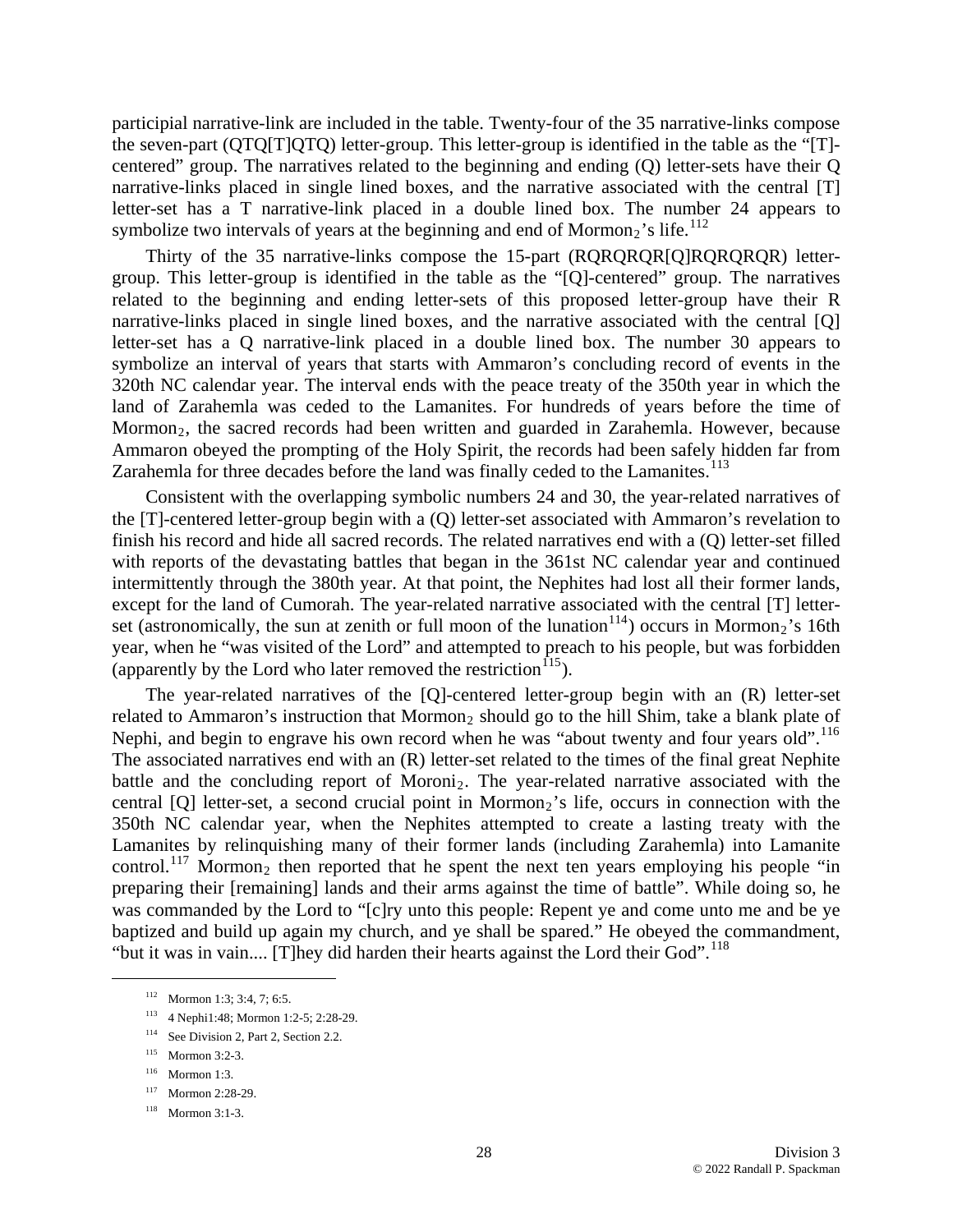In the year-term placement pattern of the final 35 temporal-expressions in these plates, the narratives of Mormon<sub>2</sub>'s life are separated into three distinct periods: his early years (4 Nephi 1:48-Mormon 2:2); his middle years (Mormon 2:2-3:4); and his later years and death (Mormon 3:4-8:13). In the narrative-link placement patterns of these 35 temporal-expressions, the narratives of his life are separated by two crucial events. In the [T]-centered letter-group, the key event is his vision of the Lord, with the following command not to preach to the people: prevision events (4 Nephi 1:48-Mormon 1:14); vision and its aftermath (Mormon 1:15-19); events leading up to the battle at Cumorah (Mormon 2:1-6:4). In the [Q]-centered letter-group, the key event is the treaty of peace, with the following command from the Lord to preach to the people: pre-treaty events (Mormon 1:3-2:28); treaty and its aftermath (Mormon 2:28-29; 3:2-3); events leading to the total destruction of the Nephite people (Mormon 3:1-8:13). The year-term and narrative-link placement patterns serve to integrate Mormon<sub>2</sub>'s personal record with that of his ancestor, Nephi<sub>1</sub>, which immediately followed the Book of Mormon in the attached sets of plates. Mormon<sub>2</sub> again appears to have used a structural element, his narrative-links, to pay homage to the record keeping legacy of Nephi<sub>1</sub> and to teach his readers "after the manner of the learning of [his] people".

#### 2.4.4 Prepositional narrative-link legacy

Centuries before the time of Mormon<sub>2</sub>, Nephi<sub>1</sub> used narrative-links to create calendrical symbols.<sup>[119](#page-28-0)</sup> Mormon<sub>2</sub> appears to have honored that legacy by using narrative-links to create his own calendrical symbols. Nephi<sub>1</sub> used 12 prepositional or  $Q$  narrative-links in the small plates; Mormon<sub>2</sub> placed 20 Q narrative-links in his final 35 temporal-expressions. The placement patterns associated with the analytical or linguistic types of narrative-links in the plates of Mormon are depicted in Tables 1.A and 1.B in Part 1 of this Division. With respect to Mormon<sub>2</sub>'s 35 concluding temporal expressions, one of the 20 Q narrative-links appears in Fourth Nephi and thus is textually dissimilar to the 19 Q narrative-links that follow in the Book of Mormon. When the diction and numbers of these 20 narrative-links are analyzed, they appear to create calendrical symbols. The following list itemizes the diction, numbers of identical and consecutive narrative-links, and textual references associated with the sequential placement of Q narrative-links in Mormon<sub>2</sub>'s final 35 temporal-expressions.

| Preposition         | Number | Reference                                           | Comment                               |
|---------------------|--------|-----------------------------------------------------|---------------------------------------|
| $until^{120}$       |        | 4 Nephi 1:48                                        | first of 4 beginning prepositions     |
| $in$ <sup>121</sup> |        | Mormon 1:8, 11                                      | central 2 of 4 beginning prepositions |
| $of$ <sup>122</sup> |        | Mormon $1:12$                                       | last of 4 beginning prepositions      |
| in                  | 13     | Mormon 2:1-3, 16, 20, 22,<br>28; 3:7, 8; 4:1, 7, 15 | central 13 of 20 prepositions         |
| until               |        | Mormon $4:16$                                       | first of 3 concluding prepositions    |
| in                  |        | Mormon $4:17:5:6$                                   | last 2 of 3 concluding prepositions   |

<span id="page-28-0"></span>In this list, the 20 narrative-link prepositions (each either *in*, *of*, or *until*) may be thought to form three consecutive diction and number patterns. The diction placements seem to create

<sup>&</sup>lt;sup>119</sup> See Division 2, Part 2, Section 2.5.

<span id="page-28-1"></span><sup>&</sup>lt;sup>120</sup> See Division 3, Part 1, Section 1.7.

<span id="page-28-2"></span><sup>&</sup>lt;sup>121</sup> See Division 2, Part 2, Section 2.5.2; Division 3, Part 1, Section 1.4.

<span id="page-28-3"></span><sup>&</sup>lt;sup>122</sup> See Division 3, Part 1, Section 1.5.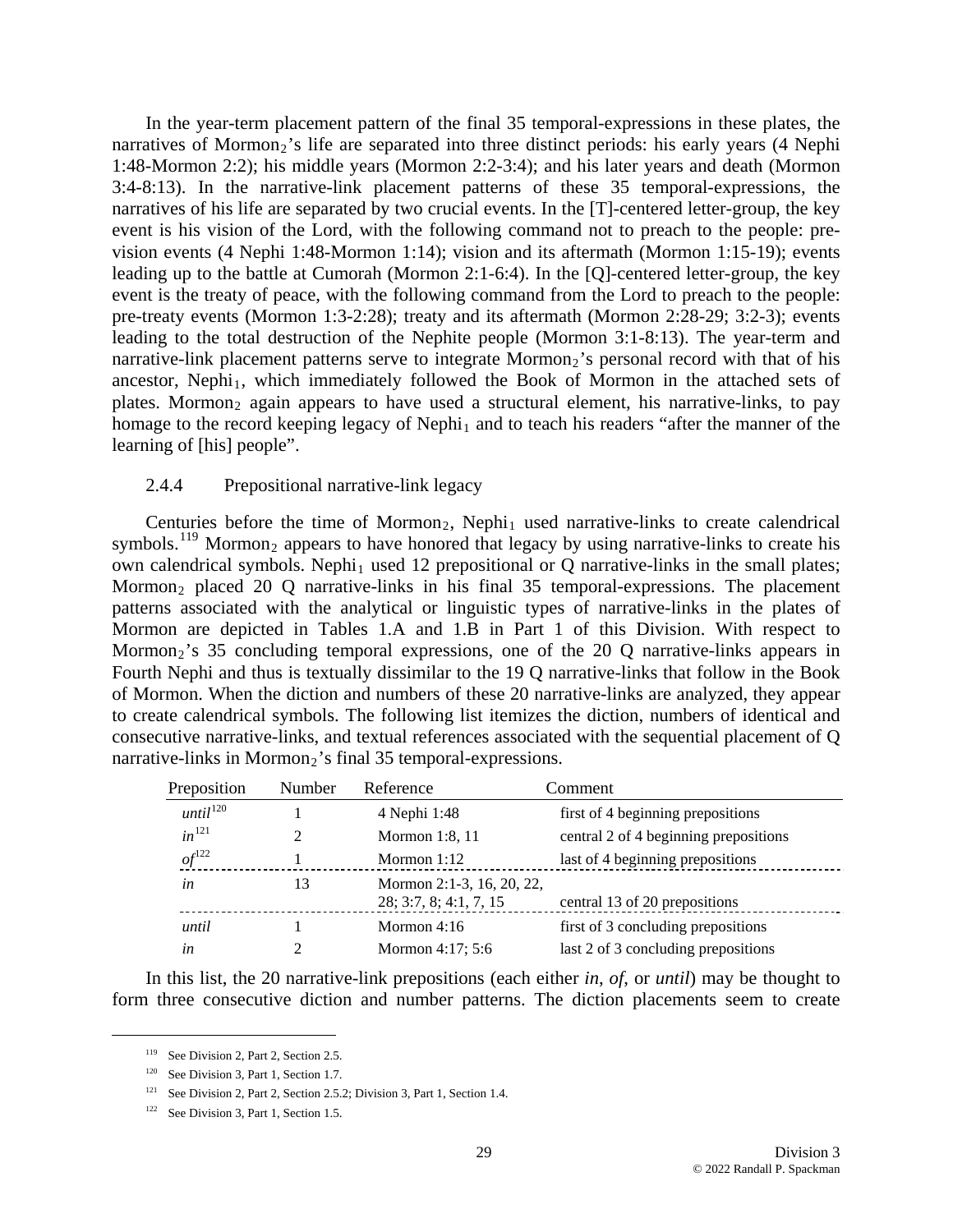"units" somewhat like letter-sets or -groups. The first diction unit is (*until*/*in*/*of*), with the /*in*/ feature consisting of two consecutive and apparently identical narrative-links. The second or central diction unit is merely (*in*), but it consists of 13 consecutive and apparently identical narrative-links. The third or last diction unit is a simple (*until*/*in*), with the /*in*/ feature again consisting of two consecutive and apparently identical narrative-links. The *until* prepositions indicate the start of the first and third units, and the unique *of* preposition indicates the end of the first unit. The complete (*until*/*in*/*of*)(*in*)(*until*/*in*) diction pattern is neither balanced nor reversible. The number patterns  $(1/2/1)$  and  $(1/2)$ , or  $(4)$  and  $(3)$ , may be associated with the first and third diction units. The complete number patterns  $(1/2/1/13/1/2)$  or  $(4)(13)(3)$  also are nonbalanced and non-reversible. Alternatively, if the diction units are disregarded and the separate major division placements are considered, the number pattern may be depicted as  $(1)(2/1/13/1/2)$ ,  $(1)(3/13/3)$ , or  $(1)(19)$ . In this view of the prepositions, the 19 Q narrative-links in the Book of Mormon appear in balanced and reversible (2/1/13/1/2) or (3/13/3) number patterns.

Like Nephi<sub>1</sub>'s prepositional narrative-links, these prepositions appear to symbolize key Nephite calendar measurements; however, Mormon<sub>2</sub>'s symbols, apparently composed hundreds of years after the time of Nephi<sub>1</sub>, are somewhat different. Nephi<sub>1</sub> appeared to symbolize a 7-day week and a 9-day count within the context of 12 synodic months. Mormon<sub>2</sub>'s diction seems to symbolize two identical (*until*/*in*) units, plus an *of* preposition that ends the first unit. The related number pattern may represent a basic Nephite calendar count  $(3+1+3 = 7)$ . This number pattern suggests a 7-day week similar, if not identical, to the one revered by some of the Nephites $^{123}$  $^{123}$  $^{123}$  and the central or most important position is held by the number 1.

With the central *(in)* diction unit and the central position of 13 in the potential (2/1/13/1/2) and (3/13/3) number patterns in the Book of Mormon, the prepositions appear to symbolize a 13- day count that represents the 13 sacred day numbers of Mesoamerica.<sup>[124](#page-29-1)</sup> With all 20 Q narrativelinks, Mormon<sub>2</sub> appears to symbolize two distinctive 20-day counts. One is a simple count of 20 prepositions that represent the fundamental 20 sacred day names that combine with the 13 sacred day numbers in the 260-day ritual calendar of Mesoamerica.<sup>[125](#page-29-2)</sup> The other is a Mesoamerican monthly calendar count beginning with the "seating" day of the month (the textually dissimilar Q narrative-link in Fourth Nephi) followed by the 19 numbered days of the month (1 through 19). These are represented by the 19 Q narrative-links within the Book of Mormon. This ("seating" plus 1 through 19) organizational form occurs with each of the 18 20-day calendar months of the Mesoamerican  $365$ -day calendar.<sup>[126](#page-29-3)</sup> No part of this 7-day, 13-day, and 20-day symbolic introduction to "the manner of the learning" of Mormon<sub>2</sub>'s people with regard to calendar counts shows a spontaneous or slip-of-the-graver use of prepositional narrative-links. The textual facts are simple and clear. These narrative-links prepare  $Mormon<sub>2</sub>$ 's readers for the somewhat different calendrical symbolism to be found in the following, then ancient, record of Nephi<sub>1</sub>.

# 2.4.5 Verbal narrative-link legacy

<span id="page-29-0"></span>Eleven verbal or R narrative links appear in the Book of Mormon. The first five of the R narrative-links make possible a seven-part, alternating, balanced, and reversible (RQR[Q]RQR)

 <sup>123</sup> Jarom 1:5; Mosiah 13:16-19; 18:23.

<span id="page-29-1"></span><sup>&</sup>lt;sup>124</sup> See Division 2, Part 3, Section 3.9.2.

<span id="page-29-2"></span><sup>&</sup>lt;sup>125</sup> See Division 2, Part 3, Section 3.9.1.

<span id="page-29-3"></span><sup>&</sup>lt;sup>126</sup> See Division 2, Part 3, Section 3.10; compare Section 3.11.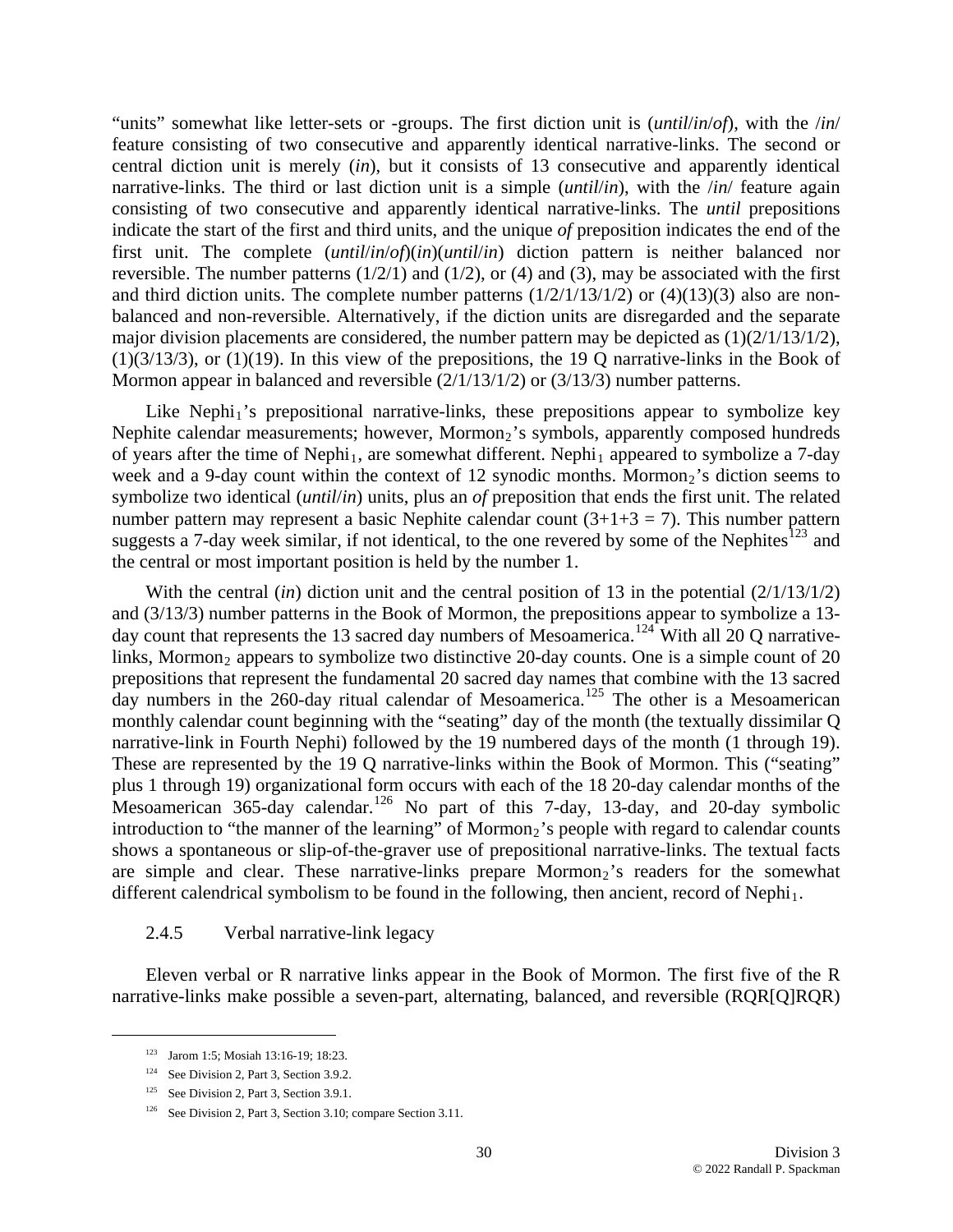letter-group. These seven letter-sets may be a reminder of a Nephite 7-day week. This lettergroup begins with Ammaron's command about the time  $Mormon<sub>2</sub>$  was to begin recording his memories on blank plates of Nephi. Mormon<sub>2</sub> received this command when he was "about ten years of age". The verbal or R narrative-link in Mormon 1:3 is a simple "are", but the implication is that Mormon<sub>2</sub> would know when he had lived "about [24] years" from his birth date. The second (R) letter-set also is composed of a single R narrative-link ("had passed"). With this second R narrative-link, Mormon<sub>2</sub> placed his appointment and first action as a military leader in an NC era context. He reported after these events that the 326th year came to a close. The third  $(R)$  letter-set is composed of two R narrative-links (both "had passed"). Mormon<sub>2</sub> reported his armies' victory over a larger Lamanite force (in the 330th year) and then noted that despite the victory, thousands of his people were "hewn down" over the following 14 years because they failed to repent. The fourth (R) letter-set in the beginning (RQR[Q]RQR) lettergroup is composed of another single R narrative-link ("had passed"). The associated narrative reports that Mormon<sub>2</sub>'s forces drove Lamanites and Gaddianton robbers from all the Nephite "lands of ... inheritance". The apparent Nephite victories mentioned in connection with the second, third, and fourth  $(R)$  letter-sets appear to be events that Mormon<sub>2</sub> would have recorded in accordance with Ammaron's command. The central [Q] letter-set in this beginning lettergroup is used with a narrative about the Nephite armies' "retreat towards the north countries" because of the "exceeding great power" of the invading Lamanite armies.  $127$ 

The following six R narrative-links make possible a second, seven-part, alternating, balanced, and reversible (RQR[Q]RQR) letter-group in the Book of Mormon. Again, these seven letter-sets may be a reminder of a Nephite 7-day week. The first of these (R) letter-sets is composed of two R narrative-links (both "had passed"). Mormon<sub>2</sub> used these narrative-links to emphasize that ten years of peace apparently passed after the Nephites' treaty with the Lamanites that divided the Nephite "lands of ... inheritance". Thus, the (R) letter-sets that begin both  $(RQR[Q]RQR)$  letter-groups may be related to 10-year intervals of peace in Mormon<sub>2</sub>'s life. The second (R) letter-set in the second letter-group has been used with regard to a Lamanite offensive into the northern lands that the treaty had given to the Nephites. After the 366th NC calendar year "had passed", the Lamanites conquered the cities of Desolation and Teancum, and then sacrificed the captured women and children. The third (R) letter-set in this letter-group is composed of another single R narrative-link ("passed"). The associated narrative reports a massive retreat of Nephites, during which "whatsoever lands we had passed by and the inhabitants thereof were not gathered in were destroyed by the Lamanites; and their towns and villages and cities were burned with fire".<sup>[128](#page-30-0)</sup> The last  $(R)$  letter-set in the Book of Mormon is composed of two R narrative-links ("had passed" and "have passed"). These are the narrativelinks for the year-related expressions that report the time of the great battle in which the Nephite people were decimated and Moroni<sub>2</sub>'s final report of Nephite destruction. The central [Q] letterset in this second (RQR[Q]RQR) letter-group is used with narratives about Nephite fury "because the Lamanites had sacrificed their women and their children". The Nephite armies, which at that time were not led by Mormon<sub>2</sub>, "did go against the Lamanites with exceeding great anger, insomuch that they did beat again the Lamanites and drive them out of their [northern] lands". For eight years, the Lamanites prepared for their next offensive. Then, "they did come down against the Nephites with all their powers, and they were not numbered because of the

<sup>127</sup> Mormon 2:3.

<span id="page-30-0"></span><sup>128</sup> Mormon 5:5.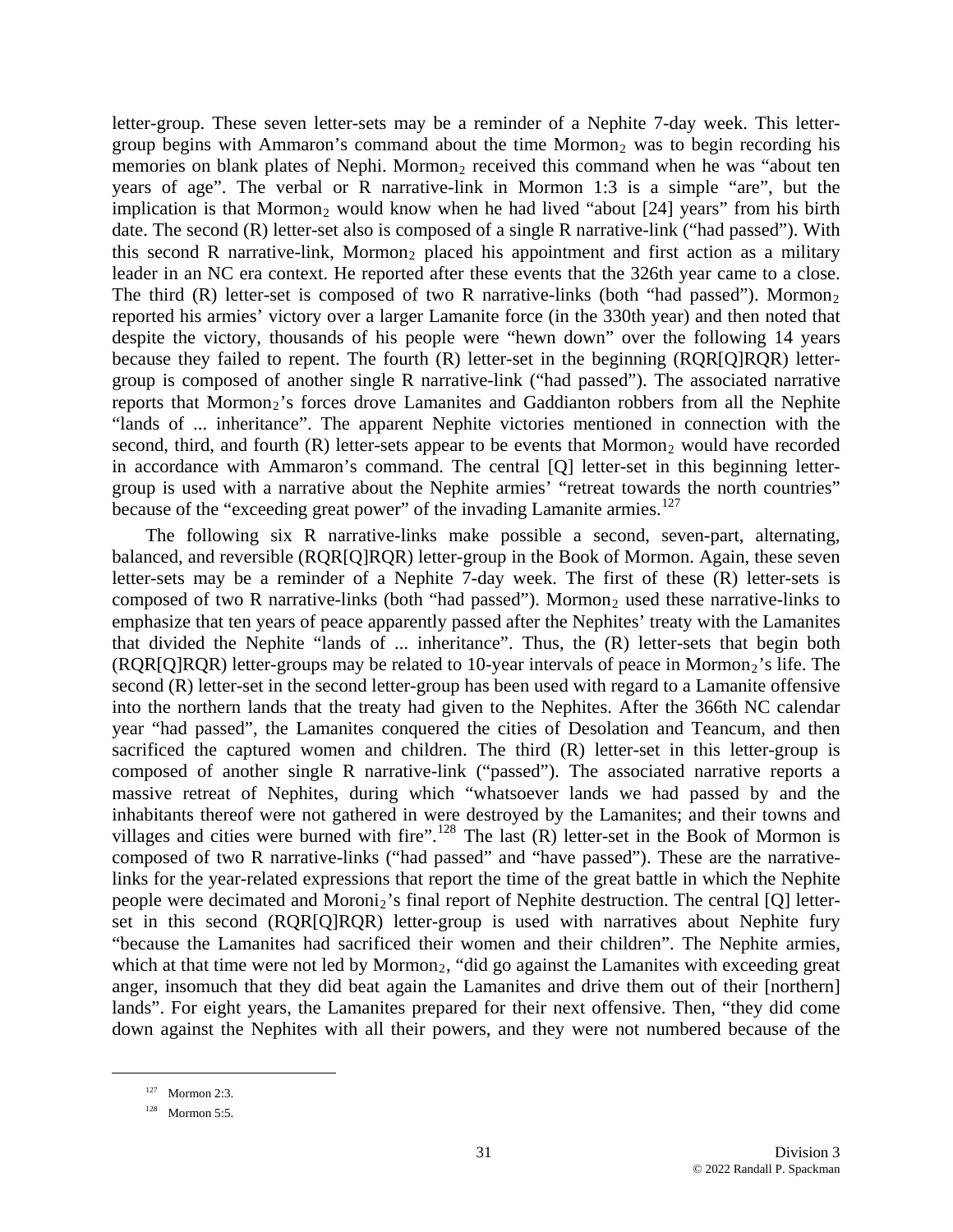greatness of their number. And from this time forth did the Nephites gain no power over the Lamanites, but began to be swept off by them even as a dew before the sun".<sup>[129](#page-31-0)</sup>

The Nephite downfall mentioned in connection with the second, third, and fourth (R) lettersets of the second letter-group contrast with the Nephite victories indicated in the second, third, and fourth (R) letter-sets of the first letter-group. Similarly, the bitter retaking of north countries by Nephite armies in connection with the central [Q] letter-set of the second letter-group contrast with the Nephite retreat northward that Mormon<sub>2</sub>'s armies undertook in connection with the central [Q] letter-set of the first letter-group. The antithetical parallelism of the narratives associated with (R) and central [Q] letter-sets in the two, seven-part (RQR[Q]RQR) letter-groups appears to have been carefully planned.

In connection with the Nephite downfall, Mormon<sub>2</sub> noted that "the Nephites repented not of the evil which they had done", and "every heart was hardened, so that they delighted in the shedding of blood continually", and "there never had been so great wickedness among all the children of Lehi, nor even among all the house of Israel, according to the words of the Lord, as were among this people".<sup>[130](#page-31-1)</sup> Some 15 years after the final battle, Moroni<sub>2</sub> reported that "the Lamanites have hunted my people the Nephites down from city to city and from place to place, even until they are no more. And great has been their fall; yea, great and marvelous is the destruction of my people the Nephites. And behold, it is the hand of the Lord which hath done it. And behold also, the Lamanites are at war one with another; and the whole face of this land is one continual round of murder and bloodshed, and no one knoweth the end of the war".[131](#page-31-2)

This descriptive specificity, woven into the record of Nephite destruction and emphasized by the antithetical parallelism associated with the (R) and [Q] letter-sets in the two (RQR[Q]RQR) letter-groups, contrasts with late 19th century CE myths about ancient Mesoamericans that had become "firmly entrenched in both the archaeological and popular literature" by the mid-20th century CE. In these myths, the Classic Maya were "a creative, intellectual people, led by priestrulers, who somehow escaped the dreadful cycles of conflict so common elsewhere in the world". Since the decipherment of the Maya script began to bear fruit in the latter half of the 20th century, these myths have been discarded.<sup>[132](#page-31-3)</sup> The ancient Maya now are seen as "a very" violent, warmongering society" engaged in the "subjugation of neighboring city-states ... and capture of prisoners for enslavement and sacrifices".[133](#page-31-4) Indeed, "[i]t may well be that vengeful dynastic vendettas, total destruction of cities and the enslavement of whole populations occurred throughout Maya history".<sup>[134](#page-31-5)</sup> From Nephi<sub>1</sub>'s writings to those of Moroni<sub>2</sub>, the *Book of Mormon* is consistent with this more accurate view of ancient Mesoamerica.

#### 2.4.6 Participial narrative-link legacy

Four participial or T narrative-links appear in three separate letter-sets within the Book of Mormon. The first of these (T) letter-sets is composed of two T narrative-links (both "being").

<sup>129</sup> Mormon 4:15-18.

<sup>130</sup> Mormon 4:10-12.

<sup>131</sup> Mormon 8:7-8.

<span id="page-31-3"></span><span id="page-31-2"></span><span id="page-31-1"></span><span id="page-31-0"></span><sup>132</sup> David Webster, "The Uses and Abuses of the Ancient Maya," 2-3 (prepared for *The Emergence of the Modern World* Conference, Otzenhausen, Germany, 04/2007), accessed at anth.la.psu.edu/documents/Webster\_GermanyMaya.pdf; Aveni, *Empires of Time*, 190; Coe, *Breaking the Maya Code*, 145-258.

<sup>133</sup> Christopher Minster, "The Ancient Maya: Warfare", accessed at thoughtco.com/the-ancient-maya-warfare-2136174.

<span id="page-31-5"></span><span id="page-31-4"></span><sup>134</sup> Simon Martin, "Under a Deadly Star–Warfare Among the Classic Maya" in Nikolai Grube, ed., *Maya: Divine Kings of the Rain Forest (*Cologne: Konneman, 2000), 176, quoted in Webster, "The Uses and Abuses of the Ancient Maya," 3.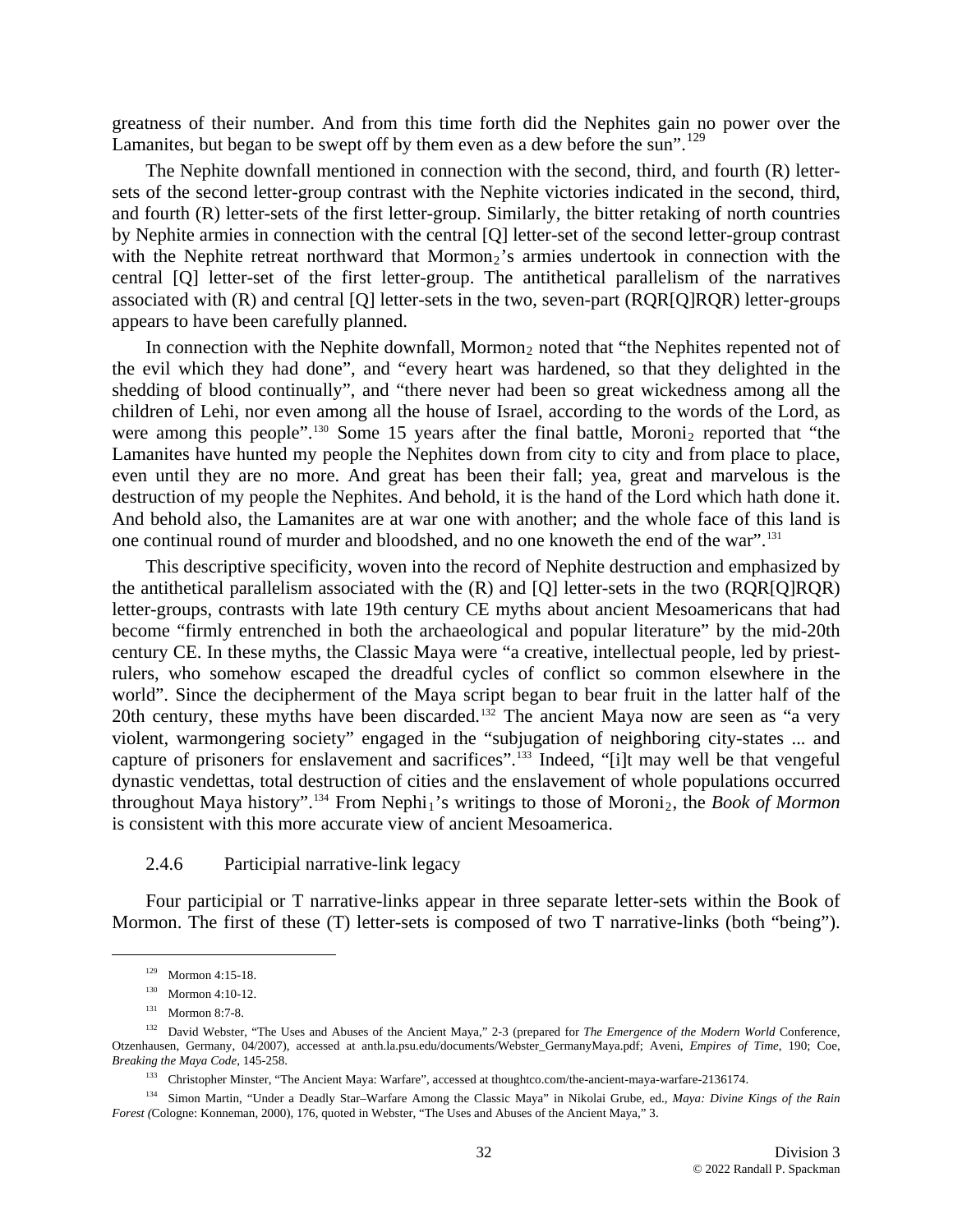The temporal-expressions describe Mormon<sub>2</sub>'s age: "about ten" when Ammaron visited him, presumably after traveling northward from the Nephite capitol, Zarahemla; and "eleven", when Mormon<sub>2</sub>'s father "carried" him "into the land southward, even to the land of Zarahemla". The central [T] letter-set is composed of a single T narrative-link ("being"). The associated narrative reports that Mormon<sub>2</sub>, at the age of 15, "was visited of the Lord" and then attempted to preach, but his "mouth was shut". The final (T) letter-set also is composed of a single T narrative-link ("making"). The associated narrative expresses the number of years that had passed "from the coming of Christ". Thus, these T narrative-links all are associated with the Lord or one of his representatives and with year-related expressions that measure, respectively, the passing of time from the birth dates of Mormon<sub>2</sub> and Christ. The analysis would be incomplete, however, if the participial narrative-links were viewed as mere appendages to the proposed birth date symbolism of time-terms in Mormon<sub>2</sub>'s personal record. A more accurate view would seem to be that the proposed birth date symbolism of time-terms is an adjunct to the actual birth dates symbolized by Mormon<sub>2</sub>'s narrative-links. This topic is addressed in detail after the temporal-expressions associated with the birth date of Jesus have been presented in Part 3 of this Division.

The diction of the participial narrative-links also appears to be symbolic. Mormon 1:2 provides the following narrative: "Ammaron ... came unto me, I being about ten years of age". The year-related expression is "about ten years of age" and it is the object of the present participle *being*, the narrative-link. Together, the participle *being* and its object qualify the pronoun *I*, which refers to the proper noun *Mormon* in the previous verse. The pronoun *I* is part of the secondary language of the associated narrative. The function of the narrative-link "being" is to show the relation of the following year-term with the secondary narrative language. This relation may be depicted as: I … *being* … years. Webster's 1828 dictionary defines the participle *being* to mean "[e]xisting in a certain state".<sup>[135](#page-32-0)</sup> Mormon<sub>2</sub> existed as a human "being", a child from his birth date until "about ten years of age", when Ammaron visited him. As will be proposed later in this Division 3, Ammaron apparently got to know Mormon<sub>2</sub> during that visit and, on a date of astronomical and ritual significance, officially appointed him to be the fifth generation Nephite record keeper and guardian of the sacred records.

Mormon 1:6 supplies the next associated narrative: "I being eleven years old was carried by my father into the land southward, even to the land of Zarahemla". The year-related expression is "eleven years old" and it is the object of the participle *being*, the narrative-link. Together, this participle *being* and its object qualify another pronoun *I*, which refers to *Mormon* in verse 5. Mormon<sub>2</sub> had been appointed to be the Nephites' official record keeper when he was "eleven" years old" and "was carried" by his father to the land of Zarahemla. Mormon 1:15 gives the third related narrative: "I being fifteen years of age and being somewhat of a sober mind, therefore I was visited of the Lord". This year-related expression is "fifteen years of age". Together, this participial narrative-link *being* and its object qualify another pronoun *I*, which again refers to *Mormon* in verse 5. Mormon<sub>2</sub> had experienced four years of priesthood training and leadership in Zarahemla by the time he was "fifteen years of age" and "was visited of the Lord".

All three closely placed temporal-expressions and their associated narratives provide a symbolic antecedent to the fourth participial narrative-link (*making*), its year-related expression, and the associated narrative. Mormon 3:4 contains two year-related expressions: "after this tenth year had passed away, making in the whole three hundred and sixty years from the coming of Christ ... the king of the Lamanites sent an epistle unto me". The first year-related expression is

<span id="page-32-0"></span><sup>135</sup> Webster, *An American Dictionary of the English Language*, I: [248] (being).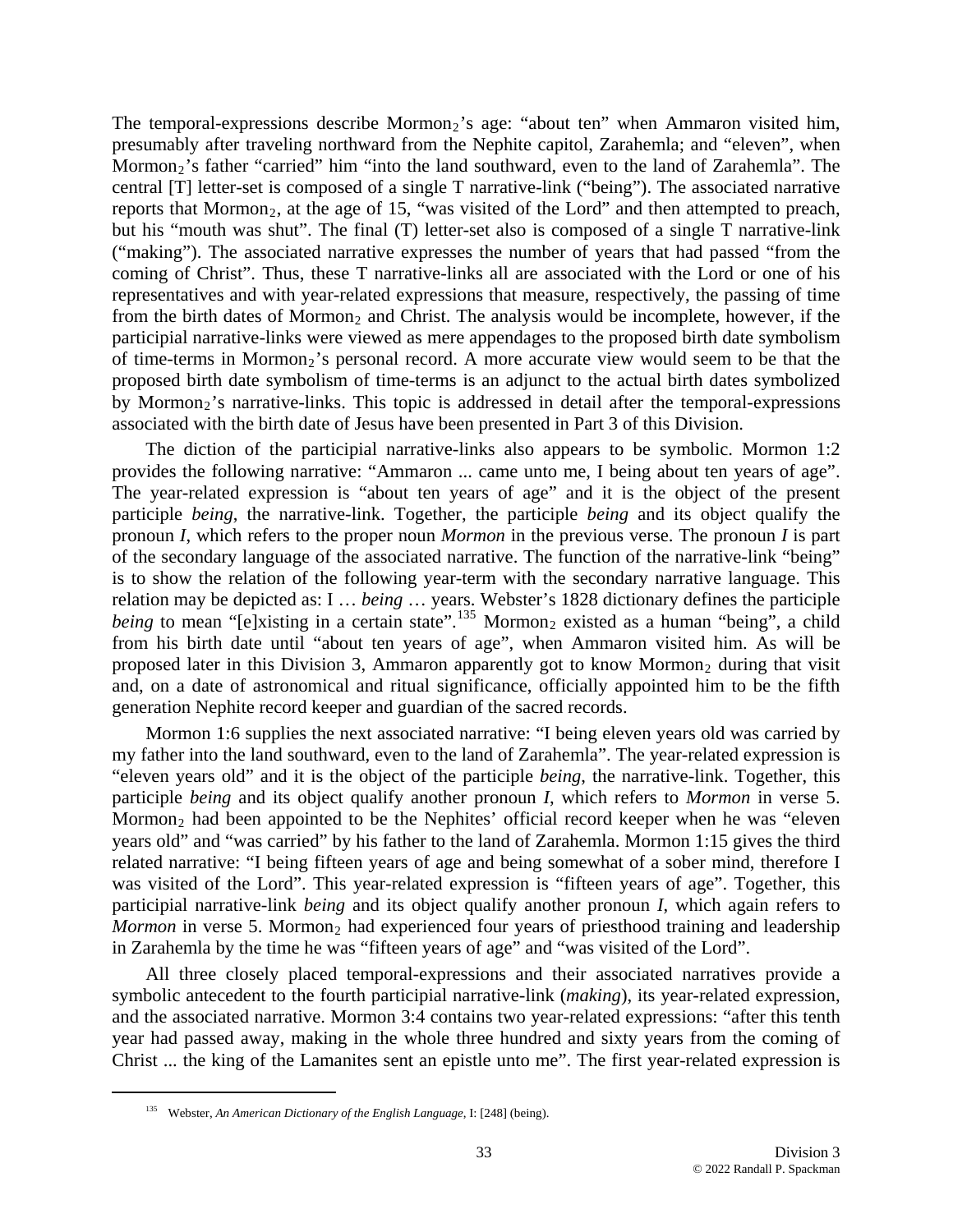"this tenth year" and its narrative-link is the verb *had passed*. This year-related expression is directly followed by the second: "making ... three hundred and sixty years from the coming of Christ". The preposition *after*, the adverb *away*, and the adverbial phrase *in the whole* are part of the secondary language of the associated narrative. The function of the narrative-link "making" is to show the relation of the following year-term with the secondary narrative language. In this instance, the previous year-term is deemed to be secondary language for the second temporalexpression. This relation may be shown as: year … *making* … years. While it is clear that the passing of the tenth year of peace made a total of 360 years from the coming of Christ, the implication of all four participial narrative-links being considered together seems to be that Jesus was a mortal "being", born of a mother as  $Mormon<sub>2</sub>$  had been. Their ages could be measured with the calendars of their fellow mortals. As mortal "beings", they both were part of "the universe of things material or immaterial".<sup>[136](#page-33-0)</sup>

When the possibility of a Mesoamerican context is considered, a further implication may be that the measurement of years from Christ's birth was accomplished with three New World mathematical calendars in addition to the unique Nephite lunar calendars. The first of the mathematical calendars to be considered is the Mesoamerican civil calendar composed of 365 day years, with each of its 18 normal months composed of a "seating" day and 19 following days counted from 1 through 19,<sup>[137](#page-33-1)</sup> and with a 19th short month composed of a "seating" day and four following days counted from 1 through 4; that is,  $(18x20) + 5 = 365$ .<sup>[138](#page-33-2)</sup> An interval of 360 civil calendar years, apparently mentioned with the participial narrative-link in Mormon 3:4, totals 131,400 days. Such a 365-day calendar appears to have been in use and counted carefully by priest-astronomers from at least the 7th century BCE.<sup>[139](#page-33-3)</sup> Thus, during the time of Mormon<sub>2</sub> (from the 310th or 311th year to the 385th year from the coming of Christ), some kind of a Mesoamerican 365-day civil calendar seems to have been in use for a millennium or more.

The second mathematical calendar that may have been used to record birth dates was the Long Count calendar, in which each 360-day year or *tun* was measured precisely with 18 20-day months; that is,  $18x20 = 360$ . In the five-part, b'aktun.k'atun.tun.winal.k'in place notation of the Long Count calendar, an interval of 131,400 days or 365 tun could be depicted (horizontally and with modern numerals) as  $0.18.5.0.0$ .<sup>[140](#page-33-4)</sup> While Munro Edmonson proposed an official inauguration of the Long Count by the Olmec in 355 BCE, "[t]he documented use ... by the Olmec was from the first century B.C. to the thirteenth century A.D. The Yucatecan and Cholan Maya also used it from the third century A.D. until the seventeenth." Such documented use often indicates that the Long Count, for those that used it, was supplementary to the much earlier Calendar Round composed of the 260-day ritual almanac and 365-day civil year. "[T]he real achievement of the Long Count was the production of complex, sophisticated, and astonishingly accurate astronomical records."[141](#page-33-5) The existence and use of the 360-day *tun* also is consistent with the time of Mormon<sub>2</sub> and with his time-term emphasized report that  $360$  NC calendar years had passed away from the birth date of Jesus.

<span id="page-33-1"></span><span id="page-33-0"></span>The third mathematical calendar that may have been used to record birth dates was the 260 day calendar. Mormon<sub>2</sub>'s familiarity with such a calendar is indicated in the 13-day and 20-day

 <sup>136</sup> *The Compact Edition of the Oxford English Dictionary*, I: 195 (being).

<sup>&</sup>lt;sup>137</sup> See Section 2.4.4 herein.

<span id="page-33-2"></span><sup>&</sup>lt;sup>138</sup> See Division 2, Part 3, Section 3.10.

<span id="page-33-3"></span><sup>139</sup> Edmonson, *The Book of the Year*, 20-21, 97-101.

<span id="page-33-4"></span><sup>&</sup>lt;sup>140</sup> See Division 2, Part 3, Section 3.11.

<span id="page-33-5"></span><sup>141</sup> Edmonson, *The Book of the Year*, 27-28, 100-01, 194-96.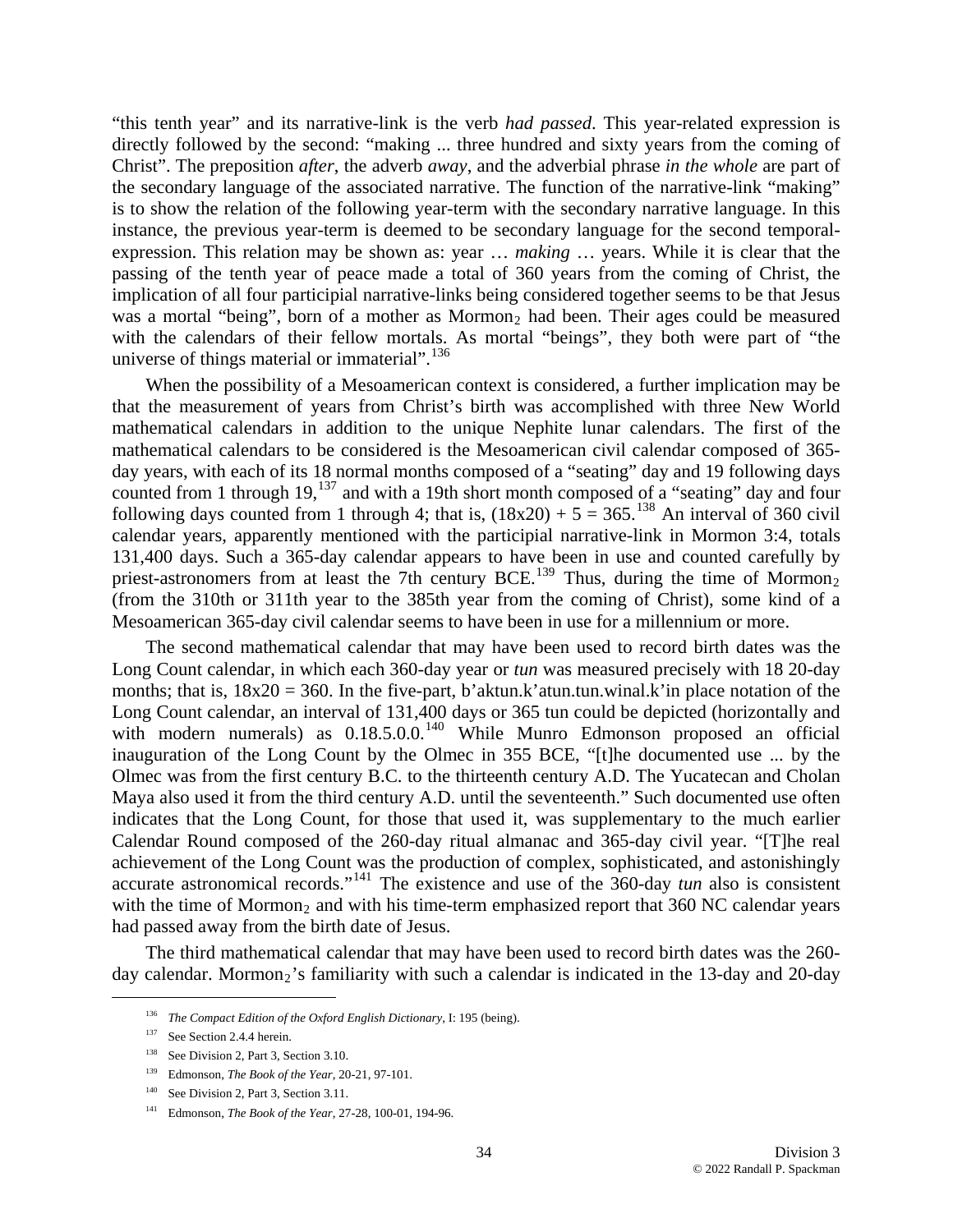counts symbolized by his 20 prepositional narrative-links discussed above. An interval of 131,400 days is equivalent to 505 260-day counts plus 100 days. The existence and daily use of the 260-day calendar appears to have begun earlier than either of the other two mathematical calendars.[142](#page-34-0)

One implication of the special diction and placement given to the passing of 360 NC calendar years may be that the Messiah's birth date was known and tracked in all three mathematical calendars and was understood in terms related to government, astronomy, and ritual, in addition to being recorded in the Lehi and Judges era lunar calendars that were unique to the Nephites.<sup>[143](#page-34-1)</sup> Thus, the overriding message of the second temporal-expression in Mormon 3:4 may be one implied throughout the small plates of Nephi. The Nephite records of the Messiah's birth date and of the Nephite priest-astronomers' measurement of time up to, and away from, his birth date were detailed and trustworthy.

Later in this Division, when the inauguration of the NC era has been examined in Third Nephi and the yearly calendars associated with Mormon<sub>2</sub>'s early years may be proposed, this source book will suggest that four dates are associated with the narrative-links in Mormon<sub>2</sub>'s concluding personal record: the birth date of Jesus; the birth date of Mormon<sub>2</sub>; the date of Ammaron's official appointment of Mormon<sub>2</sub> to be the Lord's fifth generation record keeping representative; and the date when Mormon<sub>2</sub> commenced his duties in the land of Zarahemla. In the narrative-links, Mormon<sub>2</sub> appears to have personalized his record in a way suggested by the personalization of the small plates of Nephi by Enos<sub>2</sub> and his descendants.<sup>[144](#page-34-2)</sup>

#### 2.4.7 Birth dates in ancient Mesoamerica

Before leaving the birth date topics apparently associated with narrative-link and time-term symbolism, the practice of recognizing, remembering, and even recording birth dates in Mesoamerica may be noted. In Divisions 1 and 2 of this source book, proposals have been made regarding potential connections between *Book of Mormon* and Mesoamerican chronology, including the recording of dates that may have been important in Mesoamerican calendrical genealogy.<sup>[145](#page-34-3)</sup> When the temporal issue is the recognition, remembrance, and recording of a birth date, the implied practice of the Nephites also appears to be consistent with the practice of at least some Mesoamericans.

A birthday remembrance or record requires a calendar for specifying the date of birth. Such a calendar, a sacred 260-day ritual almanac, appears to have existed in Mesoamerica for hundreds of years before the time of Mormon<sub>2</sub>.<sup>[146](#page-34-4)</sup> In this calendar associated with religion and ritual, "[e]ach day belonged to a god who took a lively interest in his duties" and provided a "strange semblance of predestination". For the Maya, the days themselves "were very gods", whereas for the later Aztecs, the days were "ruled" by gods. In these belief systems, "the luck of the day was a combination of the influences" of 20 sacred day names and 13 sacred day numbers.<sup>[147](#page-34-5)</sup> "There is nothing like the 260-day divinatory cycle anywhere else in the world."

<sup>&</sup>lt;sup>142</sup> See Division 2, Part 3, Section 3.9.

<sup>143 3</sup> Nephi 1:1; 2:6-8.

<sup>144</sup> See Division 2, Part 3, Sections 3.10; 3.12.

<span id="page-34-5"></span><span id="page-34-4"></span><span id="page-34-3"></span><span id="page-34-2"></span><span id="page-34-1"></span><span id="page-34-0"></span><sup>&</sup>lt;sup>145</sup> See Division 1, Part 1, Section 1.2; Part 6, Section 6.5.3; Division 2, Part 2, Sections 2.5.3; 2.5.8; 2.5.9;. 2.6; Part 3, Sections 3.1-3.4; 3.8-3.13; 3.15-16; 3.18.

<sup>&</sup>lt;sup>146</sup> See Division 2, Part 3, Section 3.9.

<sup>147</sup> Thompson, *Maya Hieroglyphic Writing: Introduction*, 66.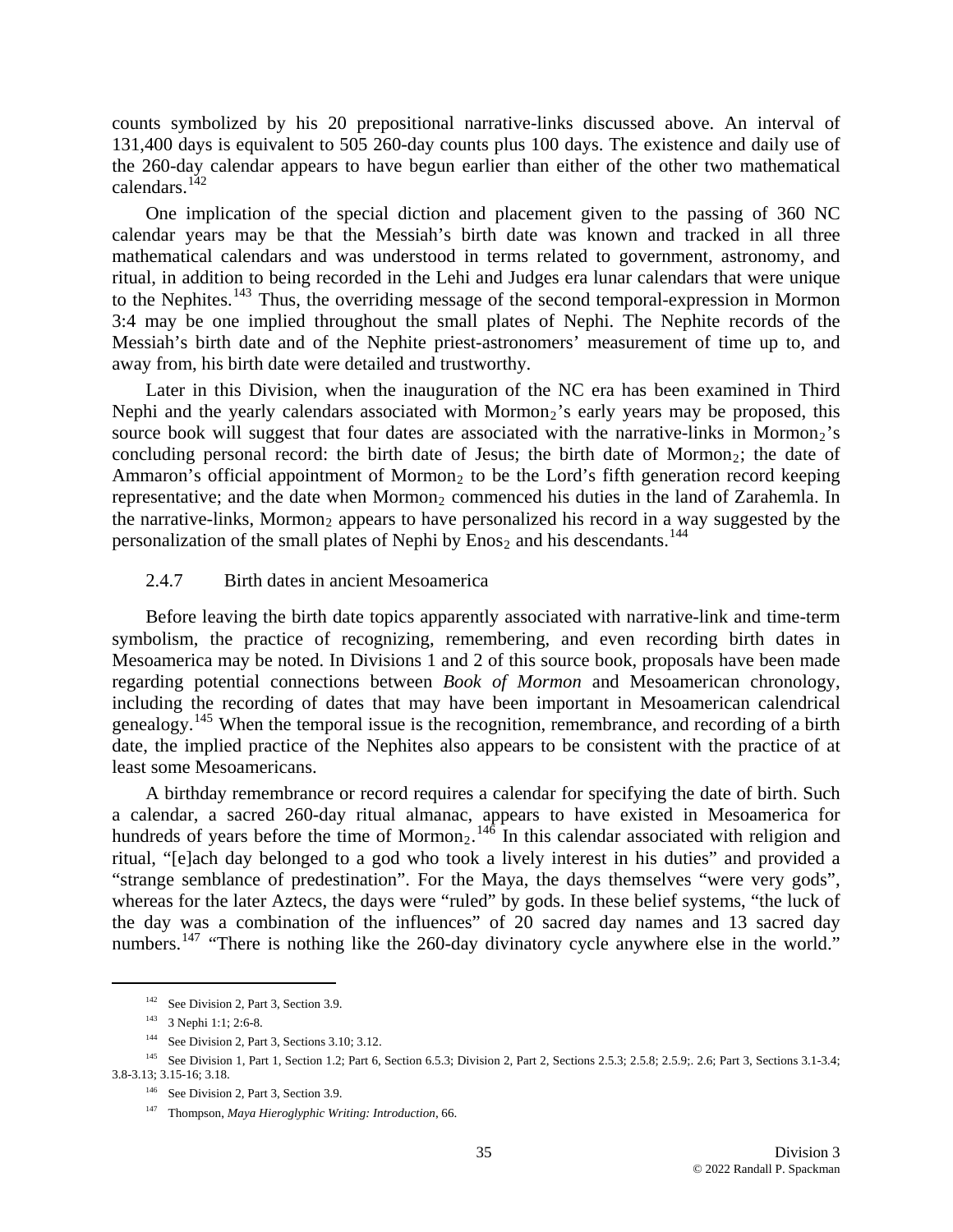This ritual almanac "is *the* centerpiece of the Maya calendar system, the single most important block of time they ever kept, and still do keep in areas remote from modern influence."<sup>[148](#page-35-0)</sup>

Within the Mesoamerican "concept of eternal time",<sup>[149](#page-35-1)</sup> conception, pregnancy, birth, and death also seem to have been related to astronomy. "[O]ne of the stars in the sky [comes] back to earth as the soul" of a newborn. Souls of the dead apparently return to be stars in the sky and "the souls of the dead warriors and of women who have died in childbirth" become "stellar deities" with powers they exert on earthly inhabitants.<sup>[150](#page-35-2)</sup> Sun and moon are involved, too. Among the Maya, eclipses "are often associated with crop failure and birth defects. Lunar eclipses are specifically regarded as damaging to fertility".<sup>[151](#page-35-3)</sup> "Throughout the Maya area, eclipses are believed to cause illness and death and to be particularly dangerous to pregnant women".<sup>[152](#page-35-4)</sup> Eclipses also were associated with infants suffering from "gastrointestinal" problems".<sup>[153](#page-35-5)</sup> When conception, birth, and infancy are timed to avoid eclipses, detailed eclipse record keeping and prediction by priest-astronomers become crucial parts of priesthood, community, and family life.

The length of the 260-day ritual almanac also seems to have been associated with both human and agricultural fertility, including the duration of human pregnancy (nine synodic months is about 266 days).<sup>[154](#page-35-6)</sup> Mesoamericans congregated to celebrate births, as well as marriages, other religious events, and festivals. For a birth, both a midwife and a priestastronomer seem to have been involved. A birth ceremony appears to have existed, including a bath for the baby in the sweathouse and a sweatbath for the mother "to restore the 'heat' or energy that [she] lost during childbirth".<sup>[155](#page-35-7)</sup> A day name in the 260-day calendar, the child's "birth name", appears to have been given to the baby "presumably to reflect their date of birth or some hoped-for augury that would come from such an association".<sup>[156](#page-35-8)</sup> Uniform ceremonies, celebrations, name associations, and results of eclipse prediction need not be assumed; the opposite seems more likely. With the ritual almanac itself, Sir Eric Thompson noted that "[t]here is a striking disagreement as to the values of the days in terms of benevolence and malevolence", even from village to village within a people speaking the same language.<sup>[157](#page-35-9)</sup> A child also could be known by a "childhood" name and an elite child may have obtained a "throne name" at the time of accession.[158](#page-35-10)

 <sup>148</sup> Aveni, *Empires of Time*, 197, italics in original.

<sup>149</sup> Thompson, *Maya Hieroglyphic Writing: Introduction*, 90. Compare 1 Nephi 10:19; Alma 7:20; 37:12.

<sup>150</sup> Thompson, *Maya Hieroglyphic Writing: Introduction*, 84-85.

<sup>151</sup> Grofe, "Glyphs G and F: the cycle of nine, the lunar nodes, and the draconic month", 143.

<span id="page-35-4"></span><span id="page-35-3"></span><span id="page-35-2"></span><span id="page-35-1"></span><span id="page-35-0"></span><sup>152</sup> Susan Milbrath, *Star Gods of the Maya: Astronomy in Art, Folklore, and Calendars* (Austin: University of Texas Press, 1999), 27; Aveni, *Empires of Time*, 201-02.

<span id="page-35-5"></span><sup>&</sup>lt;sup>153</sup> William Earl Beck, "Maya Eclipses: Modern Data, the Triple Tritos and the Double Tzolkin" (Electronic Theses and Dissertations, 2007, accessed at stars.library.ucf.edu/etd/3078), 20.

<span id="page-35-6"></span><sup>154</sup> Aveni, *Empires of Time*, 200; Edmonson, *The Book of the Year*, 98; Susan Milbrath, "Maya Astronomical Observations and the Agricultural Cycle", 497-98; Thompson, *Maya Hieroglyphic Writing: Introduction*, 98.

<span id="page-35-7"></span><sup>155</sup> Mark Alan Wright, "A Study of Classic Maya Rulership" (Dissertation, University of California Riverside, 2011), 245, accessed at academia.edu; John Bierhorst, *The Mythology of Mexico and Central America* (New York: William Morrow, 1990), 30, 108.

<span id="page-35-10"></span><span id="page-35-9"></span><span id="page-35-8"></span><sup>156</sup> Stephen Houston, "'Chronosophy' in Classic Maya Thought", in Kurt A. Raaflaub, ed., *The Adventure of the Human Intellect: Self, Society and the Divine in Ancient World Cultures* (Hoboken, New Jersey: Wiley-Blackwell, 2016), 204, accessed at academia.edu; Thompson, *Maya Hieroglyphic Writing: Introduction*, 66. Aveni, *Empires of Time*, 200.

<sup>157</sup> Thompson, *Maya Hieroglyphic Writing: Introduction*, 88.

<sup>&</sup>lt;sup>158</sup> Wright, "A Study of Classic Maya Rulership" 54-55.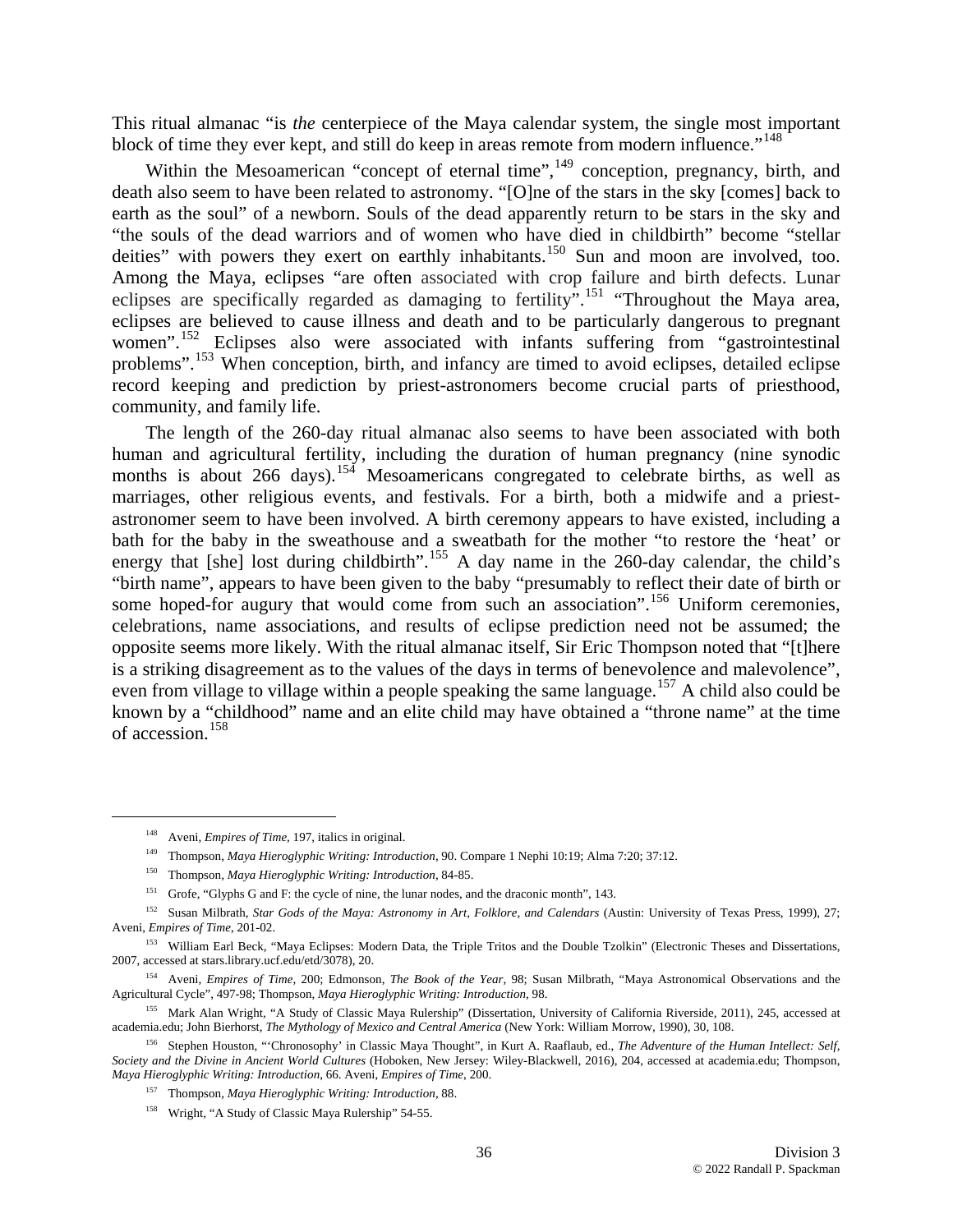Some monuments in Mesoamerica provide "historical records of the births, accessions to kingship, conquests, and deaths of major dynastic rulers".<sup>[159](#page-36-0)</sup> A relatively early Classic period record is one in 397 CE mentioned by Karen Bassie-Sweet; she also noted another in 644 CE and a "third *k'atun* [60th 360-day calendar] anniversary of birth".<sup>[160](#page-36-1)</sup> Edmonson reported "the accession (or birth) and death of the occupant" of a tomb (426 and 474 CE). He also reported the apparent births, accessions, and deaths of two rulers as occurring, respectively, in 515, 525 (accession at about ten years of age), and 565 CE and in 774, 790 (accession at about 16 years of age), and 838 CE.<sup>[161](#page-36-2)</sup> Thus, from village to village, in towns and cities, perhaps particularly among the elite, some Mesoamericans appear to have recognized, remembered, and at times recorded birth dates in the 260-day, 365-day, and/or 360-day calendars. In any of such calendars, the birth date of Nephi<sub>1</sub>'s elite descendant named Mormon<sub>2</sub> may have been recognized and recorded, and, depending on the calendar, he may have accurately described his age as "about ten years" when Ammaron's visit with him began.

# 2.5 Temporal-expression symbolism

Part 6 of Division 1 introduced the use of a narrative-link as one of two elements of a temporal-expression in a year-related narrative (the other element being a year-related expression). In that analysis of the combined elements, both the structure and meaning of a temporal-expression were considered. Seven formal and nine informal structural categories of temporal expressions were identified. Each of the 16 structural categories fits within one of five organized placement patterns in the plates of Mormon. The numbers five, seven, and nine again appear to be chronologically symbolic. The definitions and placements of these structural categories were analyzed further in Part 1 of this Division. The five placement patterns were identified as: formal within-year expressions; formal year-end expressions; informal mortal-time expressions; informal referred-quantity expressions; and informal stated-quantity expressions. The 16 structural categories and five related letter patterns described in Part 1 are as follows.

Formal within-year:  $A =$  whole-year;  $B =$  commencement;  $C =$  latter-end (*ABABAB*)(*C*)(*ABAB*[*C*]*BABA*)(*C*)(*BABABA*) // (*BABA*[*C*]*ABAB*) // (*ABABA*[*C*]*ABABA*) Formal year-end:  $D =$  pass-away;  $E =$  thus-ended;  $F =$  making-in-the-whole;  $G =$  it-was (*FE*) // (*D*[*E*]*D*) // (*G*) // (*DE*[*D*]*ED*) // (*G*) // (*D*[*F*]*D*) Informal mortal-time:  $H =$  non-numbered;  $J =$  appended;  $L =$  explicit-yea (*H*[*J*]*H*) // (*JHJ*[*L*]*JHJ*) Informal referred-quantity:  $M$  = referred-year-relation;  $O$  = referred-years-relation;  $P$  = referred-time-event (*O*[*P*]*O*) // (*MO*[*M*]*OM*) // (*PMPO*[*M*]*OPMP*) // (*OM*[*P*]*MO*) // (*MOM*[*P*]*MOM*) Informal stated-quantity: *Q* = stated-time-relation; *R* = ordinal-year-event; *T* = cardinal-years-event

(*QT*[*Q*]*TQ*) // (*R*[*Q*]*R*) // (*T*) // (*QR*[*Q*]*RQ*) // (*TQ*[*T*]*QT*) // (*Q*[*R*]*Q*)

<span id="page-36-0"></span> <sup>159</sup> Michael John Grofe, "The Serpent Series: Precession in the Maya Dresden Codex" (Dissertation, University of California Davis, 2007), 8, accessed at academia.edu.

<span id="page-36-2"></span><span id="page-36-1"></span><sup>&</sup>lt;sup>160</sup> Karen Bassie-Sweet, "The Tlaloc Cult at Palenque, Chiapas, Mexico", 9, 12, 14, accessed at academia.edu. Houston views a k'atun anniversary as indicating that "the ruler was between his second unit of 20 years (40) and his third (60)". Houston, "'Chronosophy' in Classic Maya Thought", 203. See also Coe, *Breaking the Maya Code*, 199.

<sup>161</sup> Edmonson, *The Book of the Year*, 33, 35, 39.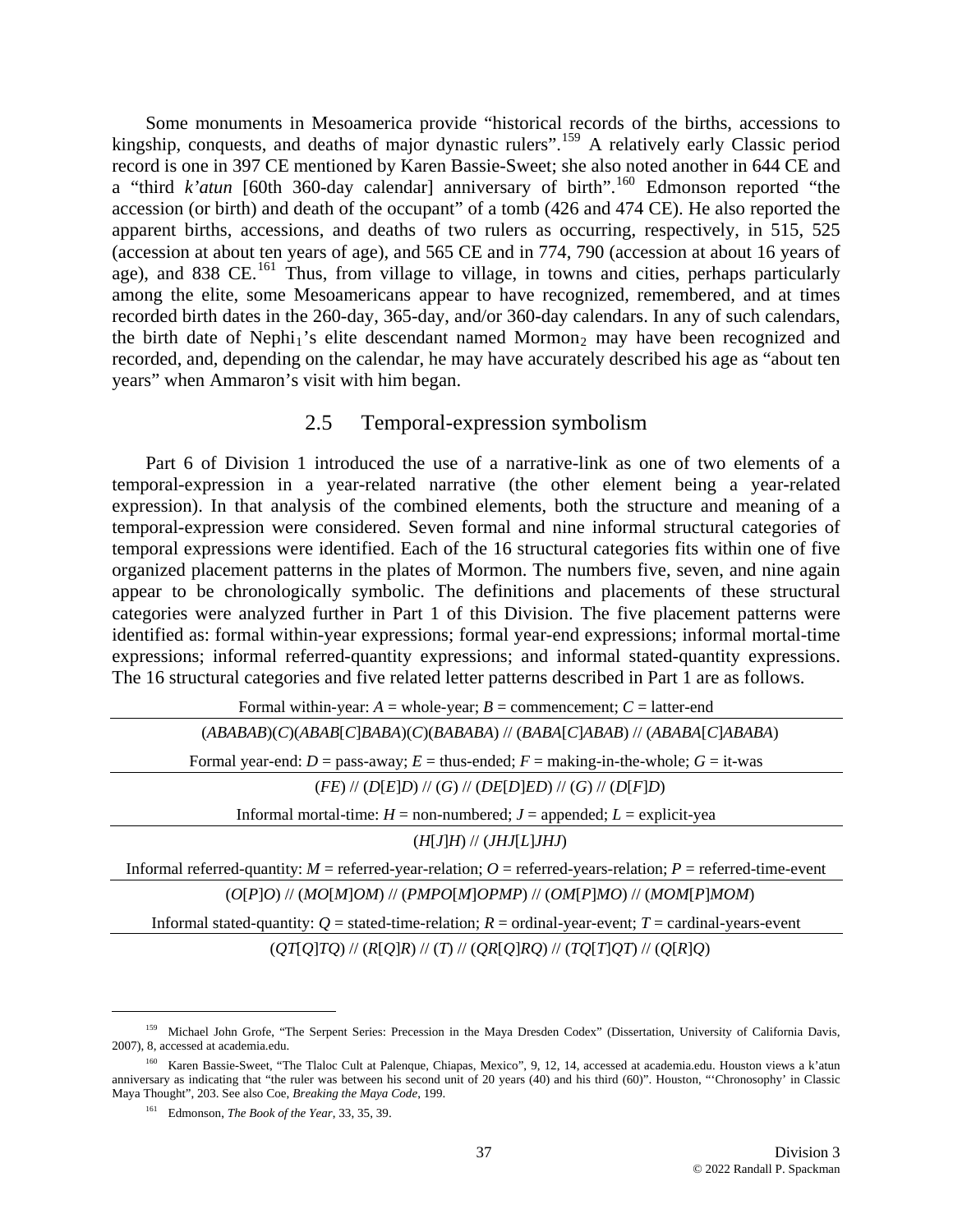Since the temporal-expressions in the Book of Mormon are placed at the end of the plates of Mormon, they necessarily finish these five letter patterns. The temporal-expression placements within the Book of Mormon are summarized below.

Formal within-year expressions

Ten whole-year or *A* expressions conclude the final (*A*) letter-set in the last *ABABA* letter pattern in the plates of Mormon (Mormon 2:3, 16, 22, 28; 3:7, 8; 4:1, 7, 15; 5:6).

Formal year-end expressions

Nine or ten pass-away or *D* expressions and one making-in-the-whole or *F* expression occur as part of the final (*D*[*F*]*D*) letter-group (Mormon 2:2, 9, 15, 28; 3:1, 4; 4:10; 5:5; 6:5; 8:6).

Informal mortal-time expressions

Three appended or *J* expressions conclude the final (*J*) letter-set (Mormon 1:2, 6, 15).

Informal referred-quantity expressions

Six referred-year-relation or *M* expressions conclude the final (*M*) letter-set (Mormon 1:8, 11; 2:1, 20; 3:7; 4:17).

Informal stated-quantity expressions

Three stated-time-relation or *Q* expressions, one cardinal-years-event or *T* expression, and possibly one ordinal-year-event or *R* expression occur as part of the final *TQRQ* letter pattern in these plates (Mormon 1:3, 12; 2:2; 3:4; 4:16).

2.5.1 Potential material changes related to ordinal-year-event or *R* expressions

The first temporal-expression in Mormon 3:4 is "this tenth year had passed". In Part 6 of Division 1, this expression was categorized as an informal, stated-quantity, ordinal-year-event or *R* expression because the determiner *the* in the ordinal number-term of a typical formal, yearend, pass-away or *D* expression had been replaced by the determiner *this*.<sup>[162](#page-37-0)</sup> Two more expressions in the plates of Mormon also were categorized as *R* expressions because of identical replacements: "this thirteenth year had passed" and "this nineteenth year did pass".<sup>[163](#page-37-1)</sup> These three expressions specify the conclusions of the 13th and 19th NC calendar years and the last year of a ten-year interval of NC calendar years. Each of these periods is mentioned in an earlier text; so, the determiner *this* is appropriate diction for the three  $R$  expressions.<sup>[164](#page-37-2)</sup>

In Part 1 of this Division, the materiality of the change in diction was questioned because each of these R expressions has the four textual facts required to qualify as a D expression.<sup>[165](#page-37-3)</sup> If the diction change were deemed to be immaterial, then the expressions would have to be deleted from the *R* category and added to *D* category. The letter pattern of the year-end expressions would not change, but the compositions of three (*D*) letter-sets would change because each would include one more *D* expression. The letter pattern of the stated-quantity expressions would change materially because three (*R*) letter-sets would be eliminated.

<sup>&</sup>lt;sup>162</sup> See Division 1, Part 6, Section 6.7 and Table 6.N.

<span id="page-37-1"></span><span id="page-37-0"></span><sup>163 3</sup> Nephi 2:13; 4:15.

<span id="page-37-2"></span><sup>164 3</sup> Nephi 2:11; 4:5-6; Mormon 3:1.

<span id="page-37-3"></span><sup>&</sup>lt;sup>165</sup> See Division 3, Part 1, Section 1.8.2.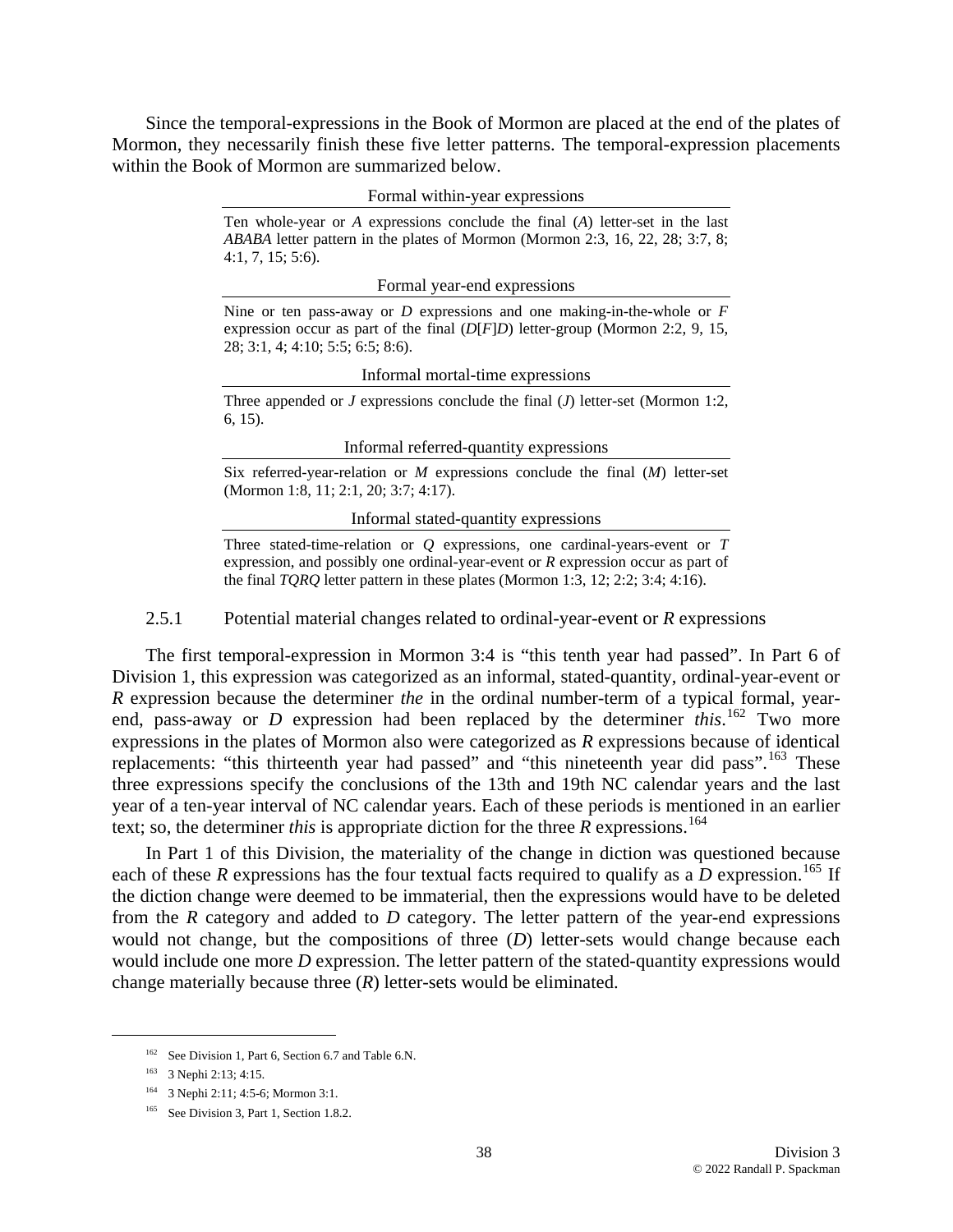If the *R* to *D* change in classification were deemed to occur, then four additional letter patterns for stated-quantity expressions in the plates of Mormon appear to be possible. In each alternative, the pattern that follows or includes the cardinal-years-event or (*T*) letter-set created by the 400-year prophecy of Samuel<sub>2</sub> the Lamanite is modified. In the first alternative, the prophecy occurs in a standalone (*T*) letter-set that is followed by a seven-part letter-group.

### (*QT*[*Q*]*TQ*) // (*R*[*Q*]*R*) // (*T*) // (*QTQ*[*T*]*QTQ*)

In the second alternative, the 400-year prophecy's (*T*) letter-set is combined with the following (*Q*) and (*T*) letter-sets in a three-part letter-group that is followed by a five-part letter-group similar to the one that begins the letter pattern.

# (*QT*[*Q*]*TQ*) // (*R*[*Q*]*R*) // (*T*[*Q*]*T*) // (*QT*[*Q*]*TQ*)

In the third alternative, the  $(T)$  letter-set created by Samuel<sub>2</sub>'s 400-year prophecy is combined with the following (*Q*) and (*T*) letter-sets in a five-part letter-group that is followed by a threepart letter-group.

### (*QT*[*Q*]*TQ*) // (*R*[*Q*]*R*) // (*TQ*[*T*]*QT*) // (*Q*[*T*]*Q*)

Lastly, the 400-year prophecy's (*T*) letter-set is combined into four consecutive (*TQ*) lettergroups or a single alternating letter-group.

#### (*QT*[*Q*]*TQ*) // (*R*[*Q*]*R*) // (*TQ*)(*TQ*)(*TQ*)(*TQ*) or (*TQTQTQTQ*)

#### 2.5.2 Narratives associated with stated-quantity expressions

Five potential letter patterns for the informal stated-quantity expressions are listed above in this Section 2.5. Their differences start with or follow the (*T*) letter-set initiated in Helaman 13:5. In that verse, Samuel<sub>2</sub> the Lamanite prophesies that "four hundred years passeth not away save the sword of justice falleth upon this people ... and nothing can save this people save it be repentance and faith on the Lord Jesus Christ".<sup>[166](#page-38-0)</sup> The letter patterns end with Mormon 4:16, a verse that includes the last stated-time-relation or *Q* expression in the Book of Mormon. In the 375th NC calendar year, the Lamanites "did come down against the Nephites with all their powers, and they were not numbered because of the greatness of their number. And from this time forth did the Nephites gain no power over the Lamanites, but began to be swept off by them even as a dew before the sun."<sup>[167](#page-38-1)</sup> The Lamanite's 400-year prophecy of Nephite destruction was approaching its fulfillment.

The narrative connection between the (*T*) letter-set created by the 400-year prophecy and the (*Q*) letter-set that specifies the NC calendar year in which the prophecy's inescapable fulfillment began to occur suggests that all five potential letter patterns should be examined for their internal narrative connections. Specifically, the narratives may be searched for clues that assist in identifying the more likely pattern to have been intended by Mormon<sub>2</sub>'s various choices of temporal-expression diction and placement. The examination does not consider all 145 yearrelated narratives from Helaman 13:5 through Mormon 4:16 because they are not all relevant to the search. The relevant narratives are those associated with the 19 stated-quantity expressions that compose the final (*Q*), (*R*), and (*T*) letter-sets of the five potential letter patterns.

<span id="page-38-0"></span>Table 2.E of this Division lists the 19 relevant temporal-expressions, together with quoted language from their associated narratives. The three structural categories of stated-quantity expressions are set forth and identified by italic capital letters:  $Q =$  stated-time-relation;  $R =$ 

 <sup>166</sup> Helaman 13:5-6.

<span id="page-38-1"></span><sup>167</sup> Mormon 4:16-18.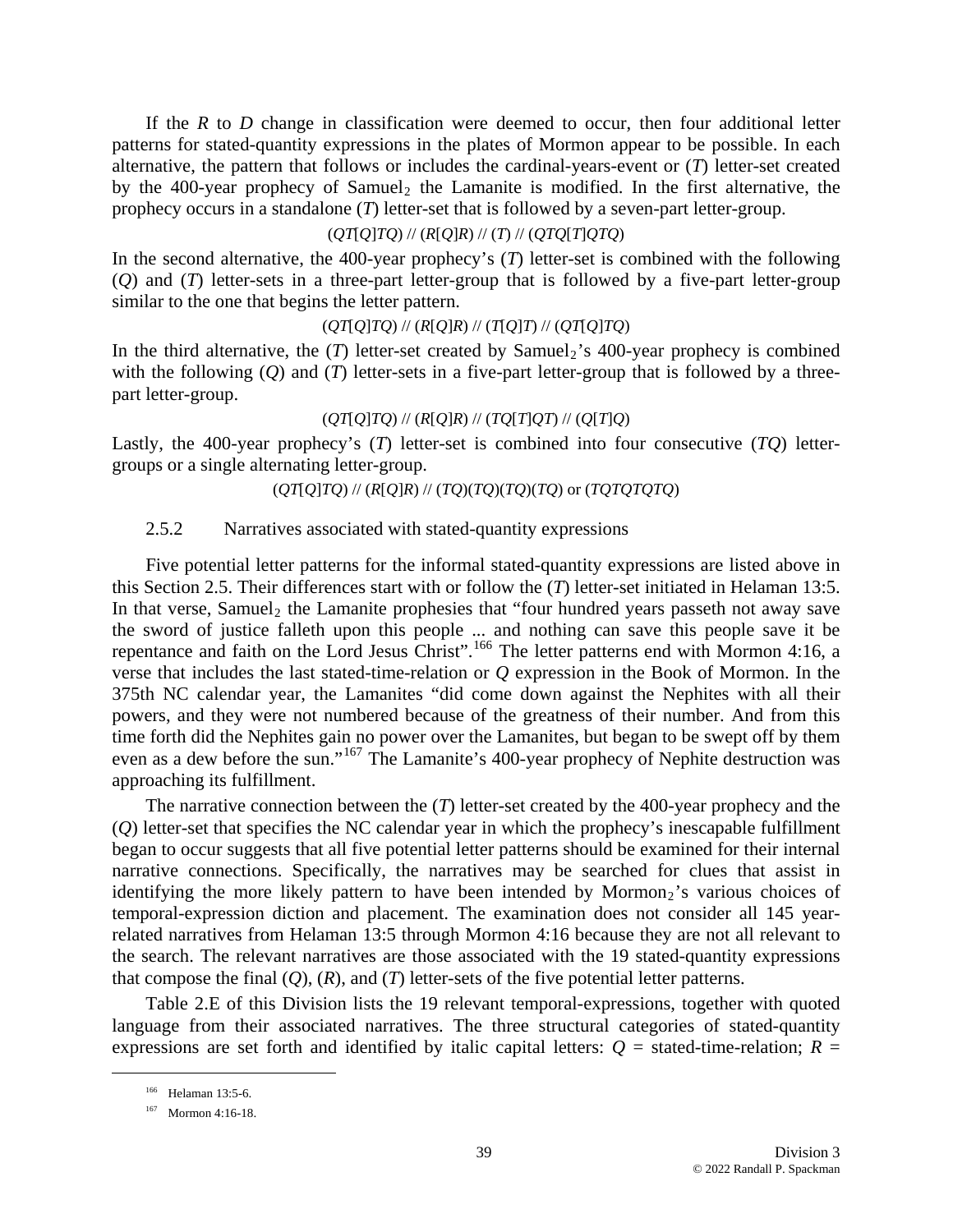ordinal-year-event; and  $T =$  cardinal-years-event. A tilde  $(\sim)$  is used in the table to indicate when an *R* expression is removed from a letter pattern because it is categorized as a formal pass-away or *D* expression. The five potential letter patterns are listed in the table as Patterns 1-5. In each Pattern, the standalone (*T*) letter-set and/or the variously composed letter-groups are identified by single lined boxes, except that the potential last (*TQTQTQTQ*) letter-group is depicted only as subdivided by its four (*TQ*) letter-group components.

### *Ordinal-year-event expressions*

In all five of the potential placement patterns, the initial part of each letter pattern is composed of two letter-groups:  $\left(\frac{O}{O}\right)/\left(\frac{R}{O}\right)R$ . The second of these letter-groups is started and finished by the first two ordinal-year-event or *R* expressions in the plates of Mormon. These expressions are characterized by ordinal number-terms, express singular year-terms, and verbal narrative-links. Each expression indicates an action, state or event associated with the year quantified by the ordinal number-term. The verbs *is* and *began* occur as the narrative-links: "is the twenty and ninth year" and "the seventy and seventh year began".<sup>[168](#page-39-0)</sup> The associated narratives both describe times of relative peace when the Nephites were not under threat of attack from the Lamanites.

The plates of Mormon also may include three more ordinal-year-event or *R* expressions. These potential *R* expressions include two in Third Nephi and one in the Book of Mormon. However, just like formal pass-away or *D* expressions, they use the verbs *had passed* (twice) and *did pass* for their narrative-links. In Part 6 of Division 1, these three expressions were classified as *R* expressions because the determiner *the* in the ordinal number-term of a typical *D* expression had been replaced by the determiner *this*. [169](#page-39-1) The three associated narratives describe times when the Nephites experienced a threat of attack: "the Nephites were threatened with utter destruction"; "the armies of the Nephites did return again to their place of security" but "the robbers did not come again to battle"; and "they were preparing to come again to battle against us".[170](#page-39-2) Thus, the verbal narrative-links and narratives related to the latter three *R* expressions are entirely different from the verbs and narratives associated with the initial two *R* expressions in the plates of Mormon.

Are the "times of peace"  $R$  expressions before the prophecies of Samuel<sub>2</sub> the Lamanite antithetical parallels of the "times of threat" *R* expressions after his prophecies? Are the narrative-links based on the verb *pass* clear indications that the replacement of *the* with *this* is immaterial and that the latter three expressions were intended to be categorized as pass-away or *D* expressions? The associated narratives do not appear to provide a decisive reason to choose either of the alternative categories.

#### *Cardinal-years-event expressions*

The plates of Mormon include nine cardinal-years-event or *T* expressions. These expressions are characterized by cardinal number-terms, express plural year-terms, and verbal narrativelinks. They indicate an action, state, or event associated with the years quantified with a cardinal number. All six extant books in these plates include at least one *T* expression. The narrative-links are the verbs *lived*, *was*, *passeth* [not], *shall* [not] *pass*, *cometh*, *had* [not] *passed*, *are*, *kept*, and

<span id="page-39-0"></span> <sup>168</sup> Alma 58:38; Helaman 11:21.

<span id="page-39-1"></span><sup>&</sup>lt;sup>169</sup> See Division 1, Part 6, Section 6.7 and Table 6.N.

<span id="page-39-2"></span><sup>170 3</sup> Nephi 2:13; 4:15; Mormon 3:4.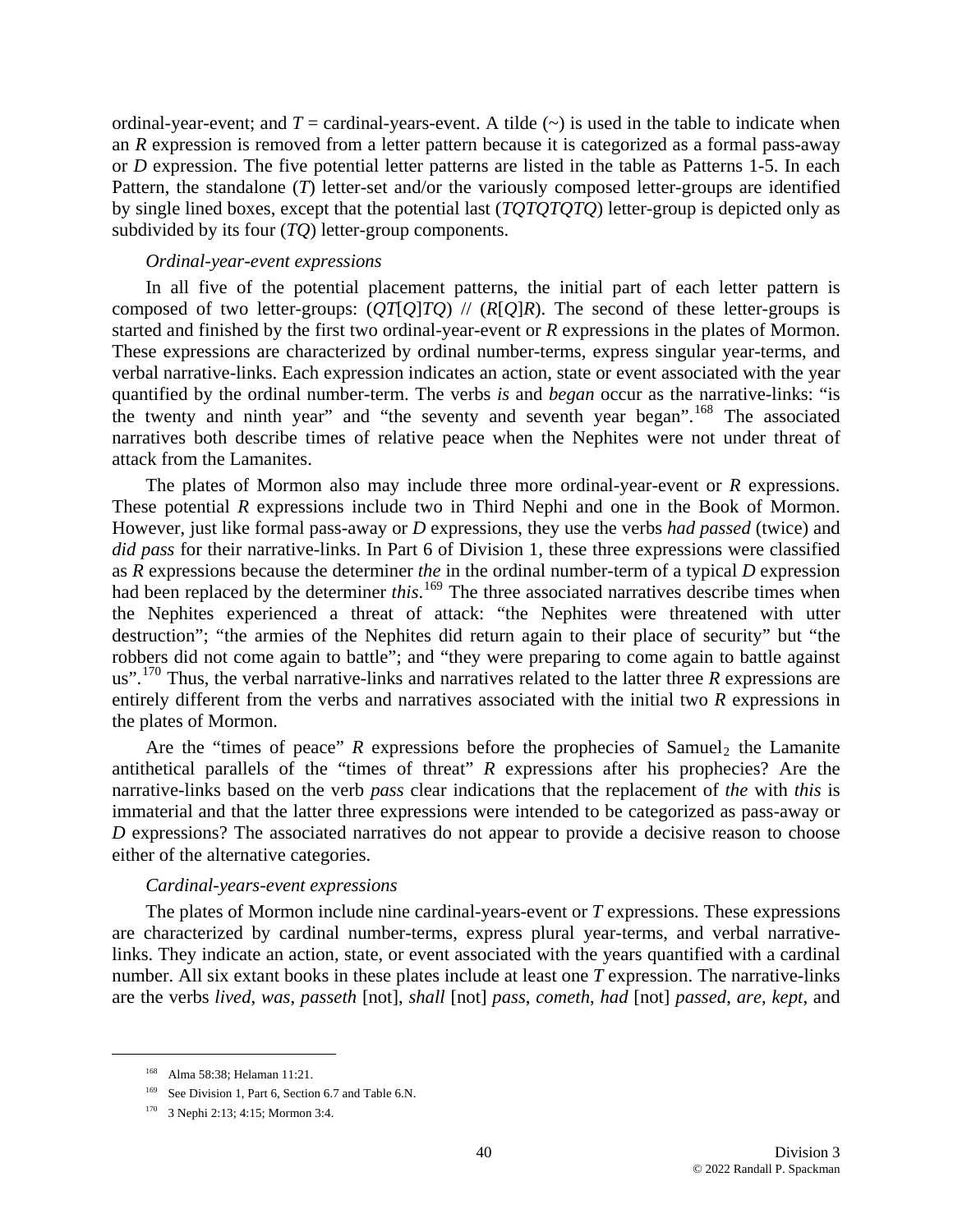*are*. [171](#page-40-0) In the five potential placement patterns listed above, these nine expressions always occur in the same six (*T*) letter-sets. Each expression occurs in a narrative that may be related to the expectation or foreseeability of an event.

*Mosiah 6:5.* The fact that "king Benjamin lived three years" after enthroning his son may indicate that the enthronement occurred when king Benjamin's death seemed to be imminent. His survival for another three years may not have been anticipated.<sup>[172](#page-40-1)</sup> The interval involves the mortal life of a Nephite king.

*Alma 43:17.* Moroni<sub>1</sub> "was appointed chief commander over the armies of the Nephites" when "he was only twenty and five years old". The selection of such a young chief commander ("only") may indicate that the appointment was not expected. The interval involves the mortal life of a Nephite military commander.

*Helaman 13:5 and 9.* The 400-year prophecy of Samuel<sub>2</sub> the Lamanite necessarily involved long-term prospects, but also immediate foreboding or hope, depending on the Nephites' repentance. He may have been viewed as threatening new Lamanite attacks if Nephite change did not immediately begin to occur.<sup>[173](#page-40-2)</sup> The interval, mentioned in two expressions, involves the mortal lives of the Nephite people.

*Helaman 14:2.* Samuel<sub>2</sub>'s five-year prophecy of a night without darkness that would signify the night before the birth of Christ also may have angered faithless Nephites.<sup>[174](#page-40-3)</sup> They immediately sought to kill him and later, when questions arose about the length of the five years he had prophesied, they set a date to kill every Nephite who believed in his prophecy.[175](#page-40-4) Thus, believers and non-believers may have felt both hope and fear linked to the foreseeability of such a night. The interval involves the mortal lives of the Nephite people preparing for the sign.

*3 Nephi 7:8.* In the 17th NC calendar year, Nephites and converted Lamanites gathered themselves and their flocks, herds, grain, and other substance into a single land "to defend themselves against their enemies", the Gaddianton robbers and murderers. As part of their preparation for war, the unified people "did repent of all their sins" and "did put up their prayers unto the Lord their God that he would deliver them". Their strategy, fortifications, and armies proved effective and, by the end of the 25th NC calendar year, their enemies were either dead or converted.<sup>[176](#page-40-5)</sup> However, after this hard fought victory, "the people of the Nephites did all return to their own lands", "disputings" commenced, "the people began to be distinguished by ranks", and "a great unequality in all the land" helped to cause the church to be "broken up ... save it were among a few of the Lamanites which were converted unto the true faith". Some of the Christian preachers and the chief judge were murdered and the government was destroyed. In these difficult times, the narrative containing the sixth *T* expression notes, "yea, there were but few righteous men among them—and thus six years had not passed away since the more part of the people had turned from their righteousness".<sup>[177](#page-40-6)</sup> In light of the preceding unity and victory of the

<span id="page-40-0"></span> <sup>171</sup> Mosiah 6:5; Alma 43:17; Helaman 13:5, 9; 14:2; 3 Nephi 7:8; 28:3; 4 Nephi 1:20; Mormon 1:3.

<span id="page-40-1"></span><sup>172</sup> See also Division 10, "The 'Wrong King:' A Textual Study of Mosiah 21:28 and Ether 4:1".

<span id="page-40-2"></span><sup>&</sup>lt;sup>173</sup> See also Division 10, "The 400-year Prophecies of Nephite Destruction and Extinction".

<sup>&</sup>lt;sup>174</sup> See also Division 10, "The Five-year Prophecy of Samuel the Lamanite".

<span id="page-40-4"></span><span id="page-40-3"></span><sup>175</sup> Helaman 16:1-8; 3 Nephi 1:4-9.

<span id="page-40-5"></span><sup>176 3</sup> Nephi 3:1-5:7.

<span id="page-40-6"></span><sup>177 3</sup> Nephi 6:1-7:8.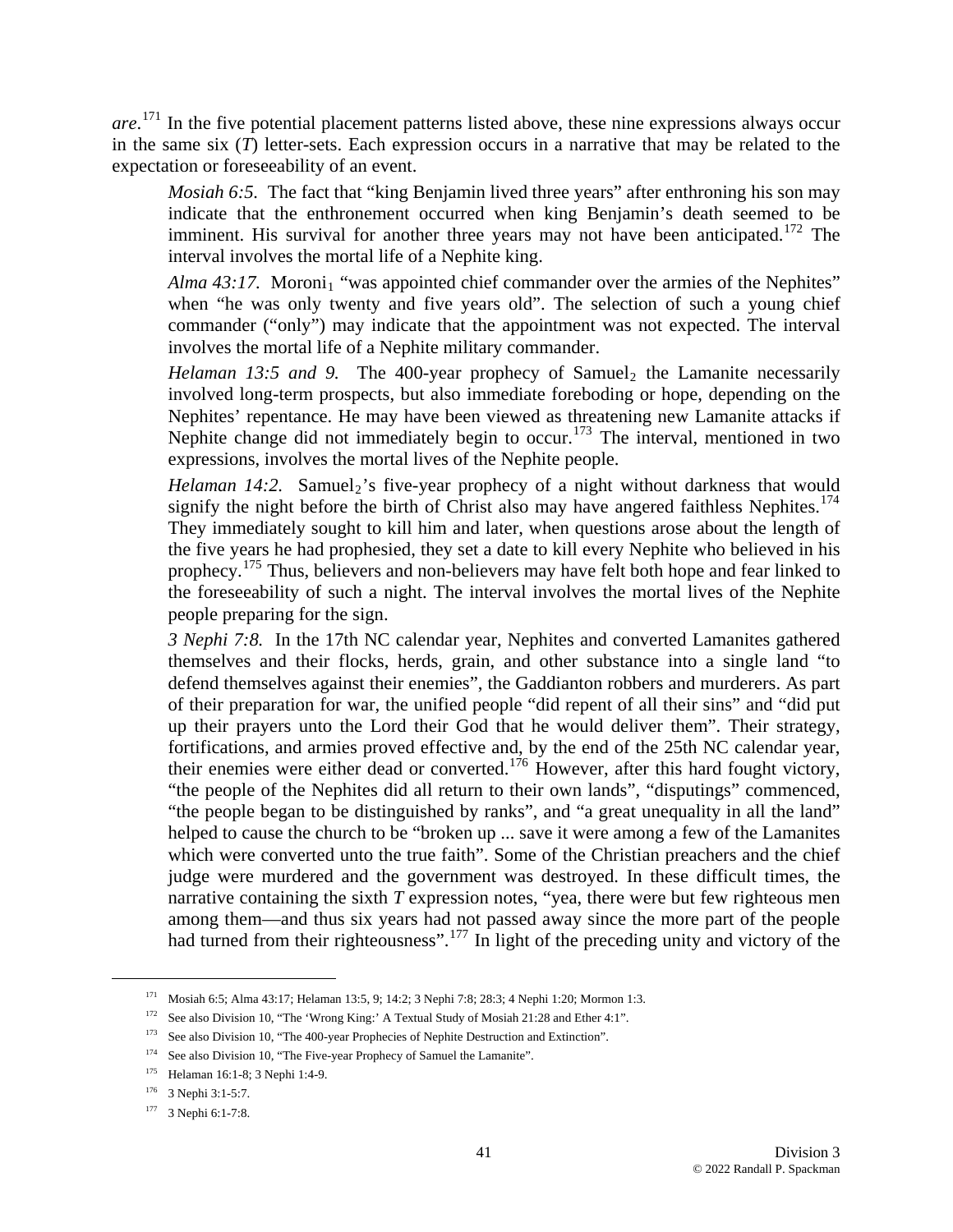people, Mormon<sub>2</sub>'s note suggests that the Nephites' breakneck plunge into iniquity and tribalism in less than six years was unforeseeable. The interval involves the mortal lives of a large portion of the Nephite people.

*3 Nephi 28:3.* The next *T* expression quotes the risen Lord speaking to his 12 leading disciples among the Nephites. "Blessed are ye because ye desire this thing of me. Therefore after that ye are seventy and two years old, ye shall come unto me in my kingdom, and with me ye shall find rest." Their survival into old age, despite all the opposition they would face,[178](#page-41-0) was promised. They were blessed with hope, assurance, and courage. The interval involves the mortal lives of a small group of Nephites.

4 Nephi 1:20. Amos<sub>1</sub> became the third generation Nephite record keeper from the Messiah's birth date. He "kept [the records] eighty and four years ... [a]nd there was still peace in the land save it were a small part of the people which had revolted from the church and took upon them the name of Lamanites". The prospect of  $Amos<sub>1</sub>$  living to such an old age seems to have been unanticipated. The disaffiliation of some from the church and their rejection of its governing power foreshadowed the Nephite problems of the fourth and fifth generations. The interval involves the mortal life of an official Nephite record keeper.

*Mormon 1:3.* With a final  $T$  expression, Mormon<sub>2</sub> reported that Ammaron commanded him to "remember" the events of his people and, "when ye are about twenty and four years old", to begin engraving his memories and current reports on blank plates of Nephi. Based on Mormon<sub>2</sub>'s faithful performance of his other duties, Ammaron's assurance of Mormon<sub>2</sub>'s survival well into adulthood had been foretold. That conditional prophecy of protection may have begun to be challenged by his contemporaries when Mormon<sub>2</sub>, at the age of 15, was appointed to lead the Nephite armies into battle.<sup>[179](#page-41-1)</sup> The interval involves the mortal life of another official Nephite record keeper.

The narratives associated with these nine *T* expressions all appear to involve the foretelling, expectation, or foreseeability of events. The first two and last two each relate to an interval in the mortal life of an individual Nephite. The second two (400-year intervals) involve the Nephite people as a whole. The second to last two intervals involve a large wicked portion of the Nephite people and a small group of righteous Nephites. The central *T* expression concerns a five-year interval in which the Nephite people prepared, righteously or wickedly, for the prophesied appearance or prophetic failure of a sign of the Messiah's birth. This balanced, narrativeoriented, nine-expression structure hardly seems accidental. The (*T*) and potential (*R*) letter-sets, however, when considered together, simply form an alternating TRTRTR letter pattern.

#### *Stated-time-relation expressions*

The plates of Mormon may include as many as 41 stated-time-relation or *Q* expressions. Unlike the previous two structural categories, these expressions are characterized by ordinal *and* cardinal number-terms, express singular *and* express plural year-terms, and prepositional rather than verbal narrative-links. Because of the prepositional narrative-links, these expressions show the relation of the mentioned year or years with some other secondary word or phrase in the text.

 $\overline{a}$ 

<span id="page-41-1"></span><span id="page-41-0"></span><sup>&</sup>lt;sup>178</sup> "And they were cast into prison  $\ldots$  [a]nd the prisons could not hold them, for they were rent in twain. And they were cast down into the earth, but they did smite the earth with the word of God, insomuch that by his power they were delivered out of the depths of the earth. And therefore they could not dig pits sufficiently to hold them. And thrice they were cast into a furnace and received no harm. And twice they were cast into a den of wild beasts, and behold, they did play with the beasts as a child with a suckling lamb and received no harm." 3 Nephi 28:19-22.

<sup>179</sup> Mormon 2:1-2.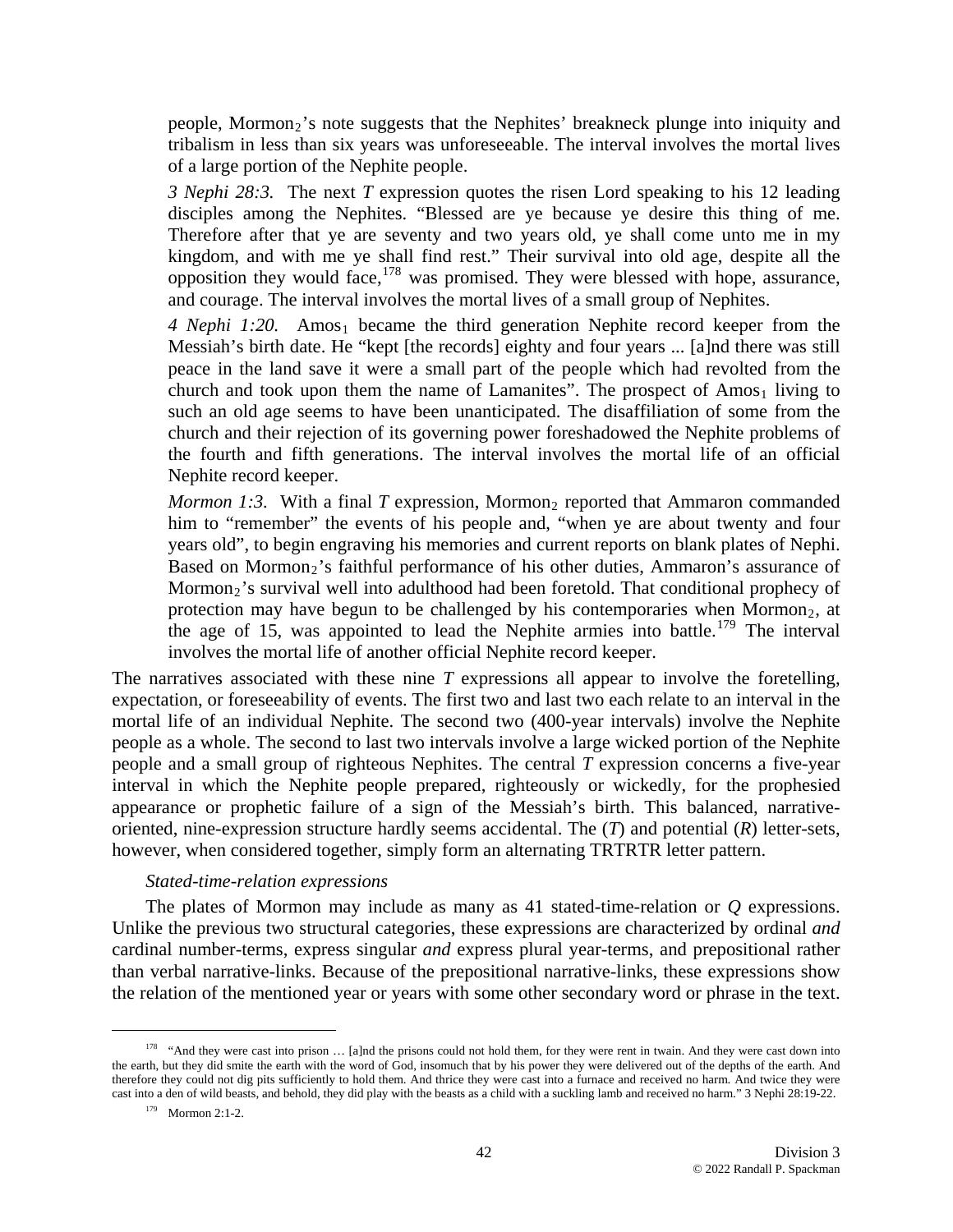All six extant books in these plates include at least one *Q* expression. The potential *Q* expressions use six prepositions as narrative-links: *for*, *from*, *in*, *of*, *to*, and *until*. These prepositions are distributed in the temporal-expressions of the plates of Mormon as follows.

| <b>Book</b>  | tor      | from              | $\mathfrak{m}$ | Оt | to                | until | Totals |
|--------------|----------|-------------------|----------------|----|-------------------|-------|--------|
| Mosiah       |          | 0                 | 3              |    |                   |       | 10     |
| Alma         |          |                   | 6              |    |                   |       | 18     |
| Helaman      |          | $\mathbf{\Omega}$ |                |    | $\mathbf{\Omega}$ |       | 3      |
| Third Nephi  | 0        | $\theta$          |                | 4  |                   |       |        |
| Fourth Nephi | $\theta$ | 0                 |                | 0  | $\mathbf{\Omega}$ |       |        |
| Mormon       |          |                   |                |    |                   |       | 3      |
| Totals       |          |                   | 13             | 21 |                   |       |        |

Six of these potential *Q* expressions were identified in Part 1 of this Division as perhaps being misclassified: four in Alma, possibly part of a loosely defined "whole-year(s)" or *A* category; one in Third Nephi, possibly a commencement or *B* expression; and one in Fourth Nephi, possibly another "whole-year(s)" or *A* expression.<sup>[180](#page-42-0)</sup> Assuming that any or all of these six potential *Q* expressions were misclassified, the resulting (*A*) and/or (*B*) letter-sets remain in the same positions in the letter patterns of the plates of Mormon.

The narratives related to the 41 potential *Q* expressions deal with events involving the Nephite people. A prophet, a king, or the Lord may be mentioned; peace, prosperity, or daily activities may be noted; or their numbers or diversity may be expressed. However, there is little indication, if any, of a placement structure associated with these narratives. The potential placement patterns only appear when (*Q*) letter-sets are interwoven with (*T*) and (*R*) letter-sets.

## 2.5.3 Placement pattern alternatives based on narratives

As many as 35 stated-quantity expressions precede the five potential placement patterns listed in Table 2.E. Only 31 of the 35 expressions appear to be definite stated-quantity expressions; the other four may have been misclassified and perhaps should be treated as wholeyear or  $\hat{A}$ , or "whole-year(s)" or  $\hat{A}$ , expressions.<sup>[181](#page-42-1)</sup> The placement pattern of these expressions begins with a five-part, balanced, and reversible (*QT*[*Q*]*TQ*) letter-group. The first (*Q*) letter-set is composed of the initial temporal-expression in Mosiah 6:4. The first (*T*) letter-set is likewise composed of a single temporal-expression in Mosiah 6:5. The following central [*Q*] letter-set contains 16 or 20 consecutive *Q* expressions that begin in Mosiah 6:7 and end in Alma 28:10 or 30:4 (depending on whether the temporal-expressions in Alma 1:2, 23; 4:9; and 30:4 are categorized as *Q* or *A* expressions). The second (*T*) letter-set then is composed of the temporalexpression in Alma 43:17. As noted above, both of the *T* expressions in this initial (*QT*[*Q*]*TQ*) letter-group relate to an interval in the mentioned individual's lifetime. The final (*Q*) letter-set is made up of seven consecutive *Q* expressions that begin in Alma 45:10 and end in Alma 52:14. Whether or not the four potentially misclassified expressions in this letter-group are treated as *Q* expressions, the pattern of letter-sets in this (*QT*[*Q*]*TQ*) letter-group remains the same.

The following, equally certain placement pattern is a three-part, balanced, and reversible (*R*[*Q*]*R*) letter-group. The pattern begins with a letter-set composed of the *R* expression in Alma 58:38. The central [*Q*] letter-set contains the three *Q* expressions in Helaman 3:1, 32, and 4:8.

<span id="page-42-0"></span> <sup>180</sup> Alma 1:2, 23; 4:9; 30:4; 3 Nephi 6:17; 4 Nephi 1:24.

<span id="page-42-1"></span><sup>181</sup> Alma 1:2, 23; 4:9; 30:4.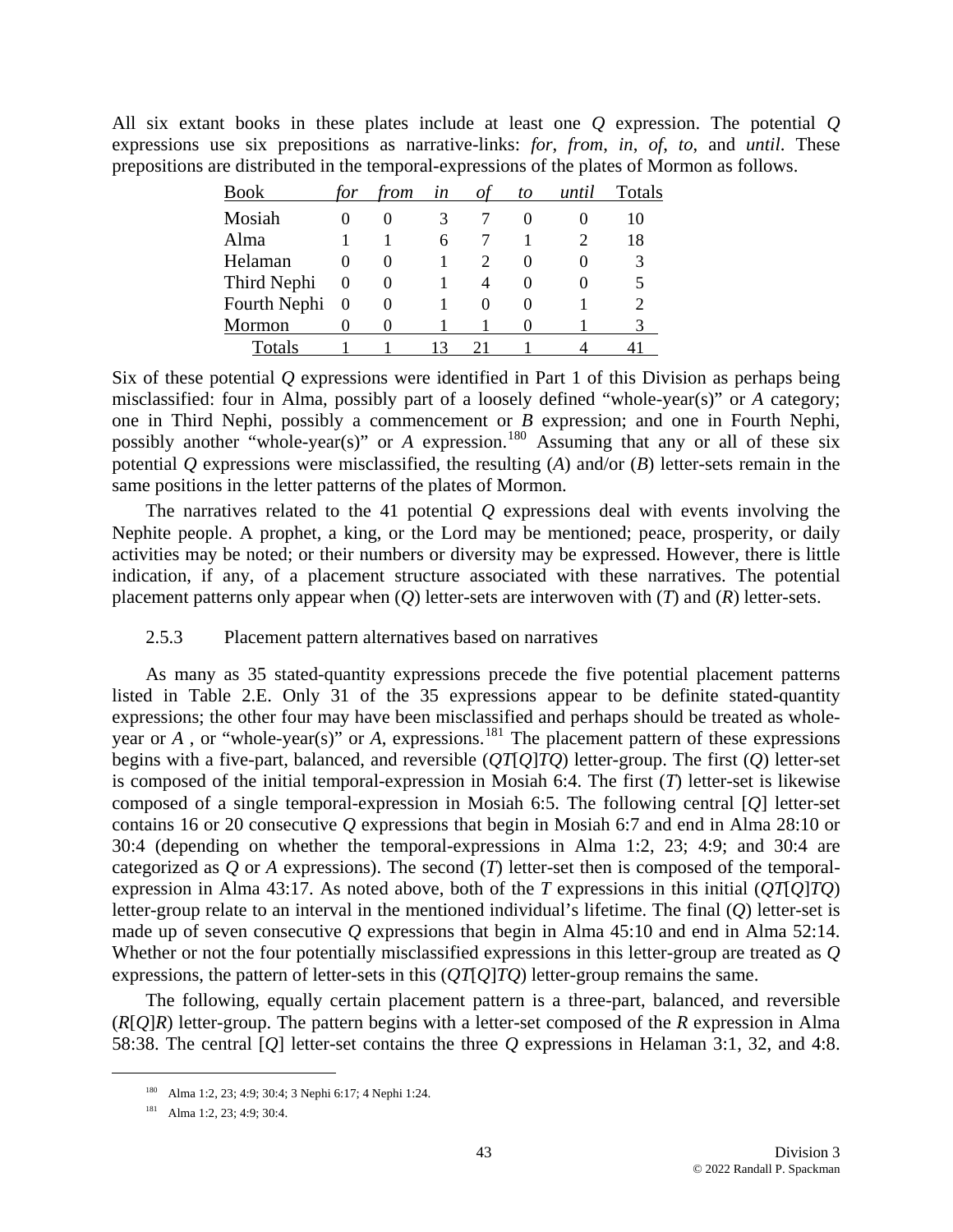The final (*R*) letter-set is composed of a single *R* expression in Helaman 11:21. As noted above, both of these *R* expressions describe times when the Nephites apparently were not under threat of attack from their enemies.

Following these initial (*QT*[*Q*]*TQ*) and (*R*[*Q*]*R*) letter-groups, the five alternative placement patterns depicted in Table 2.E occur. In Pattern 1, three potential "threat" related (*R*) letter-sets occur in the assumed (*QR*[*Q*]*RQ*) and (*Q*[*R*]*Q*) letter-groups. These letter-groups respectively appear before and after the assumed (*TQ*[*T*]*QT*) letter-group. Is it likely that a *T* expression related to the foreseeability of a rapid Nephite societal disintegration was used in the same lettergroup as three *T* expressions associated with the preservation of individual Nephites' lives? At the least it is questionable, as is the classification of the three potential (*R*) letter-sets in Pattern 1.

Patterns 2-5 in Table 2.E assume that the three "threat" related (*R*) letter-sets in Pattern 1 are misclassified. In these alternative Patterns, the use of the determiner *this*, rather than *the*, in what otherwise would be considered pass-away or *D* expressions is deemed to be immaterial. Hence, the three expressions are categorized as formal year-end expressions instead of informal statedquantity expressions.

When Patterns 2-5 are examined with regard to the placement of the seven remaining *T* expressions, the associated narratives provide additional clues as to the intended placement pattern. Like the first and second (*T*) letter-sets in Mosiah and Alma, the fifth (*T*) letter-set (composed of two *T* expressions in Third and Fourth Nephi) and the sixth and final (*T*) letter-set (composed of a single *T* expression in Mormon) all relate to intervals in the mentioned, righteous individuals' lifetimes. Only in Patterns 3 and 5 are these "righteous Nephite's lifetime" (*T*) lettersets separated structurally from the *T* expressions that compose the prior (*T*) letter-sets in Patterns 1, 2 and 4. Moreover, in Pattern 3, the "righteous Nephite's lifetime" (*T*) letter-sets help to create a concluding (*QT*[*Q*]*TQ*) letter-group like the initial (*QT*[*Q*]*TQ*) letter-group that begins the letter pattern of stated-quantity expressions.

Finally, Pattern 3 also places both of the central two  $(T)$  letter-sets into the same  $(T[Q]T)$ letter-group. The first of these (*T*) letter-sets is composed of three *T* expressions prophesying the Nephites' destruction if they do not repent and have faith in Christ, and attesting to the quickly approaching sign of the Messiah's birth. The second of these (*T*) letter-sets is composed of a single *T* expression detailing the rapid descent of the Nephites into wickedness and tribalism just a few years before the great destruction and darkness associated with the Messiah's death and his subsequent glorious appearance to the believing survivors as their risen Lord. The related "wicked-destroyed" or "repentant-saved" narratives fit well in the (*T*[*Q*]*T*) letter-group. Hence, for purposes of further symbolic analysis, the proposed placement pattern of stated-quantity expressions in the plates of Mormon is deemed to be depicted by the following letter pattern.

### (*QT*[*Q*]*TQ*) // (*R*[*Q*]*R*) // (*T*[*Q*]*T*) // (*QT*[*Q*]*TQ*)

As thus proposed, this temporal-expression structural pattern suggests that two more of the temporal-expressions originally categorized as stated-time-relation or *Q* expressions should be categorized as whole-year or *A* expressions. That is, the use of the determiner *this* rather than *the* in their number-terms also appears to be immaterial to the classification. The temporalexpression in Alma 4:9, "in this eighth year of the reign of the judges", and the temporalexpression in 4 Nephi 1:24, "in this two hundred and first year", both are considered *A* expressions in the following analysis. In each instance, the determiner *this* in the number-term of an expression that otherwise would be an *A* expression is considered immaterial. The eighth year of the judges mentioned in Alma 4:9 also is mentioned in Alma 4:6. The 201st NC calendar year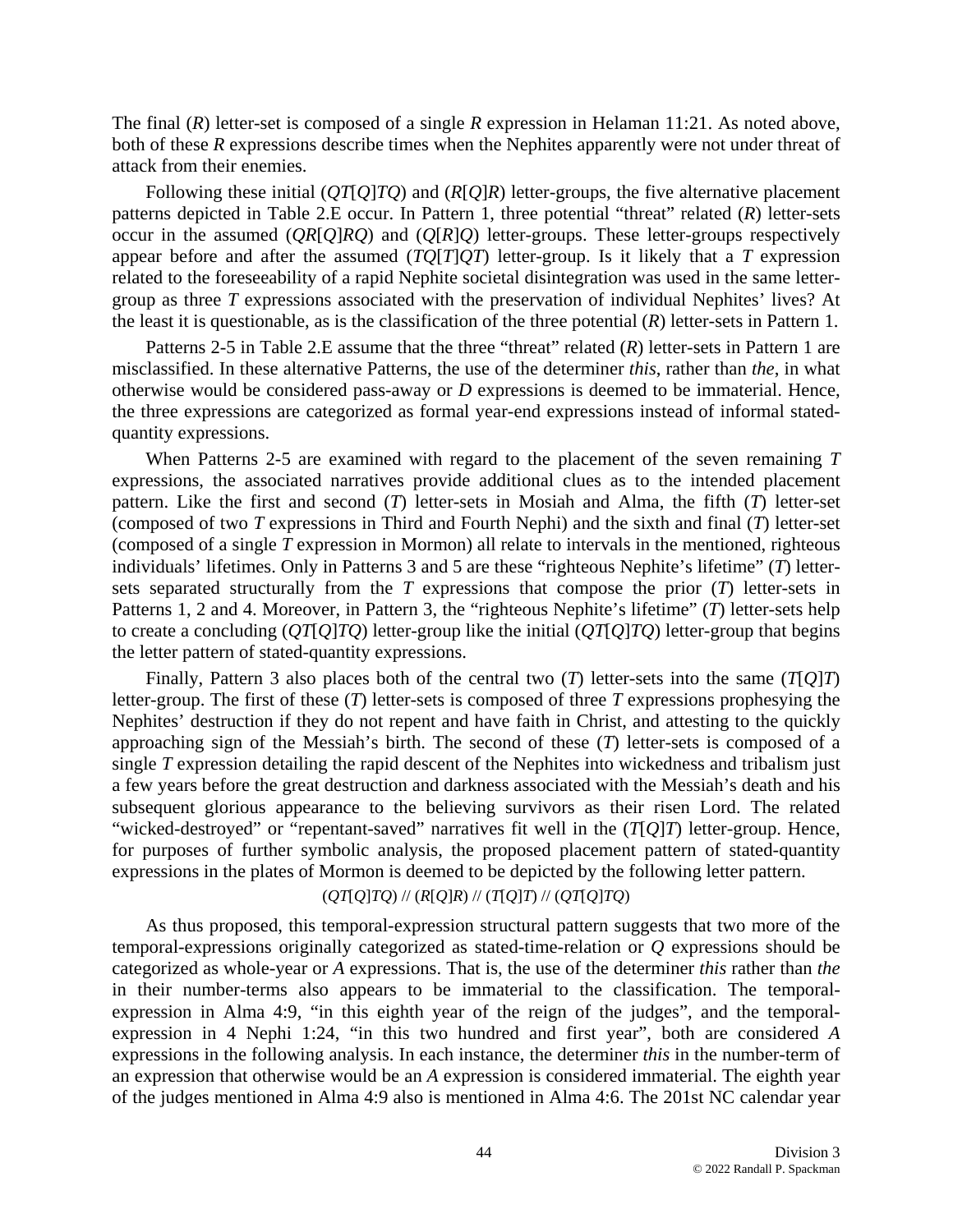mentioned in 4 Nephi 1:24 is implied to be already in existence because the end of the 200th NC calendar year is noted in 4 Nephi 1:22. Hence, the use of *this* as a determiner is appropriate in both of these instances. The foregoing conclusions leave just four potential *Q* expressions with alternative categorizations: Alma 1:2, 23; and 30:4 (possibly *A* expressions) occur before Samuel<sub>2</sub> the Lamanite's prophecies; and 3 Nephi 6:17 (possibly a *B* expression) occurs after his prophecies. To finalize the analysis of these four remaining potential *Q* expressions, the symbolism associated with number-terms must be studied.

In accordance with the analysis set forth above, the proposed temporal-expression structural patterns associated with the Book of Mormon may be summarized as follows.

Formal within-year expressions

Ten whole-year or *A* expressions conclude the final (*A*) letter-set in the last *ABABA* letter pattern in the plates of Mormon (Mormon 2:3, 16, 22, 28; 3:7, 8; 4:1, 7, 15; 5:6).

Formal year-end expressions

Ten pass-away or *D* expressions and one making-in-the-whole or *F* expression occur as part of the final (*D*[*F*]*D*) letter-group (Mormon 2:2, 9, 15, 28; 3:1, 4; 4:10; 5:5; 6:5; 8:6).

Informal mortal-time expressions

Three appended or *J* expressions conclude the final (*J*) letter-set (Mormon 1:2, 6, 15).

Informal referred-quantity expressions

Six referred-year-relation or *M* expressions conclude the final (*M*) letter-set (Mormon 1:8, 11; 2:1, 20; 3:7; 4:17).

Informal stated-quantity expressions

One cardinal-years-event or *T* expression and three stated-time-relation or *Q* expressions conclude the final (*QT*[*Q*]*TQ*) letter-group in these plates (Mormon 1:3, 12; 2:2; 4:16).

2.5.4 Number pattern symbolism in the temporal-expressions

The 21 formal expressions within the Book of Mormon include: ten within-year, wholeyear, or *A* expressions; ten year-end, pass-away, or *D* expressions; and one year-end, making-inthe-whole, or *F* expression. The ten within-year expressions may be thought to represent Mormon<sub>2</sub>'s age when he met with Ammaron and was chosen to be the fifth generation Nephite record keeper.<sup>[182](#page-44-0)</sup> Similarly, the 11 year-end expressions may represent Mormon<sub>2</sub>'s age when he was officially appointed by Ammaron and moved to the land of Zarahemla.<sup>[183](#page-44-1)</sup> The numbers 10 and 11 associated with these formal expressions provide a simple symbolism related to key events at the end of Mormon<sub>2</sub>'s childhood.

The numbers 10, 10, and 1 also may be understood as 20 and 1. The number 20 could imply the base-20 or *vigesimal* system of numeration used most often in Mesoamerica. In the 1880s, Ernst Förstemann discovered evidence of this system in the Dresden Codex, one of the few surviving Maya bark paper books, and he "first pointed out how this system was utilized to

 <sup>182</sup> Mormon 1:2-5.

<span id="page-44-1"></span><span id="page-44-0"></span><sup>183</sup> Mormon 1:6-7.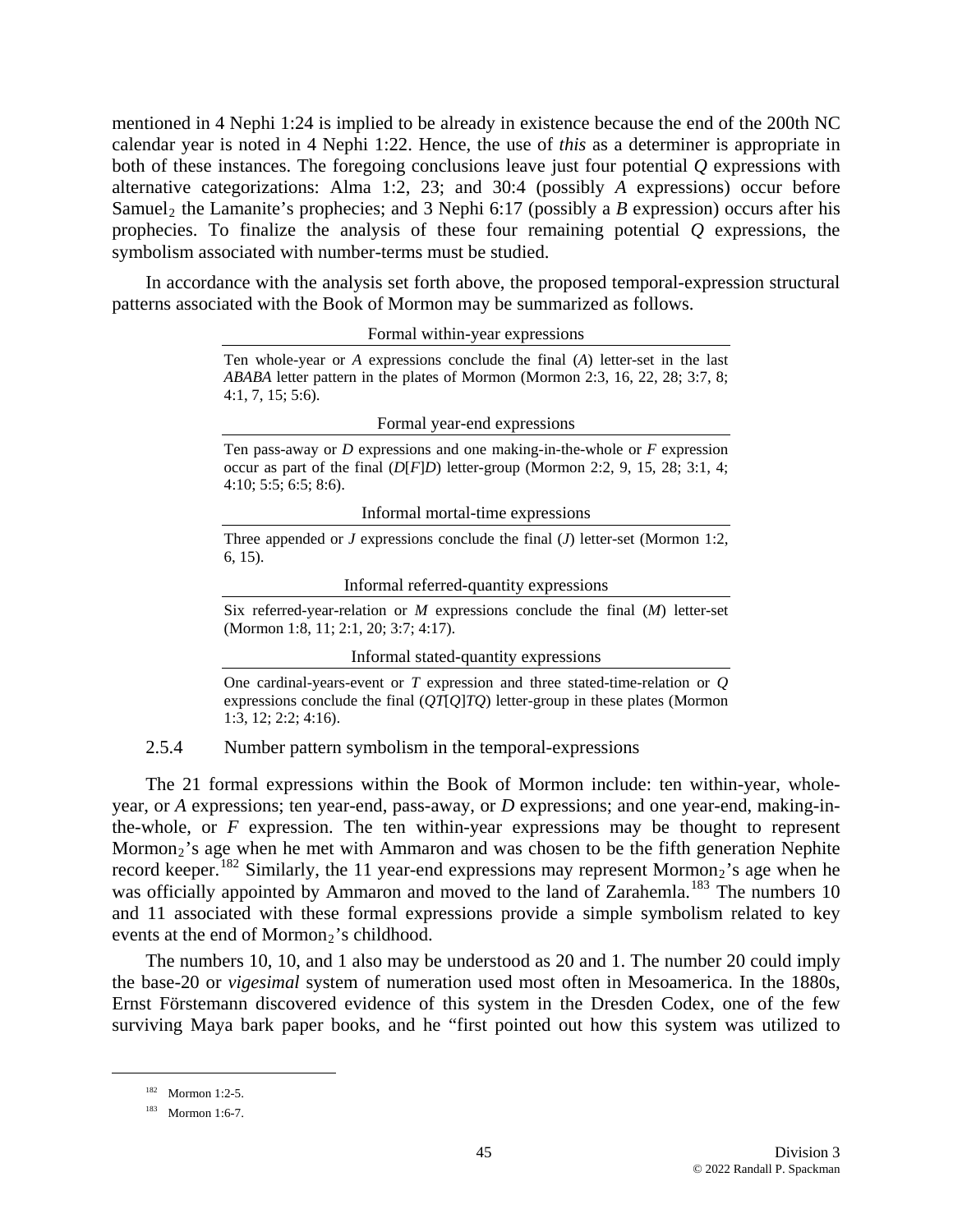record astronomical and chronological facts".<sup>[184](#page-45-0)</sup> When Mormon<sub>2</sub> was 11 years old, he was appointed at his childhood home, by Ammaron, to be the Lord's next sacred guardian of the Nephite plates and history. A little later, but still in his twelfth year, he travelled with his father to the land of Zarahemla and undertook the duties of his crucial record keeping appointment. In that regard, the number 20 would have been particularly relevant.

Furthermore, for ancient Mesoamericans, the number 20 sometimes was identified by words meaning "man" or "one full count". In either case, the connotation is the 20 fingers and toes of a human being.<sup>[185](#page-45-1)</sup> Naturally, Mormon<sub>2</sub> considered himself to be such a being. But in his book, where time was measured both from his birth date and from the birth date of the Messiah, this number 20 may symbolize the mortal life of the Messiah, too. As part of this symbolic view, the number 1 then connects the mortal lives of Mormon<sub>2</sub> and the Messiah to Mormon<sub>2</sub>'s ancestor Lehi<sub>1</sub>, who was called to be a prophet of the Lord in the "first" year of the Jewish king Zedekiah. As part of Lehi<sub>1</sub>'s vision of the heavenly throne, he saw "one" who descended "out of the midst" of heaven" and "stood before [Lehi<sub>1</sub>] and gave unto him a book and bade him that he should read".<sup>[186](#page-45-2)</sup> This "one" in the mortal life of Lehi<sub>1</sub> set in motion the events that brought Mormon<sub>2</sub>'s ancestors to the New World and that led to the establishment of the Nephite people.

The 13 informal expressions in the Book of Mormon include: three mortal-time, appended, or *J* expressions; six referred-quantity, referred-year-relation, or *M* expressions; three statedquantity, stated-time-relation, or *Q* expressions; and one stated-quantity, cardinal-years-event, or *T* expression. These 13 expressions also may be related to Lehi<sub>1</sub>'s vision of the heavenly throne and his calling to be a prophet. The single T expression suggests that these expressions may be understood as 12 and 1. When the "one" descended from heaven, he was followed by "twelve others" who "came down and went forth upon the face of the earth".<sup>[187](#page-45-3)</sup>

Mormon<sub>2</sub>'s ancestor Nephi<sub>1</sub> was shown his own vision of "twelve others" following the mortal Messiah and an angel identified them as "the apostles of the Lamb".<sup>[188](#page-45-4)</sup> In Nephi<sub>1</sub>'s vision, he also "saw the heavens open and the Lamb of God descending out of heaven" and appearing to "multitudes" of Lehi<sub>1</sub>'s descendants. As part of the risen Lord's ministry to these people, "twelve others … were ordained of God and chosen" and the angel identified them as "the twelve disciples of the Lamb" and "these twelve ministers" of Lehi<sub>1</sub>'s descendants.<sup>[189](#page-45-5)</sup> Hence, the numbers 12 and 1 in a New World context also may symbolize the risen Lord, the first earthly mortal to be resurrected, and the 12 disciples he chose from among Lehi<sub>1</sub>'s desc endants.

The number 12 is a sum of the numbers 3, 6, and 3 that are associated with three different structural categories of informal expressions. These component numbers may be related to the mortality of the first twelve Nephite disciples who led the Lord's New World church. During their ministries, the Lord visited and blessed them with regard to their mortal lives. Three of the disciples desired to continue their ministries on the earth until his return. The three mortal-time expressions appear to represent those three, whose mortal-lives were extended indefinitely by the Lord. They were transfigured, to be "changed in the twinkling of an eye from mortality to

<span id="page-45-3"></span><span id="page-45-2"></span><span id="page-45-1"></span><span id="page-45-0"></span>1

<sup>184</sup> Morley, *An Introduction to the Study of the Maya Hieroglyphs*, iii; Coe, *Breaking the Maya Code*, 107-108.

<sup>185</sup> Closs, "The Mathematical Notation of the Ancient Maya," 293; Fagan, *The Aztecs*, 214;

<sup>186 1</sup> Nephi 1:4-15.

<sup>187</sup> Ibid.

<span id="page-45-4"></span><sup>&</sup>lt;sup>188</sup> 1 Nephi 11:26-36.

<span id="page-45-5"></span><sup>189 1</sup> Nephi 12:1-10.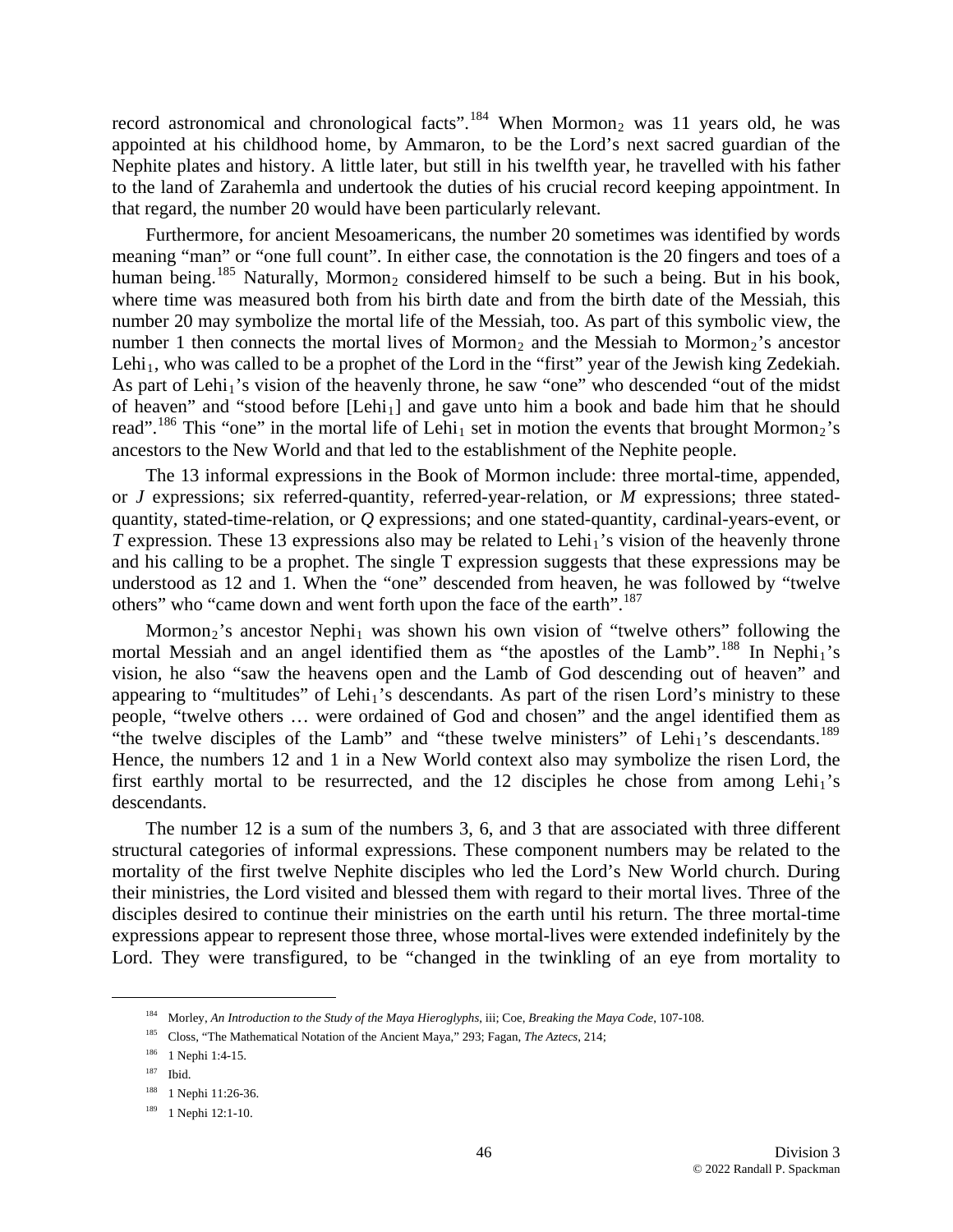immortality" when the Savior returns "in [his] glory". The other nine disciples desired that "after we have lived unto the age of man … our ministry wherein thou hast called us may have an end, that we may speedily come unto thee in thy kingdom". They were blessed to have their mortal lives preserved until they had reached at least 72 years of age.<sup>[190](#page-46-0)</sup> The nine stated-quantity and referred-quantity expressions appear to represent those nine disciples whose mortal lives were pres erved by the Lord for a numerable period of time.

governing 12. This connection of the 12 and 1 number pattern to a description of Mormon<sub>2</sub>'s offic ial position is proposed on three textual grounds. The symbolism of the formal temporal-expressions in the Book of Mormon includes key aspects of Mormon<sub>2</sub>'s life and most important mortal role; so, it seems reasonable to assume that the same is true of the symbolism of his informal temporal-expressions. In this regard, the numbers 12 and 1 may symbolize his official position with respect to the leading 12 disciples. The Nephite official record keeper may have been associated with, but separate from, the

Again, presumably, other disciples were ordained in their stead, so that 12 disciples were present to lead the church during Mormon<sub>2</sub>'s lifetime. First, as the initial nine disciples passed away, "there were other disciples ordained in their stead" to govern, sustain, and develop the church.<sup>[191](#page-46-1)</sup> Hence, long before the time of Mormon<sub>2</sub>, nine of the initial 12 leading disciples had passed away and been replaced. During Mormon<sub>2</sub>'s first four years in the land of Zarahemla, the Lord took away the three transfigured disciples from the people of Nephi because "wickedness did prevail upon the face of the whole land".<sup>[192](#page-46-2)</sup>

people.<sup>[193](#page-46-3)</sup> These letters suggest that Moroni<sub>2</sub> held a position of leadership within the church and that the ministry of the Lord persisted among the Nephite people until their last great battle. Second, Mormon<sub>2</sub>'s son Moroni<sub>2</sub> copied two of his father's letters into the Book of Moroni. These letters appear to have been written relatively late in Mormon<sub>2</sub>'s life. In one letter, Mormon<sub>2</sub> did "rejoice exceedingly that your Lord Jesus Christ hath been mindful of you and hath called you to his ministry and to his holy work". He also counseled Moroni<sub>2</sub> about prohibiting the baptism of little children and eliminating disputes within the church. In the other letter, Mormon<sub>2</sub> encouraged his son to continue to "labor diligently" with their rebellious

symbolic meaning. When he could comply with his father's commands, he wrote, "And I, even I, Third, Mormon<sub>2</sub>'s description of the outcome of that battle refers to 23 large groups whose "ten thousand" people had been "hewn down" and "fallen". Just 13 of the group leaders were named by Mormon<sub>2</sub>: he and his son Moroni<sub>2</sub>, both of whom survived through the end of the battle, and 11 others who had perished during the battle: Gidgiddonah, Lamah, Gilgal, Limhah, Joneum, Cumenihah, Moronihah, Antionum, Shiblom, Shem, and Josh.<sup>[194](#page-46-4)</sup> These 13 individuals may have been named by Mormon<sub>2</sub> because they were the leading disciples of the church: Mormon<sub>2</sub>, as the official record keeper, and the  $12$  who then made up the governing body of ministers. Mormon<sub>2</sub>, who had survived at the forefront of many battles with the Lamanites and was then more than 72 years of age, apparently died of his wounds sometime after the final great battle. Then Moroni<sub>2</sub> became the sole surviving Nephite record keeper and, to him, the 12 and 1 informal temporal-expression number pattern may have taken on an even more agonizing

<span id="page-46-3"></span><span id="page-46-2"></span><span id="page-46-1"></span><span id="page-46-0"></span> $\overline{a}$ 

<sup>190 3</sup> Nephi 28:1-23.

<sup>&</sup>lt;sup>191</sup> 4 Nephi 1:14. A similar replacement process apparently occurred for a time with the risen Lord's apostles in Judæa (Acts 1).

<sup>192</sup> Mormon 1:12-14.

<sup>193</sup> Moroni 8-9.

<span id="page-46-4"></span><sup>194</sup> Mormon 6:10-15.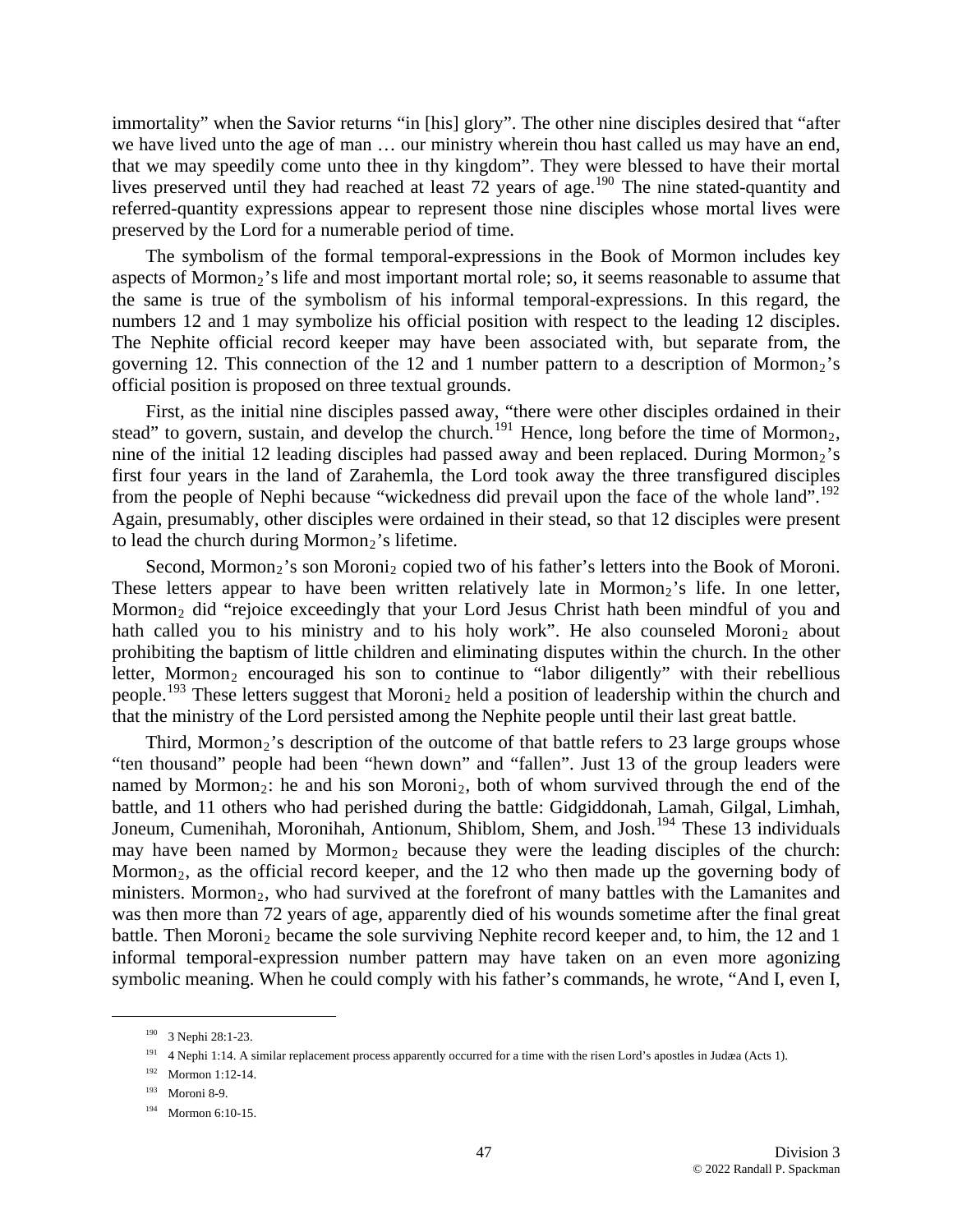remaineth alone to write the sad tale of the destruction of my people. But behold, they are gone, and I fulfill the commandment of my father."<sup>[195](#page-47-0)</sup>

This analysis of the temporal-expression number patterns concludes by noting possible calendrical and astronomical links. The calendrical link relates to the first year of the reign of king Zedekiah. The lunar calendar of his kingdom, as elsewhere throughout much of the ancient Near East, probably was composed of 12 synodic months. Because this calendar year was about 11 days shorter than a seasonal year, the king and/or his priests occasionally proclaimed the intercalation of a 13th synodic month at the end of a regular calendar year. This proclamation kept the named months, agricultural activities, and feasts of spring and autumn in their respective seasons. The 12 and 1 number pattern may suggest this calendar, which appears to have been used at Jerusalem during the years of Lehi<sub>1</sub>'s life and ministry there.<sup>[196](#page-47-1)</sup> When Lehi<sub>1</sub> and his family left Jerusalem, they left the intercalated calendar behind.

What Lehi<sub>1</sub> and his sons may have found in the New World is an astronomical 1 and 12 number pattern. In Lehi<sub>1</sub>'s vision of the throne of God, "one" descended to speak with him whose "luster was above that of the sun at noonday". He was followed by "twelve others" whose "brightness did exceed that of the stars in the firmament". They left their places in "the midst of heaven" and "came down and went forth upon the face of the earth".<sup>[197](#page-47-2)</sup> This imagery suggests images related to the Mesoamerican "sky band", 13 constellations along the narrow band of the ecliptic. As the sun makes its annual passage along the ecliptic, it travels for about 28 days in each of these constellations ( $13x28 = 364$ ). Of course, where the sun is positioned each day, the stars disappear in its brilliance. The other 12 Mesoamerican constellations are visible near dusk, during the night, or near dawn. Some, perhaps all, of the 13 Mayan constellations appear to be associated with pictures of animals. The Pleiades seem to be associated with one of the constellations and they may have been tracked as early as Olmec times (900-400 BCE). Some evidence also exists that the moon or a planet, in its separate travels along the ecliptic, could be thought of as being seated on a throne.<sup>[198](#page-47-3)</sup>

### 2.6 Introduction to number-term symbolism in Mormon<sub>2</sub>'s concluding record

#### 2.6.1 The analytical types

Six analytical types of number-terms were introduced in Part 4 of Division 1: stated ordinal name or K; stated cardinal name or L; referenced ordinal name or M; referenced cardinal name or N; referenced general name or O; and absent name or P. All six types appear in the small plates of Nephi and the plates of Mormon, but just four types (K, L, M, and O) appear in the plates of Moroni.[199](#page-47-4) In the number-term analysis of the small plates of Nephi, the single P number-term was disregarded because, by itself, it provided no quantification.<sup>[200](#page-47-5)</sup> In the numberterm analysis of the plates of Mormon, eight temporal-expressions with absent number-terms were labeled non-numbered or *H* expressions and were included in the mortal-time structural group of temporal-expressions. When combined with the absent number-term in the small plates

<span id="page-47-0"></span> <sup>195</sup> Mormon 8:3.

<sup>&</sup>lt;sup>196</sup> See Division 1, Part 3, Section 3.9.1; Division 2, Part 2, Sections 2.5.4, 2.5.8, 2.6.

<span id="page-47-2"></span><span id="page-47-1"></span><sup>197 1</sup> Nephi 1:9-11.

<span id="page-47-3"></span><sup>198</sup> Milbrath, *Star Gods of the Maya*, 248-58.

<span id="page-47-4"></span><sup>&</sup>lt;sup>199</sup> See Division 1, Part 4, Section 4.8.3.

<span id="page-47-5"></span><sup>&</sup>lt;sup>200</sup> See Division 2, Part 3, Section 3.2.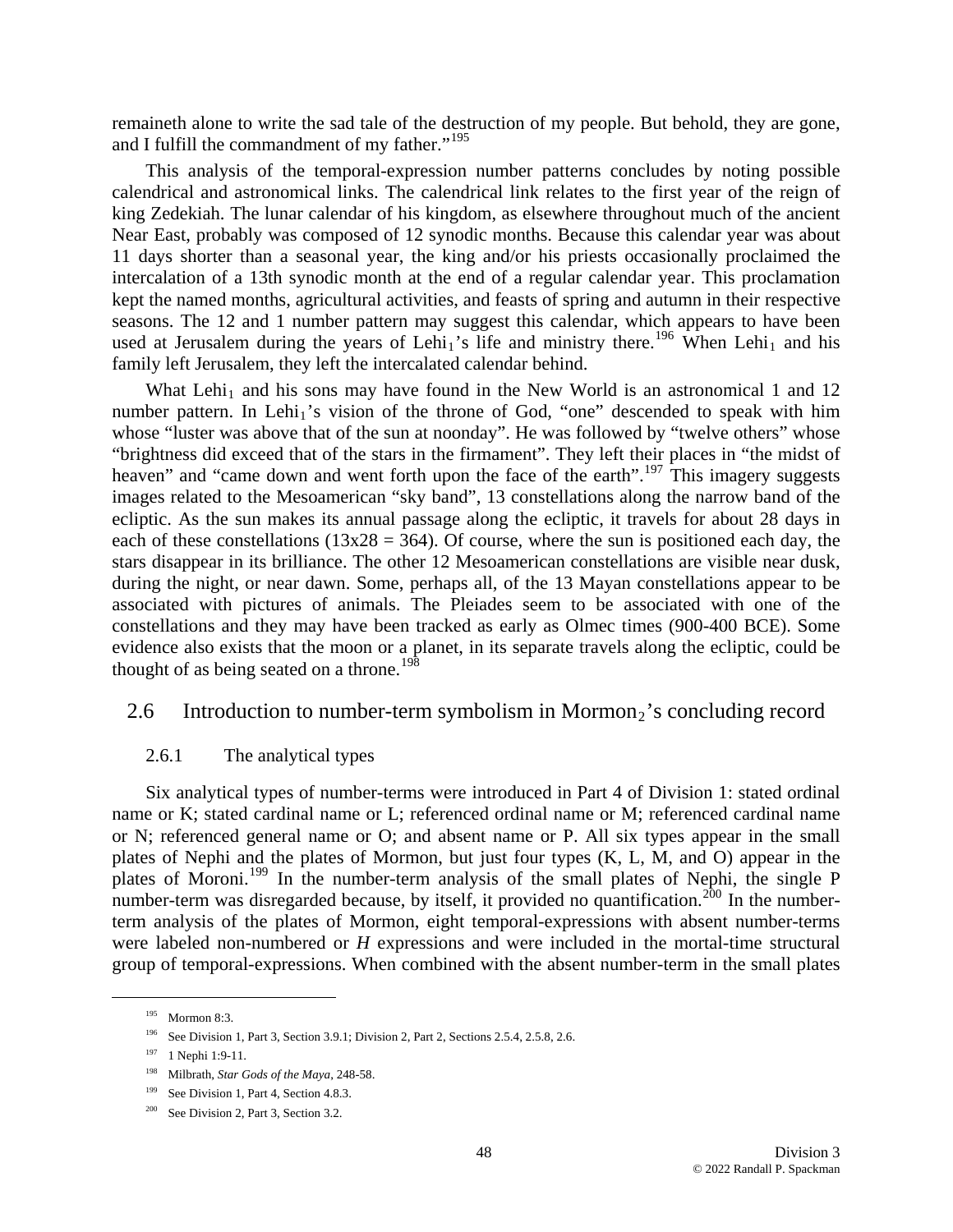of Nephi, nine absent number-terms occur in the two attached sets of plates. Moreover, within the mortal-time category, 33 temporal-expressions occur in the combined sets of plates.<sup>[201](#page-48-0)</sup> The mortal Messiah lived 33 years and a few days before his death.<sup>[202](#page-48-1)</sup> Nine of the 12 leading disciples of his New World church lived at least 72 years (a multiple of 9) before they also died, entered their risen Lord's kingdom, and found rest with him.<sup>[203](#page-48-2)</sup> These numbers of temporalexpressions (33 and 9) again may appear to symbolize the mortal lives of the Savior and these nine disciples, to further connect the plates of Mormon with the small plates of Nephi, and to pay homage, in another symbolic way, to the legacy of Mormon<sub>2</sub>'s ancestor and exemplar, Nephi<sub>1</sub>.

#### 2.6.2 The structural categories

Part 1 of this Division proposed three structural categories for the number-terms in the plates of Mormon: stated ordinal name or K; stated cardinal name or L; and common name or M (a combination of all three referenced number-term analytical types).<sup>[204](#page-48-3)</sup> In Mormon<sub>2</sub>'s writings within the Book of Mormon, there are 15 K number-terms, 12 L number-terms, and six M number-terms.<sup>[205](#page-48-4)</sup> After Mormon<sub>2</sub>'s death, his son Moroni<sub>2</sub> added a 13th L number-term as one of the "few things" he had "been commanded of [his] father" to add to these plates.<sup>[206](#page-48-5)</sup> The numbers of Mormon<sub>2</sub>'s L and M number-terms (12 and 6), together with the additional L number-term added by Moroni<sub>2</sub>, may suggest the "lunistellar" calendar of Egypt and "lunisolar" calendar of Judah, both of which were ancient in Lehi<sub>1</sub>'s day. Nephi<sub>1</sub> appears to have symbolized them in the small plates<sup>[207](#page-48-6)</sup> and, here in the Book of Mormon, they seem to appear again.

fixed star, could be observed in the last month of the year. This chronological system *The lunistellar calendar of Egypt*. Twelve synodic months made up the typical lunar calendar year measured by the priest-astronomers; however, every few years, a 13th synodic month was added to the calendar so that the heliacal rising of Sirius, the brightest seems to have been maintained primarily on the basis of lunar and stellar observation.

This chronological system appears to have been based on climatic, weather, agricultural, *The lunisolar calendar of Judah*. As elsewhere in the Middle East, 12 synodic months made up the usual lunar calendar maintained by the priest-astronomers, but every few years, a 13th synodic month was proclaimed for the end of the year if the spring harvest that began the typical six-month festival/agricultural/ equinoctial semester was delayed. religious, and political considerations, in addition to lunar and solar observation.

expressions in the small plates that  $Nephi<sub>1</sub>$  seems to have associated with his related prophecy of Mormon<sub>2</sub>'s 15 K number-terms may suggest the 15 temporal-expressions in the  $(BA[B]AB)$ year-term letter-group in Nephi<sub>1</sub>'s writings, which emphasized the B year-terms associated with Lehi<sub>1</sub>'s, Nephi<sub>1</sub>'s, and other prophets' Messianic prophecies. The 15 K number-terms in the Book of Mormon may further suggest the related (1/6/1/6/1) number pattern of the 15 temporal-

<u>.</u>

<sup>204</sup> See Division 3, Part 1, Section 1.2.3.

<span id="page-48-3"></span><span id="page-48-2"></span><span id="page-48-1"></span><span id="page-48-0"></span><sup>&</sup>lt;sup>201</sup> See Division 1, Part 6, Section 6.5; Division 3, Part 1, Sections 1.3.3 and 1.3.6. A 34th mortal-time expression (also a Nephite symbolic number related to the death and resurrection of the Savior) was added to the *Book of Mormon* in Moroni2's abridgment of the Book of Ether (Ether 9:24).

<sup>202 3</sup> Nephi 8:1-10:13.

<sup>203 3</sup> Nephi 28:3.

<span id="page-48-4"></span><sup>&</sup>lt;sup>205</sup> See Division 1, Part 4, Sections 4.8.2 and 4.8.3.

<span id="page-48-5"></span><sup>206</sup> Mormon 8:1, 6.

<span id="page-48-6"></span><sup>&</sup>lt;sup>207</sup> See Division 2, Part 2, Sections 2.2.6 and 2.3.3.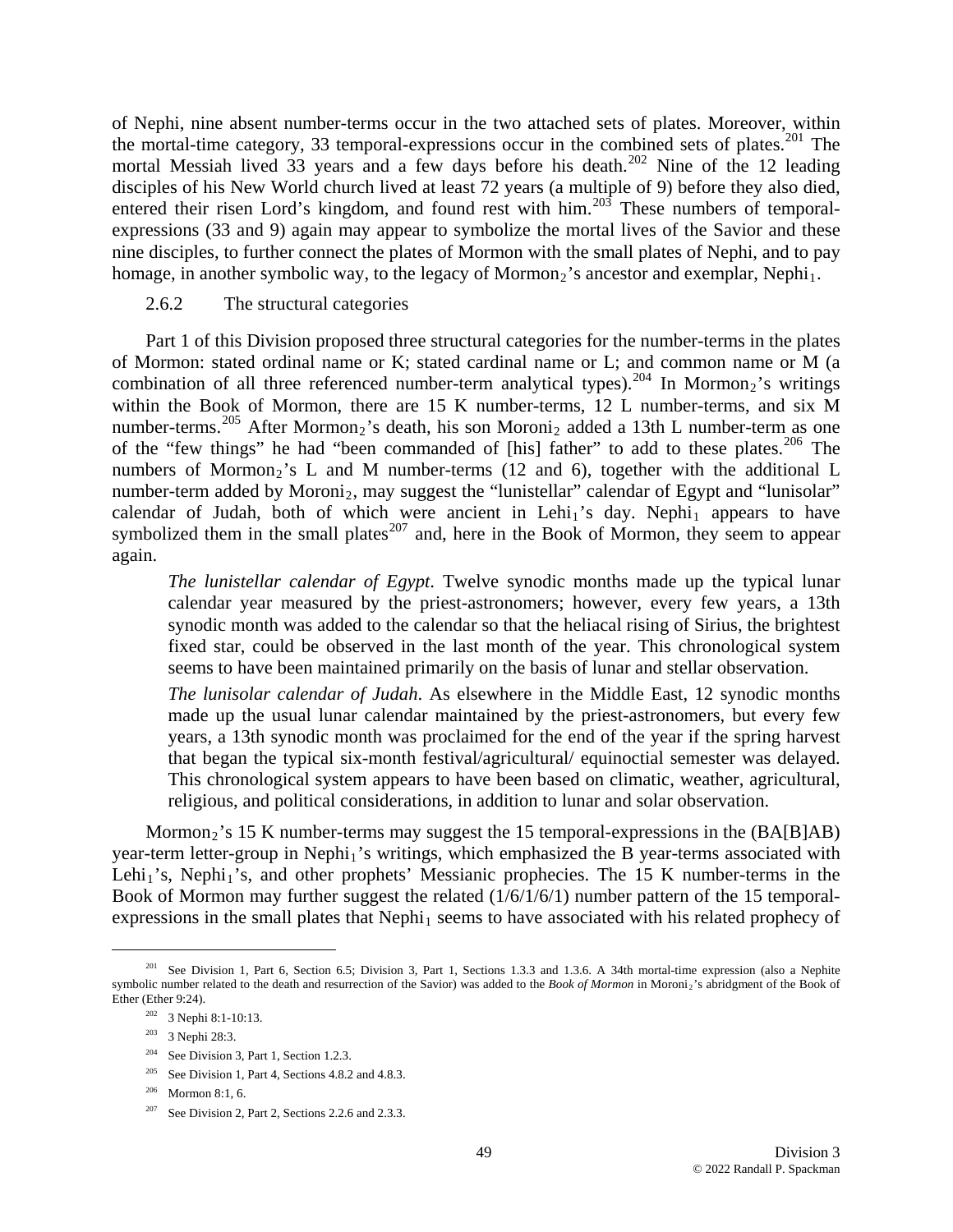the births of 12 apostles who would accompany the Messiah.<sup>[208](#page-49-0)</sup> Thus, these numbers (15, 12 or 13, and 6) of the K, L, and M number-terms in the Book of Mormon may reference the mortal lives of the Savior and his 12 apostles, venerate the foresight of Mormon<sub>2</sub>'s two ancestors, Lehi<sub>1</sub> and Nephi<sub>1</sub>, and introduce part of the ancient calendrical symbolism of the small plates of Nephi into the Book of Mormon.

### 2.6.3 Analytical proposals

The most basic proposal of the analysis in this Part, as in the analysis of the small plates, is that the diction of a number-term was chosen by the writer with two distinct purposes in mind. The more obvious purpose was to quantify, directly or by reference, a year or interval of years in the lifetime of an individual or in the related Lehi, Judges, or NC era context. The writer's less obvious and symbolic purpose was to use the diction of each quantifiable number-term as an arithmetic contribution to the combined meanings of textually related number-terms. That relatedness appears to be based on the textual features of temporal-expression diction, language typology, expression structure, and expression placement. The various analytical types of year-, time-, and number-terms and narrative-links, and the different structural categories of temporalexpressions—all apparently selected and placed by the writer as intentional textual distinctions are used to define combinations of related number-terms.

The following number-term analysis also proceeds on the basis of several key assumptions described in Division 2, Part 3, Section 3.1. These assumptions relate to the creation and discussion of number-term combinations or Sets, the identification of their associated Set-sums, and the interpretation of Set-contexts as intervals of natural days. These assumptions and the associated discussions are not repeated here, but they constitute an essential foundation for recognizing the symbolism of Set-contexts proposed in this Part 2.

Furthermore, to comprehend that proposed symbolism, many of the 47 interval lengths set forth in Table 3.A of Part 3 of Division 2 must be understood as additional foundations of the following analysis. Some of such interval lengths are associated only with the peoples of Mesoamerica and all of such interval lengths could have been observed by the priest-astronomers of the Nephite people if Mesoamerica was their New World setting. As in the symbolic analysis of number-terms in the small plates of Nephi, the 47 listed intervals may be compared with the various Set-contexts suggested by the text of the Book of Mormon. A Set-context (an interval of natural days) implied by a Set-sum is considered to represent a "close" commensuration or accord with one of the 47 listed intervals (or its multiple and/or its half) when the difference in their lengths is less than a single day. A "near" accord or commensuration with a listed interval (or its multiple and/or its half) occurs when the difference is one day or more, but less than two days. These close and near accords relate to the precision of modern astronomical intervals, the vagaries of naked-eye observation, and the variable orbits of the earth, moon, and planets. Moreover, this study at times will note the existence of other commensurations or accords of two days or more. Such accords are not considered Set-contexts, but they may provide additional information for understanding Set-contexts.

<span id="page-49-0"></span><sup>&</sup>lt;sup>208</sup> See Division 2, Part 1, Sections 1.4 and 1.5; Part 2, Section 2.3.3.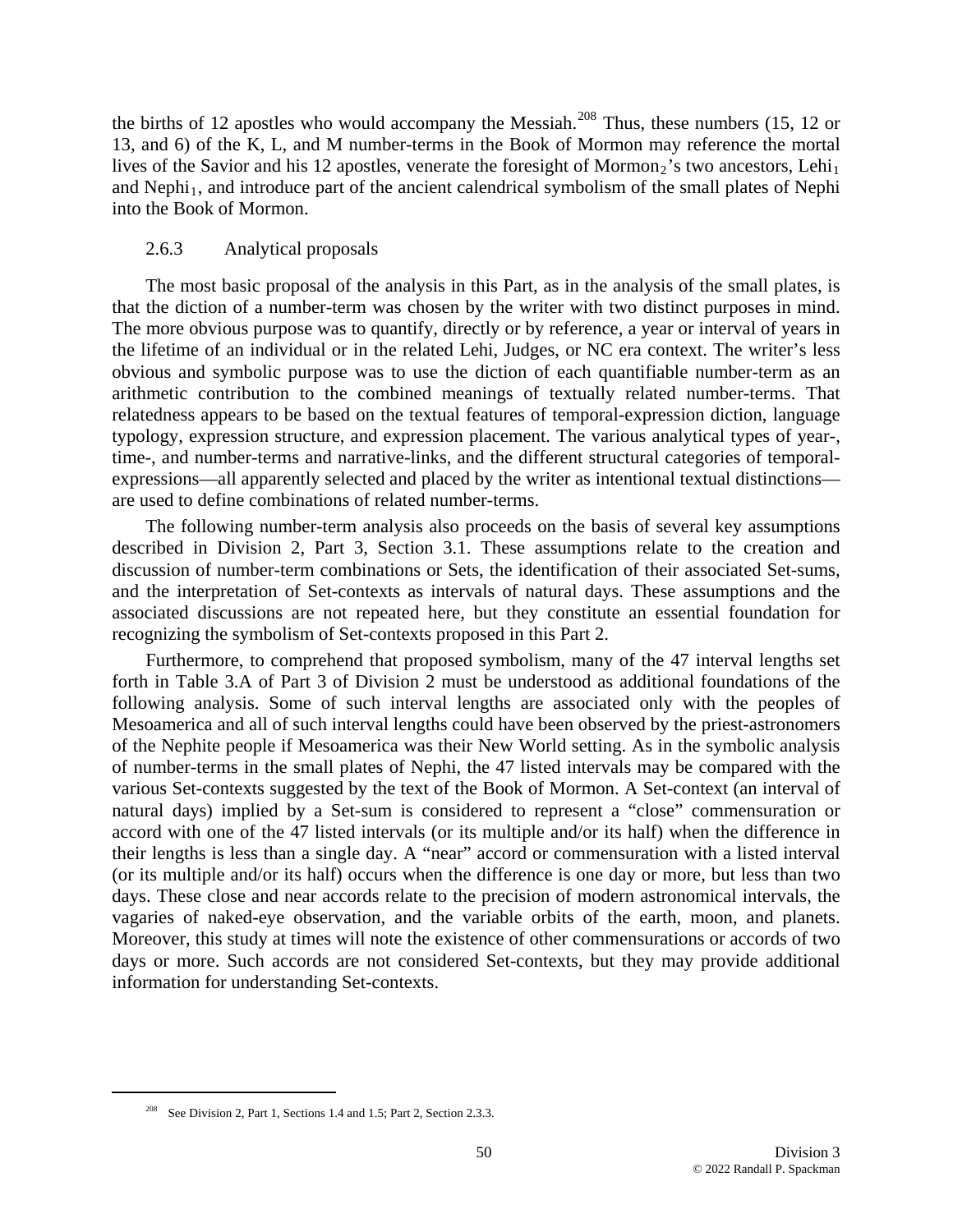## 2.6.4 Specified single years in the Book of Mormon

A single year is identified by its number-term in 15 of the 34 temporal-expressions in the Book of Mormon. These 15 temporal-expressions have stated ordinal or K number-terms and the time-terms all are omitted. Their diction and positions occur in the following order in this book.

- 1. The number-term "my sixteenth" is a personalized ordinal statement of age that is unique in the extant plates of Mormon. It is the first K number-term to appear in an informal stated-quantity or *Q* expression.
- 2. The number-term "the three hundred and twenty and seventh" is the first K number-term to appear in a formal whole-year or *A* expression.
- 3. The number-term "the three hundred and forty and fifth" is the second K numberterm to appear in a formal whole-year or *A* expression.
- 4. The number-term "the three hundred and forty and sixth" is the third K numberterm to appear in a formal whole-year or *A* expression.
- 5. The number-term "the three hundred and forty and ninth" is the first K numberterm to appear in a formal pass-away or *D* expression.
- 6. The number-term "the three hundred and fiftieth" is the fourth K number-term to appear in a formal whole-year or *A* expression.
- 7. The number-term "this tenth" is the second K number-term to appear in a formal pass-away or *D* expression.
- 8. The number-term "the three hundred and sixty and first" is the fifth K numberterm to appear in a formal whole-year or *A* expression.
- 9. The number-term "the three hundred and sixty and second" is the sixth K numberterm to appear in a formal whole-year or *A* expression.
- 10. The number-term "the three hundred and sixty and third" is the seventh K number-term to appear in a formal whole-year or *A* expression.
- 11. The number-term "the three hundred and sixty and fourth" is the eighth K number-term to appear in a formal whole-year or *A* expression.
- 12. The number-term "the three hundred and sixty and sixth" is the third K numberterm to appear in a formal pass-away or *D* expression.
- 13. The number-term "the three hundred and sixty and seventh" is the ninth K number-term to appear in a formal whole-year or *A* expression.
- 14. The number-term "the three hundred and seventy and fifth" is the second K number-term to appear in an informal stated-quantity or *Q* expression.
- 15. The number-term "the three hundred and eightieth" is the tenth K number-term to appear in a formal whole-year or *A* expression.

Despite the omission of time-terms in all 15 of these temporal-expressions, the year-related narratives, express number-terms, and express time-terms in nearby temporal-expressions make it clear that these 15 years are to be understood as having been measured in the NC era context. Even the year-related expression "my sixteenth year", which measures time from Mormon<sub>2</sub>'s birth date rather than the Messiah's, is followed immediately by a temporal-expression that specifies the end of 326 NC calendar years and connects Mormon<sub>2</sub>'s age with the last two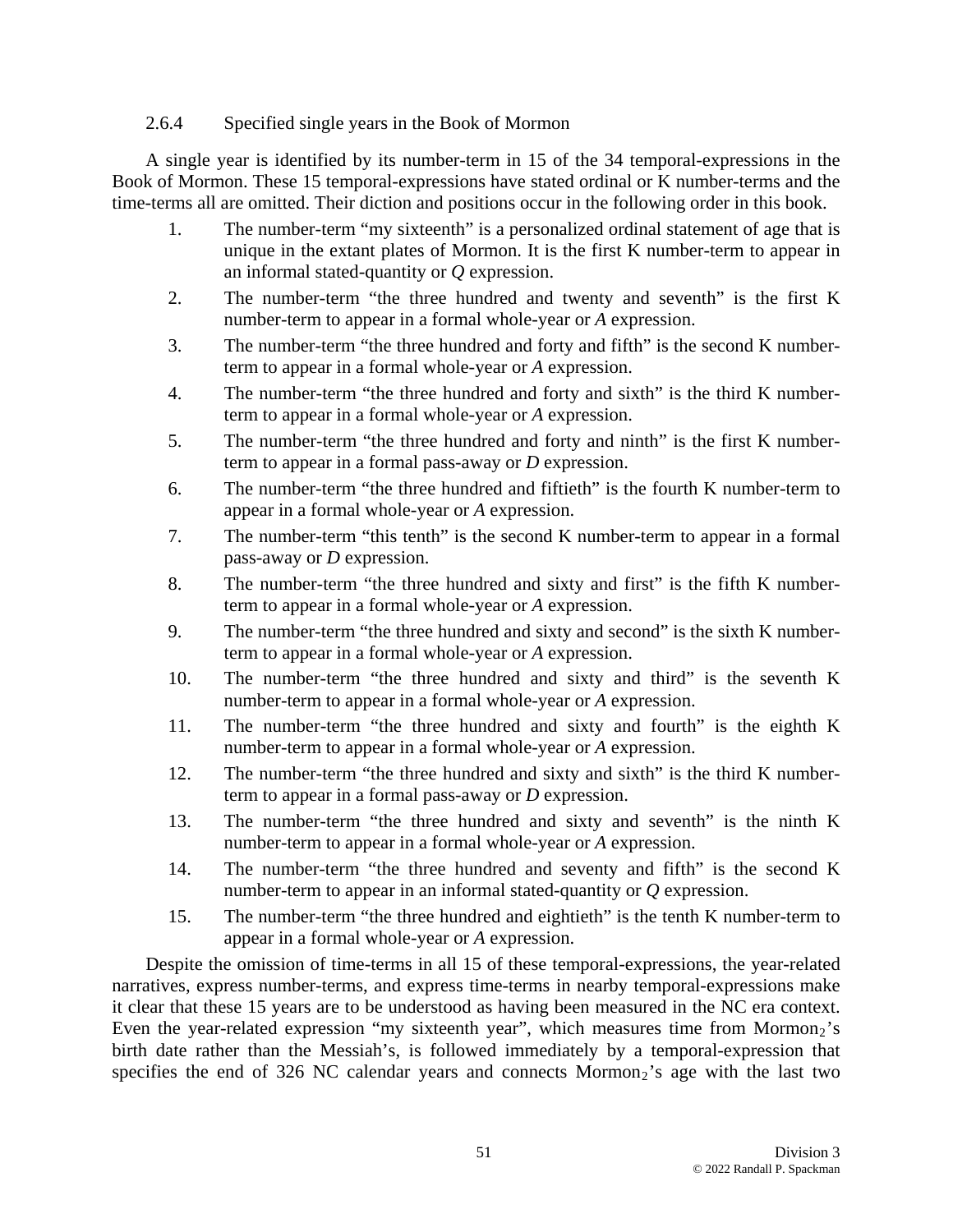temporal-expressions in Fourth Nephi, the last of which includes number- and time-terms specifying the 320th NC calendar year. $209$ 

#### 2.6.5 The proposed NC calendar year

Five chronological issues related to the length and composition of a single NC calendar year have been introduced in previous Parts of this study and are summarized in this Section. The first two of these issues concern the express time-terms in 3 Nephi 2, where Lehi and Judges calendar years are last identified and the NC calendar is formally adopted. $210$ 

#### *A pivotal change in eras*

The last time-terms to refer to the Lehi and Judges eras are not long names for either era. They do not occur in the order that the eras were adopted (Lehi, then Judges), but in the order that their respective calendar years terminated. The end of a Judges calendar year is noted first, with a personalized time-term that does not mention the Nephite judges: "an hundred years had passed away *since the days of Mosiah, which was king over the people of the Nephites*"; then, the end of a Lehi calendar year is noted with a short era name: "six hundred and nine years had passed away *since Lehi left Jerusalem*. [211](#page-51-2) These specified year completions are followed in the next verse by the note that "nine years had passed away", apparently as measured in both of these eras. The accompanying time-term is personalized to "the prophets" who had testified of a sign in the heavens at least since the time of Nephi<sub>1</sub>.<sup>[212](#page-51-3)</sup> This 22-word time-term is the longest in the *Book of Mormon*: "from the time which the sign was given which was spoken of by the prophets that Christ should come into the world". The long period of Messianic expectation ended with the sign of a night without darkness, but the measurement of time with both of the proposed Nephite 12-month lunar calendars did not end until nine of their respective calendar years had followed the appearance of the sign.

Then, the year-related narrative in 3 Nephi 2:8 describes the adoption of the NC era and its related calendar. "Now the Nephites began to reckon their time from this period which the sign was given, or from the coming of Christ; therefore nine years had passed away." The time-term in this verse is the only one in the *Book of Mormon* that precedes its year-term and it is the only one with two temporal phrases connected by the conjunction *or*. By linking the two phrases, Mormon<sub>2</sub> was able to emphasize the life-saving importance of the sign of a night without darkness, $2^{13}$  to state with certainty that it had ended an extensive "period" of Messianic expectation, $214$  and to declare with equal certainty that a crucial new soul-saving time in the existence of mortals had occurred with the coming of the Messiah and the identification of his date of birth. All these unique textual facts in 3 Nephi 2:5-8 suggest that a pivotal event had occurred in Nephite time keeping some nine years after the Messiah's birth date, when the NC era and its related calendar became the official chronological system of the Nephite people.

 <sup>209 4</sup> Nephi 1:48; Mormon 1:2; 2:2; 3:4; 8:6.

<span id="page-51-1"></span><span id="page-51-0"></span><sup>&</sup>lt;sup>210</sup> See Division 1, Part 3, Section 3.7.

<span id="page-51-2"></span> $211$  3 Nephi 2:5-6, italics added.

<span id="page-51-3"></span><sup>212 2</sup> Nephi 17:11-16; 26:3, 8.

<span id="page-51-4"></span><sup>213 3</sup> Nephi 1:4-20.

<span id="page-51-5"></span><sup>&</sup>lt;sup>214</sup> In Helaman 8:18, Mormon<sub>2</sub> refers to this period as "a great many thousand years before his coming".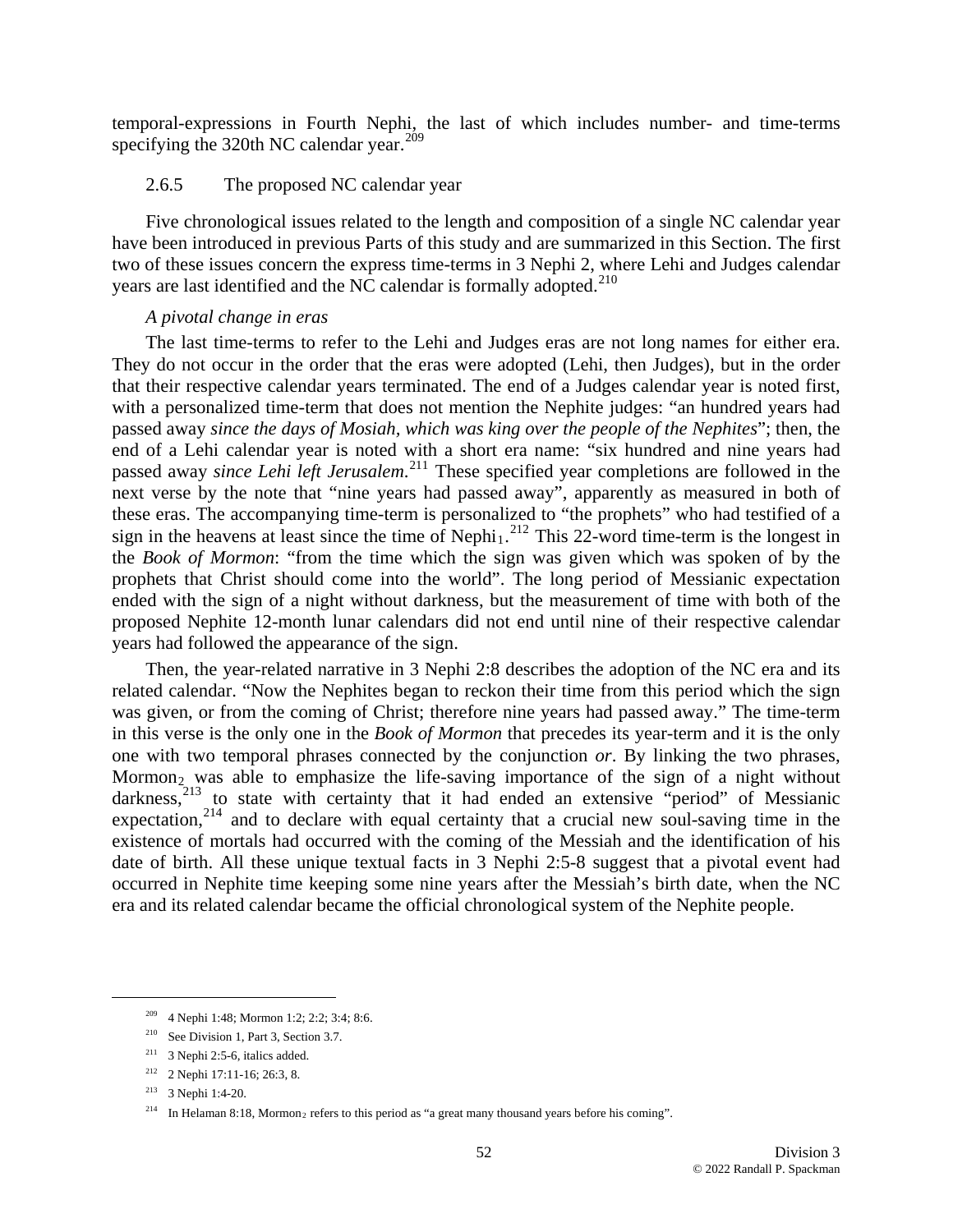#### *A new measurement system*

The narrative in 3 Nephi 2:8 describes the change in chronological systems by using the verb *reckon*. The transitive verb *reckon* is defined in Webster's 1828 dictionary to mean "[t]o count ... number ... compute [or] calculate.<sup>"[215](#page-52-0)</sup> The use of this verb only occurs in two places in the *Book of Mormon*. The first use is in Alma 11 in connection with king Mosiah<sub>2</sub>'s legal imposition of standardized systems for weighing gold and silver and equating the weights with each other and with an apparently well-established system for valuing "a measure of barley" and "a measure of every kind of grain". The reckoned measurement systems are two new ones (gold and silver) and an old one (grain). The only other use of the verb *reckon* in the *Book of Mormon* occurs in 3 Nephi 2 with the official inauguration of the NC era. In that chapter, the reckoned measurement systems are two old ones (the Lehi and Judges lunar eras) and a new one (the NC solar era). In other words, where the verb *reckon* appears in the *Book of Mormon*, the pattern of description is two similar things (new standardized metal weights or old chronological systems) that are counted, numbered, computed, or calculated in comparison with a third dissimilar thing (traditional grain measures or a new chronological system). None of these comparisons and reckonings appears to have been mentioned by accident or described in an unplanned way.

The processes of reckoning metal weights and a new Nephite era both required new naming practices and comparative enumeration. As noted in Part 3 of Division 1, the actions of naming or enumerating separately, while not included in Webster's definition of the verb *reckon*, are included in the first definition of the verb in the *Oxford English Dictionary*: "[t]o enumerate serially or separately; to name or mention one after another or in due order; to go over or through (a series) in this manner".[216](#page-52-1) These definitions are noted to be obsolete; so, Webster may not have been familiar with them.<sup>[217](#page-52-2)</sup> The noun *enumeration* means both "[t]he action of ascertaining the number of something" and "[t]he action of specifying seriatim, as in a list or catalogue".<sup>[218](#page-52-3)</sup> These definitions appear to be pertinent to the use of *reckon* in Alma 11 and 3 Nephi 2.

#### *A solar-based chronological system*

In Parts 2 and 3 of Division 2, textual data were examined and arguments were made that the Nephites were careful observers of the moon and that the Lehi and Judges calendars were lunar calendars of similar length (12 synodic months). In Third Nephi, these old lunar-based eras apparently were replaced by a new, dissimilar, era measured from the Messiah's birth date. At that time, the Nephites appear to have adopted a solar-based era that would signify and honor the ancient vision of Lehi<sub>1</sub> regarding the Messiah's birth. More than  $609$  years before the inauguration of the NC era, Lehi<sub>1</sub> "saw one descending out of the midst of heaven ... [whose] luster was above that of the sun at noonday", who "came and stood before  $[Lehi_1]$  and gave unto him a book and bade him that he should read". Through this lustrous being's participation in mortality, he became, as Lehi<sub>1</sub> prophesied, the "prophet [whom] the Lord God [would] raise up among the Jews, yea, even a Messiah, or in other words, a Savior of the world".<sup>[219](#page-52-4)</sup> Lehi<sub>1</sub> compared this heavenly being's appearance to the sun, not to the moon or stars. Thus, to honor

 <sup>215</sup> Webster, *An American Dictionary of the English Language*, II: [429] (reckon).

<sup>216</sup> *The Compact Edition of the Oxford English Dictionary*, II: 2440 (reckon).

<span id="page-52-4"></span><span id="page-52-3"></span><span id="page-52-2"></span><span id="page-52-1"></span><span id="page-52-0"></span> $^{217}$  In 2009, Skousen noted that "[o]ne of the most remarkable findings of the [Book of Mormon] Critical Text Project is the frequent occurrence of vocabulary from Early Modern English." Skousen, "Editor's Preface" in Skousen, ed., *The Book of Mormon: The Earliest Text*, xxxvii. By 2018, he had concluded that "virtually all the language of the original text of the book dates from the 1530s through the 1730s". Royal Skousen, "Summary" in Royal Skousen with Stanford Carmack, *The History of the Text of the Book of Mormon, Part Three*, iv.

<sup>218</sup> *The Compact Edition of the Oxford English Dictionary*, I: 879 (enumeration).

<sup>219 1</sup> Nephi 1:8-9; 10:4.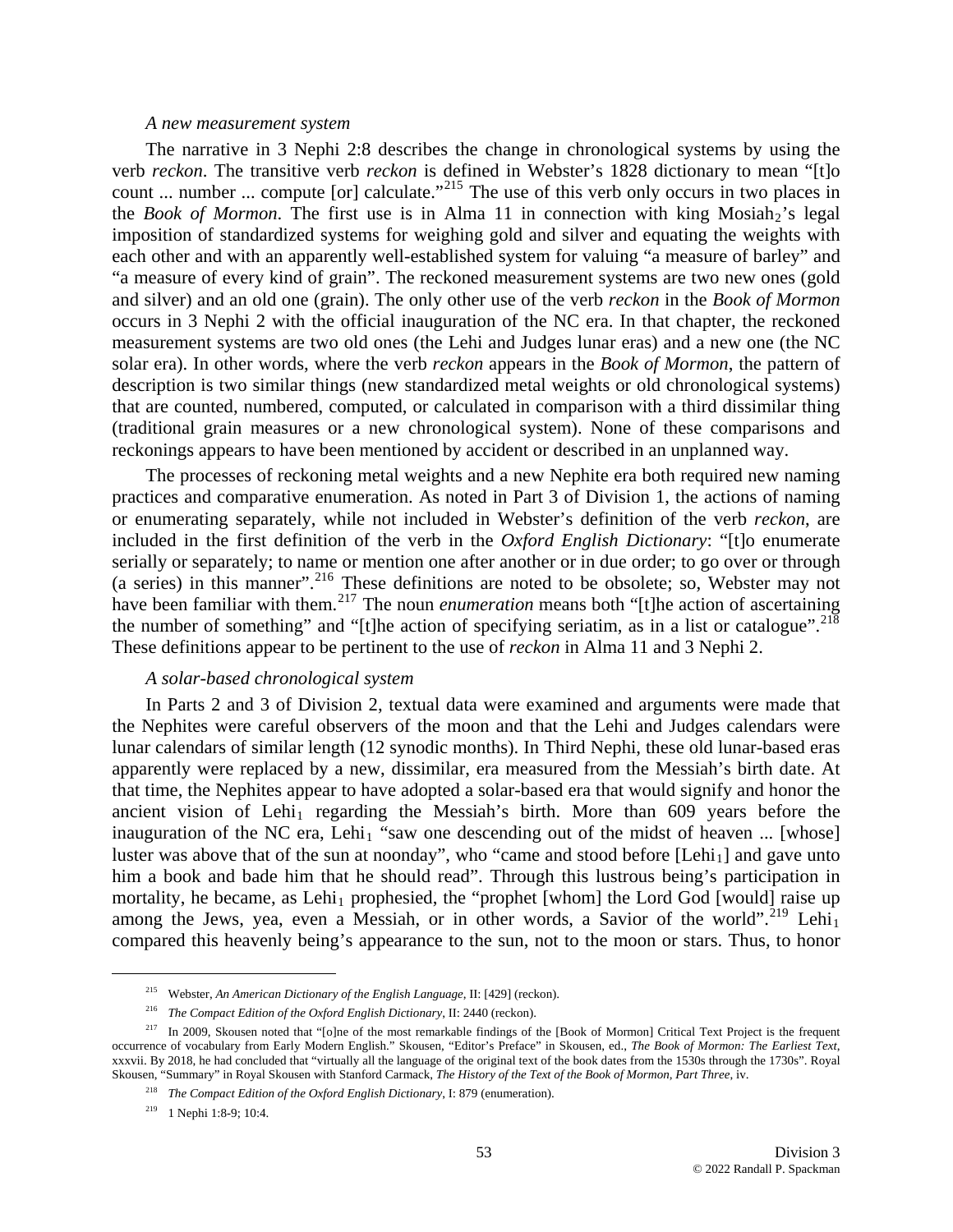both Lehi<sub>1</sub>'s vision and prophecies of the mortal Messiah's birth, a new era would have been fitting for the Nephite people. This proposal suggests that during the nine years that followed the birth of the Messiah, a detailed reckoning of lunar- and solar-based chronological systems was undertaken by the Nephite priest-astronomers.

### *Numbering and dividing the new era calendar*

The results of the new era's enumeration process may be inferred from the subsequent text in Third Nephi. Days in the NC calendar were numbered in the context of a month and calendar months were numbered within each year.<sup>[220](#page-53-0)</sup> This method of organizing the calendar is similar to that recorded for the Judges calendar,  $221$  which may have adopted its numbering from the Lehi calendar. However, the only reference to numbered intervals other than days within the Lehi era is a reference to an interval of "nine moons".[222](#page-53-2) Nothing in the text states or suggests that the birth date of the Messiah occurred on the first day of a Lehi or Judges calendar month, or that it occurred within the first calendar month of a Lehi or Judges calendar year. This lack of evidence is not definitive, but it is consistent with the use of the verb *reckon* and the proposal that the NC calendar enumerated its first day and first month separately from the two previous eras.

Nephi<sub>1</sub>'s chronological symbolism suggests that Lehi calendar years were measured with two six-month semesters.<sup>[223](#page-53-3)</sup> These six-month semesters may have originated with the ancient Near Eastern practice of maintaining an equinoctial, agricultural, and festival semester within each calendar year; so, at least some of the other holy days specified in the brass plates may have been maintained by the Nephites.<sup>[224](#page-53-4)</sup> This division appears to have been carried forward into the Judges calendar, where the year is clearly described with two divisions: a "commencement" and a "latter end".<sup>[225](#page-53-5)</sup> The NC calendar also is described as having "commencement" and "latter end" intervals,<sup>[226](#page-53-6)</sup> although the lengths of such divisions in a solar-based calendar need not have been identical to six synodic months. Indeed, if the new calendar were solar-based, the expectation would be that its divisions were not determined by the counting of synodic months, but by some other method related to a solar-based calendar. Lunar and solar observations could continue in six-month, 12-month, and 18-month intervals related to eclipse recording and prediction, without requiring the official solar-based calendar to include some sort of lunar intercalation.

With both proposed lunar era calendars, time also appears to have been divided, named, and enumerated by a system of 7-day weeks that included an expressly named seventh sacred day, a Sabbath day.<sup>[227](#page-53-7)</sup> This day counting system apparently operated independently from the monthly and yearly lunar counts of time. For hundreds of years before the birth of the Messiah, believing Nephites sought to maintain obedience to Mosaic law recorded in the brass plates (apparently including Sabbath day observance) as part of their religious practice and this continued after his birth date, too.<sup>[228](#page-53-8)</sup> During the period of three days of darkness following the death of the Messiah, he spoke to the survivors of the great natural disasters that had occurred and he commanded them

<span id="page-53-0"></span><sup>&</sup>lt;sup>220</sup> 3 Nephi 4:7, 11; 8:5; see also Division 1, Part 3, Section 3.9.3.

<span id="page-53-1"></span><sup>&</sup>lt;sup>221</sup> See Division 1, Part 1, Sections 1.3; 1.5; 1.9; Part 3, Section 3.9.2.

<span id="page-53-2"></span> $222$  Omni 1:21.

<span id="page-53-3"></span><sup>&</sup>lt;sup>223</sup> See Division 2, Part 2, Sections 2.3.3; 2.5.4; 2.5.8; Part 3, Sections 3.1.7; 3.3.1-3.3.2; 3.6.3.

<sup>&</sup>lt;sup>224</sup> E.g., Mosiah 1-6; 11:20-17:20.

<span id="page-53-5"></span><span id="page-53-4"></span><sup>&</sup>lt;sup>225</sup> See Division 1, Part 6, Sections  $6.2.2 - 6.2.4$ .

<span id="page-53-6"></span><sup>226 3</sup> Nephi 2:17; 4:1; 6:17; 7:23.

<span id="page-53-7"></span><sup>&</sup>lt;sup>227</sup> Jarom 1:5; Mosiah 13:16-19; 18:23, 25; Alma 31:12; 32:11; see also Division 1, Part 1, Section 1.9.4.

<span id="page-53-8"></span><sup>228 2</sup> Nephi 5:10; Jarom 1:5, 11; Alma 30:3; Helaman 13:1; 3 Nephi 1:24-25.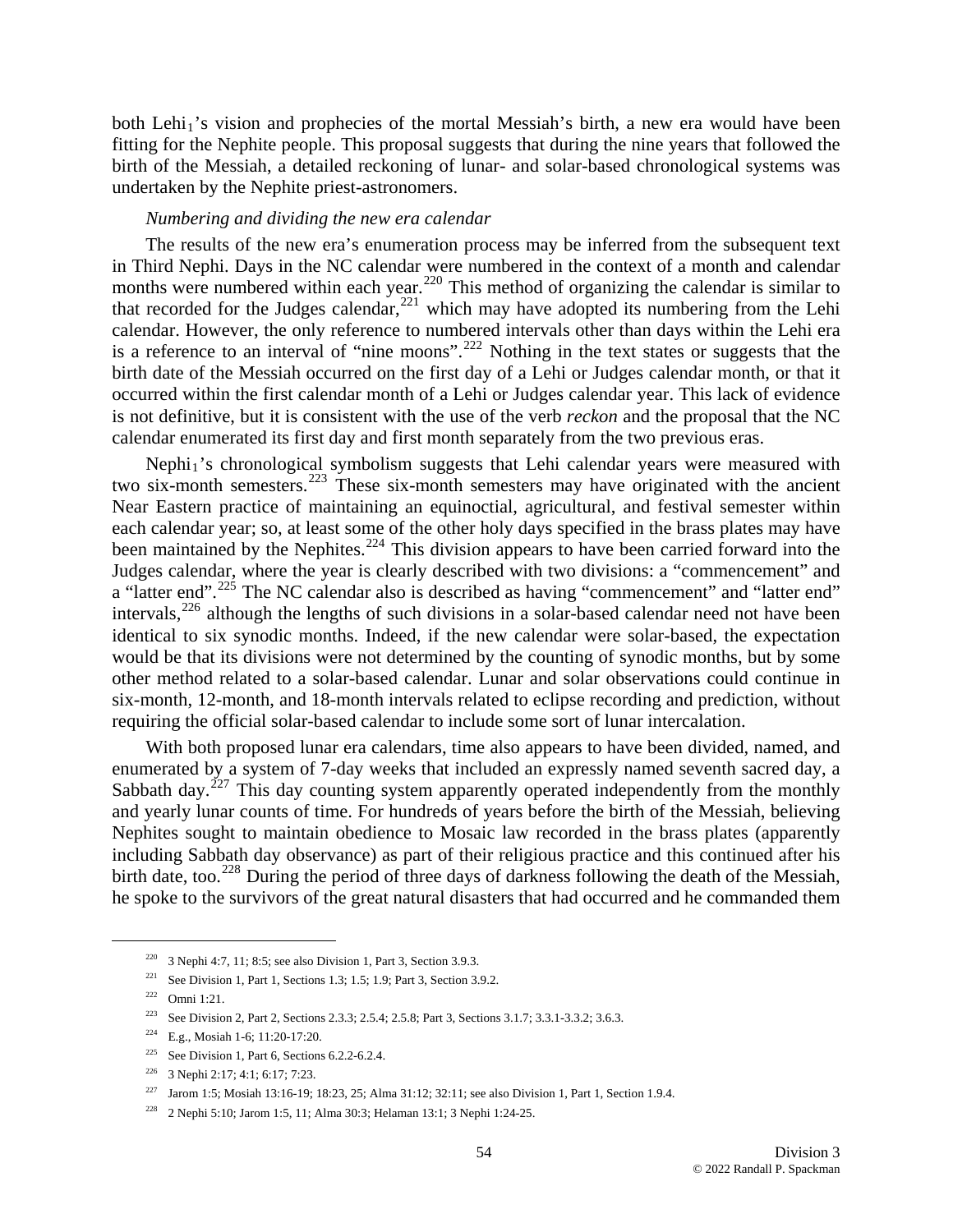to "offer up unto me no more the shedding of blood; yea, your sacrifices and your burnt offerings shall be done away, for I will accept none of your sacrifices and your burnt offerings."<sup>[229](#page-54-0)</sup> While this change may have affected some festivals and religious practices, and while the nouns *week* and *Sabbath* are not used in Mormon<sub>2</sub>'s later books nor in the plates of Moroni, there does not appear to be any textual reason for assuming that the commandment of Sabbath day observance was done away or that the length of the Nephites' 7-day week was changed to some other number of days. The textual fact is that that risen Lord required his New World believers to persevere in keeping his commandments, which implies that a 7-day week continued to be observed after the Lord's visit to the Nephites. $^{230}$  $^{230}$  $^{230}$ 

### *Reckoning a Nephite solar-based calendar*

In the analysis of Nephi<sub>1</sub>'s number-term symbolism, several of the proposed Set-contexts suggested that he was contrasting an Egyptian 365-day, solar-based, civil calendar (with which the family of Lehi<sub>1</sub> may have been familiar in Judah<sup>[231](#page-54-2)</sup>) and a Mesoamerican 365-day, solarbased, civil calendar (with its 18 20-day months and 19th 5-day month, its 260-day and 105-day divisions, and its initial or terminal naming alternatives).[232](#page-54-3) Moreover, during the lifetime of  $E$ nos<sub>2</sub>, a nephew of Nephi<sub>1</sub>, Nephite priest-astronomers appear to have been familiar with the inauguration of a new, spring era, Mesoamerican civil calendar and with its summer era calendrical precursors.<sup>[233](#page-54-4)</sup> Such proposed familiarity by Nephi<sub>1</sub> and Enos<sub>2</sub> in the 6th and 5th centuries BCE suggests that Nephite priest-astronomers in the 1st century CE likely were aware of these solar-based measures of time and may have been concerned about the relationships of such measures with the new solar era that the Nephite leaders apparently decided to establish.

In addition to whatever political, ritual, and other societal steps were necessary to establish a new calendar among the Nephites, the reckoning process would seem to have involved at least two separate kinds of comparisons. First, Nephite priest-astronomers in a Mesoamerican context must have synchronized their accounts of the Messiah's birth date, as recorded in the Lehi and Judges era lunar calendars, with a specific date in at least one of the pre-existing 365-day calendars. Those solar-based calendars appear to have been in use for hundreds of years before the identified birth date, but this synchronization by the priest-astronomers may not have been a straightforward matter. The occurrence of a night without darkness was immediately disputed among the Nephites; $^{234}$  $^{234}$  $^{234}$  so, the design of a new calendar based on the existence of the night without darkness could have introduced a full day's error into the count of days. The priestastronomers seem likely to have gathered evidence for and against the miraculous night and, based on that evidence, Nephi<sub>3</sub>, the Nephites' new official record keeper, apparently determined that the night had, in fact, occurred. $235$ 

Second, the priest-astronomers probably felt some constraint to design the new solar-based calendar within the ancient traditions of the pre-existing calendrical systems for accurately predicting, observing, and recording a solar era. Those traditions would have suggested 20 sacred days because the birth involved a baby with 20 fingers and toes like almost all other mortals. The

 <sup>229 3</sup> Nephi 9:18-22.

<sup>230</sup> E.g., 3 Nephi 8:20-23; 9:1, 15-22; 12:46-47; 15:1-10; 18:22-25; 4 Nephi 1:12; Moroni 6:5-6.

<sup>231 1</sup> Nephi 1:1-3; Mosiah 1:1-5.

<sup>&</sup>lt;sup>232</sup> See Division 2, Part 3, Sections 3.2.10; 3.2.17; 3.2.20; 3.3.7; 3.3.10-3.3.11; 3.3.13; 3.3.15; 3.4.12; 3.4.14; 3.4.23.

<span id="page-54-6"></span><span id="page-54-5"></span><span id="page-54-4"></span><span id="page-54-3"></span><span id="page-54-2"></span><span id="page-54-1"></span><span id="page-54-0"></span><sup>&</sup>lt;sup>233</sup> For discussions regarding the components and development of this calendar, and the symbolism apparently created by Enos<sub>2</sub>, see Division 2, Part 3, Sections 3.10; 3.12.

<sup>234 3</sup> Nephi 1:16-22.

<sup>235 3</sup> Nephi 8:1-2.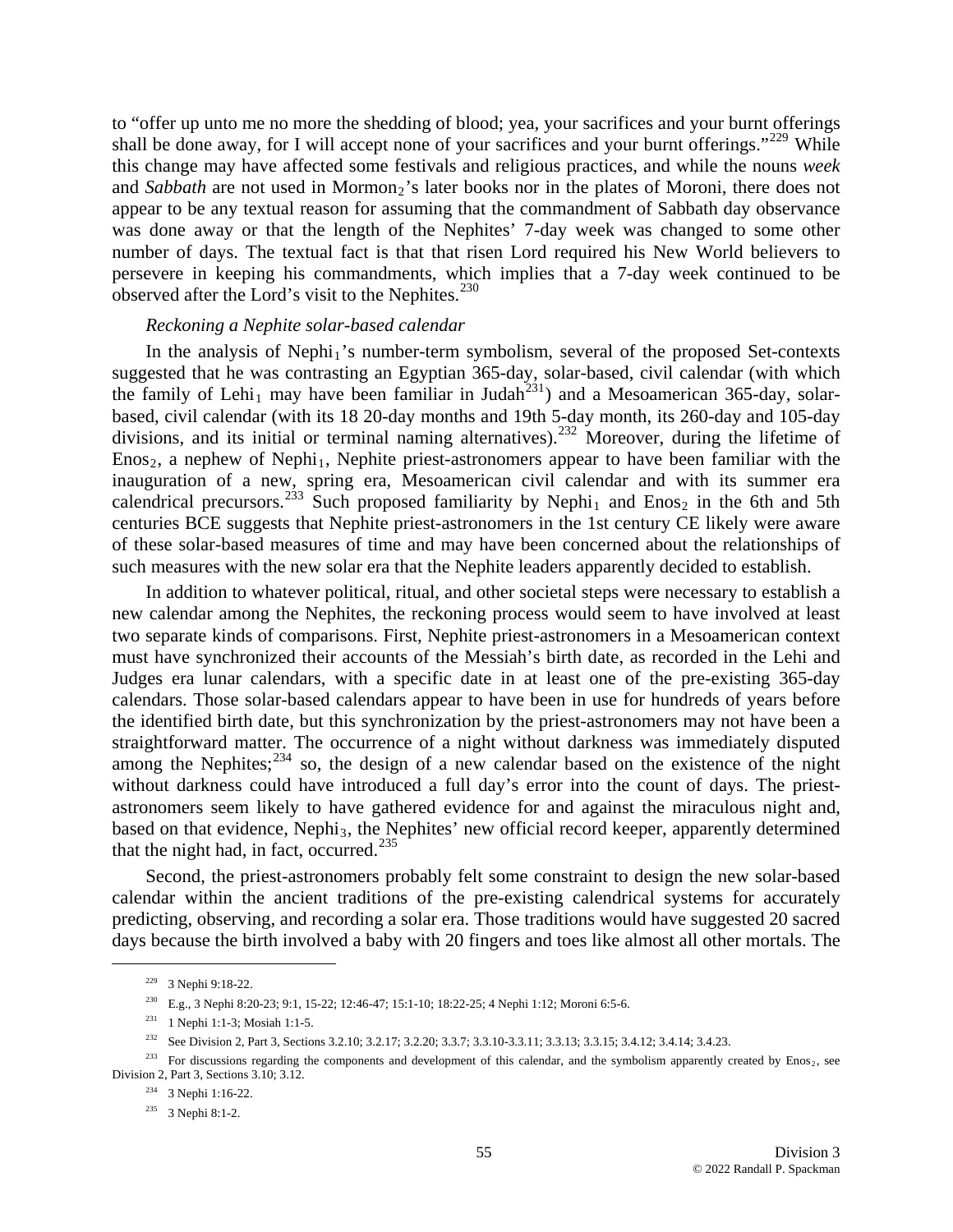year would include 18 20-day months. The number 18 is a multiple of nine, perhaps suggesting the nine lords of the night and the underworld; so, the baby would not be an immortal, but would be subject to death. However, having descended directly from heaven in accordance with Lehi<sub>1</sub>'s vision, the baby would have or have access to the power to overcome death, be resurrected, and appear again within a five-day period, as prophesied by prophets  $Nephi<sub>1</sub>$  found recorded in the brass plates: Zenoch, Neum, and Zenos.<sup>[236](#page-55-0)</sup> Thus, a new solar-based calendar could be composed of 18 20-day months, together with a 19th month of five days, and could be *entirely* symbolic of the Messiah's descent out of heaven, mortality, death, and resurrected return to heaven.

The traditional Mesoamerican system of solar-based calendars included two calendars that had reached significant milestones in 1-2 CE, which likely preceded the inauguration of the NC calendar, and two calendars that reached significant milestones in 5 CE, which may have followed the inauguration of the NC calendar. Three of these calendars were terminally named, summer era calendars and the fourth was an initially named spring era calendar. The first to be inaugurated was provisionally named the "Cuicuilco" calendar by Edmonson. The date of its proposed inauguration was the summer solstice in 739 BCE.<sup>[237](#page-55-1)</sup> Its New Year was Type I (Sun Death, Monkey, or Owl?), but because it was terminally named, the year bearers were Type V (Serpent, Foot, Eagle, or Lord). The second to be inaugurated was provisionally named the "Olmec" calendar and its proposed inauguration date was 40 days before the summer solstice in 656 BCE.[238](#page-55-2) Its New Year also was Type I and its year bearers were Type V. The third summer era calendar was provisionally named the "Izapa" calendar. It appears to have been inaugurated on 1 May 520 BCE and its first summer solstice occurred 52 days later.<sup>[239](#page-55-3)</sup> Its New Year was Type II (Wind, Deer, Jaw, or Quake) and, because it was also terminally named, the year bearers were Type I (Sun Death, Monkey, or Owl?).

The Izapa calendar's 520-year summer era could have been confirmed by observation on the summer solstice in 1 CE, the day when a 126-day discrepancy could have been measured between the calendar count of 520 365-day years (189800 days) and 520 tropical years (189925.9378 days). The Olmec calendar's 661-year summer era could have been confirmed by observation on the summer solstice in 6 CE, the day when a 160-day discrepancy could have been measured between the calendar count of 661 365-day years (241265 days) and 661 tropical years (241425.0863 days). Similarly, the Cuicuilco calendar's 743-year summer era could have been confirmed by observation on the summer solstice in 5 CE, the day when a 180-day discrepancy could have been measured between the calendar count of 743 365-day years (271195 days) and 743 tropical years (271374.9457 days).

The spring-era calendar was provisionally named the "Kaminaljuyu" calendar and it appears to have been inaugurated on the spring equinox in 433 BCE.<sup>[240](#page-55-4)</sup> Because it was an initially named calendar, its New Year and year bearers all were Type II (Wind, Deer, Jaw, or Quake). The Kaminaljuyu calendar's 434-year spring era could have been confirmed by observation on the spring equinox in 2 CE, a day when the crucial 105-day discrepancy occurred between the calendar count of 434 365-day years (158410 days) and 434 tropical years (158515.1096 days).

<span id="page-55-0"></span> <sup>236 1</sup> Nephi 19:6-21.

<span id="page-55-1"></span><sup>237</sup> See Division 2, Part 3, Section 3.10.3-3.10.4.

<span id="page-55-2"></span><sup>&</sup>lt;sup>238</sup> See Division 2, Part 3, Section 3.10.5.

<span id="page-55-3"></span><sup>&</sup>lt;sup>239</sup> See Division 2, Part 3, Section 3.10.6.

<span id="page-55-4"></span><sup>&</sup>lt;sup>240</sup> See Division 2, Part 3, Section 3.10.7.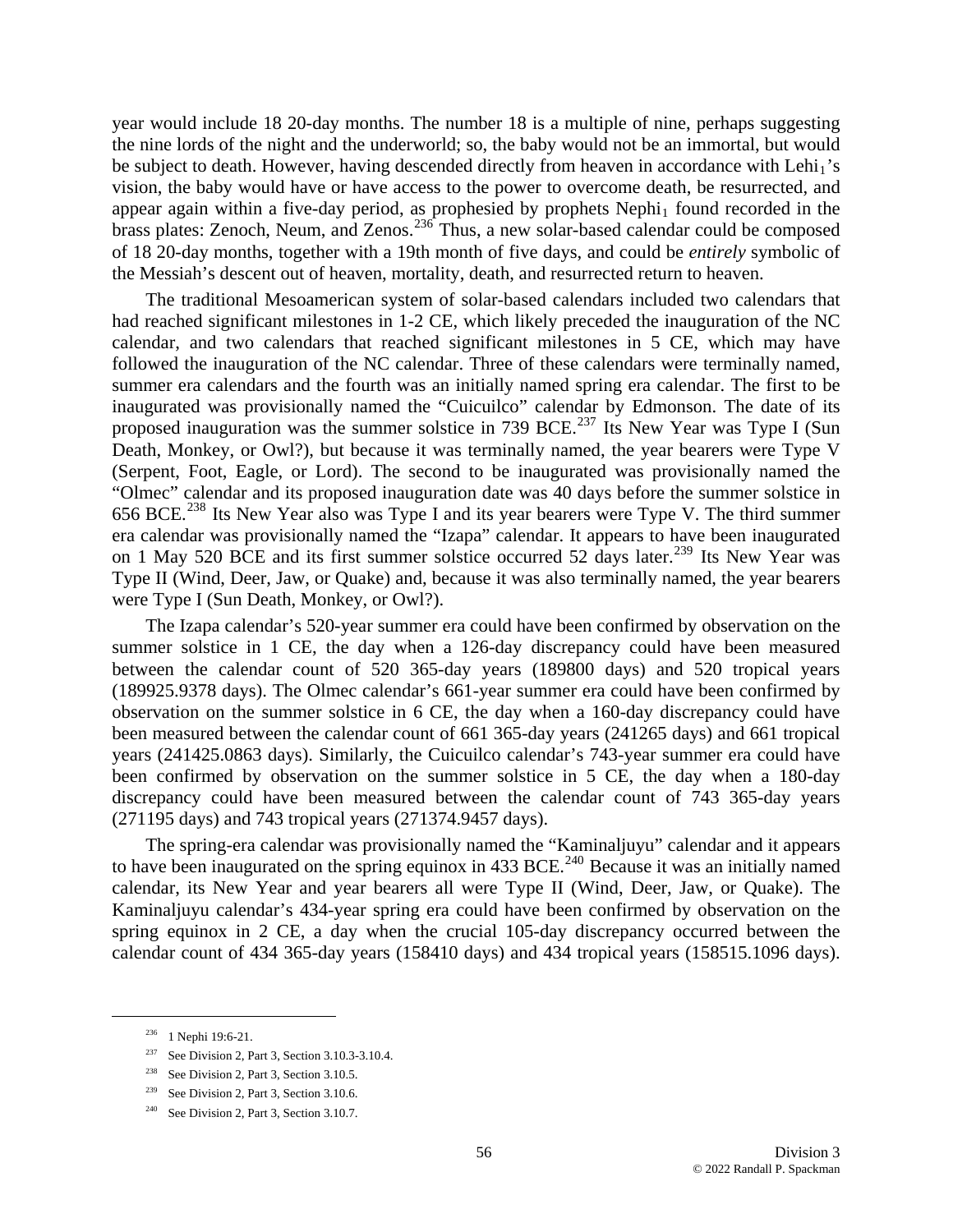Figures 2.1 through 2.4 of this Division depict the four solar-based calendar years when such confirmations may have been obtained by careful observation, record keeping, and comparison.

This brief discussion of the reckoning that may have been involved in creating a new solarbased calendar for measuring the NC era is preliminary. Additional issues suggested in Third Nephi will be taken up later in this Division. At this point, however, it is sufficient to propose that the NC calendar was a solar-based, 365-day calendar that may have been compared and/or connected in some manner with a Cuicuilco, Olmec, Izapa, and/or Kaminaljuyu calendar. The accuracy of the solar era predictions of these four calendars could have been proven to the Nephite priest-astronomers by their measurement and observation of interrelated long term portions of Mesoamerican 1507-year solar eras. Such measurements and observations also would have proven to them that the night without darkness had, in fact, occurred and been observed and recorded properly.

# 2.6.6 Specified intervals of years in the Book of Mormon

Intervals of more than one year are identified by their number-terms in 13 of the 34 temporal-expressions in the Book of Mormon. These 13 temporal-expressions all have stated cardinal or L number-terms and express plural or B year-terms. Their diction and positions occur in the following order. Their apparent intervals of days are based on the proposed use of a 365 day calendar and comparisons with the 47 interval lengths set forth in Table 3.A of Division 2.

- 1. The number-term "about ten" is the first L number-term to appear in an informal appended or *J* expression. The related time-term is personalized. The phrase "about ten", by itself, could be construed as "close to" ten or possibly nine or eleven, but the uncertainty disappears when the NC era context is taken into account. Mormon<sub>2</sub> was ten years old during at least part of the  $321st$  NC calendar year. [241](#page-56-0) He chose to express his approximate age by using the number 10. Ten NC calendar years would be 3650 days. That interval suggests close accords with the lengths of 41.5 mean sidereal periods of the planet Mercury (about 3650.7297 days) and 31.5 mean synodic periods of Mercury (about 3650.1425 days).
- 2. The number-term "about twenty and four" is the only L number-term in the Book of Mormon to appear in a cardinal-years-event or (*T*) letter-set. The related timeterm is personalized. The phrase is quoted from Ammaron's instructions to Mormon<sub>2</sub>; so, Ammaron apparently chose the number 24. This is the only projected or future time mentioned in a temporal-expression in this book. Twentyfour NC calendar years would be 8760 days. This interval suggests a close accord with the length of 438 20-day cycles and a near accord with the length 15 mean synodic periods of the planet Venus (about 8758.8249 days). Furthermore, 8760 days is just two days less than a near accord with the length of 39 mean sidereal periods of Venus (about 8763.3452 days).
- 3. The number-term "eleven" is the second L number-term to appear in an informal appended or *J* expression in this book. The related time-term is personalized. Eleven NC calendar years would be 4015 days. That interval suggests near accords with the lengths of 136 mean synodic months (about 4016.1602 days),

<span id="page-56-0"></span> <sup>241 4</sup> Nephi 1:48; Mormon 1:2; 2:2.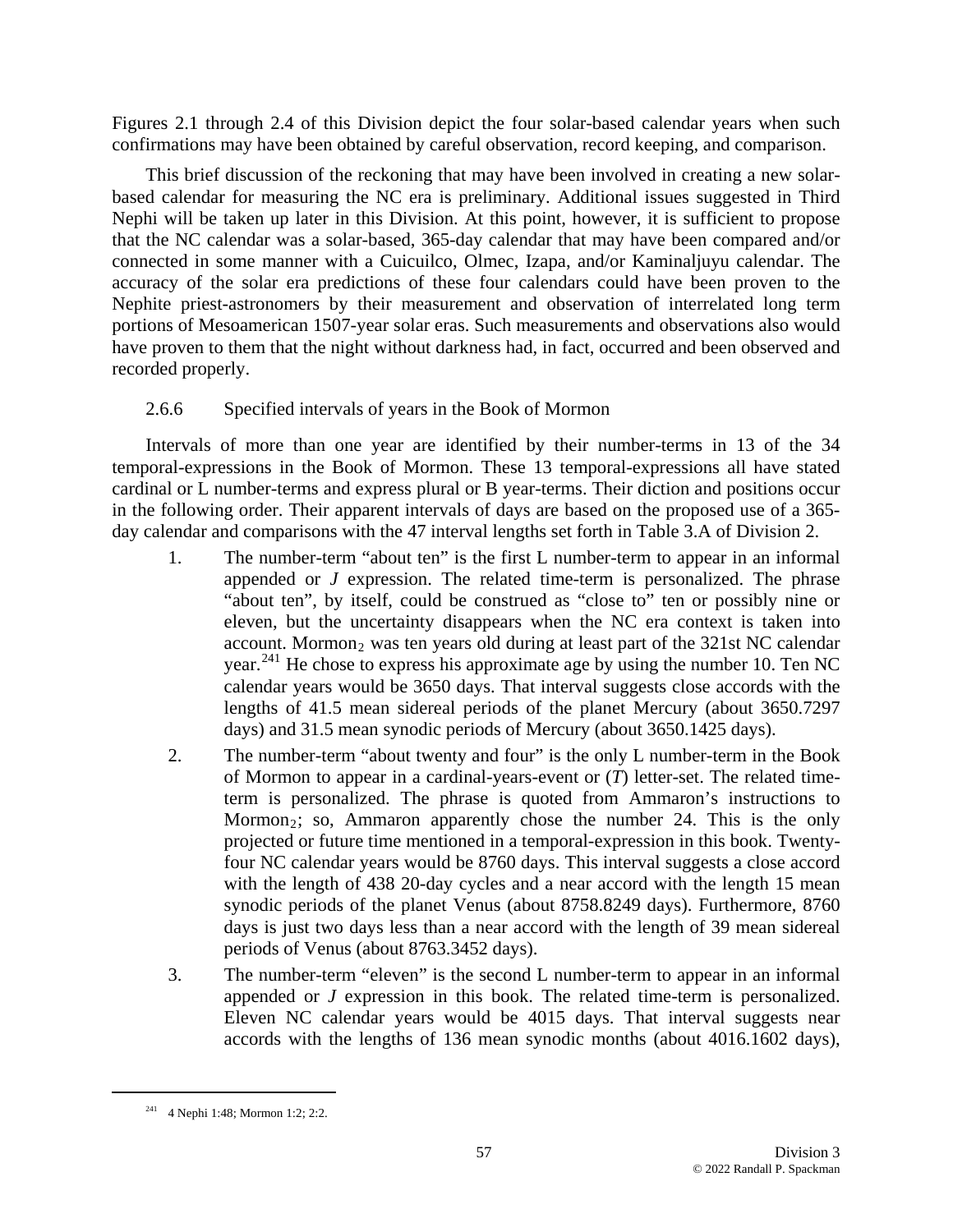147 mean sidereal months (about 4016.2840 days), and 147.5 mean draconic months (about 4013.8025 days).

- 4. The number-term "about four" is the first and only L number-term in this book to create a stated-time-relation or (*Q*) letter-set. The related time-term is omitted. The phrase "about four", by itself, could be construed as "close to" four or possibly three or five, but the uncertainty disappears when  $Mormon<sub>2</sub>$ 's age is taken into account. Between his ages 11 and 15, approximately four years of peace occurred.[242](#page-57-0) Four NC calendar years would be 1460 days. This interval suggests close accords with the lengths of 73 20-day cycles, four tropical years (about 1460.9688 days), 2.5 mean synodic periods of Venus (about 1459.8042 days), and 6.5 mean sidereal periods of Venus (about 1460.5575 days). This interval also suggests near accords with the lengths of 49.5 mean synodic months (about 1461.7642 days), 53.5 mean sidereal months (about 1461.7088 days), and four sidereal years (about 1461.0255 days).
- 5. The number-term "fifteen" is the third L number-term to appear in an informal appended or  $J$  expression in Mormon<sub>2</sub>'s personal record. The related time-term is personalized. Fifteen 365-day years is 5475 days, an interval with no near or close accord with the length of any other interval listed in Table 3.A of Division 2.
- 6. The number-term "three hundred and twenty and six" is the first and only L number-term in this book to create a formal pass-away or (*D*) letter-set. The related time-term is omitted. An interval of 326 365-day years is 118990 days. This interval has no near or close accord with the length of any of the other 46 listed intervals in Table 3.A of Division 2.
- 7. The number-term "three hundred and thirty" is the second L number-term to appear in a formal pass-away or *D* expression in this book. The related time-term is omitted. The interval is 120450 days. It suggests close accords with the lengths of 4015 30-day cycles and 347.5 draconic or eclipse years (about 120450.4764 days).
- 8. The number-term "three hundred and forty and four" is the third L number-term to appear in a formal pass-away or *D* expression in the Book of Mormon. The related time-term is omitted. The interval is 125560 days and suggests a close accord with the length of 6278 20-day cycles.
- 9. The number-term "ten" is the fourth L number-term in this book to appear in a formal pass-away or *D* expression. The related time-term is omitted. Ten NC calendar years are 3650 days. As noted above, this interval suggests close accords with the lengths of 41.5 mean sidereal periods of Mercury (about 3650.7297 days) and 31.5 mean synodic periods of Mercury (about 3650.1425 days).
- 10. The number-term "three hundred and sixty" is the first and only L number-term in the Book of Mormon to appear in a formal making-in-the-whole or *F* expression. The related time-term is an official NC era short name. The interval is 131400 days. This interval suggests close accords with the lengths of 14600 9-day cycles, 6570 20-day cycles, 4380 30-day cycles, and 365 Long Count (360-day) tuns.

<span id="page-57-0"></span> $242$  Mormon 1:6, 12, 15.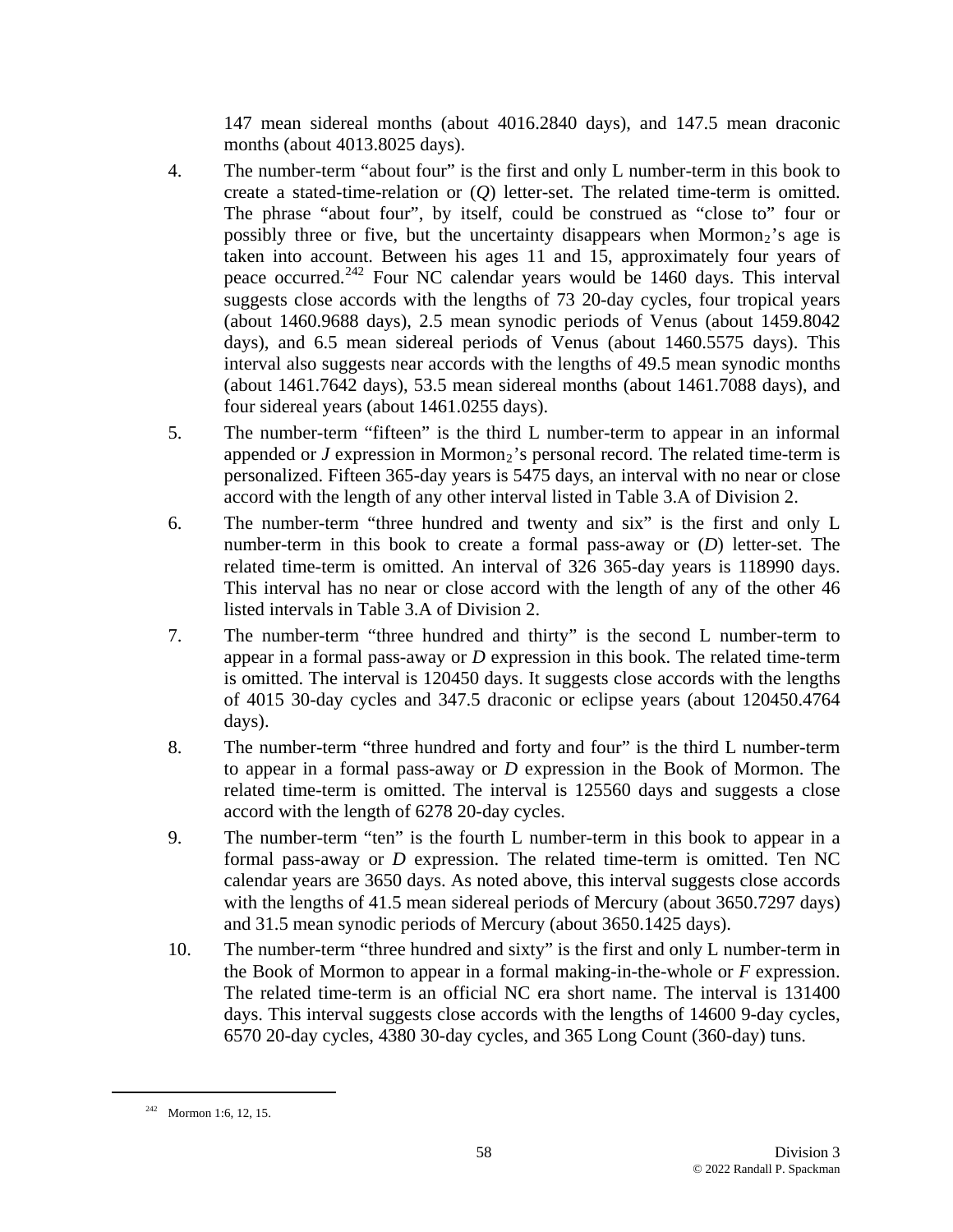- 11. The number-term "three hundred and seventy and nine" is the fifth L numberterm to appear in a formal pass-away or *D* expression in this book. The related time-term is omitted. An interval of 379 365-day years is 138335 days and it suggests near accords with the lengths of 4684.5 mean synodic months (about 138,336.0489 days) and 5083.5 mean draconic months (about 138333.3204 days).
- 12. The number-term "three hundred and eighty and four" is the sixth L number-term to appear in a formal pass-away or *D* expression in the book. The related timeterm is omitted. An interval of 384 365-day years is 140160 days and it suggests close accords with the lengths of 7008 20-day cycles, 4672 30-day cycles, and 5130 mean sidereal months (about 140160.1158 days).
- 13. The number-term "four hundred" is the seventh and final L number-term to appear in a formal pass-away or *D* expression in the Book of Mormon. The related time-term is an altered NC era name. The interval is 146000 days and it suggests close accords with the lengths of 7300 20-day cycles, 4944 mean synodic months (about 145999.2370 days), 824 six-month lunar semesters, and 412 12-month lunar years.

#### 2.6.7 Alternative quantification of single years

Six referred-quantity expressions appear in the Book of Mormon. They do not state ordinal or cardinal number names; so, they may be interpreted as not providing numerical quantification to the number-term analysis. Alternatively, they may be assumed to repeat a previously stated ordinal or cardinal numerical quantification that is to be included in the analysis. The latter three of these expressions ("in *this* year", "in *that* year", and "in *this* year"[243](#page-58-0)) are open to a simple quantitative interpretation. Each of their referenced number-terms points to a stated ordinal number-term in a previous whole-year or *A*, or stated-time-relation or *Q*, temporal-expression: "in *the three hundred and forty and fifth* year", "in *the three hundred and sixty and first* year", and "until *the three hundred and seventy and fifth* year".<sup>[244](#page-58-1)</sup> Hence, if these three referenced number-terms were deemed to repeat the previous numerical quantification, they would repeat the cardinal numbers 345, 361, and 375 in the number-term analysis. Both alternatives—no quantification or repeated quantification—are considered in the analysis.

The first three of the referred-quantity expressions in the Book of Mormon ("in *this* year", "in *this same* year", and "in *that same* year"<sup>[245](#page-58-2)</sup>) suggest a third alternative quantitative interpretation. Each of these referenced number-terms also points to the number-term in a previous appended or *J* temporal-expression: "being *eleven* years old" (referenced twice) and "being *fifteen* years of age".<sup>[246](#page-58-3)</sup> However, in these previous expressions, the referenced number names in the number-terms are cardinal, rather than ordinal: "eleven" and "fifteen". The hypothetical phrases "in eleven year" and "in fifteen year" are not the diction one expects. With singular year-terms associated with the same age, one expects phrases referring to Mormon<sub>2</sub>'s 12th year and 16th year of age. This hypothetical third alternative for quantification also requires the year-terms in the interpretation to be switched from singular to plural. In the following analysis, these three referenced number-terms are assumed to represent either no quantification

 <sup>243</sup> Mormon 2:20; 3:7; 4:17, italics added.

<span id="page-58-1"></span><span id="page-58-0"></span><sup>244</sup> Mormon 2:16; 3:7; 4:16, italics added.

<span id="page-58-2"></span> $245$  Mormon 1:8, 11; 2:1, italics added.

<span id="page-58-3"></span> $246$  Mormon 1:6, 15, italics added.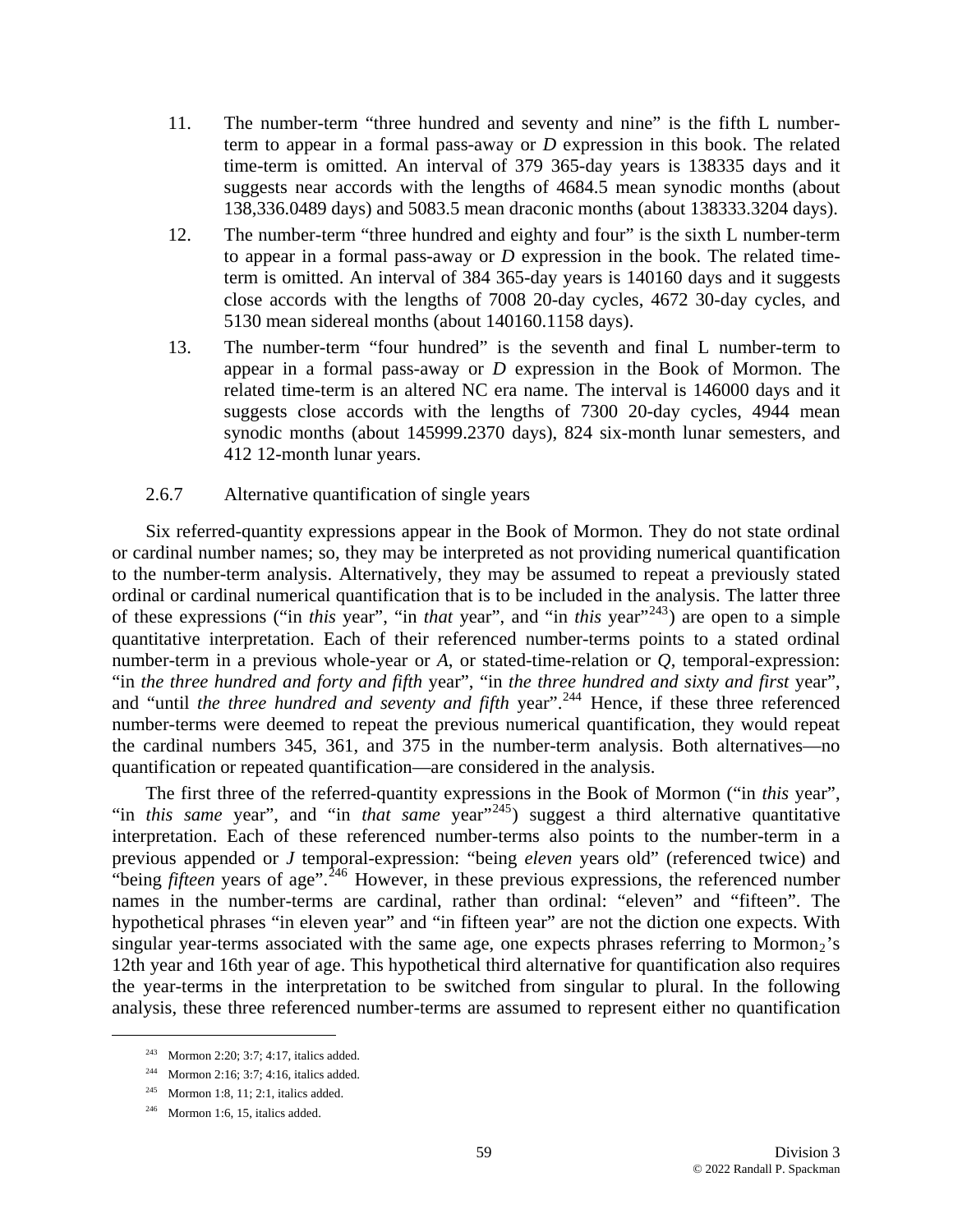or, respectively, the stated cardinal numbers 11, 11, and 15, or perhaps less likely because they are hypothetical, 12, 12, and 16.

A seventh temporal-expression includes Mormon<sub>2</sub>'s personalized ordinal number-term "my sixteenth".<sup>[247](#page-59-0)</sup> One might consider that this number-term also could be interpreted as suggesting the quantification that he was 15 years old; however, he chose to describe a single year identified by an ordinal number name rather than to refer to the previous interval of 15 years. Hence, this stated ordinal number-term is not deemed to provide an alternative quantitative interpretation.

## 2.6.8 Possible combinations

The number-terms in the Book of Mormon that provide definite quantification include 15 stated ordinal or K number-terms and 13 stated cardinal or L number-terms. These 28 stated number names may be examined by themselves and by adding them into every possible combination for a total of 268,435,455 stated numbers or combination sums. The number-terms in this book also include six common or M number-terms that refer to prior stated number-terms. Because these M number-terms do not actually state an ordinal or cardinal number name, it is possible to consider them to be non-quantified number-terms. However, given the position and diction of these M number-terms, it is also possible to consider them to represent definite numbers. The six number names directly referenced by the M number-terms may be considered to create 16,911,433,728 more combinations with each other and the 28 stated number names. (This figure does not include the billions of additional combinations that could be created by the hypothetical alternative quantification of three of the M number-terms.) For each of the foregoing combinations, the process of combination assumes that a number name stated or referenced in a number-term is not used twice in a single combination and that the order of the number-terms is not consequential.

The following analysis, however, is based on the assumption that  $Mormon<sub>2</sub>$ 's text controls the combination process. The order of number-terms and many other textual features are consequential. The significant textual facts are the diction, language typology, and placement of the temporal-expressions, as they may be further qualified by the secondary language of their associated narratives. Hence, in the following analysis, only 201 Sets, their 388 alternative Setsums, and their 215 unique Set-sum values are proposed for detailed analysis. These numbers include all the possible Sets, alternative Set-sums, and unique Set-sum values created by the textual facts. The remaining billions of other possible combinations and their combination sums are deemed to be incidental to the text rather than controlled by it.

The sorting of the 201 proposed Sets proposed in this Part is dependent on the ink designs in the original and printer's manuscripts. Some of the ink designs represent 34 K, L, and M number-terms in the Book of Mormon. The diction, language typology, and placement of these number-terms—within the context of their associated narratives—create the distinctive chronological structure, the limited possibilities, within which to identify Sets. The Sets and their Set-sums are neither derived from, nor dependent on, near or close accords with the chronological intervals listed in Table 3.A of Division 2.

Just as the meanings of time-terms have been combined and their combined meanings suggest the proposed Nephite eras and era contexts, so the meanings of number-terms have been combined by addition and result in the proposed Set-sums. Then, the assumption that a Set-sum

<span id="page-59-0"></span> $247$  Mormon 2:2.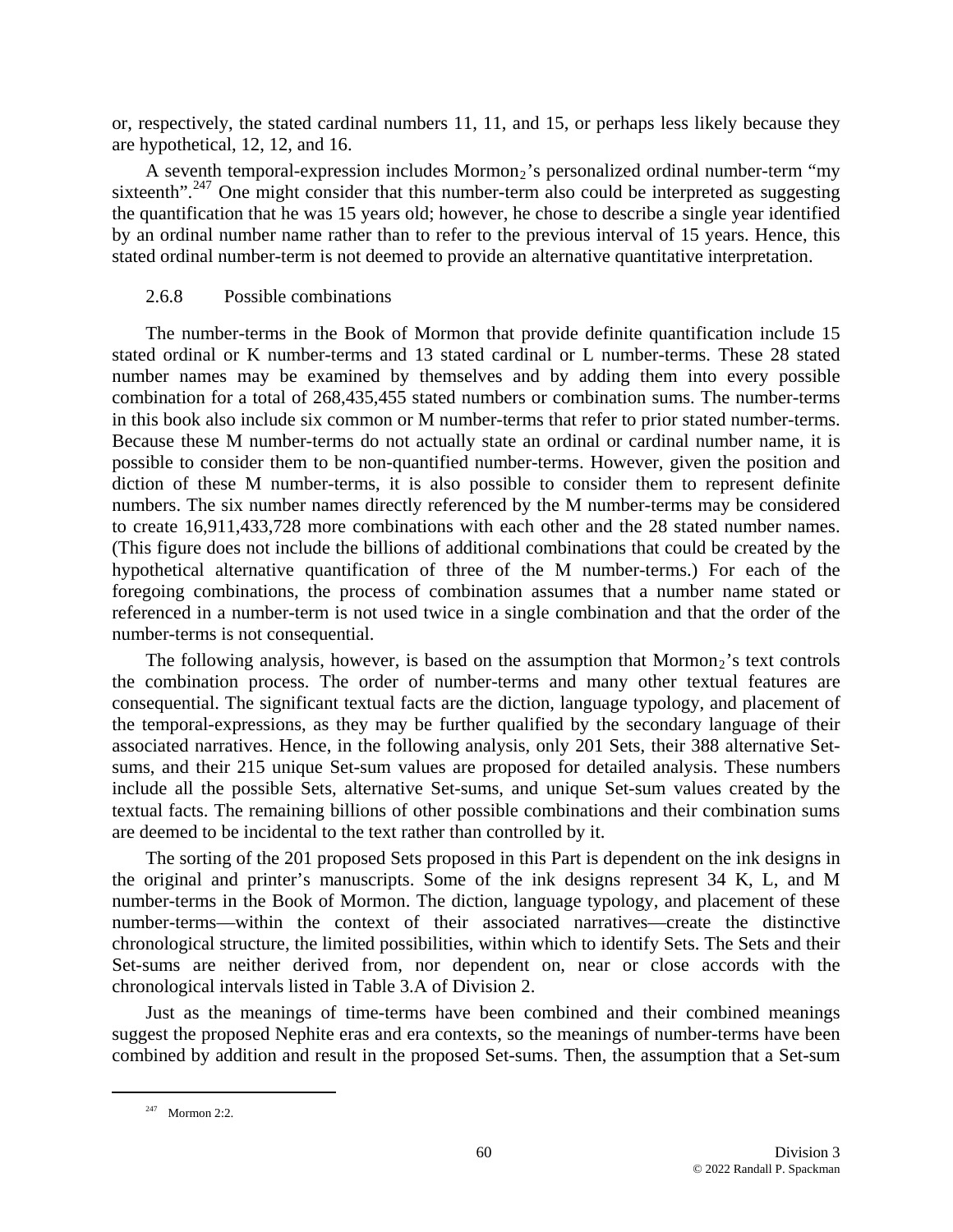represents a certain number of natural days creates a temporal interval that may or may not imply one or more Set-contexts (near or close commensurations with other temporal intervals). All the Set-contexts, in turn, appear to represent aspects of Nephite chronological culture that are shorter than the era contexts and yet attest to the accuracy of the Nephites' temporal prophecies and their careful measurement of the passing of time.

Thus, for example, while one purpose of  $Mormon<sub>2</sub>$ 's express time-terms in the Book of Mormon appears to be the coordination of his age with the NC era context, a parallel purpose appears to be his verification of the priest-astronomers' accurate measurement of that era context. His demonstration of that accuracy during his lifetime (and by implication, during the lives of the previous Nephite record keepers) seems to be one of the primary goals of his Sets, Set-sums, and Set-contexts. Indeed, when Mormon<sub>2</sub> says in the introductory declaration of his book that he is making "a record of the things which I have both seen and heard", his account appears to include "the manner of the learning of [his] people" with regard to the day by day, week by week, month by month, and year by year accurate observing, measuring, reporting, and recording of their many interwoven indicators of the motion of time.

# 2.7 Sets, Set-sums, and Set-contexts in Mormon<sub>2</sub>'s concluding letter-sets

The following analysis includes the results of the hypothetical alternative categorizations of temporal-expressions and the alternative values of the common or M number-terms discussed above.[248](#page-60-0) The temporal-expression in Mormon 3:4 is analyzed as a likely pass-away or *D* expression and as a less likely ordinal-year-event or *R* expression. The temporal-expression in Mormon 4:16 is analyzed as a likely stated-time-relation or *Q* expression and as a much less likely "whole-year(s)" or *A* expression. The common or M number-terms in Mormon 1:8, 11, and 2:1 suggest alternative values because they each refer a singular year to a previous interval of years. Furthermore, when Mormon<sub>2</sub> completed his record, one of the express plural or B yearterms he had planned for his book was some 15 years away from being recorded by his son and his son might not survive to complete Mormon<sub>2</sub>'s plan. Thus, the ending (B) letter-set in the Book of Mormon may be viewed as a Set that had been planned by Mormon<sub>2</sub> to have alternative Set-sum values: 384 in accordance with his final B year-term or 784 (384+400) as finished by Moroni<sub>2</sub>. Consequently, the Set composed of all  $(B)$  letter-sets in the Book of Mormon, as one example, may produce the Set-sum 2197 at Mormon<sub>2</sub>'s last engraving or the Set-sum 2597 when Moroni<sub>2</sub> fulfilled his father's commands. Tables  $2.F$  through  $2.K$  of this Division include all these alternative categorizations and numerical values in the composition of their related Sets and Set-sums.

#### 2.7.1 Set-contexts related to year-term letter-sets

Only two analytical types of year-terms (express singular or A; express plural or B) appear in the Book of Mormon and in Mormon<sub>2</sub>'s related year-term letter pattern: (AB[A]BA)  $(BABABA)(BA[B|AB).<sup>249</sup>$  $(BABABA)(BA[B|AB).<sup>249</sup>$  $(BABABA)(BA[B|AB).<sup>249</sup>$  The first (A) letter-set in the letter pattern occurs at the conclusion of 4 Nephi 1:48, when Ammaron closed his record after the end of the 320th NC calendar year. Mormon<sub>2</sub> was a child; so, the  $(A)$  and  $(B)$  letter-sets of his concluding year-term letter pattern all relate to events within his lifetime. Even his command that  $Moroni<sub>2</sub>$  close the record on the

<span id="page-60-0"></span><sup>&</sup>lt;sup>248</sup> See Division 3, Part 1, Section 1.3; Part 2, Section 2.6.7.

<span id="page-60-1"></span><sup>&</sup>lt;sup>249</sup> See Division 1, Part 2, Section 2.5.3 and Division 3, Part 1, Section 1.2.1.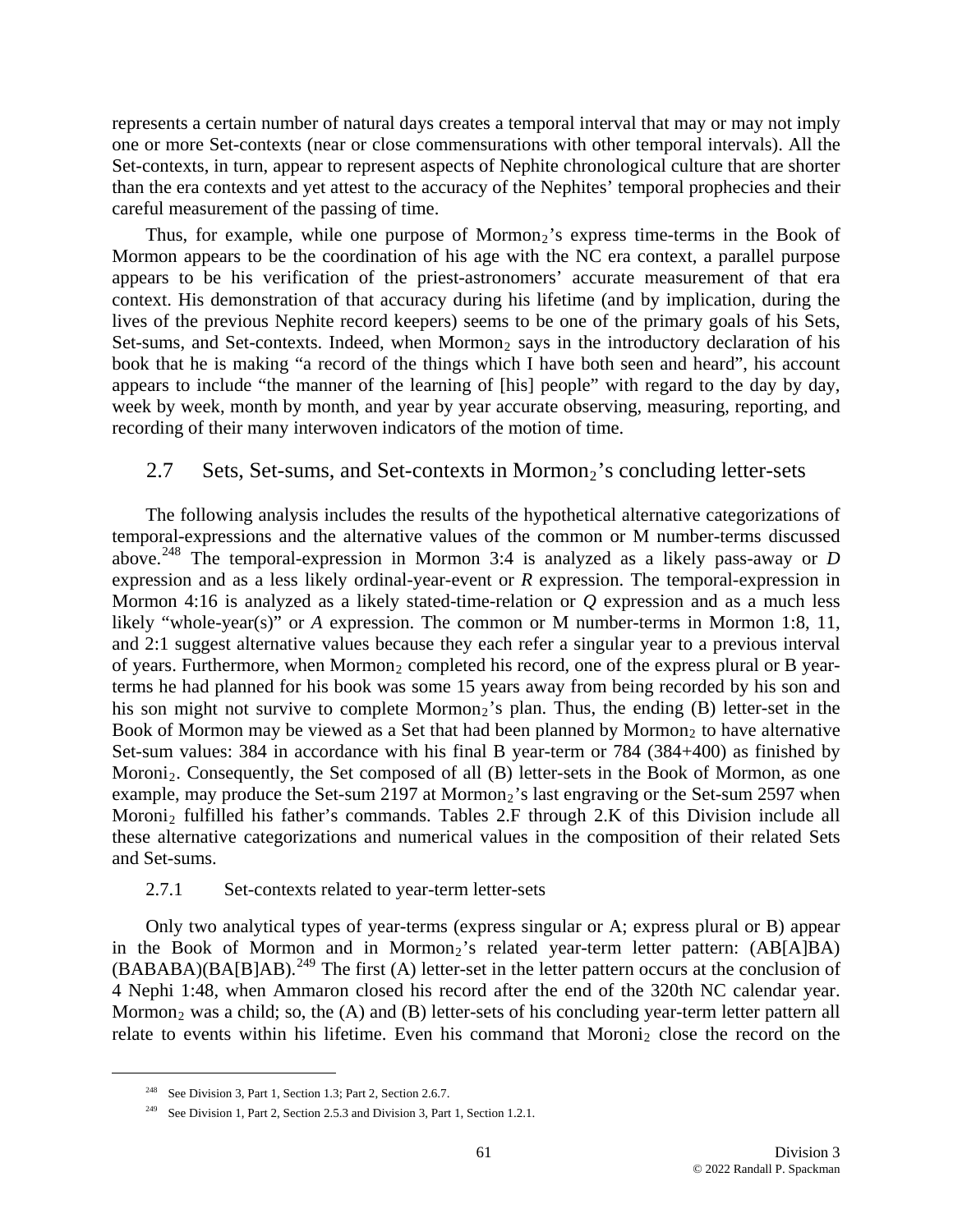plates of Mormon with a final temporal-expression after the end of the 400th NC calendar year was issued during Mormon<sub>2</sub>'s lifetime. The central  $[A]$  and  $[B]$  letter-sets in the first and last letter-groups of this pattern are identified by brackets. The related narratives of the central [A] letter-set describe the first war mentioned in Mormon<sub>2</sub>'s personal record, during which a Lamanite attack northward was blocked by the Nephites. The related narratives of the central [B] letter-set describe the Lamanite success in driving the Nephites northward from all but the last few of their cities.<sup>[250](#page-61-0)</sup>

Table 2.F of this Division lists the 31 proposed Sets of number-terms associated with the (A) and (B) letter-sets in the complete year-term letter pattern that begins with 4 Nephi 1:48 and ends with the concluding number-term in the Book of Mormon. These Sets produce 57 alternative Set-sums, 56 unique Set-sum values, and 117 Set-contexts (near or close accords with the lengths of various intervals noted in Section 2.6.3 above). The Set-sum 10 occurs twice in this table; so, its Set-contexts also are duplicated. The duplicated Set-sum and its Set-contexts are included in the table because they represent the third (A) letter-set and the third (B) letter-set in the proposed (BABABA) letter-group. A square box appears in Table 2.F under the category of Set-sums; this box represents a non-quantified alternative to the related Set-sums. Six unique Set-sums included in Table 2.F (10.7% of the unique values) possibly may be considered incidental to the proposed symbolism because they do not imply any Set-context. Only close accords with definite day counts (e.g., 7-day week, 13-day cycle, or 260-day ritual almanac) are included in this table. Eighty-five (72.6%) of the 117 proposed Set-contexts represent either factors of close accords or actual close accords. The other 32 proposed Set-contexts (27.4%) represent near accords. Twenty-six Set-contexts (22.2%) involve factors of single intervals and 91 (77.8%) involve one or more multiples of intervals or half intervals.

The numbers of Set-contexts associated with each type of interval are listed in the summary of Table 2.F. Several of these numbers seem larger than one might expect if the Set-sums were merely random. The 20-day cycle is associated with eight Set-contexts (two factors and six close accords). The 360-day Long Count tun is related to five factors and one close accord. Thirteen close accords are linked to draconic month intervals, but only eight close accords are related to sidereal month intervals, even though these two interval types are almost the same length. Three Set-contexts are related to draconic or eclipse years, but none are linked to 13-sidereal month years or 12-synodic month years. The Venus sidereal period is associated with a total of seven Set-contexts, by far the largest number of any of the proposed planetary periods.

### 2.7.2 Set-contexts related to time-term letter-sets

Four analytical types of time-terms appear in the Book of Mormon: standard short name or E; altered name or F; personalized name or G; and omitted name or H. Just three structural categories of time-terms occur: official name or D; altered name or F; and personalized name or G. In the identification of the proposed chronological structure, H time-terms are disregarded. The three letter-sets (G), (D), and (F) conclude a seven-part, balanced, and reversible (FDG[D]GDF) letter-group.[251](#page-61-1) This letter-group begins with the first time-term to name the NC era (an altered or F time-term in 3 Nephi 2:8). The letter-group ends with the altered name or F time-term in Mormon 8:6, which was added by Moroni<sub>2</sub> in accordance with his father's commands. One hundred nineteen express and omitted time-terms fill the chronological gap

<span id="page-61-0"></span><sup>&</sup>lt;sup>250</sup> Mormon 1:8, 11; 5:5.

<span id="page-61-1"></span><sup>&</sup>lt;sup>251</sup> See Division 3, Part 1, Section 1.2.2.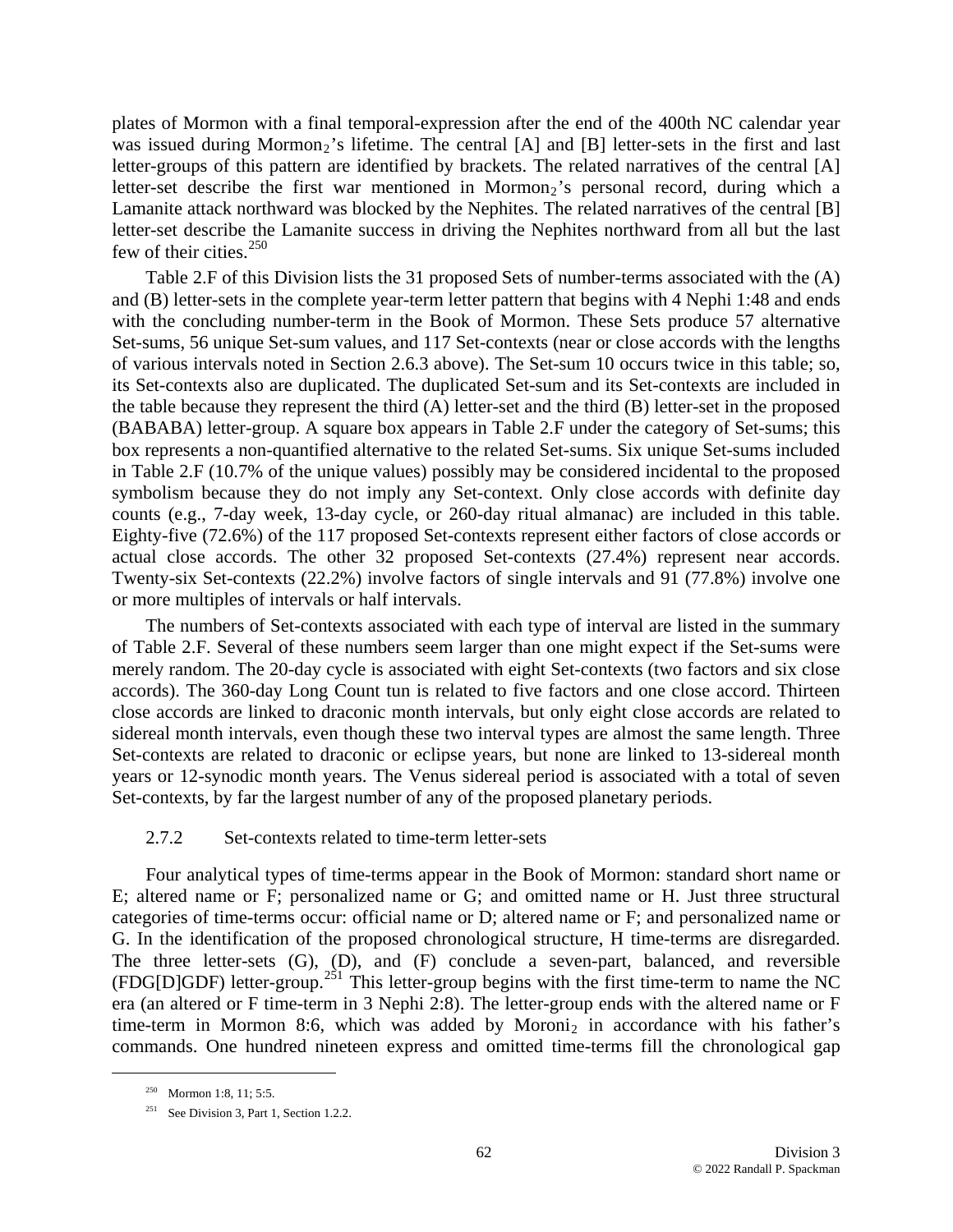between 3 Nephi 2:8 and Mormon 8:6. A complete analysis of the Sets, Set-sums, and Setcontexts associated with these 121 temporal-expressions involves time-terms in Third Nephi, Fourth Nephi, and Mormon; so, most of that analysis will be presented in later Parts of this Division.

From a much more limited perspective, the letter pattern within the Book of Mormon itself has been examined with the additional assumption that H time-terms are to be considered part of the intended chronological structure. Hundreds of years before the time of Mormon<sub>2</sub>, Nephi<sub>1</sub> used H time-terms and required subsequent writers in the small plates to use them as part of their contributions to the chronological structure. As Mormon<sub>2</sub> sought to honor his ancestor Nephi<sub>1</sub> and introduce the small plates that were to be attached to the plates of Mormon, he may have used H time-terms as alternative structural components of the Book of Mormon. This way of dealing with time-terms also would have prepared his readers for understanding the chronological structure and symbolism found in the small plates of Nephi.<sup>[252](#page-62-0)</sup>

In this alternative view of time-terms in the Book of Mormon, the G time-term in Mormon 1:2 becomes the first G time-term in the first (G) letter-set in a variable sequence, non-balanced, non-reversible GHGHEHF pattern of time-term analytical types. As noted in Section 2.3.4 herein, the categorization and use of the seemingly different short name or E and altered name or F time-terms may be reconsidered. The four G time-terms in this book relate to the measurement of years from Mormon<sub>2</sub>'s birth date. Similarly, the E and F time-terms in this book relate to the measurement of years from the Messiah's birth date. When a regular capital letter V is used to represent this similar birth slanted aspect of the express time-terms, the seven-part letter pattern that begins in Mormon 1:2 becomes an alternating, balanced, and reversible (VHV[H]VHV) letter-group.

The central [H] letter-set is based on 13 temporal-expressions that range from Mormon<sub>2</sub>'s 16th year, when he was "visited of the Lord" and appointed to lead a Nephite army, <sup>[253](#page-62-1)</sup> through the end of the ten-year interval of peace resulting from the treaty between the Nephites and the Lamanites.<sup>[254](#page-62-2)</sup> In the year following Mormon<sub>2</sub>'s appointment as military leader, his army met a Lamanite force that the Nephites were unprepared to fight; so, they retreated.<sup>[255](#page-62-3)</sup> Decades later, as the peace treaty came to an end, Mormon<sub>2</sub> united his people and they fortified their communities. In the two following years, he led the Nephites in victories over their enemies and in the recovery of lands previously lost to the Lamanites. However, following those military victories, he "did utterly refuse from [that] time forth to be a commander and a leader of this people because of their wickedness and abomination."<sup>256</sup>

Table 2.G of this Division lists the 21 proposed Sets of number-terms associated with the express and omitted time-term letter-sets in the Book of Mormon. These Sets produce 45 alternative Set-sums, 32 unique Set-sum values, and 148 Set-contexts. Twelve Set-sums (4, 15, 26, 28, 45, 360, 400, 2753, 3113, 3114, 3701, and 4437) occur at least twice each in this table; so, the related Set-contexts also are duplicated. Two square boxes appear in Table 2.G under the category of Set-sums; these boxes represent non-quantified alternatives to the listed Set-sums. Four unique Set-sums included in Table 2.G (12.5% of the unique values) possibly may be

<span id="page-62-3"></span><span id="page-62-2"></span><span id="page-62-1"></span><span id="page-62-0"></span> $\overline{a}$ 

<sup>&</sup>lt;sup>252</sup> See Division 2, Part 1, Sections 1.6; 1.8-1.10.

<sup>253</sup> Mormon 2:1.

 $254$  Mormon 3:4.

<sup>255</sup> Mormon 2:3-8.

<sup>256</sup> Mormon 3:4-16.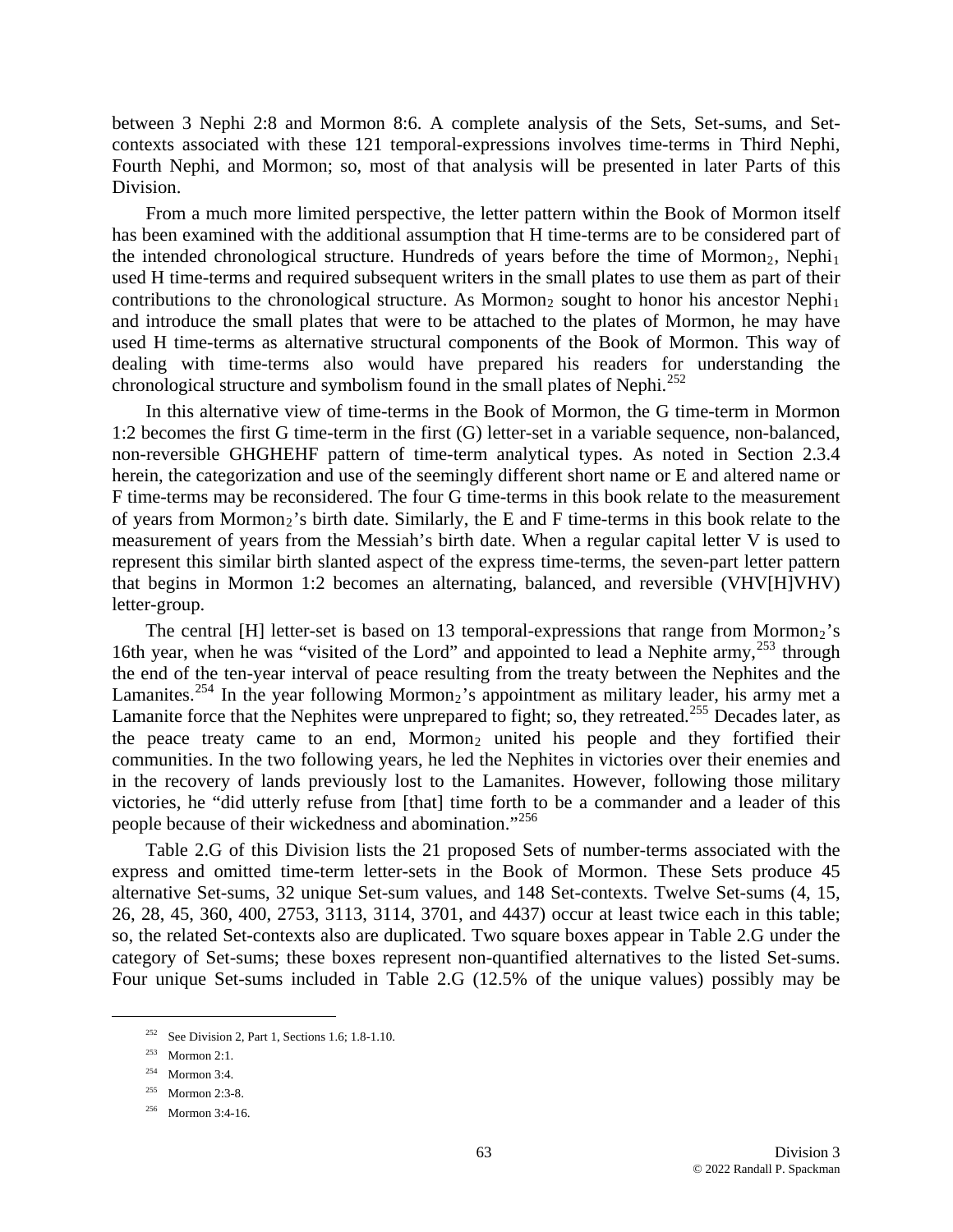considered incidental to the proposed symbolism because they do not imply any Set-context. With one exception (noted below), only close accords with definite day counts (e.g., 9-day cycle, 20-day cycle, or 360-day Long Count tun) are included in this table. One hundred thirteen (76.4%) of the 148 proposed Set-contexts represent close accords. The other 35 proposed Setcontexts (23.6%) represent near accords. Fifty-eight Set-contexts (39.2%) involve factors of single intervals and 90 (60.8%) involve one or more multiples of intervals or half intervals.

The numbers of Set-contexts associated with each type of interval are listed in the summary of Table 2.G. Several of these numbers seem to be larger than one might expect if the Set-sums were merely random. The 9-day cycle is linked with ten close accords. The 20-day cycle is associated with 11 Set-contexts. The 360-day Long Count tun is related to seven factors and three close accords. Twenty Set-contexts involve draconic month intervals, but only 13 Setcontexts are related to sidereal month intervals, even though these two interval types are almost the same length. Eighteen Set-contexts are related to synodic month intervals. The Venus sidereal period and the Mars synodic period are both associated with sizable numbers of factors. The Set-sum 820 is included in Table 2.G as a near accord with the definite 819-day cycle of Mesoamerica. This exception to the analytical rule for definite day counts has been made because of the apparent association of 20-day and 819-day cycles discussed in Division 2 with respect to the Set-contexts of the small plates of Nephi.<sup>[257](#page-63-0)</sup>

### 2.7.3 Set-contexts related to number-term letter-sets

Three structural categories of number-terms appear in the Book of Mormon: stated ordinal or K; stated cardinal or L; and common or M. The concluding number-term chronological structure in the plates of Mormon has been described as an (LKL)(MLM)(KLKLK[M]KLKLK) (MKM)(LKL) letter pattern that starts with a narrative-context in which the religious division in the Nephites reached a point when "the more wicked part of the people … became exceeding more numerous than were the people of God".<sup>[258](#page-63-1)</sup> The pattern ends when Moroni<sub>2</sub>, as the sole surviving Nephite record keeper, fulfilled his father's command to report the entire destruction of their people prior to 400 NC calendar years passing away.<sup>[259](#page-63-2)</sup>

Table 2.H of this Division lists the 38 proposed Sets of number-terms associated with the K, L, and M number-term letter-sets that begin with 4 Nephi 1:40 and end with the concluding number-term in the Book of Mormon. These Sets produce 55 alternative Set-sums, 49 unique Set-sum values, and 109 Set-contexts. Five Set-sums (10, 16, 345, 361, and 2197) occur at least twice each in this table; so, their Set-contexts also are duplicated. Eight square boxes appear in Table 2.H under the category of Set-sums. These boxes represent non-quantified alternatives to the listed Set-sums. Five unique Set-sums included in Table 2.H (10.2% of the unique values) possibly may be considered incidental to the proposed symbolism because they do not imply any Set-context. Only close accords with definite day counts are included in this table. Eighty-three (76.1%) of the 109 proposed Set-contexts represent close accords. The other 26 proposed Setcontexts (23.9%) represent near accords. Thirty-nine Set-contexts (35.8%) involve factors of single intervals and 70 (64.2%) involve one or more multiples of intervals or half intervals.

<span id="page-63-1"></span><span id="page-63-0"></span>The numbers of Set-contexts associated with each type of interval are listed in the summary of Table 2.H. The 360-day Long Count tun is related to six factors and one close accord. Eleven

<sup>&</sup>lt;sup>257</sup> See Division 2, Part 3, Sections 3.2.6; 3.2.15; 3.2.20; 3.3.11; 3.3.15; 3.4.4; and 3.4.23.

<sup>258 4</sup> Nephi 1:40.

<span id="page-63-2"></span><sup>259</sup> Mormon 8:6.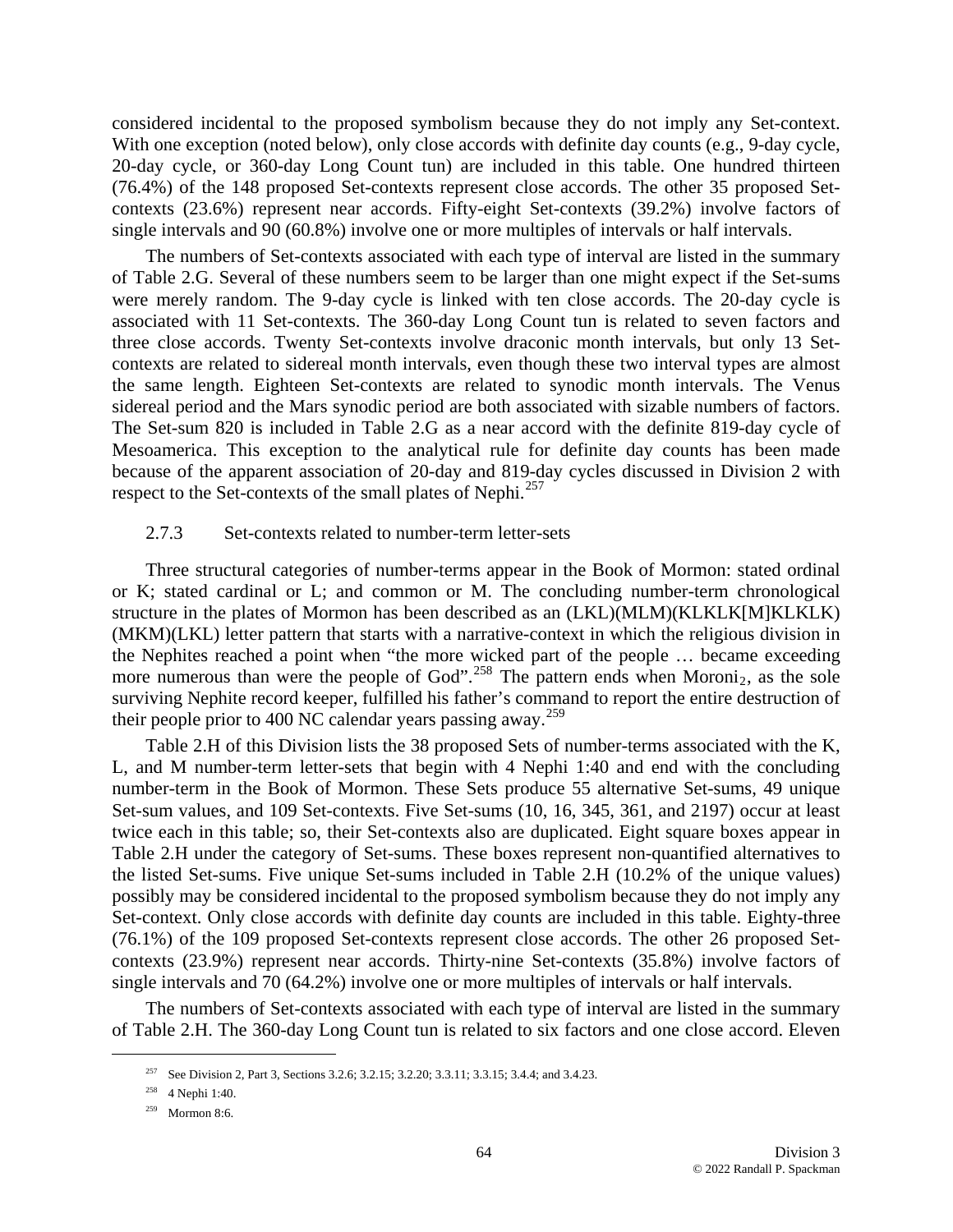Set-contexts involve draconic month intervals and 12 involve synodic month intervals; however, 16 Set-contexts seem to emphasize sidereal month intervals. Three Set-contexts are related to draconic or eclipse years and three more are related to 18-synodic month years, but none are linked to 13-sidereal month years. Once more, the Venus sidereal period appears with a much larger number of Set-contexts than any of the other planetary periods.

### 2.7.4 Set-contexts related to (Q) and (R) narrative-link letter-sets

Three analytical types of narrative-links also appear to provide chronological structure to the Book of Mormon: prepositions or Q; verbs or R; and participles or T. The associated narrativelink structure may be described as a variable sequence TRTQTQRQRQRQRTQRQRQR letter pattern. If the Q narrative-link associated with the concluding year-term letter pattern is considered, the letter-sets create a variable sequence QTRTQTQRQRQRQRTQRQRQR letter pattern. Like the letter-groups in the concluding year-term letter pattern that appeared to prepare the reader to understand  $Nephi<sub>1</sub>'s$  symbolic, overlapping, alternatively delimited, year-term letter-groups, the last five (R) and (Q) letter-sets in both of the foregoing letter patterns imitate the (RQRQR) narrative-link letter-group that extends from First Nephi through Second Nephi and into the first temporal-expression of the Book of Jacob. In First Nephi, a (QUQUQ) narrative-link letter-group precedes the start of the (RQRQR) letter-group. Hence, both of Nephi<sub>1</sub>'s narrative-link letter-groups alternate Q narrative-links with another type of narrativelink (either U or R).

That use of Q narrative-links with R and U narrative-links in Nephi<sub>1</sub>'s separate letter-groups suggests that Mormon<sub>2</sub> may have separated his Q, R, and T narrative-links as well. To do so, however, he had to take  $Nephi<sub>1</sub>'s structural concept of alternatively delimited year-term letter$ groups and apply it to the narrative-links in the concluding narrative-link letter pattern in the plates of Mormon. In this somewhat imitative approach to the narrative-link letter-sets, Nephi<sub>1</sub>'s express and consecutive (QUQUQ)(RQRQR) letter-groups become overlapping, alternatively delimited, balanced, and reversible letter-groups: (RQRQRQR[Q]RQRQRQR) in the Book of Mormon and (QTQ[T]QTQ) in Fourth Nephi and the Book of Mormon. The (RQRQRQR[Q] RQRQRQR) letter-group may be understood as two, seven-part, balanced, and reversible (RQR [Q]RQR) letter-groups on either side of a central [Q] letter-set; however, the narrative-link examples from Nephi<sub>1</sub>'s writings may suggest an alternative structure composed of three, fivepart, balanced, and reversible letter-groups: (RQ[R]QR)(QR[Q]RQ)(RQ[R]QR). Both of these alternative structures for the (Q) and (R) letter-sets in the Book of Mormon are included in the following analysis.

Table 2.I of this Division lists the 51 proposed Sets of number-terms associated with the (Q) and (R) narrative-link letter-sets in the Book of Mormon. These Sets produce 99 alternative Setsums, 67 unique Set-sum values, and 200 Set-contexts. Because Table 2.I examines two alternative structures, 32 proposed Set-sums occur at least twice in this table; so, their related Set-contexts also are duplicated. No square boxes appear in this table under the category of Setsums. Nine unique Set-sums included in the table (13.4% of the unique values) possibly may be considered incidental to the proposed symbolism because they do not imply any Set-context. Only close accords with exact day counts are included in this table. One hundred thirty-three (66.5%) of the 200 proposed Set-contexts represent close accords. The other 69 proposed Setcontexts (33.5%) represent near accords. Nineteen Set-contexts (9.5%) involve factors of single intervals and 181 (90.5%) involve one or more multiples of intervals or half intervals.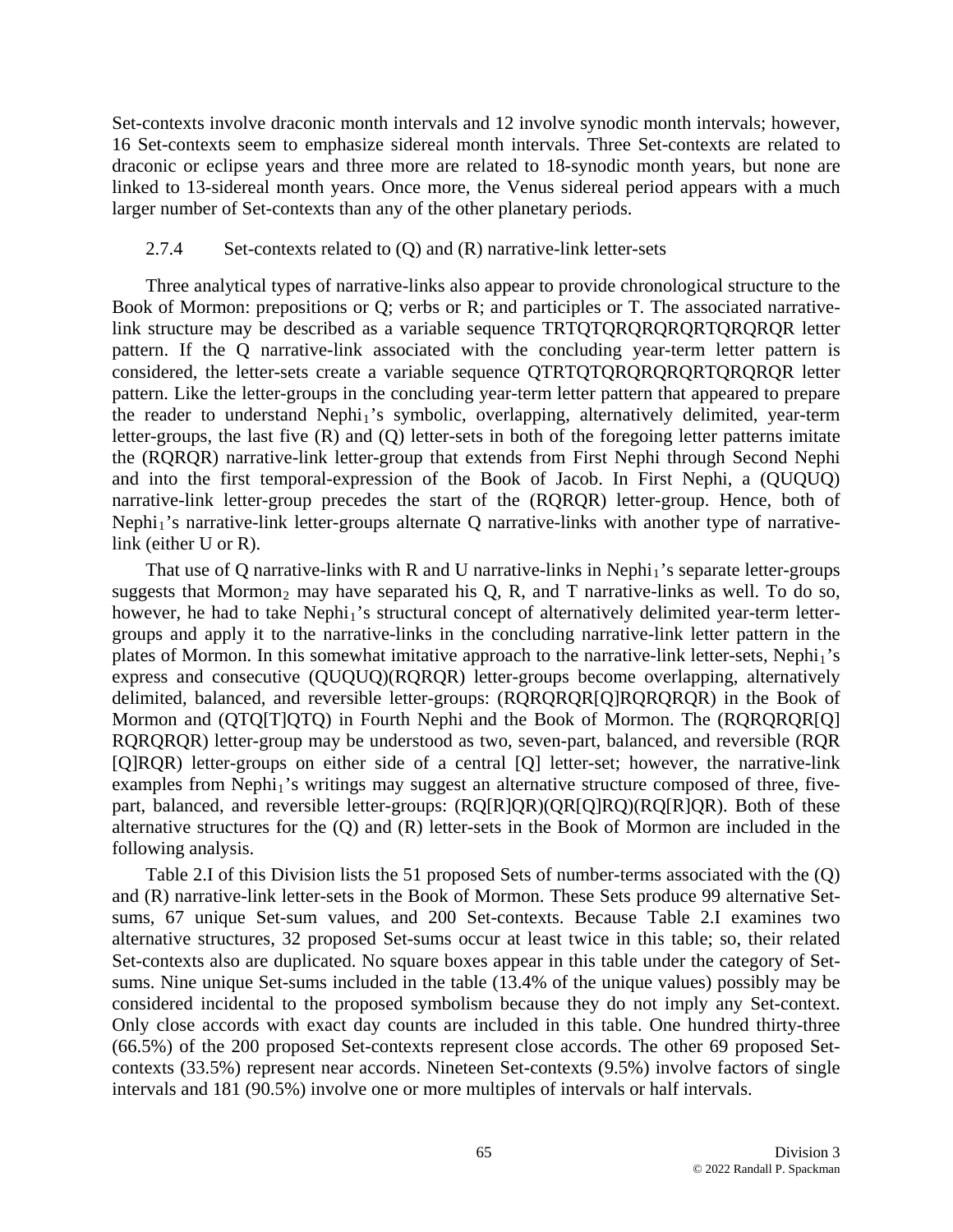The numbers of Set-contexts associated with each type of interval are listed in the summary of Table 2.I. The 7-day week and 20-day cycle are represented by relatively large numbers of close accords (11 and 16, respectively). Ten Set-contexts may be linked with the 360-day Long Count tun and five with the 260-day calendar. Thirty-three Set-contexts involve draconic month intervals and 31 involve synodic month intervals. These intervals are accompanied by 26 Setcontexts related to sidereal month intervals. Two Set-contexts are related to draconic or eclipse years, but in this table, two more Set-contexts are linked to 13-sidereal month years, three more are related to 6-synodic month semesters, one is associated with a 12-synodic month year, and three are linked to 18-synodic month years. Four Set-contexts each are associated with tropical and sidereal years. For the planetary periods, the larger numbers of Set-contexts relate to sidereal periods of Mercury and Venus and to synodic periods of Mercury, Mars, and Saturn.

### 2.7.5 Set-contexts related to (Q) and (T) narrative-link letter-sets

The seven-part, alternatively delimited, balanced, and reversible (QTQ[T]QTQ) narrativelink letter-group begins with the Q narrative-link associated with the year-term in 4 Nephi 1:48 and continues through the concluding Q narrative-link in Mormon 5:6. The central [T] letter-set in this pattern occurs at Mormon 1:15: "I being fifteen years of age and being somewhat of a sober mind, therefore I was visited of the Lord and tasted and knew the goodness of Jesus". This is a fundamental narrative of Mormon<sub>2</sub>'s youth. Thereafter, his life was not only directed by the commands he had received from Ammaron, who he understood to have been the Lord's representative, but by the revelations of the resurrected Lord. This letter-group, as it continues to build on the legacy of Nephi<sub>1</sub>'s year-term structural complexity, also seems to have been meticulously planned. Indeed, the important symbolism of Nephi<sub>1</sub>'s overlapping, alternatively delimited, year-term letter-groups suggests the possibility of vital symbolism as well in Mormon<sub>2</sub>'s overlapping, alternatively delimited, narrative-link letter-groups.

Table 2.J of this Division lists the 14 proposed Sets of number-terms associated with the (Q) and (T) narrative-link letter-sets in this alternative letter pattern. These Sets produce 31 alternative Set-sums, 31 unique Set-sum values, and 78 Set-contexts. No square boxes represent non-quantified alternatives to the listed Set-sums in the table. Three unique Set-sums included in the table (9.7% of the unique values) possibly may be considered incidental to the proposed symbolism because they do not imply any Set-context. Only close accords with exact day counts are included in this table. Fifty-eight (74.4%) of the 78 proposed Set-contexts represent close accords. The other 20 proposed Set-contexts (25.6%) represent near accords. Twenty-eight Setcontexts (35.9%) involve factors of single intervals and 50 (64.1%) involve one or more multiples of intervals or half intervals.

The numbers of Set-contexts associated with each type of interval are listed in the summary of Table 2.J. Eleven of these Set-contexts involve draconic month intervals and ten involve sidereal month intervals. These intervals are accompanied by eight Set-contexts related to synodic month intervals. Three Set-contexts are related to draconic or eclipse years, but in this table, none are linked to 13-sidereal month years, 6-synodic month semesters, or 12-synodic month years. Two factors are related to 18-synodic month years. For the planetary periods, the larger numbers of Set-contexts again are associated with sidereal periods of Mercury and Venus and synodic periods of Mercury and Mars.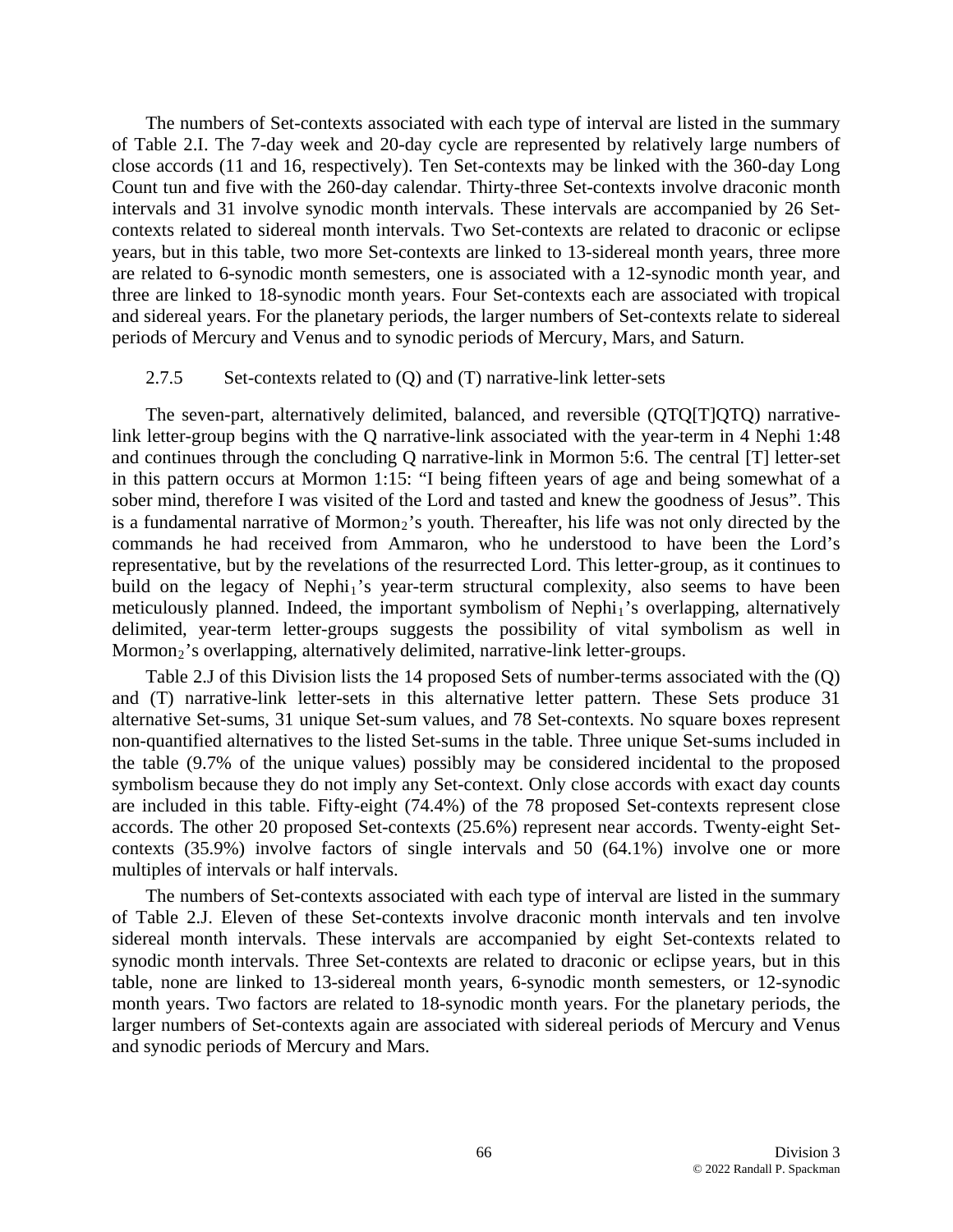### 2.7.6 Set-contexts related to temporal-expression letter-sets

Three formal structural categories of temporal-expressions occur in the Book of Mormon: whole-year or *A*; pass-away or *D*; and making-in-the whole or *F*. Six (*A*) letter-sets are accompanied by seven (*D*) letter-sets and a single (*F*) letter-set. Four informal structural categories also occur in the book: appended or *J*; referred-year-relation or *M*; stated-time-relation or *Q*; and cardinal-years-event or *T*. A fifth informal structural category (ordinal-year-event or *R*) seems unlikely to be represented in Mormon 3:4, but in the off-chance that the expression is not a pass-away or *D* expression, this alternative is examined. Lastly, the stated-time-relation or *Q* expression in Mormon 4:16 seems quite unlikely to belong to a "formal", patched together, "whole-year(s)" or alternative *A* structural category, but this alternative also is examined. The associated temporal-expression structure may be described as a variable sequence letter pattern, but the placement of formal and informal expressions does not appear to have been organized apart from their formal structural categories (within-year and year-end) or informal categories (stated-quantity, referred-quantity, and mortal-time). The letter-sets of the formal categories in the Book of Mormon may be depicted as a variable sequence *DADADADFADADAD* letter pattern and the informal categories appear as another variable sequence *JTJMQJMQMRMQM*  letter pattern.

Table 2.K of this Division lists the 46 proposed Sets of number-terms associated with the temporal-expression letter-sets in these variable sequence letter patterns. These Sets produce 107 alternative Set-sums, 62 unique Set-sum values, and 214 Set-contexts. The eight square boxes represent non-quantified alternatives to the listed Set-sums in this table. Sixteen unique Set-sums included in the table (25.8% of the unique values) possibly may be considered incidental to the proposed symbolism because they do not imply any Set-context. Only close accords with exact day counts are included in this table. One hundred thirty-six (63.6%) of the 214 proposed Setcontexts represent close accords. The other 78 proposed Set-contexts (36.4%) represent near accords. Sixty Set-contexts (28.0%) involve factors of single intervals and 154 (72.0%) involve one or more multiples of intervals or half intervals.

The numbers of Set-contexts associated with each type of interval are listed in the summary of Table 2.K. The 20-day cycle is associated with 11 Set-contexts. The 360-day Long Count tun is related to 14 close accords. Thirty-five Set-contexts involve draconic month intervals, 26 involve sidereal month intervals, and 21 relate to synodic month intervals. Seven Set-contexts are related to draconic or eclipse years. Six Set-contexts each are associated with tropical and sidereal years. For the planetary periods, the larger numbers of Set-contexts are associated with sidereal periods of Mercury and Venus and synodic periods of Mercury, Venus, and Mars.

#### 2.7.7 "Relaxed" definition of a near accord

Tables 2.F through 2.K present 30 unique Set-sum values (nearly one in seven) that imply no Set-context. Those numbers seemed large in what otherwise appeared to be an intentional chronological listing; so, they were investigated with a "relaxed" definition of a near accord—at least one day's difference from the modern statistical mean, but less than a three-day (rather than two-day) difference. Consistent with the irregular orbits of the earth, moon, and planets, and with naked-eye observation of the heavens and careful record keeping, it was assumed that, at times, a recorded commensuration reasonably could be some three days shorter or longer than the modern statistical mean. With that modification of the near accord definition, 18 of the 30 unique Set-sums became associated with 29 slightly longer or shorter astronomical intervals. When the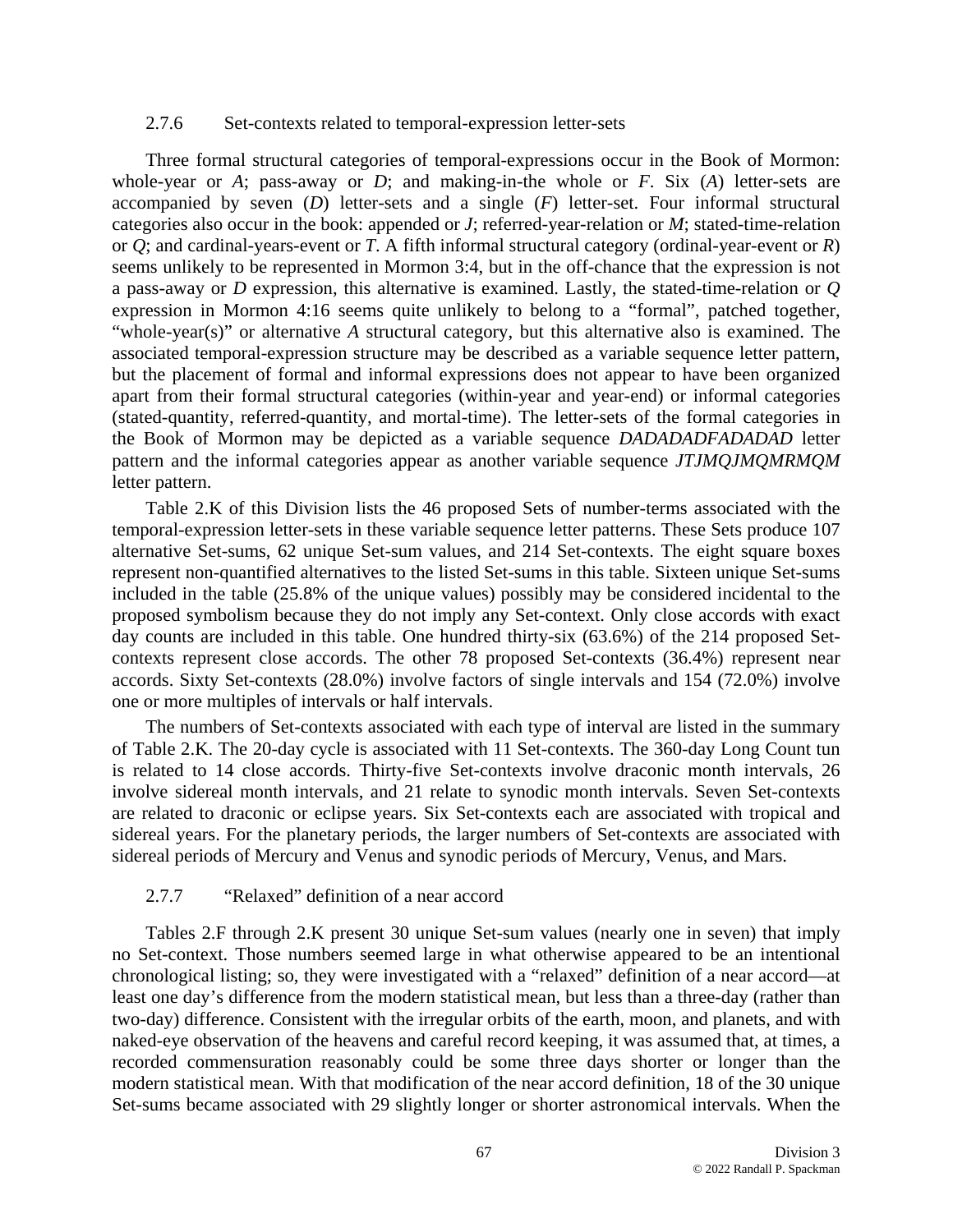"relaxed" definition of a near accord was applied to the other 185 unique Set-sums (the ones that already had been associated with Set-contexts under the more rigorous definitions of close and near accords), 74 of the 185 Set-sums implied 96 additional "relaxed" near accords. These 92 unique Set-sums and their 125 "relaxed" near accords all are listed in Table 2.L. (Duplicates have been removed from all these numbers.)

# 2.7.8 Aggregate data for all proposed Sets

The 201 proposed Sets in Tables 2.F through 2.K result in 394 Set-sums that imply 866 Setcontexts and 45 Set-sums that do not imply any Set-context. These aggregate numbers include 179 duplicate Set-sums that imply 448 duplicate Set-contexts; they also include 15 duplicate Setsums that do not imply any Set-context. When the duplicates are removed from the aggregate data, the 201 proposed Sets result in 215 unique Set-sums. Of this number, 30 do not imply any Set-context. The remaining 185 unique Set-sums imply all 418 proposed Set-contexts.

Two hundred eighty (67.0%) of the 418 Set-contexts represent close accords and 138 (33.0%) represent near accords. Sixty-three (15.1%) of the 418 Set-contexts involve factors of single intervals, while 355 (84.9%) involve one or more multiples of intervals or half intervals. Eighteen of the 30 unique Set-sums do not imply any Set-context, but they do imply 29 of the "relaxed" near accords listed in Table 2.L. Seventy-four of the 185 unique Set-sums that imply Set-contexts also imply another 96 of the "relaxed" near accords listed in Table 2.L.

Thus, 203 (94.4%) of the 215 unique Set-sums imply 418 Set-contexts (280 close accords and 138 near accords) and 125 "relaxed" near accords. Table 2.M lists all 543 of these accords, together with the numbers related to the various interval lengths set forth in Table 3.A of Division 2. The 12 unique Set-sums that do not imply any accord also are listed in Table 2.M.

# 2.7.9 Lunar symbolism in Mormon<sub>2</sub>'s concluding Set-sums

*Mean lunar months*. Draconic, sidereal, and synodic month intervals are implied by 92 close accords, 100 near accords, and 94 "relaxed" near accords listed in Table 2.M. These 286 accords represent 59.6% of the 480 accords with intervals or half intervals. The accords suggest a detailed, accurate Nephite understanding of lunar motion. The following list summarizes part of that understanding by comparing implied "Set-context" means with the modern estimates of these means. The implied close accords in the list are the five longest ones for each type of lunar month listed in Table 2.M.

| Month type | Close accords       | Implied mean  | Modern mean   | Difference     |
|------------|---------------------|---------------|---------------|----------------|
| draconic   | 10395 or 10396 days | 27.21335 days | 27.21222 days | 1.63 minutes   |
| draconic   | 10000 or 10001 days | 27.21224 days | 27.21222 days | 0.04 minutes   |
| draconic   | 9279 or 9280 days   | 27.21261 days | 27.21222 days | 0.56 minutes   |
| draconic   | 8721 or 8722 days   | 27.21217 days | 27.21222 days | $0.07$ minutes |
| draconic   | 8394 or 8395 days   | 27.21070 days | 27.21222 days | 2.19 minutes   |
| sidereal   | 10395 or 10396 days | 27.32063 days | 27.32166 days | 1.48 minutes   |
| sidereal   | 9999 or 10000 days  | 27.32104 days | 27.32166 days | $0.90$ minutes |
| sidereal   | 9275 or 9276 days   | 27.32106 days | 27.32166 days | 0.86 minutes   |
| sidereal   | 8879 or 8880 days   | 27.32154 days | 27.32166 days | 0.18 minutes   |
| sidereal   | 8715 or 8716 days   | 27.32132 days | 27.32166 days | 0.49 minutes   |
| synodic    | 10394 or 10395 days | 29.52983 days | 29.53059 days | 1.10 minutes   |
| synodic    | 9996 or 9997 days   | 29.53176 days | 29.53059 days | 1.68 minutes   |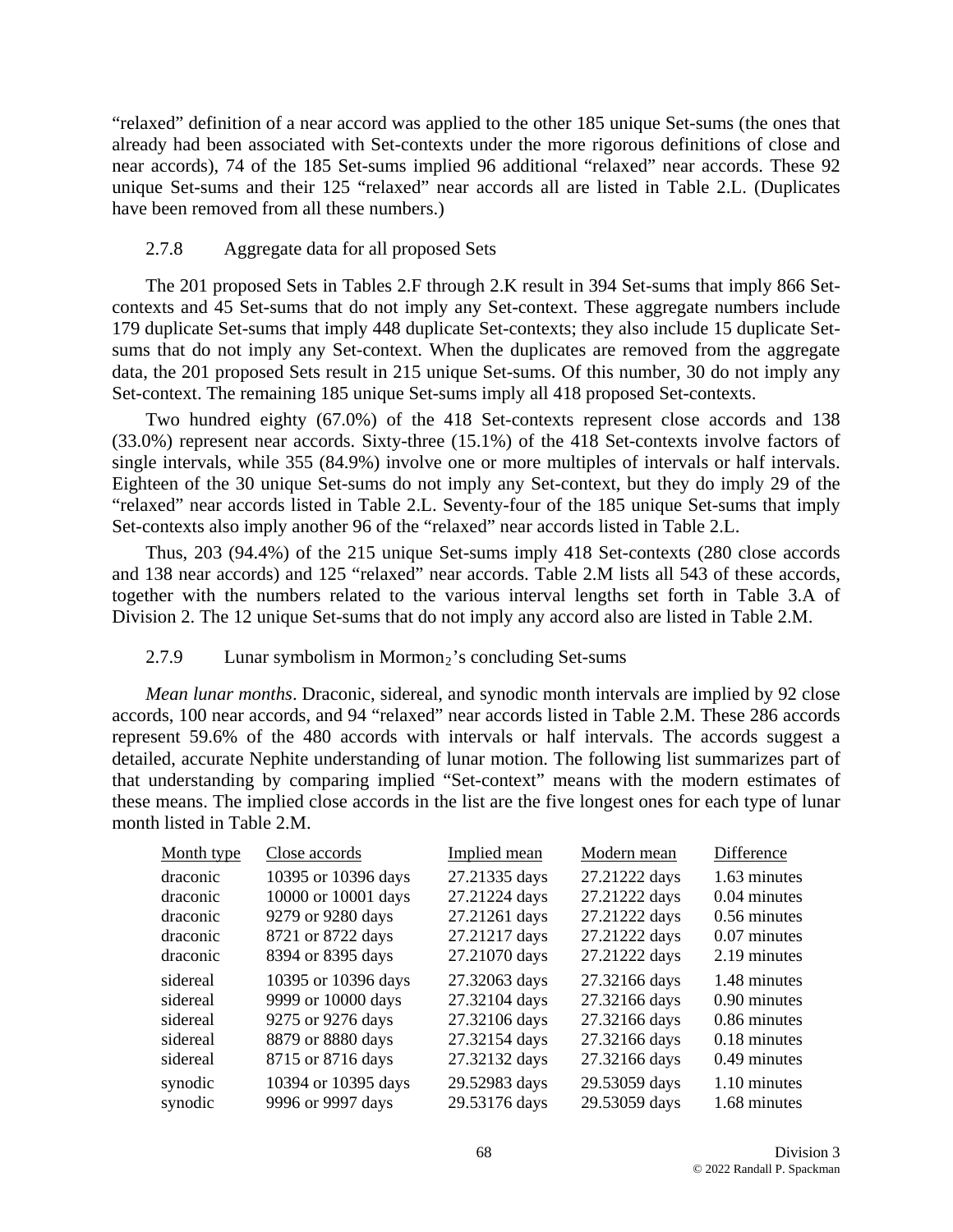| Month type | Close accords     | Implied mean  | Modern mean   | Difference     |
|------------|-------------------|---------------|---------------|----------------|
| synodic    | 8401 or 8402 days | 29.53076 days | 29.53059 days | $0.24$ minutes |
| synodic    | 8002 or 8003 days | 29.52952 days | 29.53059 days | 1.54 minutes   |
| synodic    | 7604 or 7605 days | 29.53204 days | 29.53059 days | 2.09 minutes   |

The implied mean of one of the closest draconic month intervals listed above is about 0.04 minutes (2.2 seconds) longer than the modern mean, while the next closest is about 0.07 minutes (4.5 seconds) shorter than the modern mean. A count of days that alternated these two measures would produce a combined mean of about 27.21221 days for the draconic month, approximately 0.92 seconds shorter than the modern estimate. This combined measure may have permitted relatively accurate predictions of a draconic month interval of 37444 days (about 102.518 tropical years).

All the implied means of the depicted sidereal month intervals are shorter than the modern mean. The sixth longest close accord of sidereal month intervals has an implied mean that is longer than the modern mean. This longer mean and the closest shorter mean may be depicted as follows.

| Month type | Close accords     | Implied mean  | Modern mean   | Difference     |
|------------|-------------------|---------------|---------------|----------------|
| sidereal   | 8879 or 8880 days | 27.32154 days | 27.32166 days | 0.18 minutes   |
| sidereal   | 8319 or 8320 days | 27.32184 days | 27.32166 days | $0.26$ minutes |

A count of days that alternated these two measures would produce a combined mean of about 27.32168 days for the sidereal month, approximately 2.06 seconds longer than the modern estimate. This combined measure may have permitted relatively accurate predictions of a sidereal month interval of 34398 days (about 94.179 tropical years).

The implied means of two synodic month intervals listed above are about 1.68 minutes longer and about 1.54 minutes shorter than the modern mean. These longer and shorter means may be depicted as follows.

| <u>Month type</u> | Close accords     | Implied mean  | Modern mean   | Difference   |
|-------------------|-------------------|---------------|---------------|--------------|
| synodic           | 9996 or 9997 days | 29.53176 days | 29.53059 days | 1.68 minutes |
| synodic           | 8002 or 8003 days | 29.52952 days | 29.53059 days | 1.54 minutes |

A count of days that alternated these two measures would produce a combined mean of about 29.53076 days for the synodic month, approximately 14.94 seconds longer than the modern mean. This combined measure may have permitted relatively accurate predictions of a synodic month interval of 35998 days (about 98.559 tropical years).

The sidereal and synodic month intervals of about 94 and 102 years described above could have permitted the priest-astronomers to predict the phase and position of the moon in a precisely measured backdrop of the stars along the ecliptic. Whether they did so is not indicated by the lunar data. What the data do suggest relates more to draconic months and years, and perhaps actual or predicted eclipses over an interval of 40 consecutive ritual almanacs (10400 days or about 28.474 tropical years).

*Eclipse seasons and eclipses*. The largest and second largest unique Set-sums listed in Table 2.M are 10398 and 10395. They are composed of all the number-terms in Mormon<sub>2</sub>'s concluding number-term letter pattern. The largest of these Set-sums includes the three larger alternative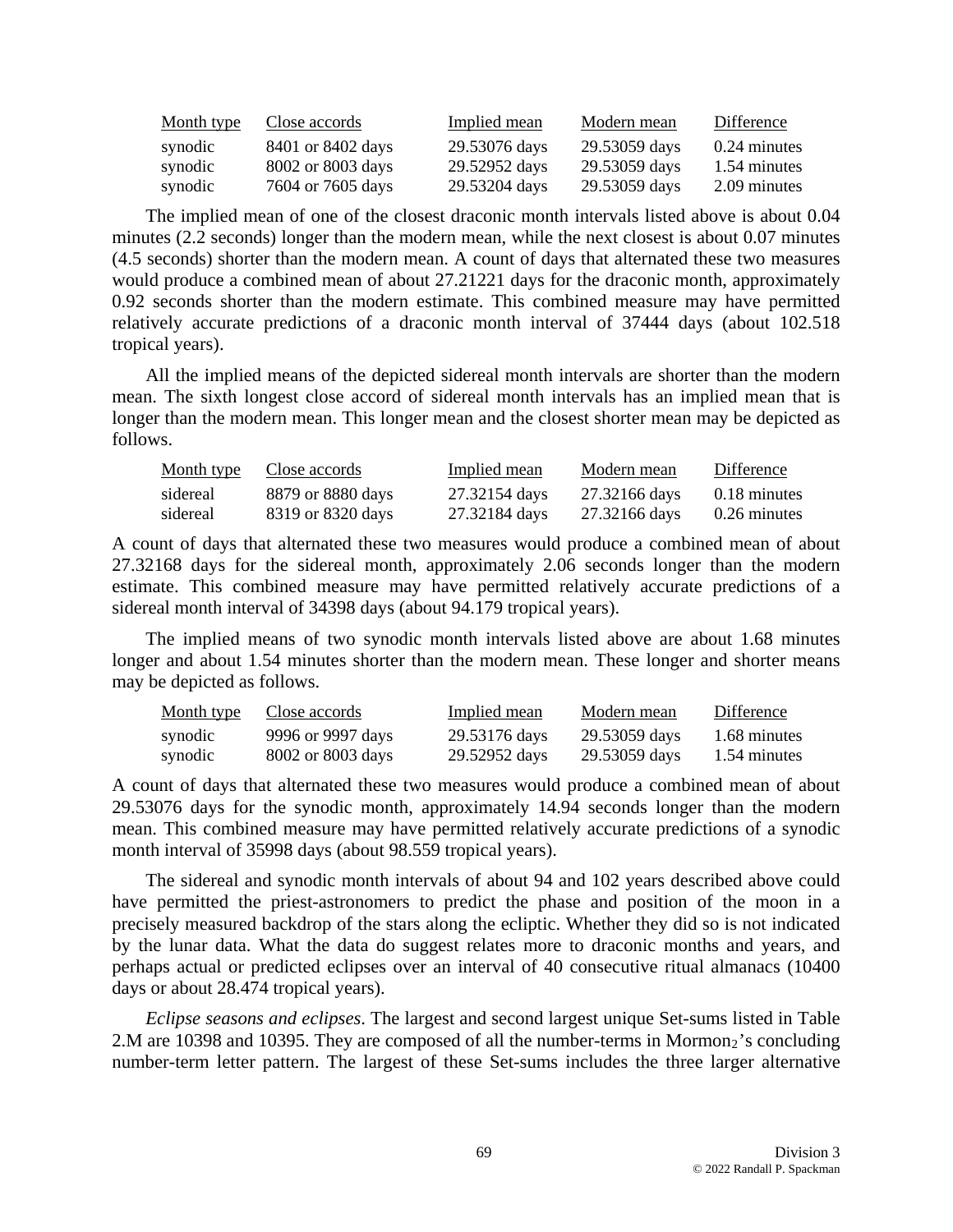values of the M number-terms near the beginning of the Book of Mormon.<sup>[260](#page-69-0)</sup> The second largest Set-sum does not use the hypothetical values. A Set-context of 10398 days is two day less than 40 260-day calendar years or 10400 days. There is no question that such an interval was counted over and over again in the thousands of years that the ritual almanac has been counted in Mesoamerica. What is not so certain is in which of those 10400-day intervals, if any, the close, near, and "relaxed" near accords associated with 10398 and 10395 days may have been observed, counted, and recorded.

The 10398-day close accords include 30 draconic or eclipse years and 27.5 synodic periods of Saturn. The 10395-day close accords include 382 draconic months, 352 synodic months, 380.5 sidereal months, 1485 7-day weeks, and 1155 9-day cycles. This relatively close commensuration of these periods and cycles may represent a lengthy interval (about 28.469 tropical years) between two actual solar or lunar eclipses or a prediction of such an interval. The fact that these listed accords are so close to the length of 40 ritual almanacs also may be evidence of the recording and/or prediction of eclipses in connection with the count of ritual almanacs.

Table 2.N of this Division lists an eclipse related subset of the 203 unique Set-sums and their 480 implied close, near, and "relaxed" near accords that are related to intervals and half intervals. This subset includes 125 (61.6%) of the 203 unique Set-sums and 332 (69.2%) of such accords, all of which may be linked to the measurement of draconic years and eclipse seasons measured from a beginning eclipse, and/or intervals of draconic months measured from the moon's arrival at one of the two nodes. The detailed analysis of such eclipse related data in connection with eclipse tables is beyond the scope of this study. The summary in Table 2.N presents the numbers of eclipse related accords for each of the interval types.

All this data appears to be related to eclipse recording and prediction and may imply that Nephite priest-astronomers were not only engaging in those activities, but that they had observed, recorded, and maintained extensive records related to eclipses. To observe and collect such data, they would have needed well trained personnel to make the observations, natural or constructed heights from which a consistent view of the heavens could be obtained, an accurately determined representation of the stars along the ecliptic for plotting and describing the positions of the moon and sun, and detailed language identifying such intervals and their numbers. To record such information, they also would have needed competent scribes to create the records, maintain them, and copy them when they began to deteriorate. The scribes would have needed to create or otherwise obtain the necessary writing materials and protected places where the records could be written, copied, and stored. Presumably, the priest-astronomers were charged with such work, which suggests an extensive community that accepted the presence of a unified, hierarchical group large enough to accomplish the necessary tasks. Perhaps the most notable aspect of these symbolic accords is that they suggest the organized maintenance of astronomical observations, rigid day counts, established calendars, and collections of thousands of records accumulated over centuries of Nephite existence from the days of Nephi<sub>1</sub> to those of Mormon<sub>2</sub>.

These implications about "the manner of the learning of  $\left[Mormon<sub>2</sub>'s $\right]$  people" are consistent$ with the learning of ancient peoples that apparently flourished in Mesoamerica for hundreds, perhaps thousands, of years before the proposed time of Nephi<sub>1</sub>, throughout the time of his people, and well into the second millennium CE. Many of those Mesoamerican peoples created folded books made of perishable bark paper that was undercoated with a thin plaster layer and

<span id="page-69-0"></span> <sup>260</sup> Mormon 1:8, 11; 2:1.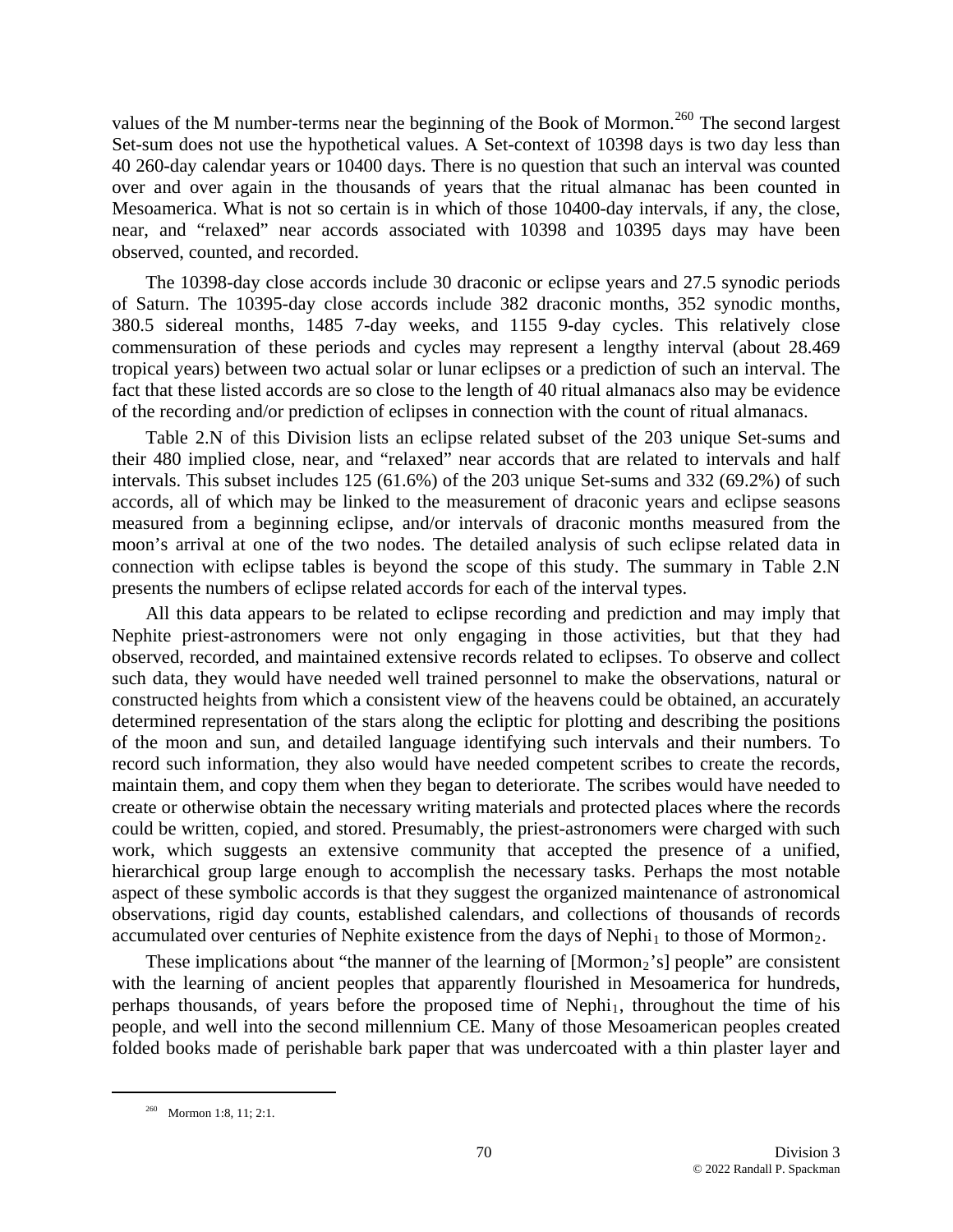then painted with hieroglyphs. Their scribes recorded their learning regarding astronomy, religion, genealogy, history, and ritual. Almost all their books perished from the ravages of heat and humidity, havoc-wreaking local warfare, or book burning by their Spanish conquerors.<sup>[261](#page-70-0)</sup> Moreover, the proposed eclipse symbolism is congruent with Mesoamerican views of eclipses with regard to personal wellbeing, family life, agricultural productivity, and the timing of warfare. Some of such beliefs about eclipses seem to have been preserved by a few Mesoamerican peoples into recent times.  $262$ 

### $2.7.10$  Planetary symbolism in Mormon<sub>2</sub>'s concluding Set-sums

*Mean planetary periods*. Thirty-two close accords, 25 near accords, and 23 "relaxed" near accords suggest most of the synodic and sidereal periods of the five planets regularly visible to naked-eye observation. These 80 accords represent 16.7% of the 480 accords with intervals or half intervals listed in Table 2.M. The accords suggest a detailed, accurate understanding of planetary motion. The following lists summarize part of that understanding by comparing implied "Set-context" means with the modern estimates of these means. The implied close accords in the lists are the five longest ones for each type of planetary period listed in Table 2.M, unless there are fewer than five close, near, or "relaxed" near accords from which close accords may be implied.

| Period           | Close accords     | Implied mean  | Modern mean   | Difference   |
|------------------|-------------------|---------------|---------------|--------------|
| Mercury sidereal | 8005 or 8006 days | 87.97253 days | 87.96939 days | 4.52 minutes |
| Mercury sidereal | 6421 or 6422 days | 87.96575 days | 87.96939 days | 5.24 minutes |
| Mercury sidereal | 5410 or 5411 days | 87.97561 days | 87.96939 days | 8.96 minutes |
| Mercury sidereal | 3958 or 3959 days | 87.96667 days | 87.96939 days | 3.92 minutes |
| Mercury sidereal | 3562 or 3563 days | 87.96296 days | 87.96939 days | 9.25 minutes |

The implied means of two sidereal periods listed above are about 8.96 minutes longer and about 9.25 minutes shorter than the modern mean. A count of days that alternated these two measures would produce a combined mean of about 87.97059 days for the sidereal period, approximately 1.7 minutes shorter than the modern estimate. This combined measure may have permitted relatively accurate predictions of a sidereal period of 17946 days (about 49.135 tropical years).

| Period          | Close accords     | Implied mean | Modern mean                   | Difference    |
|-----------------|-------------------|--------------|-------------------------------|---------------|
| Mercury synodic | 7995 or 7996 days |              | 115.87681 days 115.87754 days | 1.05 minutes  |
| Mercury synodic | 5793 or 5794 days |              | 115.87000 days 115.87754 days | 10.86 minutes |
| Mercury synodic | 4461 or 4462 days |              | 115.88312 days 115.87754 days | 8.03 minutes  |
| Mercury synodic | 3939 or 3940 days |              | 115.86765 days 115.87754 days | 14.25 minutes |
| Mercury synodic | 3476 or 3477 days |              | 115.88333 days 115.87754 days | 8.34 minutes  |

The implied means of two synodic periods listed above are about 8.03 minutes longer and about 10.86 minutes shorter than the modern mean. A count of days that alternated these two measures would produce a combined mean of about 115.87571 days for the synodic period, approximately 2.64 minutes shorter than the modern estimate. This combined measure may have permitted relatively accurate predictions of a synodic period of 20510 days (about 56.155 tropical years).

<span id="page-70-1"></span><span id="page-70-0"></span> <sup>261</sup> E.g., Coe, *Breaking the Maya Code*, 100-101; Schele and Freidel, *A Forest of Kings*, 18, 50; David Freidel, Linda Schele, and Joy Parker, *Maya Cosmos: Three Thousand Years on the Shaman's Path* (New York: William Morrow, 1993), 44-45.

<sup>262</sup> E.g., Milbrath, *Star Gods of the Maya*, 25-27, 111-17, 120-126.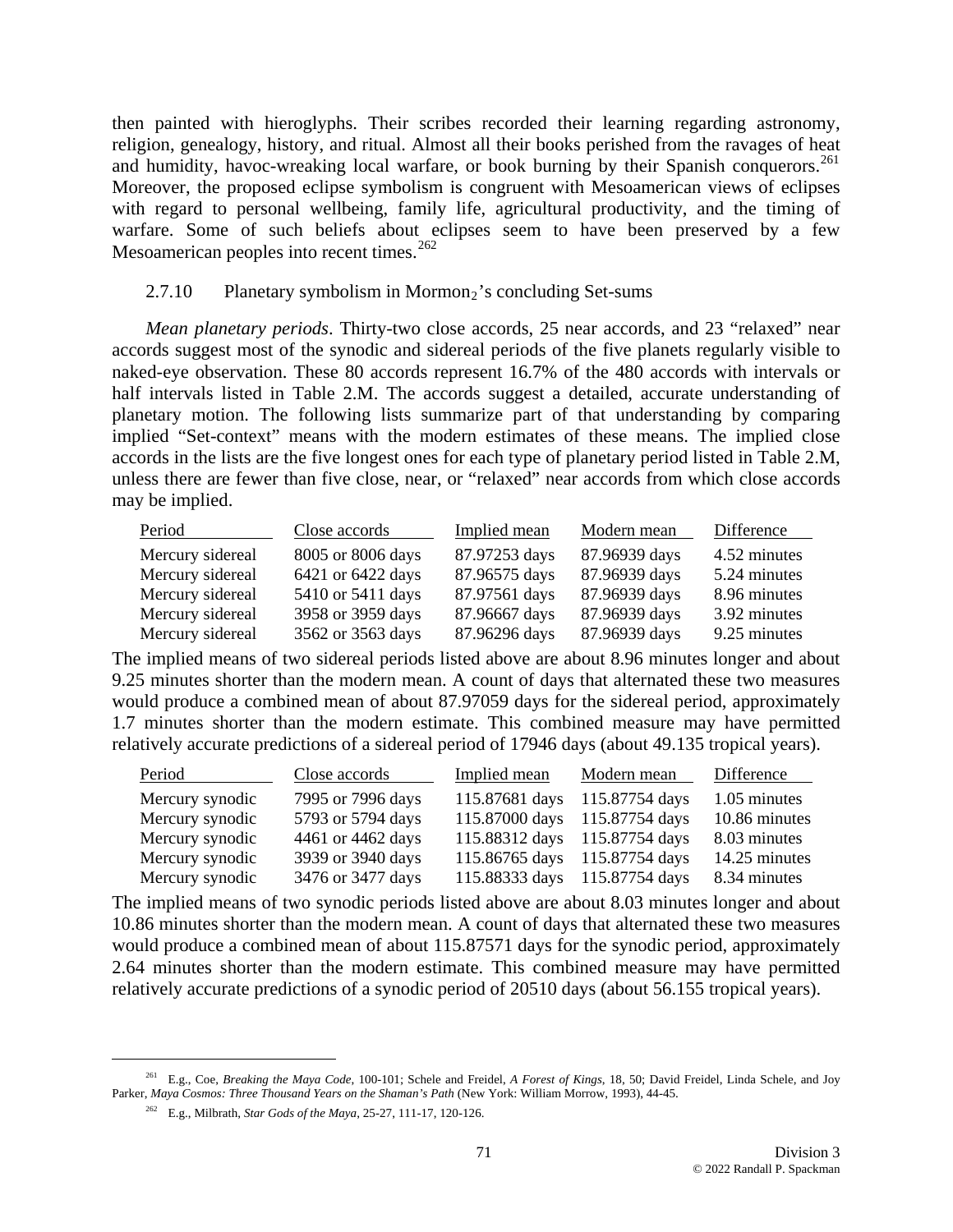| Period         | Close accords      | Implied mean                  | Modern mean | Difference    |
|----------------|--------------------|-------------------------------|-------------|---------------|
| Venus sidereal | 9999 or 10000 days | 224.70787 days 224.70116 days |             | 9.66 minutes  |
| Venus sidereal | 8875 or 8876 days  | 224.69620 days 224.70116 days |             | 7.14 minutes  |
| Venus sidereal | 8313 or 8314 days  | 224.68919 days 224.70116 days |             | 17.24 minutes |
| Venus sidereal | 7190 or 7191 days  | 224.70313 days 224.70116 days |             | 2.83 minutes  |
| Venus sidereal | 2921 or 2922 days  | 224.73077 days 224.70116 days |             | 42.64 minutes |

The implied means of two sidereal periods listed above are about 9.66 minutes longer and about 7.14 minutes shorter than the modern mean. A count of days that alternated these two measures would produce a combined mean of about 224.70238 days for the sidereal period, approximately 1.8 minutes longer than the modern estimate. This combined measure may have permitted relatively accurate predictions of a sidereal period of 37750 days (about 103.356 tropical years).

| Period        | Close accords     | Implied mean   | Modern mean    | Difference    |
|---------------|-------------------|----------------|----------------|---------------|
| Venus synodic | 6423 or 6424 days | 583.95455 days | 583.92166 days | 47.36 minutes |
| Venus synodic | 2919 or 2920 days | 583.90000 days | 583.92166 days | 31.19 minutes |
| Venus synodic | 2627 or 2628 days | 583.88889 days | 583.92166 days | 47.19 minutes |
| Venus synodic | 2043 or 2044 days | 583.85714 days | 583.92166 days | 92.90 minutes |

The implied means of two synodic periods listed above are about 47.36 minutes longer and about 47.19 minutes shorter than the modern mean. A count of days that alternated these two measures would produce a combined mean of about 583.93548 days for the synodic period, approximately 19.9 minutes longer than the modern estimate. This combined measure may have permitted relatively accurate predictions of a synodic period of 18102 days (about 49.562 tropical years).

| Period        | Close accords     | Implied mean   | Modern mean    | Difference     |
|---------------|-------------------|----------------|----------------|----------------|
| Mars sidereal | 9274 or 9275 days | 687.0 days     | 686.99576 days | 6.11 minutes   |
| Mars sidereal | 4121 or 4122 days | 686.91667 days | 686.99576 days | 113.89 minutes |
| Mars sidereal | 1373 or 1374 days | 686.75 days    | 686.99576 days | 353.89 minutes |

The implied means of two sidereal periods listed above are about 6.11 minutes longer and about 113.89 minutes shorter than the modern mean. A count of days that alternated these two measures would produce a combined mean of about 686.97436 days for the sidereal period, approximately 30.8 minutes shorter than the modern estimate. This combined measure may have permitted relatively accurate predictions of a sidereal period of 26792 days (about 73.354 tropical years).

As Table 2.M indicates, the Set-sums suggest seven factors that may be related to the synodic period of Mars (4, 10, 15, 19, 20, 26, and 60). The modern mean is about 779.93651 days; so the close accords would be 779 or 780 days. However, no single Set-sum implies a close, near, or "relaxed" near accord with either of these numbers of days.

Similarly, Table 2.M indicates that Set-sums imply four factors that may be related to the sidereal period of Jupiter and two factors that may be related to the sidereal period of Saturn. Their respective modern means are about 4332.8486 days and about 10764.44 days. Again, however, no single Set-sum implies a close, near, or "relaxed" near accord with either of these numbers of days.

| Period          | Close accords     | Implied mean   | Modern mean    | Difference     |
|-----------------|-------------------|----------------|----------------|----------------|
| Jupiter synodic | 7578 or 7579 days | 398.86842 days | 398.88421 days | 22.74 minutes  |
| Jupiter synodic | 2792 or 2793 days | 398.92857 days | 398.88421 days | 63.88 minutes  |
| Jupiter synodic | 1196 or 1197 days | 398.83333 days | 398.88421 days | 73.26 minutes  |
| Jupiter synodic | 398 or 399 days   | 398.85 days    | 398.88421 days | 553.26 minutes |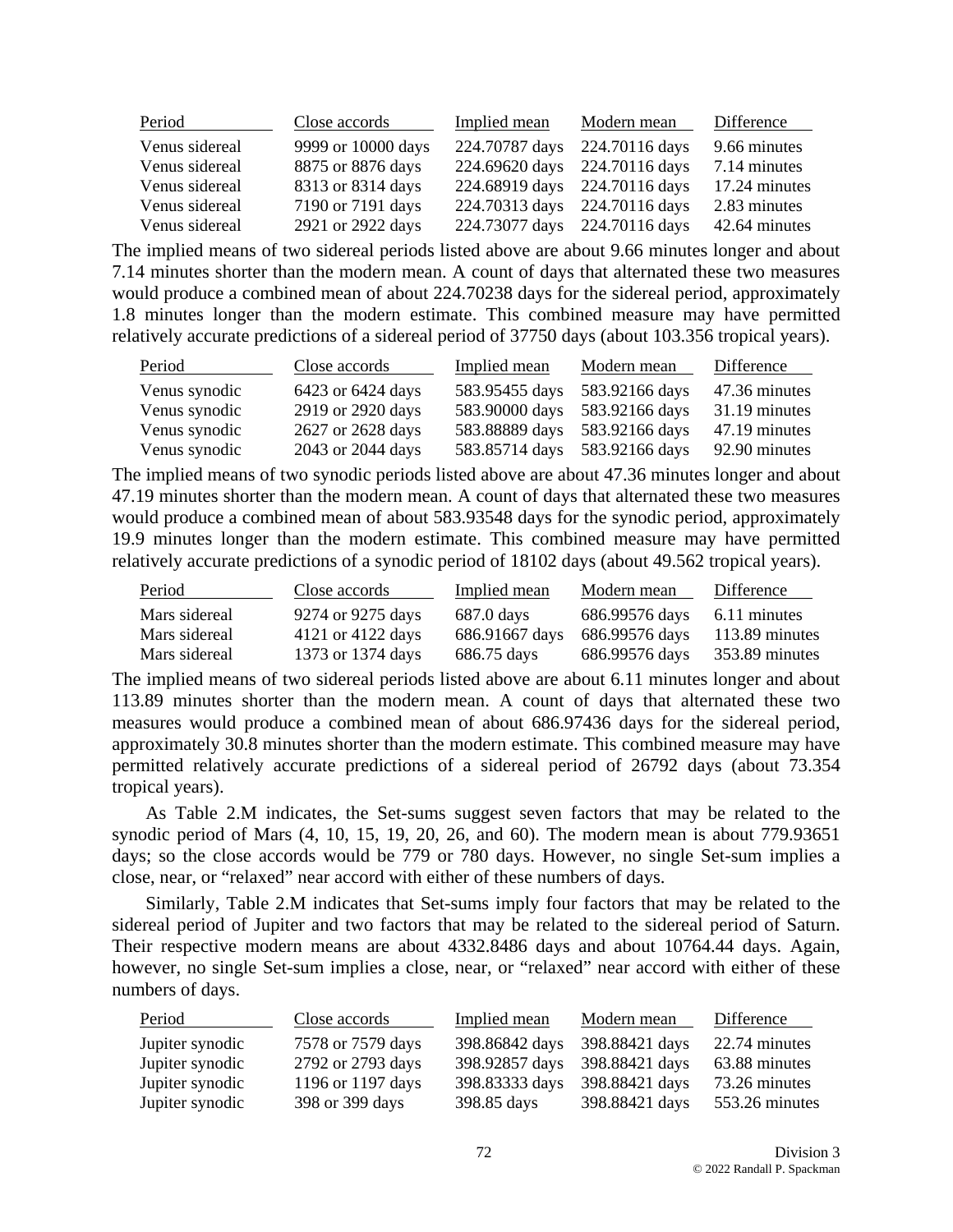The implied means of two synodic periods listed above are about 63.88 minutes longer and about 73.26 minutes shorter than the modern mean. A count of days that alternated these two measures would produce a combined mean of about 398.90 days for the synodic period, approximately 22.7 minutes longer than the modern estimate. This combined measure may have permitted relatively accurate predictions of a synodic period of 7978 days (about 21.843 tropical years).

| Period         | Close accords       | Implied mean                  | Modern mean                   | Difference     |
|----------------|---------------------|-------------------------------|-------------------------------|----------------|
| Saturn synodic | 10397 or 10398 days | 378.09091 days 378.09208 days |                               | 1.69 minutes   |
| Saturn synodic | 8318 or 8319 days   |                               | 378.11364 days 378.09208 days | 31.04 minutes  |
| Saturn synodic | 3024 or 3025 days   | 378.06250 days                | 378.09208 days                | 42.60 minutes  |
| Saturn synodic | 378 or 379 days     | 378.5 days                    | 378.09208 days                | 587.40 minutes |

The implied mean of the close accords of 10397 or 10398 days is precise to less than two minutes. The implied means of two other synodic periods listed above are about 31.04 minutes longer and about 42.60 minutes shorter than the modern mean. A count of days that alternated these two measures would produce a combined mean of about 378.10 days for the synodic period, approximately 11.4 minutes longer than the modern estimate. This combined measure may have permitted relatively accurate predictions of a synodic period of 22686 days (about 62.112 tropical years).

*Planetary accords*. Table 2.O of this Division lists a subset of the 203 unique Set-sums and their 480 implied close, near, and "relaxed" near accords that are related to planetary intervals and half intervals. This subset includes 71 (35.0%) of the 203 unique Set-sums and 221 (46.0%) of such accords, all of which may be linked to the measurement of planetary periods. The summary in Table 2.O presents the numbers of accords related to planetary intervals for each of the interval types. When the planetary period Set-sum values are compared with the eclipse Setsum values, 44 values are duplicated in the two lists, 81 are unique to eclipse Set-sum values, and 27 are unique to planetary period Set-sum values. A total of 152 (74.9%) of the 203 unique Set-sums may be related to eclipses and planetary periods. Similarly, when the planetary period accords are compared with the eclipse accords, 147 accords are duplicated in the two lists, 185 are unique to eclipse accords, and 74 are unique to planetary period accords. A total of 406 (84.6%) of the 480 implied close, near, and "relaxed" near accords may be related to eclipses and planetary periods. The planetary period accord data also suggest extensive and consistent observations of the heavens, detailed record keeping, and thoughtful planning of the temporalexpressions placed within Mormon $<sub>2</sub>$ 's concluding record.</sub>

One must note that three of the planetary periods that may be implied by factors of close accords (Table 2.M) do not appear in Table 2.O. The Mars synodic period (about 779.93651 days) may be suggested by the implied factors 4, 10, 15, 19, 20, 26, and 60. The Jupiter sidereal period (about 4332.8486 days) may be indicated by the suggested factors 4, 19, 57, and 361. The Saturn sidereal period (about 10764.44 days) may be implied by the proposed factors 4 and 36. Thus, one may certainly question whether these periods have been purposely left out of all the other planetary calculations. Perhaps they have been depicted in unique ways to draw attention to the greater lengths of their periods and/or to economize on the sizes of the Set-sums necessary to imply such periods with all the other temporal-expressions. Each of these lengthy periods is examined separately below.

*The Saturn sidereal period*. The longest close accord with the synodic period of Saturn in Mormon<sub>2</sub>'s concluding temporal-expressions is the one implied by the largest single Set-sum 10398 (Table 2.H). The related Set includes the values of every letter-set in Mormon<sub>2</sub>'s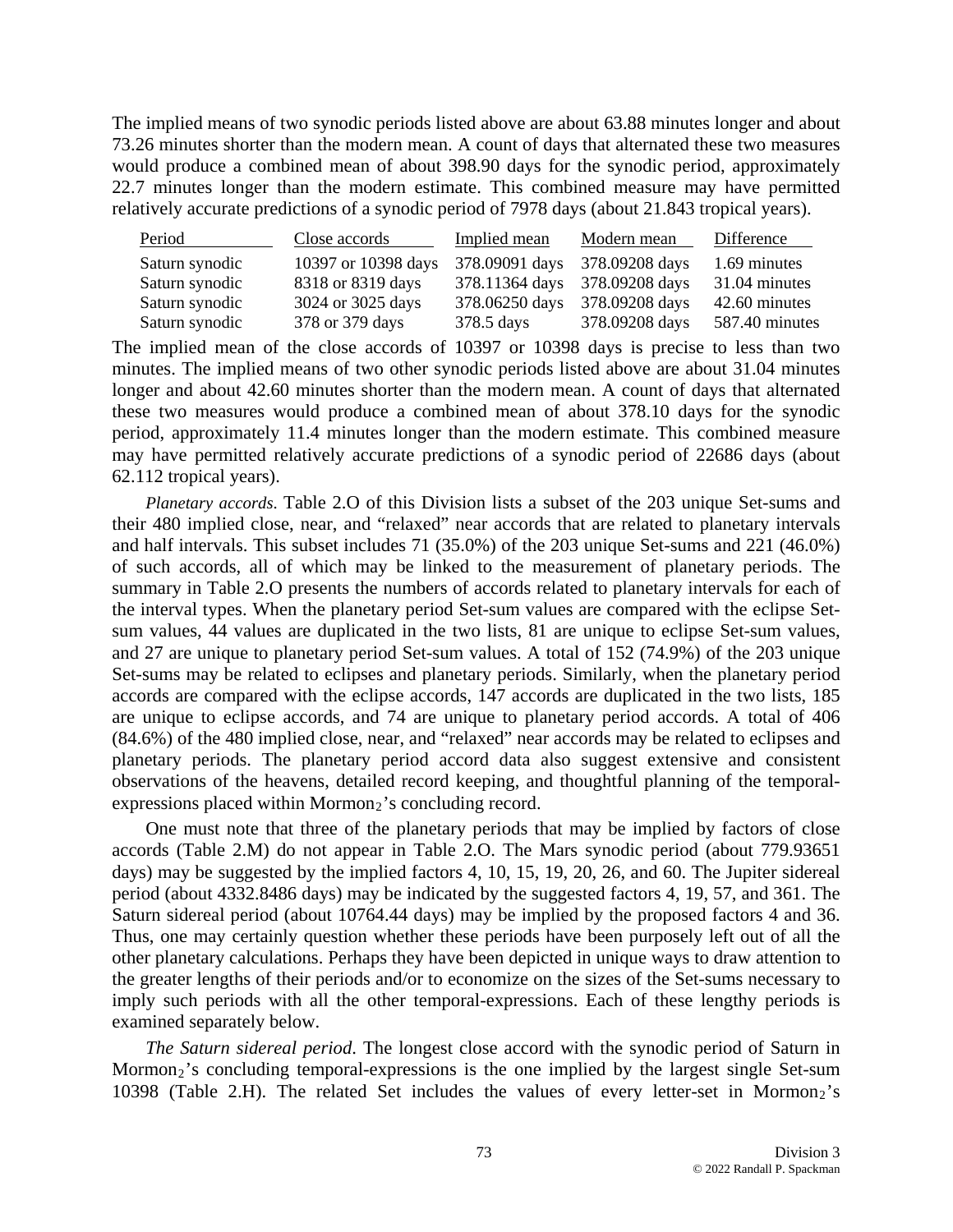concluding number-term letter pattern. The numerical value of each stated number-term and the implied numerical value of each common number-term are included. Indeed, the larger proposed, hypothetical, values for the three common number-terms near the beginning of the Book of Mormon are included, so as to create the Set-sum 10398. If the priest-astronomers observed, measured, and recorded Saturn related data for this many days, one would expect that they performed these same tasks for the following 366 or 367 days that would need to be considered to reach the close accords of 10764 and 10765 days. Indeed, three Set-sums (366, 367, and 369) are possibilities that may be related to this expectation and the second largest Set-sum in Table 2.H (10395) also may be combined with these possibilities, i.e.,  $10395+369 = 10764$ .

The Set-sum 366 appears in Table 2.I: the first (R) letter-set in the second (RQ[R]QR) narrative-link letter-group; and in Table 2.K: the fifth (*D*) expression letter-set.

The Set-sum 367 appears in Table 2.J: all letter-sets in the first (Q[T]Q) narrativelink letter-group; and in Table 2.K: the fifth (*A*) expression letter-set.

The Set-sum 369 appears in Table 2.I: all (R) letter-sets in the central (QR[Q]RQ) narrative-link letter-group; and in Table 2.J: all letter-sets in the first (Q[T]Q) narrative-link letter-group, but with the larger hypothetical values for the two M number-terms.

The following lists depict the Set-sums 366, 367, and 369 and their proposed 13 accords for purposes of comparing them with Mormon<sub>2</sub>'s largest and second largest Set-sums.

| Set-sums       | 10398        | 366          | 367                   | 369          |
|----------------|--------------|--------------|-----------------------|--------------|
| Accords        | Accord types | Accord types | Accord types          | Accord types |
| Saturn synodic | close        |              |                       |              |
| draconic month | relaxed      | near         | close                 | near         |
| sidereal month | relaxed      | relaxed      | near                  | close        |
| synodic month  |              |              | relaxed               | close        |
| 7-day week     |              |              | $\tilde{ }$           |              |
| 9-day cycle    |              |              | $\tilde{ }$           | close        |
| sidereal year  |              | close        | near                  |              |
| tropical year  |              | close        | near                  |              |
| draconic year  | close        |              | $\tilde{\phantom{a}}$ |              |
|                | Total sums   | 10764        | 10765                 | 10767        |
|                |              |              |                       |              |
| Set-sums       | 10395        | 366          | 367                   | 369          |
| Accords        | Accord types | Accord types | Accord types          | Accord types |
| Saturn synodic | relaxed      |              |                       |              |
| draconic month | close        | near         | close                 | near         |
| sidereal month | close        | relaxed      | near                  | close        |
| synodic month  | close        |              | relaxed               | close        |
| 7-day week     | close        |              |                       |              |
| 9-day cycle    | close        |              |                       | close        |
| sidereal year  |              | close        | near                  |              |
| tropical year  |              | close        | near                  |              |
| draconic year  |              |              | $\tilde{}$            |              |
|                | Total sums   | 10761        | 10762                 | 10764        |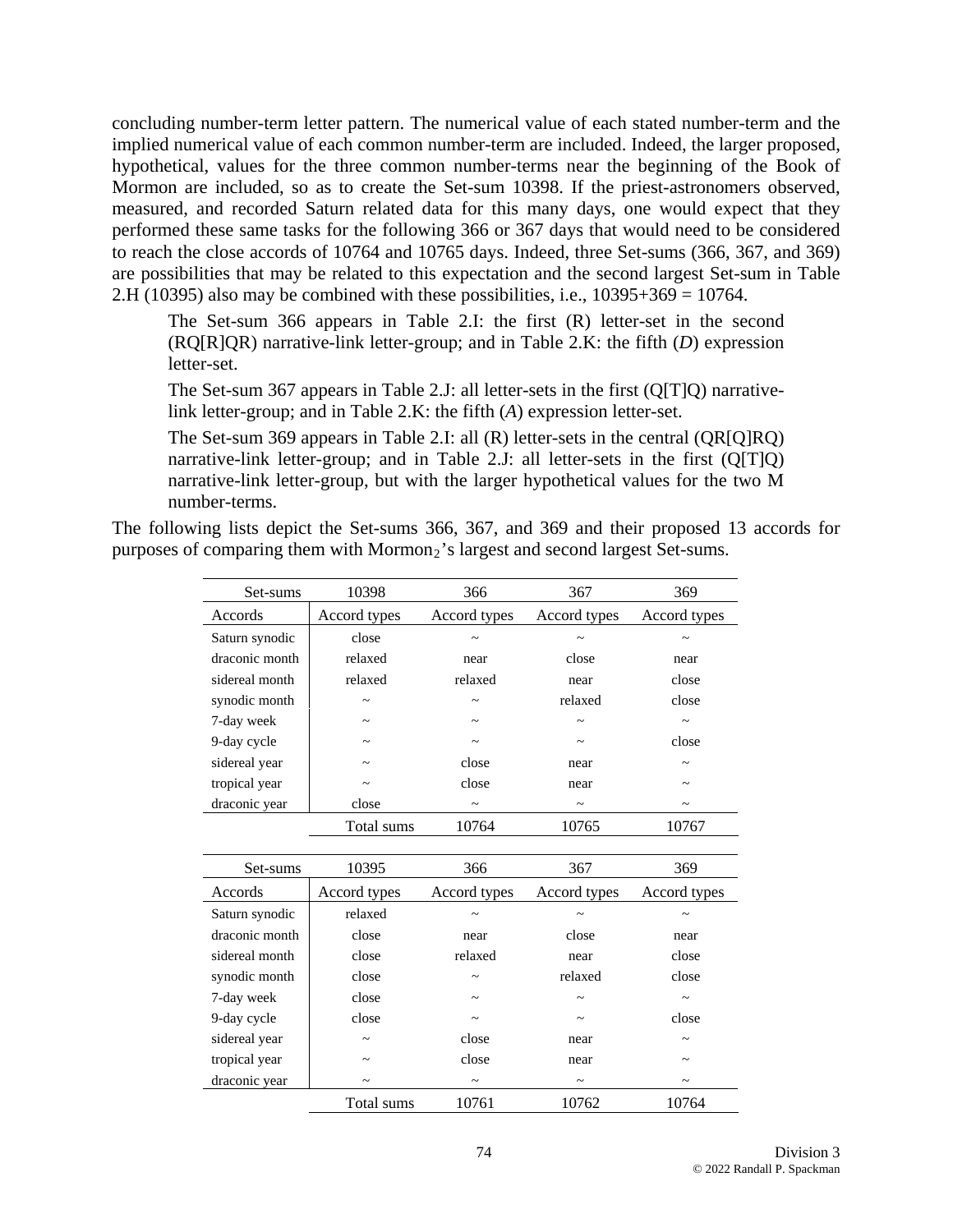The commonalities in the foregoing Set-sums and lists begin with the sources of the Setsums. Both 10395 and 10398 originate with a single Set in Table 2.H, which is composed of all the letter-sets in Mormon<sub>2</sub>'s concluding number-term letter pattern. Likewise, both 367 and 369 may be derived from a single Set in Table 2.J, which is composed of all the letter-sets in his first (Q[T]Q) narrative-link letter-group. The difference in the Set-sums is that the larger two (10398 and 369) use the larger, alternative, hypothetical values for the relevant M number-terms. The accord harmonies also appear distinctive. Only two accords of the Set-sum 10398 are shared with the accords of 366, 367, or 369, but the sums of 10398 and 366 or 367 (10398+366 = 10764 and  $10398+367 = 10765$ ) provide close accords with the mean sidereal period of Saturn (about 10764.44 days). The Set-sums 10395 and 369 share four accords and their sum  $(10395+369)$  = 10764) also provides a close accord with the mean sidereal period of Saturn. This study proposes that the common sources and shared accords of the Set-sums 10395, 10398, 367, and 369 were designed to indicate the Nephite understanding of the synodic and sidereal periods of Saturn.

*The Jupiter sidereal period*. The modern estimate of the mean sidereal period of Jupiter is about 4332.8486 days. This interval is about 2.3 hours longer than the length of 12.5 mean draconic or eclipse years (about 4332.7510 days). Perhaps at this point in the analysis, it should come as no surprise that two separate Set-sums (3294 and 1038) imply near accords with 9.5 and 3 draconic years, respectively. These Set-sums originate in Tables 2.F and 2.I. There are four other accord combinations in the Set-sum 3000s and 4000s  $(3308+1024 = 4332, 3956+376 =$ 4332, 4316+16 = 4332, and 4276+56 = 4332), but there are no commonalities as clear as the additions  $3294+1038 = 4332$  and  $9.5+3 = 12.5$ , and the close accord of 12.5 draconic years with the Jupiter sidereal period. The emphasis on eclipse related measurements depicted in Table 2.N also cannot be ignored. Hence, this study proposes that the shared accords of the Set-sums 3294 and 1038 were designed to indicate the Nephite understanding of the sidereal period of Jupiter.

*The Mars synodic period*. The modern estimate of the mean synodic period of Mars is about 779.93651 days. This interval is about 1.5 hours less than 780 days; so, this synodic period may have been measured most often with a 780-day close accord  $(3x13x20 = 39x20 = 13x60 = 3x260$ = 780). The astronomical commensurations include: a close accord with 2.25 mean draconic years (about 779.89517 days); a near accord with 28.5 mean sidereal months (about 778.66731 days); and a "relaxed" near accord with 26.5 mean synodic months (about 782.56064 days). An interval of 28.5 mean draconic months (about 775.54827 days) is approximately 4.4 days less than the Mars synodic period. The alternative close accord of 779 days suggests two close accords with 2.25 draconic years and 28.5 sidereal months.

The Mars synodic period is unique. Each of the other four synodic periods of the readily visible planets is implied by four or more of Mormon<sub>2</sub>'s individual concluding Set-sums. Each of those Set-sums, by itself, implies a close, near, or "relaxed" near accord with a synodic period. None of the concluding Set-sums, by itself, suggests any such accord with the Mars synodic period. Moreover, the other two seemingly absent planetary intervals are sidereal periods; the apparently missing Mars period is synodic. This suggests that it may be exhibited in a manner that is different from the supposedly omitted sidereal periods of Jupiter and Saturn.

Another unique aspect of the Mars synodic period is its close accord with 2.25 draconic years. This is not a typical interval or half-interval multiple like those suggested by hundreds of other proposed accords; so, it may imply the need to double or quadruple the single Mars synodic period. A doubled Mars mean synodic period is about 1559.87302 days, which is close to the length of 4.5 mean draconic years (about 1559.79034 days); however, the nearest Set-sums to these numbers are ten or more distant (1549 and 1573). A quadrupled Mars mean synodic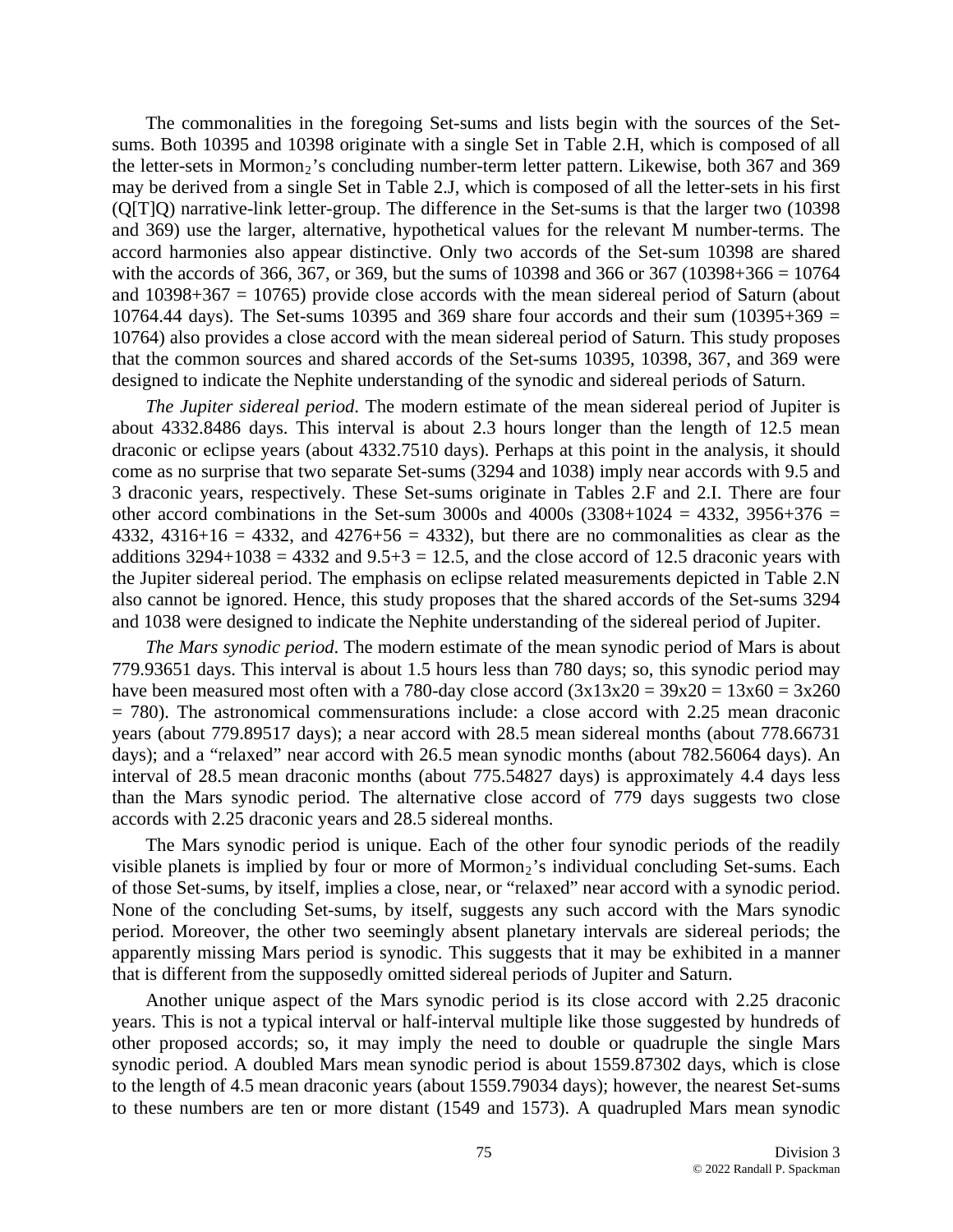period is about 3119.74604 days, which maintains a close accord with nine mean draconic years (about 3119.58068 days), but the closest Set-sums are 3114 and 3197. Hence, neither a doubled nor a quadrupled Mars synodic period is implied by a single Set-sum.

The Set-sum 3114 represents a tripling of the Set-sum 1038. The Set-sum 1038 is a key to identifying the Jupiter sidereal period and it also implies a near accord with three mean draconic years (about 1039.86023 days). However, the problem with 3114 and 1038 is that they both imply intervals that are shorter than the astronomical period. The Set-sum 1038 is a near accord with three mean draconic years. Tripling the difference between 1038 and the mean interval results in 3114 days, which is too short to commensurate with the length of a "relaxed" near accord with nine draconic years or four synodic periods of Mars.

These issues disappear if addition is used instead of doubling, tripling, or quadrupling. Addition is used to identify the seemingly missing sidereal periods of Jupiter and Saturn. Addition also appears to be the arithmetic process used to identify the supposedly missing synodic period of Mars. In the instances involving the sidereal periods of Jupiter and Saturn, two textually related Set-sums were added together. In this instance, however, a simple addition of two Set-sums is not proposed. Instead, to identify the synodic period of Mars, six Set-sums appear to be involved and four of them are alternatives to each other. These six Set-sums relate to various lengths of draconic year intervals. However, when they are added together, they imply a close accord with the length of four Mars synodic periods. These six Set-sums, their source tables, and their related draconic year accords are presented in the following list.

| Set-sums | Table     | Accord type | Accord           | Alternate totals      |
|----------|-----------|-------------|------------------|-----------------------|
| 1735     | 2. F      | near        | 5 draconic years | $\tilde{\phantom{a}}$ |
| 1038     | 2.I       | near        | 3 draconic years | $\tilde{\phantom{a}}$ |
| 345      | 2.H, J, K | near        | 1 draconic year  | 3118                  |
| 346      | 2.I       | close       | 1 draconic year  | 3119                  |
| 347      | 2.I       | close       | 1 draconic year  | 3120                  |
| 348      | 2.I       | near        | 1 draconic year  | 3121                  |

The Set-sum 1735 implies a near accord that is slightly longer than five mean draconic years (about 1733.10038 days). The Set-sum 1038 suggests a near accord that is slightly shorter than three mean draconic years (about 1039.86023 days). These differences in length bring their average closer to the mean. The Set-sums 345-348 imply the near and close accords of a single mean draconic year (about 346.62008 days). The alternate totals 3118 and 3121 suggest near accords and the alternate totals 3119 and 3120 imply close accords. All four sums may be interpreted as a representation of nine  $(5+3+1=9)$  mean draconic years (about 3119.58068 days) or four mean synodic periods of Mars (about 3119.74604 days). The difference in the two intervals is about 3.3 hours, accumulated over a period of about 8.5 tropical years. This study proposes that the combined Set-sums 1735 and 1038, when added together with the alternate Setsums 345, 346, 347, and 348, were designed to indicate the Nephite understanding of the Mars synodic period and its close relationship with draconic years.

## 2.8 Conclusion

Mormon<sub>2</sub>'s personal record holds a chronologically symbolic position in his set of plates. This record is the last of his seven books. The number seven symbolizes the religious Nephites' faithful maintenance of a 7-day week for nearly a thousand years. Mormon<sub>2</sub>'s record is a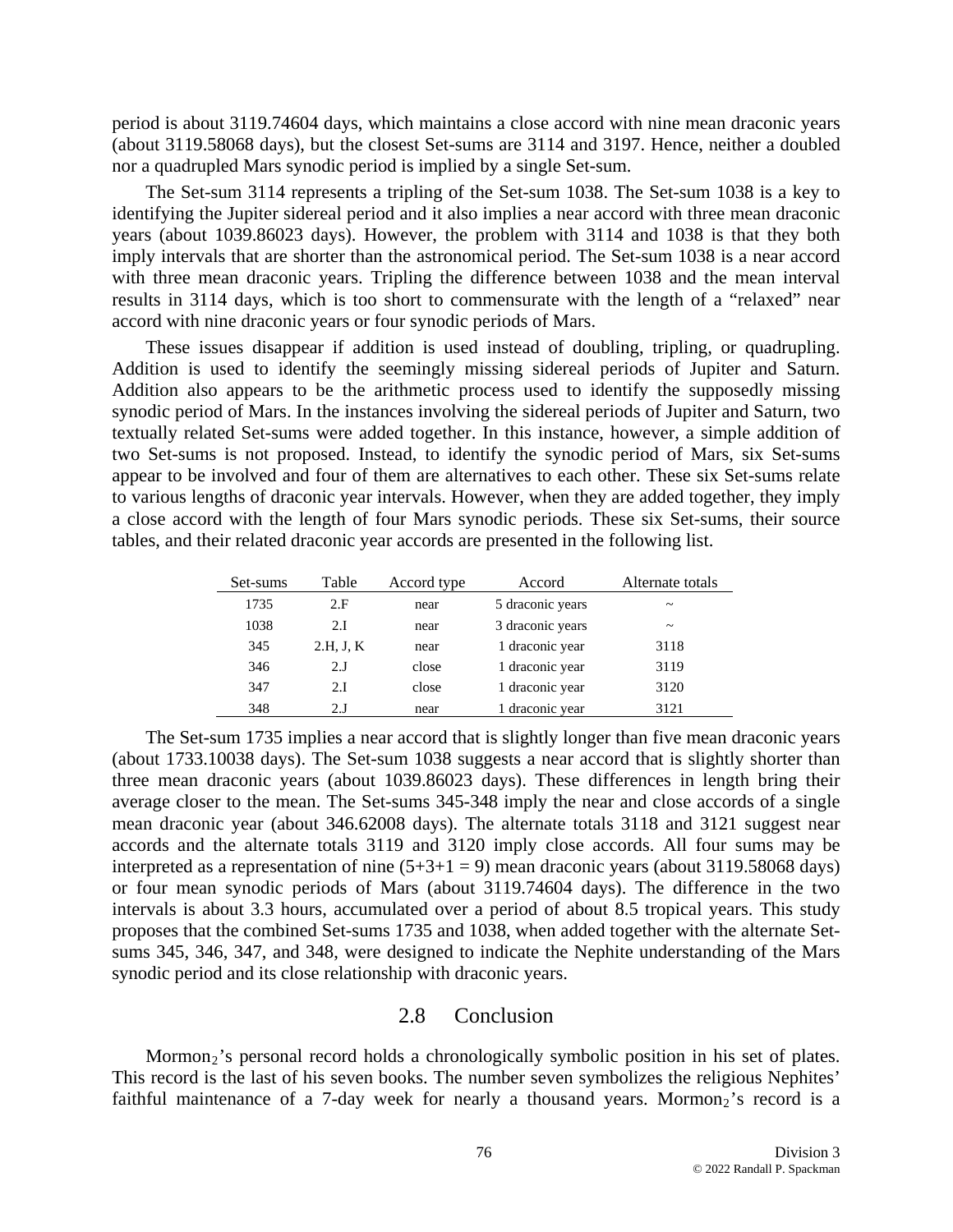culmination that is neither a simplistic retelling of an ancient plot of destruction that had been revealed to his ancestor Nephi<sub>1</sub> nor is it a patchwork collection of scraps from an aged warrior's long memoir in the official plates of Nephi. The book articulates his anguish, religious witness, and prophecies. It symbolizes a few crucial dates in his life and the lives of his people. It is organized in complex, interwoven, chronological structures that honor his ancestors, instruct his readers in what to expect in the attached small plates of Nephi, and imply a detailed astronomy denoting "the manner of the learning of [his] people".

As to the book's numbered place in Mormon<sub>2</sub>'s compilation of records, it is the seventh in a set of 13 books. His first six books tell an abridged narrative of the Nephite people up to his own time. The last six books appear in the small plates of Nephi and describe the prophetic origins of Lehi<sub>1</sub> and his descendants prior to the time of the last Nephite king, Mosiah<sub>2</sub>. With Mormon<sub>2</sub>'s personal record, these 13 books create a (6/1/6) number pattern for the combined sets of plates. Mormon<sub>2</sub>'s personal record stands at the center of this pattern, a symbolic full moon at its nighttime peak or sun at its mid-day zenith. This number pattern honors Lehi<sub>1</sub>'s initiating vision of the descent of the Messiah and his 12 apostles from the throne of God. While Mormon<sub>2</sub> added an epilogue to these 13 books (the Words of Mormon in the small plates), he intentionally did not entitle his epilogue a "book". The symbolism of his (6/1/6) "book" number pattern was important enough to him that he preserved it with his "words".

Lehi<sub>1</sub> and his family presumably appeared at the beginning of Mormon<sub>2</sub>'s initial lost book, the Book of Lehi. Lehi<sub>1</sub>'s descendants survived at the end of Fourth Nephi, the sixth book in the plates of Mormon. Nonetheless, by that point in time, the majority of the Nephite people were in a headlong plunge down the precipitous slope of self-indulgence that culminated in rapacious, genocidal, cannibalistic warfare because they refused to repent.<sup>[263](#page-76-0)</sup> Lehi<sub>1</sub> and his family appear at the beginning of Nephi<sub>1</sub>'s first book. At the end of the Book of Omni, the sixth book in the small plates of Nephi, Lehi<sub>1</sub>'s descendants who sought to maintain their religion had combined with the people of Mulek and a righteous Nephite king was their ruler. Mormon<sub>2</sub> added his "words" after the Book of Omni to provide a concluding witness in the small plates that the prophecies of Lehi<sub>1</sub>, Nephi<sub>1</sub>, and their descendants set forth in those plates had been fulfilled (as to the Messiah's birth, death, resurrection, and appearance) or were about to be fulfilled (as to the extinction of the Nephite people<sup>[264](#page-76-1)</sup>).

The simplicity of Mormon<sub>2</sub>'s express title for his personal book is like some of his other titles; e.g., "The Book of Mosiah" or "The Book of Helaman". Other book titles are accompanied by appositives: e.g., "The Book of Alma, the son of Alma" or "The Book of Nephi, which is the son of Nephi, one of the disciples of Jesus Christ". The Book of Mormon has no express title appositive; however, its planetary symbolism suggests three appositives. This proposed symbolism is based on the periods of the two inferior planets, the ones that orbit between the earth and sun: Mercury and Venus. The examination begins with Venus, the closer to the earth, and concludes with Mercury, the closer to the sun.

## 2.8.1 Symbolic appositive of the Venus periods

<span id="page-76-0"></span>Table 2.O lists 17 (4.2%) of the 203 unique Set-sum values, together with their 67 proposed accords that are related to close, near, and "relaxed" near accords with Venus intervals or half-

 <sup>263</sup> Moroni 9:9-10.

<span id="page-76-1"></span><sup>264</sup> Alma 45:1-14.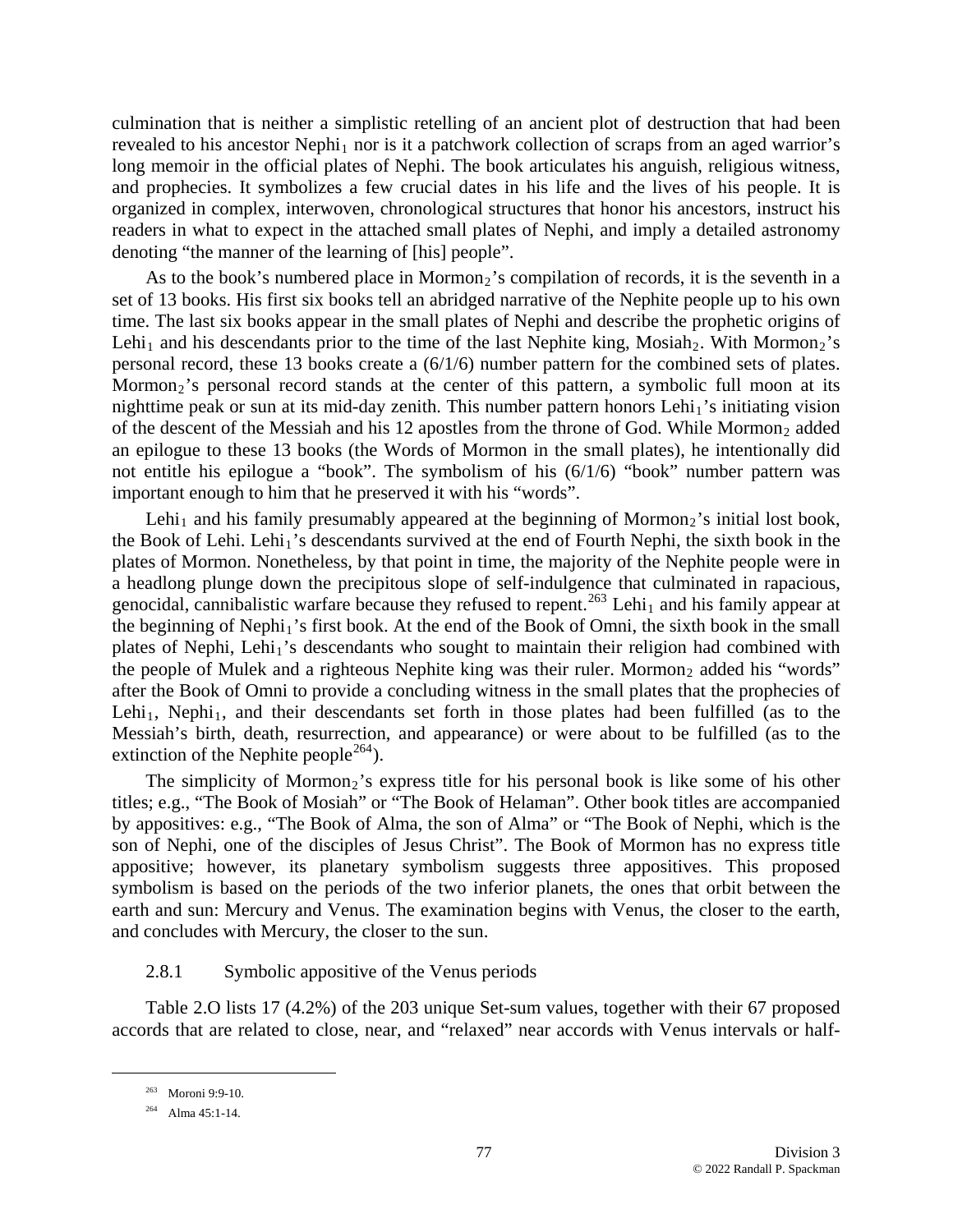intervals. Two Set-sums (8316 and 1010) imply accords of Venus sidereal periods with the Saturn synodic period and Mercury sidereal period, respectively. A third Set-sum (6423) suggests a commensuration of Venus synodic periods with Mercury sidereal periods. These three Set-sums also relate to eight more accords with other periods.

One Set-sum (2922) implies eight close, near, and "relaxed" near accords. This Set-sum is based on a Set composed of all the number-terms in the  $(R)$  letter-sets of Mormon<sub>2</sub>'s alternatively delimited, concluding RQRQRQRQRQRQRQR narrative-link letter pattern (Tables 2.I and 2.L). The close accords include the lengths of: 13 mean sidereal periods of Venus (about 2921.1151 days); eight mean tropical years (about 2921.9375 days); eight mean sidereal years (about 2922.0510 days); and 194 13-day cycles. The near accords include the lengths of: 99 mean synodic months (about 2923.5284 days); 16.5 mean 6-synodic month semesters; 5.5 mean 18-synodic month years; and 107 mean sidereal months (about 2923.4176 days). The "relaxed" near accord is the length of 5 mean synodic periods of Venus (about 2919.6083 days).

The Set-sum 2922 suggests a distinctly astronomical view of an apparently deep-rooted 2920-day cycle used throughout ancient Mesoamerica. That cycle was measured, formalized, and ritualized by Mesoamericans as the 2920-day accord of five Venus synodic periods counted as 584 days each and eight solar years counted as 365 days each  $(5x584 = 8x365 = 2920)$ . Susan Milbrath noted that the cycle apparently had close ties with synodic months, the 260-day calendar, annual seasons, agricultural tasks, territorial wars, and the visibility of Venus in the east for about 263 days after its first appearance or heliacal rising as Morning Star and in the west for about 263 days more after it first appearance as Evening Star. Milbrath also suggested that the eight-year cycle may have "developed in tandem with the solar calendar" and she referred to Thompson's assertion that the "idealized Venus cycle always ended on the day 1 Ahau [Lord], a day that probably named Venus at heliacal rise".<sup>[265](#page-77-0)</sup> Thompson considered 1 Lord to be "the day sacred to Venus" and "a name for the Venus god" among some of the Maya. The name "great star" for the planet apparently was widespread in Mesoamerica.<sup>[266](#page-77-1)</sup>

In Part 3 of Division 2, Edmonson's proposed calendrical genealogy was introduced. That genealogy suggested that various solar calendars were inaugurated during the Mesoamerican Preclassic or Formative period (approximately 2500 BCE to 250 CE). Accurate solar eras based on 365-day calendars may have begun to be measured in the seventh century BCE. The provisionally named "Cuicuilco" and "Olmec" calendars appear to have been terminally named and used the day 1 Lord as their senior year bearer.<sup>[267](#page-77-2)</sup> Hence, the seasonal and agricultural aspects of the eight-year solar and Venus cycle may have been used by Mesoamericans for hundreds of years before the time of Nephi<sub>1</sub> and for more than a millennium before the time of Mormon<sub>2</sub>. The Set-sum 2922 suggests Nephite awareness of that cycle, but may have focused their attention on the seasonal and agricultural astronomy rather on the heliacal rising of the Morning Star.

Two other Set-sums (6423 and 1573) are related, respectively, to the division between Mormon<sub>2</sub>'s formal and informal temporal-expressions in the Book of Mormon. These Set-sums are derived from Sets listed in Table 2.K. They suggest a crucial symbolism of the synodic and sidereal periods of Venus. The assumptions underlying the Set and Set-sum of the formal expressions (6423) are as follows.

<span id="page-77-0"></span> <sup>265</sup> Milbrath, *Star Gods of the Maya*, 166, 170.

<sup>266</sup> Thompson, *Maya Hieroglyphic Writing: Introduction*, 218.

<span id="page-77-2"></span><span id="page-77-1"></span><sup>&</sup>lt;sup>267</sup> See Division 2, Part 3, Sections 3.10.1-3.10.6.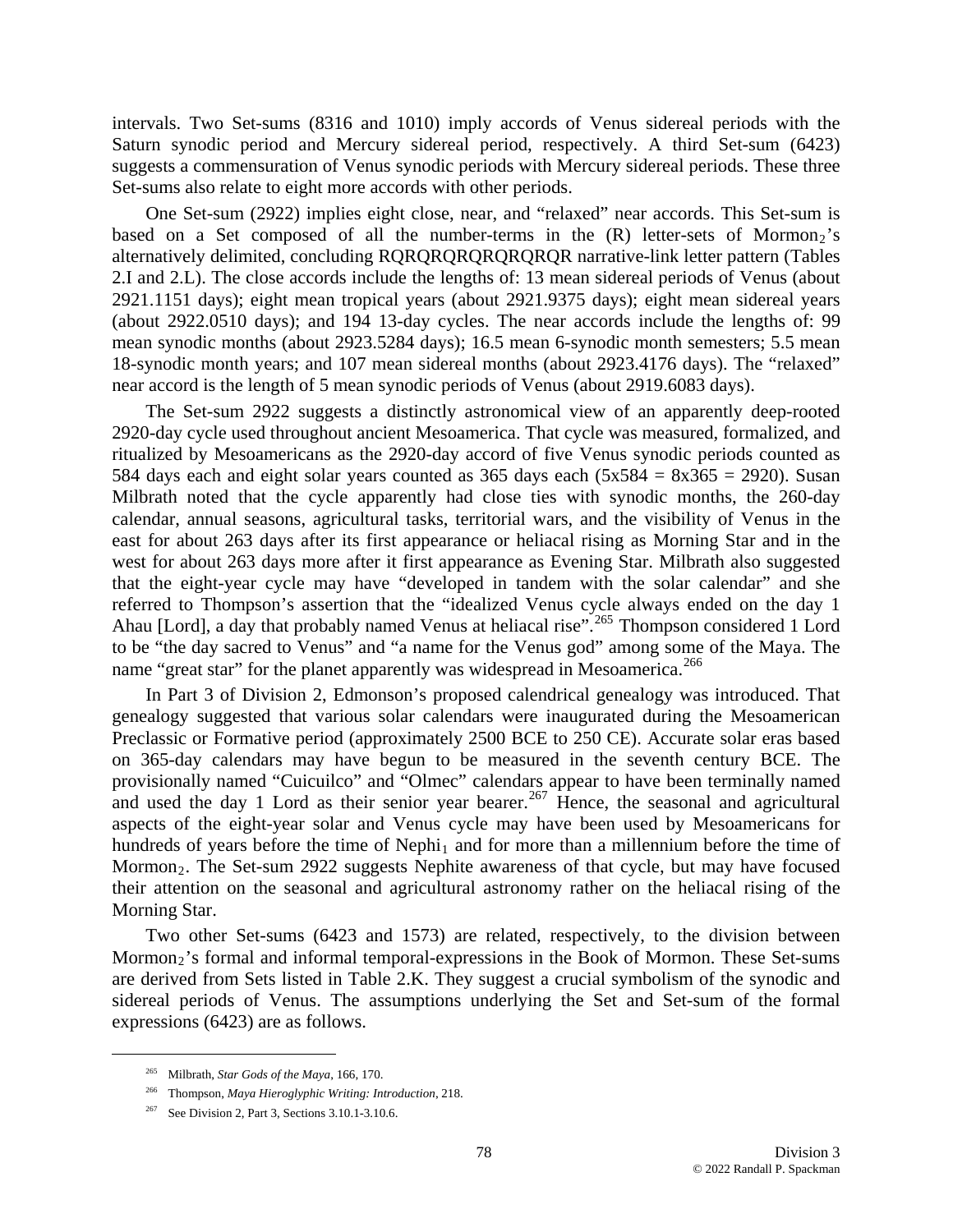The number-terms of all formal expressions engraved by Mormon<sub>2</sub> in the Book of Mormon are included in the Set. (This means that the number-term of the formal pass-away or  $D$  expression later added by Moroni<sub>2</sub> is disregarded.)

The first temporal-expression in Mormon 3:4 is categorized as a formal passaway or *D* expression rather than an informal ordinal-year-event or *R* expression; so, its number-term is included in the Set.

The temporal-expression in Mormon 4:16 is categorized as an informal statedtime-relation or *Q* expression instead of a formal "whole-year(s)" or *A* expression; so, its number-term is not included in the Set.

In Table 2.K, the Set-sum 6423 is listed with three close accords and a single near accord. Table 2.L lists this Set-sum with a single "relaxed" near accord. These five symbolized astronomical periods include: close accords with the lengths of 11 mean synodic periods of Venus (about 6423.1383 days), 236 mean draconic months (about 6422.0839 days), and 217.5 mean synodic months (about 6422.9033 days); a near accord with the length of 73 mean sidereal periods of Mercury (about 6421.7655 days); and a "relaxed" near accord with the length of 235 mean sidereal months (about 6420.5901 days).

Necessarily, the three assumptions underlying the Set of formal expressions are related to the four assumptions underlying the Set of informal expressions and its Set-sum (1573). These four assumptions may be stated as follows.

The number-terms of all informal expressions engraved by Mormon<sub>2</sub> in the Book of Mormon are included in the Set.

The first temporal-expression in Mormon 3:4 is not an informal ordinal-yearevent or *R* expression; so, its number-term is not included in the Set.

The temporal-expression in Mormon 4:16 is categorized as an informal statedtime-relation or *Q* expression; so, its number-term is included in the Set.

Each common or M number-term uses the stated number from the previous text to which it refers. (The hypothetical alternative values suggested for the M numberterms in Mormon 1:8, 11, and 2:1 are disregarded.)

In Table 2.K, the Set-sum 1573 is listed with two close accords with the lengths of 7 mean sidereal periods of Venus (about 1572.9081 days) and 121 13-day cycles.

Thus, the Set-sums 6423 and 1573 represent the respective results of adding the numberterms of all formal and informal expressions placed by Mormon<sub>2</sub> in his concluding book. These Set-sums imply two Set-contexts related to the planet Venus: 11 synodic periods and seven sidereal periods, respectively. Both of these accords are accurate to within less than a single day. Why would Mormon<sub>2</sub> subdivide the book's formal and informal expressions in this way?

The answer to this question may be suggested by some of the Classic and Postclassic Mesoamerican iconography associated with the heliacal rise of Venus as the Morning Star, which seems to have begun each 2920-day cycle during a long dry season (late January to early May), a season often associated with territorial warfare. The length of five mean synodic periods of Venus is about 2919.6083 days; so, Milbrath's reference to this interval as a "Venus Almanac" seems appropriate. The warfare iconography appears to portray Venus spearing his stellar opposition on the other side of the ecliptic or star band.<sup>[268](#page-78-0)</sup> Moreover, an inscription on the

<span id="page-78-0"></span> <sup>268</sup> Milbrath, *Star Gods of the Maya*, 10, 106, 124-25, 157-96, 209-14.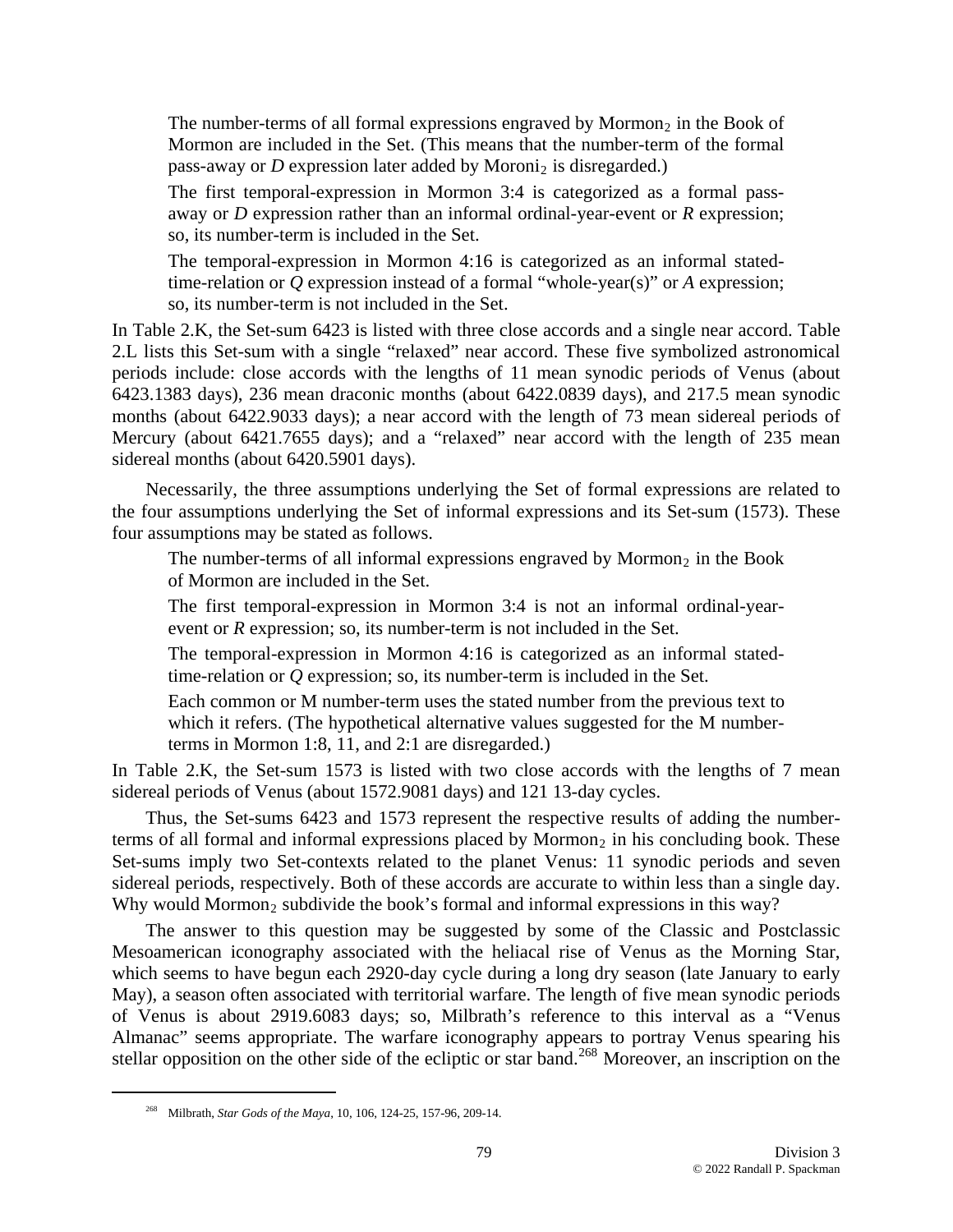La Mojarra stela found in a non-Maya part of Mesoamerica and provisionally dated to 157 CE may refer to Venus as the "bludgeon star". In addition, the glyph for Venus appears to have been used as a "warrior title" for the elite figure who is the principal subject of the stela.<sup>[269](#page-79-0)</sup>

From Mormon<sub>2</sub>'s 16th year of age until he was killed some six decades later, his reported activities seem most often to have involved preparation for, or execution of, defensive territorial warfare. Thus, the full expression of the synodic and sidereal periods of Venus by the Set-sums 6423 and 1573, which use every number-term engraved by Mormon<sub>2</sub> in his personal book, may symbolize both the vital war-related activities of his life and the titles he mentions and suggests in his book: "the leader of their armies" and "commander".<sup>[270](#page-79-1)</sup> A symbolic military title is a fitting appositive for his personal record: "The Book of Mormon, the commander of the Nephite armies". However, this proposed symbolic Venus appositive is incomplete because there are additional phrases apparently symbolized by the synodic and sidereal periods of Mercury.

## 2.8.2 Symbolic appositives of the Mercury periods

Table 2.O lists 40 (19.7%) of the 203 unique Set-sum values, together with the 120 proposed accords that may be related to the close, near, and "relaxed" near accords with Mercury intervals or half-intervals. There are dozens more Set-sums and accords associated with Mercury than there are with Venus, and yet Mercury is the more difficult planet to observe with naked-eye techniques because it is so near to the sun and hidden by the sun for about a third of its synodic period.<sup>[271](#page-79-2)</sup> Three Set-sums (349, 1450, and 3474) imply accords of Mercury sidereal periods with Mercury synodic periods. Two more Set-sums (1010 and 6423) suggest commensurations of Mercury sidereal periods with Venus sidereal and synodic periods, respectively. A sixth Set-sum (396) implies an accord of a Mercury sidereal period with a Jupiter synodic period. These six Set-sums also have 11 more accords with other chronological periods.

The fact that the Set-sum 6423 is crucial to the proposed Venus "warrior" symbolism noted in the previous Section cannot overshadow the fact that it is also crucial to the related symbolism of the sidereal period of Mercury proposed in this Section. In that regard, the Set-sum 6423 symbolizes 11 synodic periods of Venus and the number 11 describes  $Mormon<sub>2</sub>$ 's age when he was apparently formally appointed and took up his duties as the official Nephite record keeper in the land of Zarahemla. The Set-sum 6423 also symbolizes 73 sidereal periods of Mercury. The number 73, when viewed as an age ("after that ye are seventy and two years old"<sup>[272](#page-79-3)</sup>), describes the age when nine of the 12 original New World disciples began to pass away. Mormon<sub>2</sub>'s life, as official Nephite record keeper, had been preserved by the Lord since he was thrust into the Nephite limelight at the age of 11. As he finished his personal book, he was older than 72 years of age. Are these age related numbers merely coincidental?

The Set-sum 1010 implies the other commensuration of a Mercury period with a Venus period. Notably, the Set-sum 1010 symbolizes both 11.5 Mercury sidereal periods and 4.5 Venus sidereal periods. At roughly 11.5 years of age, Mormon<sub>2</sub> apparently became engaged in his priesthood duties as the official Nephite record keeper. By 16 years of age  $(11.5+4.5 = 16)$ , he

<span id="page-79-3"></span><span id="page-79-2"></span><span id="page-79-1"></span><span id="page-79-0"></span> <sup>269</sup> John S. Justeson and Terrence Kaufman, "A Decipherment of Epi-Olmec Hieroglyphic Writing," *Science* 259 (19 March 1993): 1705- 06; Terrence Kaufman and John Justeson, "Epi-Olmec Hieroglyphic Writing and Texts" (2001), 2.55, 2.63-64, both accessed at academia.edu.

<sup>270</sup> Mormon 2:1; 3:11; 5:1.

<sup>271</sup> Milbrath, *Star Gods of the Maya*, 239; Thompson, *Maya Hieroglyphic Writing: Introduction*, 215.

<sup>272 3</sup> Nephi 28:3.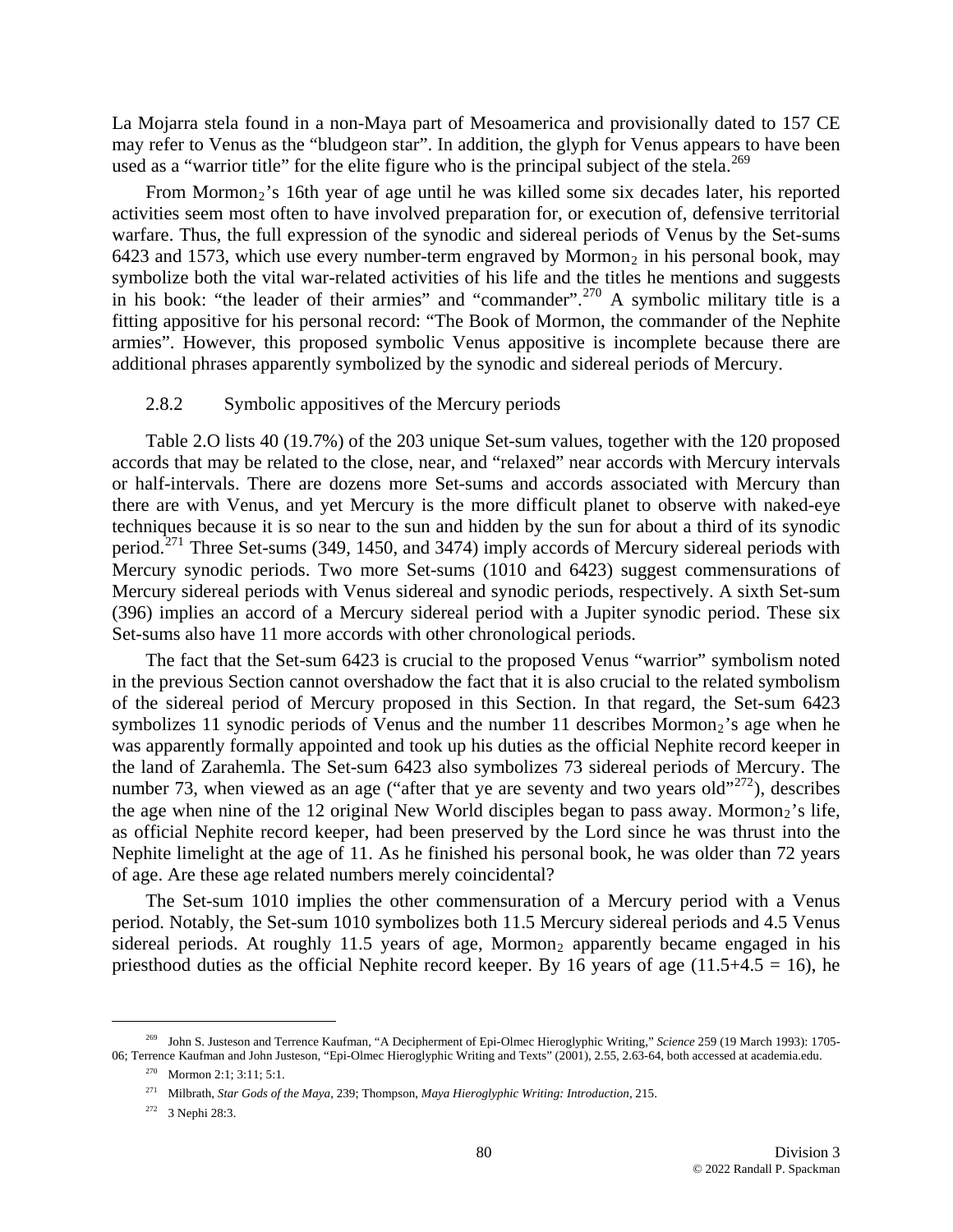had already commanded an army of Nephites "against [another invading army of] the Lamanites".<sup>[273](#page-80-0)</sup> Are these age related numbers also unplanned?

The total Set-sum of all formal and informal expressions, utilizing every number-term engraved by Mormon<sub>2</sub> in his personal book, is the number 7996. Table 2.O lists this Set-sum with a single close accord: 69 mean synodic periods of Mercury (about 7995.5503 days). At about the age of 69, Mormon<sub>2</sub>, "seeing that the Lamanites were about to overthrow the land ... did go to the hill Shim and did take up all the records which Ammaron had hid up unto the Lord". His first duty was his priesthood duty, to preserve the official plates of Nephi. Then, to safeguard the records until they could be hidden in a safe but still accessible place, Mormon<sub>2</sub> again took up the "command  $\ldots$  of their armies".<sup>[274](#page-80-1)</sup> Thus, the Book of Mormon interweaves the "age/official record keeper/duty to the Lord" symbolism of the Set-sums 1010, 6423, and 7996 with the Venus "warrior" symbolism of the Set-sums 6423 and 1573. This interwoven "age/duties" aspect of the proposed symbolism suggests further that a symbolic priesthood title would be an appropriate appositive for his personal record: "The Book of Mormon, the official keeper of the Nephite records and commander of their armies". But even these symbolic planetary appositives do not exhaust the Mercury related symbolism.

The fact that the Set-sums 6423 and 7996 respectively imply the sidereal and synodic periods of Mercury must be examined further. The symbolism of both periods also is implied by the related number 33, the total number of temporal-expressions engraved by Mormon<sub>2</sub> in the Book of Mormon. As noted in Section 2.1.4 above, the number 33 appears to represent the prophesied number of years to be completed in the Messiah's mortal life before his crucifixion. The prophecy was delivered to the Nephites by a Lamanite prophet.<sup>[275](#page-80-2)</sup> The record of its fulfillment was created by the then-current official Nephite record keeper, Nephi<sub>3</sub>, in a terrifying situation where the Nephites "were in a state of awful wickedness", the chief judge had been murdered, and the civil government had been overthrown by a secret cabal of chief judges, lawyers, high priests, and their henchmen. The "church" and its cadre of priest-astronomers had been "broken up in all the land save it were among a few of the Lamanites which were converted unto the true faith; and they would not depart from it, for they were firm and steadfast and immovable, willing with all diligence to keep the commandments of the Lord".<sup>[276](#page-80-3)</sup>

Assuming the use of a 365-day solar-based calendar, an interval of 33 NC calendar years is 12045 days. Nephi<sub>3</sub>'s record, as abridged by Mormon<sub>2</sub> in Third Nephi, reported that the sign of destruction and darkness related to the mortal Messiah's death began on the fourth day of the 34th NC calendar year and lasted for three days. Then, on the morning of the eighth day of the 34th year, "the darkness dispersed from off the face of the land and the earth did cease to tremble".[277](#page-80-4) At that point, 12052 days had passed since the birth date of the Messiah. An interval of 12052 days implies close accords with 33 mean tropical years (about 12052.9922 days), 137 mean sidereal periods of Mercury (about 12051.8064 days), and 104 mean synodic periods of Mercury (about 12051.2642 days). By these close accords, Mercury is associated with both the sun and the risen Lord. This aspect of the proposed symbolism suggests that a third astronomical appositive may be added to the title of  $Mormon<sub>2</sub>$ 's personal record:

<span id="page-80-0"></span> <sup>273</sup> Mormon 1:6-7; 2:1-2.

<span id="page-80-1"></span><sup>274</sup> Mormon 4:16-5:2.

<span id="page-80-2"></span><sup>275</sup> Helaman 14; 3 Nephi 8.

<span id="page-80-3"></span><sup>276 3</sup> Nephi 6:14-8:7.

<span id="page-80-4"></span><sup>277 3</sup> Nephi 8:5-10:9.